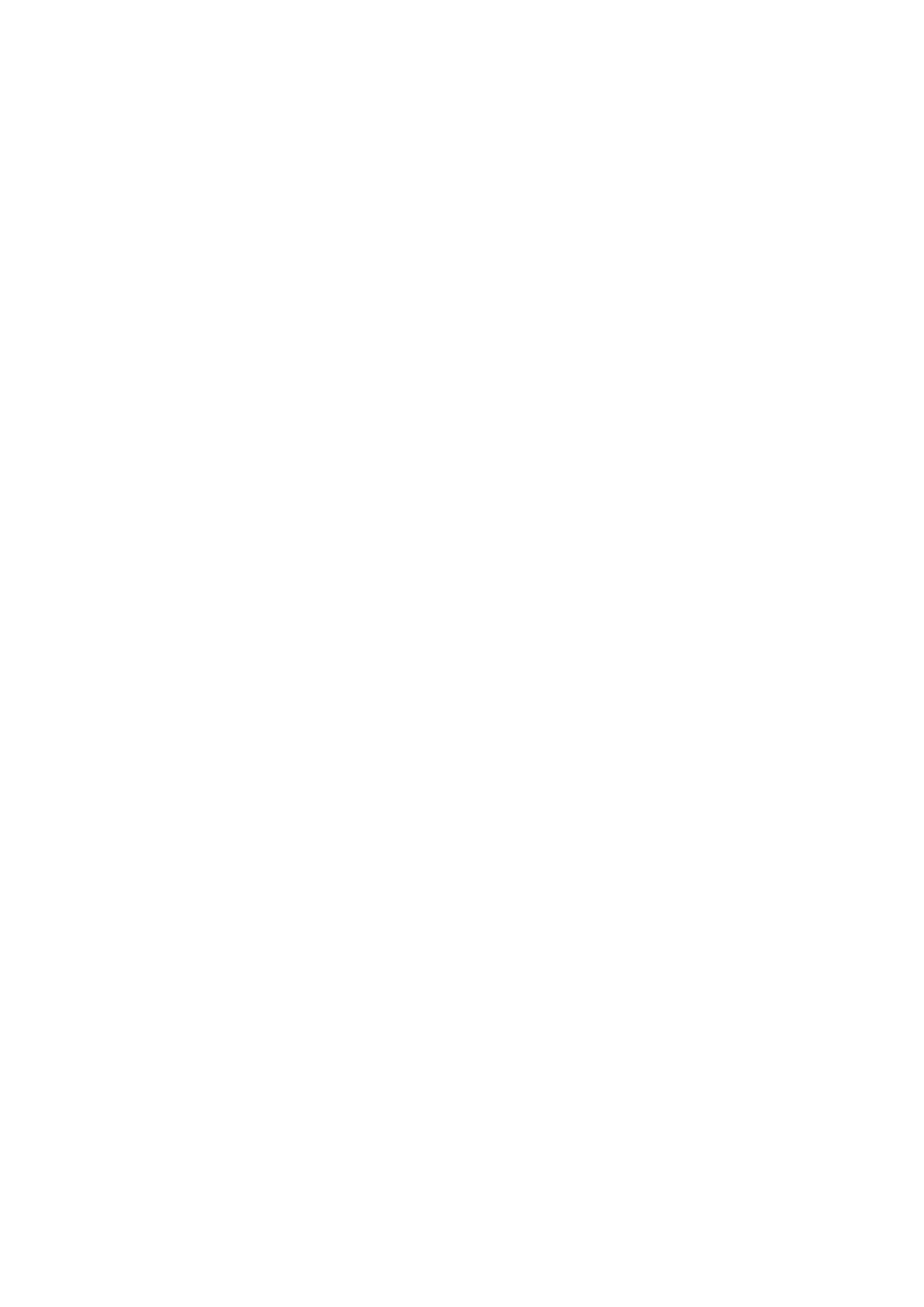### **RACING AND WAGERING WESTERN AUSTRALIA ACT 2003**

# **FIXED ODDS RULES 2021**

#### **A. CONDITIONS OF AGREEMENT**

- 1-6. Not Adopted
- 7-9. Definitions
- 10-12. Bet Acceptance
- 13-20. Betting and Payout Limitations
- 21-26. Cancellation (Voiding) of Bets
- 27-35. Disclaimer and Priority

## **B. GENERAL BETTING RULES**

- 1-7. Common Terms of Reference
- 8-20. Bet Types
- 21-44. Betting Props
- 45-56. System Bets
- 57-98. Result Settlement
- 99. Tattersalls Rule 4
- 100. Not Adopted

#### **C. SPORTS BETTING RULES AND LIMITS**

- 1-3. Olympic and Championship Events
- 4-21. American Football
- 22-25. Athletics
- 26-35. Australian Rules Football
- 36. Badminton
- 37-50. Baseball
- 51-60. Basketball
- 61-65. Beach Volleyball
- 66-72. Boxing
- 73-123. Cricket
	- 124. Not Adopted
- 125-130. Cycling
- 131. Not Adopted
- 132-156. Football
- 157-169. Golf
- 170-172. Handball
- 173. Not Adopted
- 174-182. Ice Hockey
- 183-200. Motor Sports
- 201-204. Netball
- 205. Pesapallo
- 206-212. Rugby League
- 213-218. Rugby Union
	- 219. Squash
		- 220. Not Adopted
- 221-223. Surfing
- 224-227. Swimming
- 
- 228-238. Tennis and Racket Sports
- 239-244. Volleyball
- 245-251. Winter Sports
- 252-256. Other (Non Sport/Special Bets)
- 257-276. Sport Specific Limits
	- 277. Mixed Martial Arts
- 278-283. Snooker
- 284-289. Darts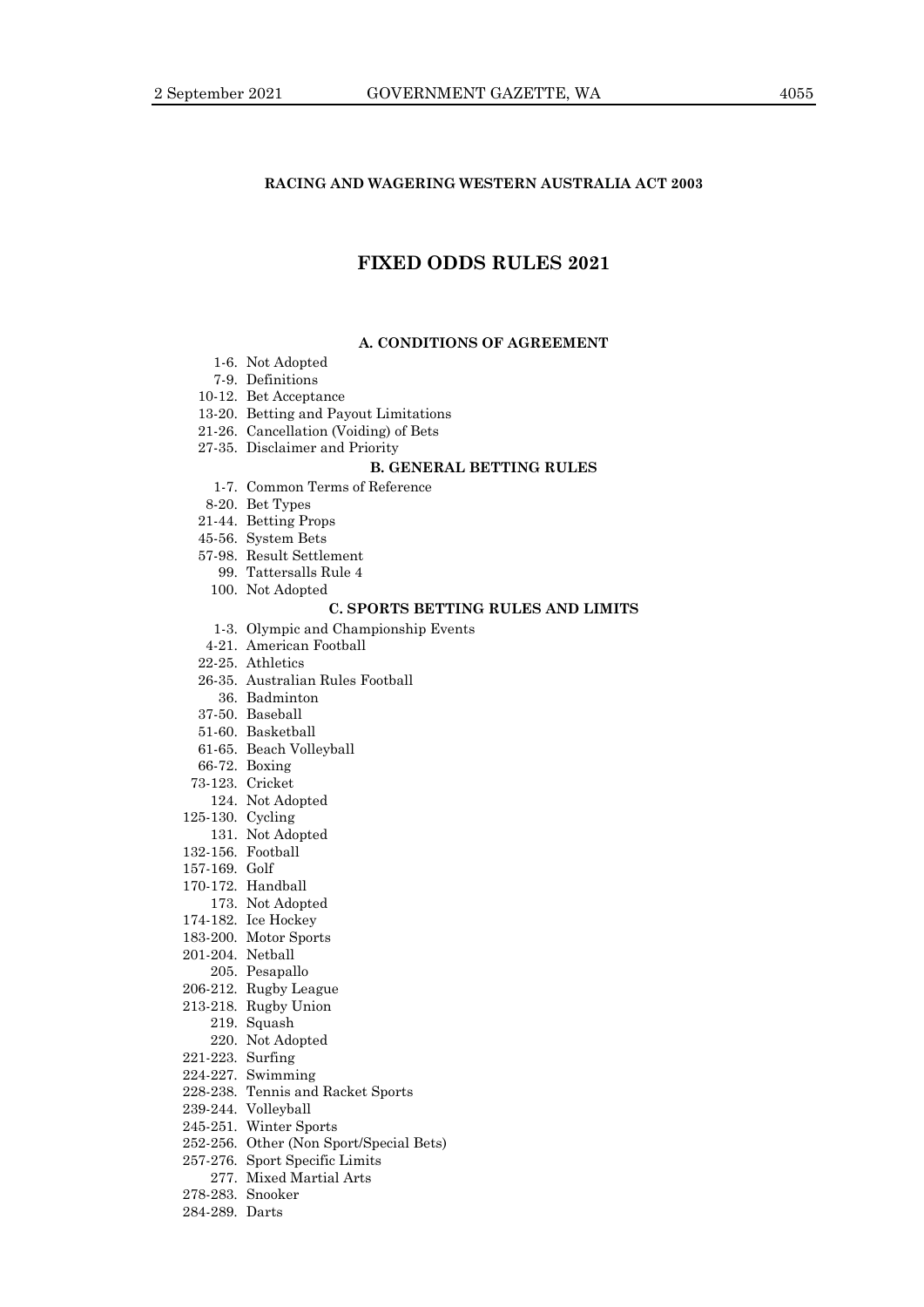## **D. NOT ADOPTED**

# **E. ESPORTS**

- 1-5. Introduction
- 6-44. Bet Settlement Rules
- 45-120. Game Specific Rules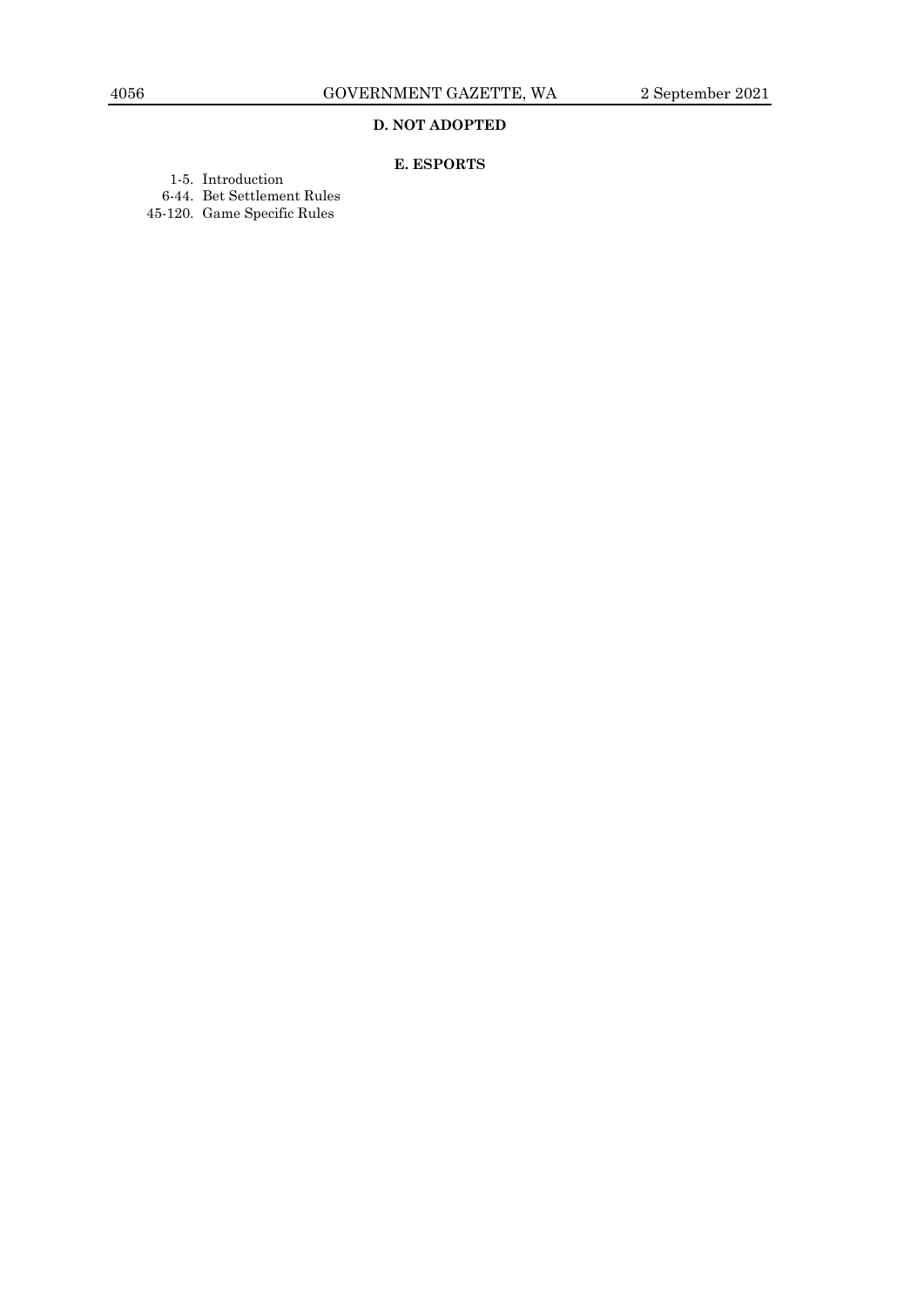## **RACING AND WAGERING WESTERN AUSTRALIA ACT 2003**

# **FIXED ODDS RULES 2021**

#### **THE RULES**

### **A. CONDITIONS OF AGREEMENT**

| 1.  | Not Adopted.                                                                                                                                                                                                                                                                                                                                                                                                                                                                                                                                                                                                                                                                                                                                                                                                                                              |
|-----|-----------------------------------------------------------------------------------------------------------------------------------------------------------------------------------------------------------------------------------------------------------------------------------------------------------------------------------------------------------------------------------------------------------------------------------------------------------------------------------------------------------------------------------------------------------------------------------------------------------------------------------------------------------------------------------------------------------------------------------------------------------------------------------------------------------------------------------------------------------|
| 2.  | Not Adopted.                                                                                                                                                                                                                                                                                                                                                                                                                                                                                                                                                                                                                                                                                                                                                                                                                                              |
| 3.  | Not Adopted.                                                                                                                                                                                                                                                                                                                                                                                                                                                                                                                                                                                                                                                                                                                                                                                                                                              |
| 4.  | Not Adopted.                                                                                                                                                                                                                                                                                                                                                                                                                                                                                                                                                                                                                                                                                                                                                                                                                                              |
| 5.  | Not Adopted.                                                                                                                                                                                                                                                                                                                                                                                                                                                                                                                                                                                                                                                                                                                                                                                                                                              |
| 6.  | Not Adopted.                                                                                                                                                                                                                                                                                                                                                                                                                                                                                                                                                                                                                                                                                                                                                                                                                                              |
| 7.  | <b>Definitions</b><br>"Error" is a mistake, misprint, misinterpretation, mishearing, misreading, mistranslation,<br>spelling mistake, technical hazard, registration error, transaction error, manifest error,<br>force majeure and/or similar. Examples of errors include, but are not limited to-<br>• bets accepted during technical problems that would otherwise not have been<br>accepted;<br>• bets placed on events/offers that have already been decided;<br>• bets on markets containing incorrect participants;<br>• bets placed at odds that are materially different from those available in the general<br>market at the time the bet was placed;<br>bets offered at odds which reflect an incorrect score situation; or else,<br>• odds being clearly incorrect given the chance of the event occurring at the time the<br>bet was placed. |
| 8.  | "Influence Betting" is an act, prohibited by RWWA, where a Client, or parties acting in<br>association with a Client, can influence the outcome of a match or an event—directly or<br>indirectly.                                                                                                                                                                                                                                                                                                                                                                                                                                                                                                                                                                                                                                                         |
| 9.  | "Syndicate Betting" is an act, prohibited by RWWA, where Clients act together to place a<br>series of bets on the same event or competition.<br>Where there is evidence of Clients acting together in this manner RWWA reserves the right<br>to make the relevant bets void and/or withhold payment of returns pending the outcome of<br>subsequent investigations.                                                                                                                                                                                                                                                                                                                                                                                                                                                                                       |
| 10. | <b>Bet Acceptance</b><br>A bet is not valid until it is validated and shows in the Client's bet history. In cases of<br>uncertainty about the validity of a bet, the Client is requested to check the open (pending)<br>bets, or contact Customer Service.                                                                                                                                                                                                                                                                                                                                                                                                                                                                                                                                                                                                |
| 11. | Unless accepted in Error, once accepted, a bet will remain valid and cannot be withdrawn.<br>It is the responsibility of the Client to ensure details of the bets placed are correct.<br>Under no circumstance RWWA will accept any responsibility for any mistakes (perceived<br>and actual), deriving from Errors, or any other reason, such as but not limited to, incorrect<br>listing of the odds/betting objects.                                                                                                                                                                                                                                                                                                                                                                                                                                   |
| 12. | Should a dispute arise about the acceptance (or lack thereof) of any transaction in the<br>Client's account, the transaction log database will be the ultimate authority in deciding such<br>matters.                                                                                                                                                                                                                                                                                                                                                                                                                                                                                                                                                                                                                                                     |
| 13. | <b>Betting and Payout Limitations</b><br>RWWA reserves the right to limit the net payout (the payout after the stake has been<br>deducted) on any bet or combination of bets by one Client at \$200,000 AUD.<br>This limit may be lower depending on the specific sport, league and type of bet offer. For<br>further information it is recommended to consult the Sport Specific Limits.                                                                                                                                                                                                                                                                                                                                                                                                                                                                 |
| 14. | All bet selections are subject to pre-imposed limits set solely at RWWA's discretion which<br>may be lower than the limits mentioned in the above rule.<br>Should this limit be reached, the Client has the right to ask for it to be exceeded by means<br>of a request effected through RWWA's platform(s).<br>RWWA reserves the right to accept (fully or partially) or reject the said request without any<br>prior notice and further explanation.                                                                                                                                                                                                                                                                                                                                                                                                    |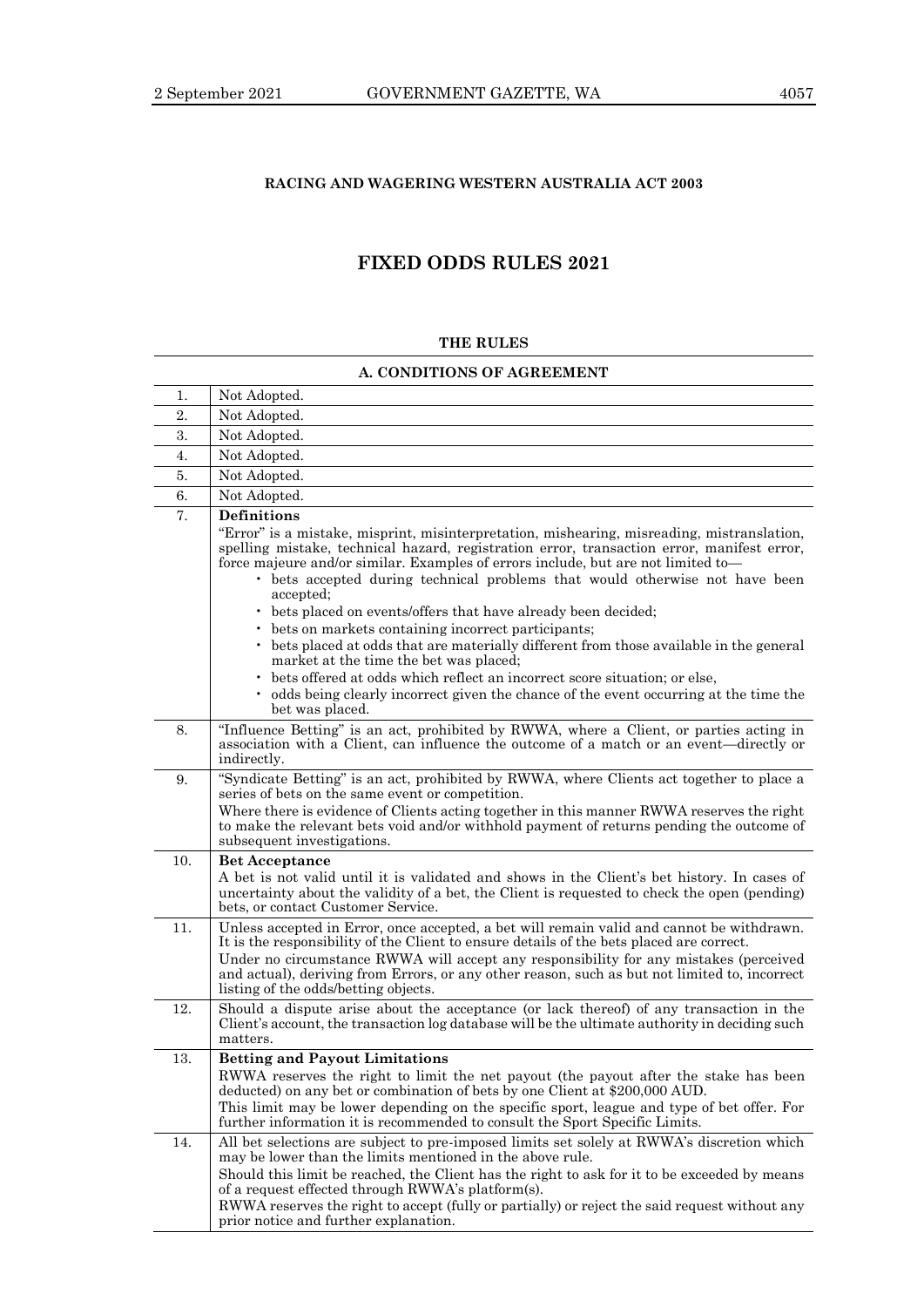| 15. | RWWA reserves the right to decline, solely at its own discretion, all, or part of, any bet<br>requested. This includes the possibility that a "System bet" is not accepted in full, either in<br>terms of stakes or combinations included in said "System bet".                                                                                   |  |  |
|-----|---------------------------------------------------------------------------------------------------------------------------------------------------------------------------------------------------------------------------------------------------------------------------------------------------------------------------------------------------|--|--|
| 16. | Not Adopted.                                                                                                                                                                                                                                                                                                                                      |  |  |
| 17. | All bets placed through any RWWA platform, also including bets requesting manual<br>approval, may be subject to a time delay prior to acceptance, the length of which may vary.<br>Such delay is to be determined by RWWA at its sole discretion                                                                                                  |  |  |
| 18. | RWWA reserves the right to withhold payment and/or to declare bets void on an event (or<br>series of events), if there is sufficient evidence that any of the following has occurred—<br>(a) the integrity of the event has been called into question;                                                                                            |  |  |
|     | (b) the price(s) or pool has been manipulated;                                                                                                                                                                                                                                                                                                    |  |  |
|     | (c) Match-rigging has taken place, or the match is under investigation for such.<br>Evidence of the above may be based on the size, volume or pattern of bets placed with<br>RWWA across any or all of its betting channels, as well as information received from other<br>betting providers or officially recognized organizations.              |  |  |
| 19. | All odds offered are subject to variation. Such fluctuation is determined solely at RWWA's<br>discretion. Bets are accepted only at the odds available in the betting grid at the time the<br>bet was accepted by RWWA, irrespective of any other claim or previous publication present<br>on the website or any other media detailing otherwise. |  |  |
| 20. | All payout calculations when settling bets will be done based on Decimal odds, irrespective<br>of any other format displayed/chosen at time of bet placement.                                                                                                                                                                                     |  |  |
| 21. | <b>Cancellation (Voiding) of Bets</b><br>A bet can be declared void, and will be, in that event, settled with the odds of \$1.00 (AUD).                                                                                                                                                                                                           |  |  |
| 22. | A bet made as an accumulative bet shall remain valid notwithstanding a match or an event<br>which is part of the accumulative bet being void.                                                                                                                                                                                                     |  |  |
| 23. | RWWA reserves the right, at its own discretion, to declare a bet void, totally or partly, if it<br>is obvious that any of the following circumstances have occurred—                                                                                                                                                                              |  |  |
|     | (a) Bets have been offered, placed and/or accepted due to an Error;<br>(b) Bets placed while the website was encountering technical problems, that would                                                                                                                                                                                          |  |  |
|     | otherwise not have been accepted;<br>(c) Influence Betting;                                                                                                                                                                                                                                                                                       |  |  |
|     | (d) Syndicate Betting;                                                                                                                                                                                                                                                                                                                            |  |  |
|     | (e) A result has been affected by criminal actions—directly or indirectly;<br>(f) A public announcement has occurred in relation to the bet which alters significantly<br>the odds.                                                                                                                                                               |  |  |
| 24. | A bet made as an accumulative bet shall never include two or more offers the outcomes of<br>which might turn out to be related (e.g. Team X to become champions and Player Y to be<br>Top Goal Scorer in the same league).                                                                                                                        |  |  |
|     | Although RWWA takes all necessary steps to prevent such possibilities, in the eventuality<br>that this would happen, RWWA reserves the right, solely at its own discretion, to declare<br>void all parts of the accumulative bet which include the correlated outcomes.                                                                           |  |  |
| 25. | Bets can be voided regardless of whether the event has been settled or not.                                                                                                                                                                                                                                                                       |  |  |
| 26. | Furthermore, all bets placed (and/or accepted) in the following circumstances will be<br>declared void-                                                                                                                                                                                                                                           |  |  |
|     | (a) Pre-match betting<br>(i) Betting effected after the event has started;                                                                                                                                                                                                                                                                        |  |  |
|     | (ii) Betting effected after a related event was underway and where conditions<br>could have been altered in a direct and indisputable way.                                                                                                                                                                                                        |  |  |
|     | (b) Livebetting                                                                                                                                                                                                                                                                                                                                   |  |  |
|     | (i) Betting effected at incorrect price due to delayed or failing 'Live' coverage;<br>(ii) Betting effected on particular offers after these have occurred, or else after                                                                                                                                                                         |  |  |
|     | an event which could normally be deemed as leading to the outcome has                                                                                                                                                                                                                                                                             |  |  |
|     | happened or is happening (e.g. bets placed on offers such as Total Goals<br>Scored or Next Goal while a penalty is being taken, or has been awarded);                                                                                                                                                                                             |  |  |
| 27. | (iii) Betting effected on odds which represented a different score than the actual;<br><b>Disclaimer and Priority</b>                                                                                                                                                                                                                             |  |  |
|     | RWWA reserves the right, at its own discretion, to adjust a Payout credited to an Client's<br>balance if it is obvious that the Payout has been credited to the Account due to an Error.                                                                                                                                                          |  |  |
| 28. | In order to adjust any inaccuracy in the Client's balance following amounts credited due to                                                                                                                                                                                                                                                       |  |  |
|     | an Error, RWWA reserves the right to take any necessary action, without prior notice and<br>within reasonable limits, to adjust the Client's balance through the reversal, amendment or<br>cancellation, of any subsequent transaction on the Client's account.                                                                                   |  |  |
| 29. | Any complaints/disagreements towards settlement of any bet offer, should reach RWWA<br>within 14 days of the initial settlement to require a full investigation.                                                                                                                                                                                  |  |  |
|     | All other complaints will only be considered if indisputable evidence of an inaccurate<br>settlement is presented by the Client. Such evidence will only be taken into consideration<br>unless it is in any way attributable to situations as described in these rules.                                                                           |  |  |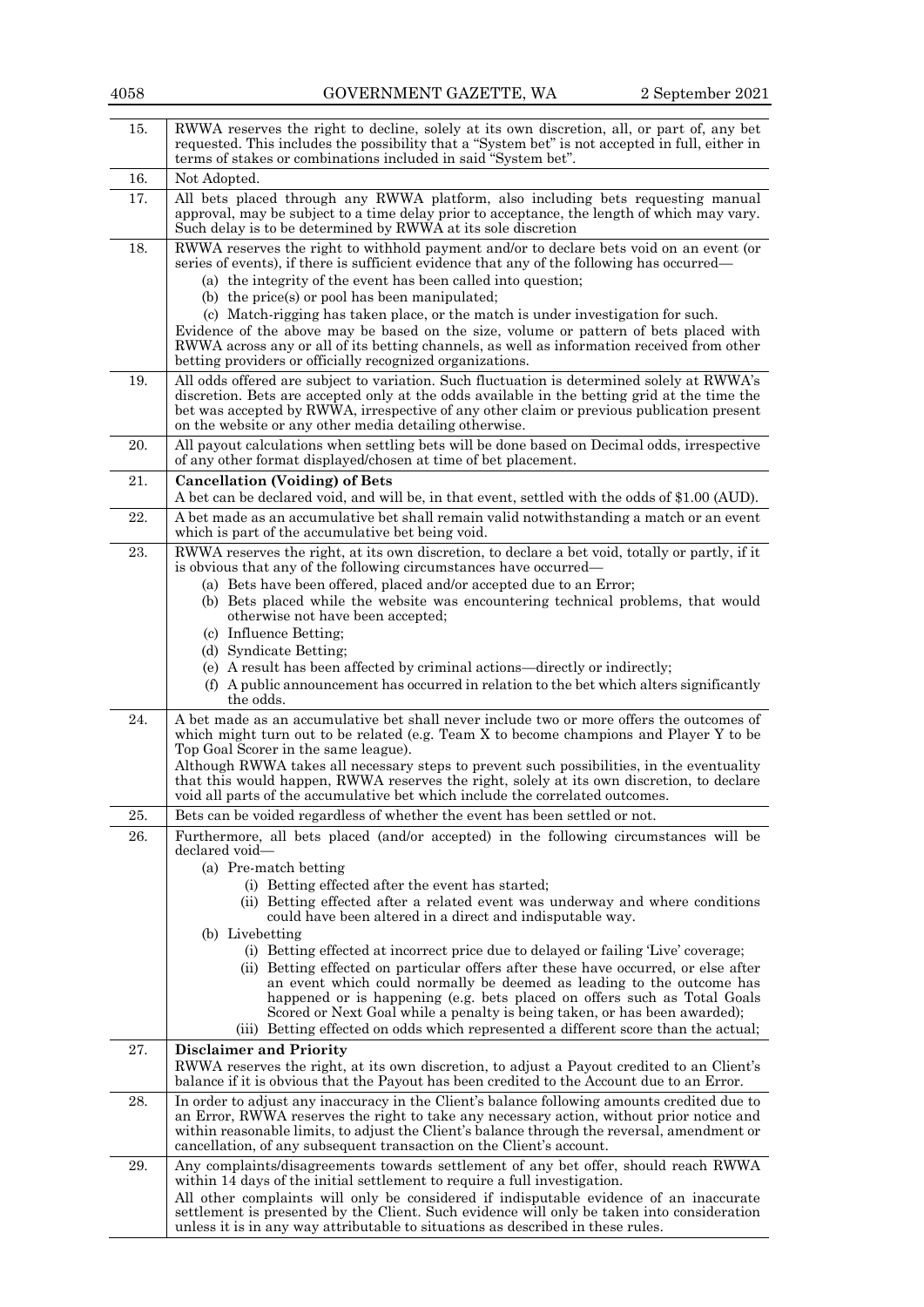|--|--|

| RWWA reserves the right to suspend access to the account until it completes any<br>investigations it deems necessary.                                                                                                                                                                                                                                                                                                                                                                                                                                                                                                                                                                                                                                                                    |  |
|------------------------------------------------------------------------------------------------------------------------------------------------------------------------------------------------------------------------------------------------------------------------------------------------------------------------------------------------------------------------------------------------------------------------------------------------------------------------------------------------------------------------------------------------------------------------------------------------------------------------------------------------------------------------------------------------------------------------------------------------------------------------------------------|--|
| These rules are applicable to all transactions with RWWA's Sports Book, and may be<br>supplemented with other Rules. In the event of ambiguity, priority should be considered in<br>the following order—                                                                                                                                                                                                                                                                                                                                                                                                                                                                                                                                                                                 |  |
| (a) Rules and conditions published in conjunction with an offer and/or campaign;<br>(b) Should these be inconclusive, reference will be made to the General Sports Rules,<br>unless Sport-Specific Rules declare otherwise.                                                                                                                                                                                                                                                                                                                                                                                                                                                                                                                                                              |  |
| In cases where it deems that these Rules are inconclusive, RWWA reserves the right,<br>according to its own discretion, to settle offers on an individual basis on the basis of equity,<br>attaining itself to generally accepted betting norms, customs and definitions.                                                                                                                                                                                                                                                                                                                                                                                                                                                                                                                |  |
| Adaptations into other languages of these Terms and Conditions, or any other text which<br>can be associated with bet offers, are done for purely informative purposes.<br>Although all necessary precautions have been taken to assure the most faithful rendition of<br>these terms in the specific language, RWWA will not accept any liability for any<br>incompatibility between the English version and any other language.<br>Thus, in case of discrepancy between the English edition and the respective translation, the                                                                                                                                                                                                                                                        |  |
| former will be deemed as binding and will be the basis upon which the offers will be settled.<br>Any data provided or accessible in, from or related to the Sports Book may be used by the<br>Client for private, non-commercial use only and any use or attempted use of such data for<br>commercial purposes is strictly prohibited.                                                                                                                                                                                                                                                                                                                                                                                                                                                   |  |
| Not Adopted.                                                                                                                                                                                                                                                                                                                                                                                                                                                                                                                                                                                                                                                                                                                                                                             |  |
| <b>B. GENERAL BETTING RULES</b>                                                                                                                                                                                                                                                                                                                                                                                                                                                                                                                                                                                                                                                                                                                                                          |  |
| <b>Common Terms of Reference</b><br>Unless listed either in conjunction with the bet offer, or else in the Sport Specific rules, all<br>bets should be considered valid for the result at the end of the "Regular Time" or "Full Time"<br>only.<br>"Regular Time" or "Full time" is defined as interpreted by the official rules published by the<br>respective governing association.<br>For example, in football, full time is stipulated to be 90 minutes including injury time, and<br>$\frac{1}{2}$ and $\frac{1}{2}$ and $\frac{1}{2}$ are $\frac{1}{2}$ and $\frac{1}{2}$ and $\frac{1}{2}$ and $\frac{1}{2}$ and $\frac{1}{2}$ and $\frac{1}{2}$ and $\frac{1}{2}$ and $\frac{1}{2}$ and $\frac{1}{2}$ and $\frac{1}{2}$ and $\frac{1}{2}$ and $\frac{1}{2}$ and $\frac{1}{2}$ a |  |
|                                                                                                                                                                                                                                                                                                                                                                                                                                                                                                                                                                                                                                                                                                                                                                                          |  |

in ice hockey it is stipulated as the 3 x 20 minute periods. Should the governing association decide to stipulate, before the start of the event, that the said event is to be played over a different duration, this will be treated as being the official rules for the event. Nonetheless, such occurrence is limited to the "regular" playing time and does not include any prolongation such as extra time or overtime, unless explicitly stated. 2. "Livebetting" is where it is possible to bet during an ongoing match or event. RWWA does not acknowledge or accept any liability whatsoever if it not possible to place a bet or the live score update is not correct.

At all times it is the Client's responsibility to be aware of the match and the events surrounding it such as the current score, its progression and how much time remains before the match is completed.

RWWA does not accept any liability for changes to the Livebetting schedule or interruption of the Livebetting service. 3. The 'Cash Out' function allows the Client the possibility to redeem a bet, which status has not been settled yet, at its current value. It is available on selected events both in pre-match and live, as well as on both single and multiple bets. Cash Out functionality cannot be used on free bets. Cash Out requests might be subject to a delay procedure. Should it happen that during this delay, for whatever reason, either the offer is removed or odds fluctuate, the Cash Out request will not be accepted and the Client will be notified with an on-screen message. RWWA reserves the right to offer such functionality solely at its own discretion and does not acknowledge or accept any liability whatsoever if the Cash Out functionality is not available. Should a Cash Out request be successful, the bet will be settled immediately and any subsequent events which occur in relation with the bet will not be taken into account. In the instance of a cashed out bet having suffered from a technical, pricing or settlement error at any time between the time of original placement and the cash out, RWWA reserves the right rectify such inaccuracy. 4. The "Participant" is an object constituting part of an event. In "Head-to-Head" and "Triple-Head" the Participant only refers to objects that are subject to the "Head-to-Head" or "Triple-Head" event in question. 5. The deadline (cut-off time) shown on the website is to be treated for information purposes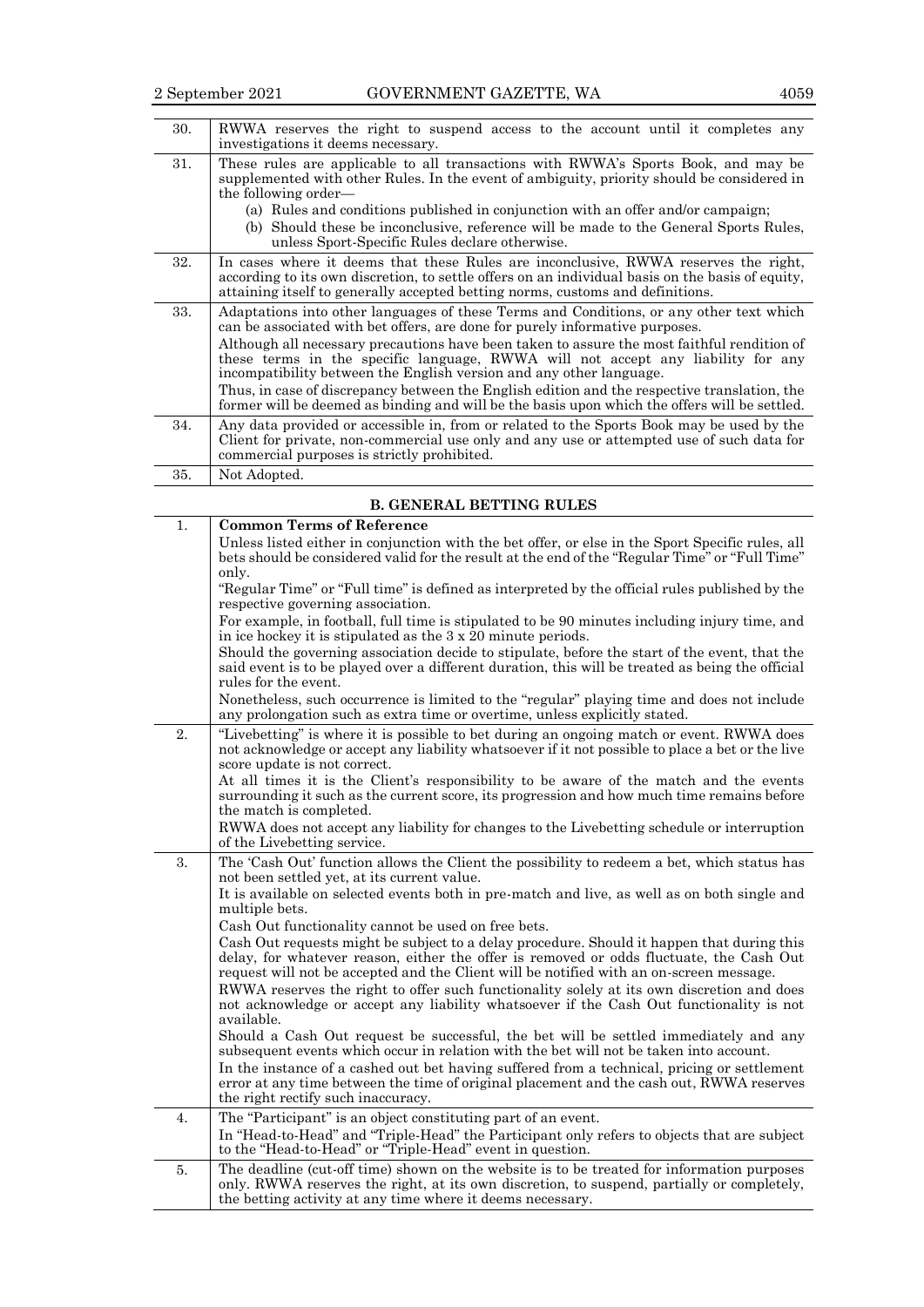| 6.  | Statistics or editorial text published at the RWWA site are to be considered as added<br>information but RWWA does not acknowledge or accept any liability whatsoever if the                                                                                                                                                                                                         |  |  |
|-----|--------------------------------------------------------------------------------------------------------------------------------------------------------------------------------------------------------------------------------------------------------------------------------------------------------------------------------------------------------------------------------------|--|--|
|     | information is not correct.<br>At all times it is the Client's responsibility to be aware about circumstances relating to an<br>event.                                                                                                                                                                                                                                               |  |  |
| 7.  | Theoretical return in fixed odds betting to the player is given by the odds from all possible<br>outcomes in the offer.                                                                                                                                                                                                                                                              |  |  |
|     | The theoretical payback to a player on a bet offer with 3 outcomes a, b and c can be<br>calculated as follows.                                                                                                                                                                                                                                                                       |  |  |
|     | Theoretical % = $1/(1/\text{°odds}$ outcome a" + $1/\text{°odds}$ outcome b" + $1/\text{°odds}$ outcome c") x 100                                                                                                                                                                                                                                                                    |  |  |
| 8.  | <b>Bet Types</b>                                                                                                                                                                                                                                                                                                                                                                     |  |  |
|     | "Game" (aka Moneyline) is where it is possible to bet on the (partial or definite) outcome of<br>a game or event. The options are: " $1"$ = Home team/Player 1, or the participant listed to the<br>left side of the offer; " $\hat{X}$ " = Draw/Tie, or the selection in the middle; ${}^{a}2$ " = Away team/Player<br>2, or the participant listed to the right side of the offer. |  |  |
|     | In particular instances or specific competitions, RWWA might display an offer in the so-<br>called "American" format (ie: Away Team @ Home Team), where the host team is listed<br>following the visiting team.                                                                                                                                                                      |  |  |
|     | Irrespective of the positioning of the teams on the board/betslip, the references to "Home"<br>and "Away" teams will always refer to the actual teams playing at home (host) and away<br>(visitor) respectively, as determined by the official organization.                                                                                                                         |  |  |
| 9.  | "Correct Score" (aka Result Betting) is where it is possible to bet on the (partial or definite)<br>exact score of a match or event.                                                                                                                                                                                                                                                 |  |  |
| 10. | "Over/Under" (aka Totals) is where it is possible to bet on the (partial or definite) amount<br>of a predefined occurrence (e.g. goals, points, corners, rebounds, penalty minutes, etc.).<br>Should the total amount of the listed occurrences be exactly equal to the betting line, then<br>all bets on this offer will be declared void.                                          |  |  |
|     | Example: an offer where the betting line is 128.0 points and the match ends with the result<br>64-64 will be declared void.                                                                                                                                                                                                                                                          |  |  |
| 11. | "Odd/Even" is where it is possible to bet on the (partial or definite) amount of a predefined<br>occurrence (e.g. goals, points, corners, rebounds, penalty minutes, etc.)."Odd" is 1,3,5 etc.;<br>"Even" is $0,2,4$ etc.                                                                                                                                                            |  |  |
| 12. | A "Head-to-Head" and/or "Triple-Head" is a competition between two or three<br>participants/outcomes, originating from either an officially organised event, or else, as<br>virtually defined by RWWA.                                                                                                                                                                               |  |  |
| 13. | "Half time/Full time" is where it is possible to bet on the result in half time and the final<br>outcome of the match.                                                                                                                                                                                                                                                               |  |  |
|     | E.g. if at Half time the score is 1.0 and the match ends 1.1, the winning outcome is 1/X.<br>The bet is void if the regular time of the match is played in a different time format than<br>those listed in the bet (i.e. other than two halves).                                                                                                                                     |  |  |
| 14. | "Period betting" is where it is possible to bet on the outcome of each separate period within<br>a match/event.                                                                                                                                                                                                                                                                      |  |  |
|     | E.g. If the period scores in an ice hockey match are $2-0/0-1/1-1$ , the winning outcome is<br>$1/2/X$ .                                                                                                                                                                                                                                                                             |  |  |
|     | The bet is void if the regular time of the match is played in a different time format than<br>those listed in the bet (i.e. other than three periods).                                                                                                                                                                                                                               |  |  |
| 15. | "Draw No Bet" is where it is possible to bet on either "1" or "2". It is also common practice<br>to refer to "Draw No Bet" in cases where no draw odds are offered.                                                                                                                                                                                                                  |  |  |
|     | Should the specific match contain no winner (E.g. match ends as a draw), or the particular<br>occurrence not happen (E.g. First Goal, Draw No Bet and match ends 0-0) the stakes will<br>be refunded.                                                                                                                                                                                |  |  |
| 16. | "Handicap" is where it is possible to bet on whether the chosen outcome will be victorious<br>once the listed handicap is added/subtracted (as applicable) to the match/period/total score<br>to which the bet refers to.                                                                                                                                                            |  |  |
|     | In those circumstances where the result after the adjustment of the handicap line is exactly<br>equal to the betting line, then all bets on this offer will be declared void.<br>Example: a bet on -3.0 goals will be declared void if the team chosen wins the match by                                                                                                             |  |  |
|     | exactly 3 goals difference $(3-0,4-1, 5-2, etc).$<br>Any reference in this section to the term "margin" is intended to be understood as the<br>outcome emerging from the subtraction of the goals/points scored by the 2                                                                                                                                                             |  |  |
|     | teams/participants.<br>Unless otherwise stated all handicaps listed on the RWWA site are to be calculated based                                                                                                                                                                                                                                                                      |  |  |
|     | on the result from the start of the listed match/period to the end of the specified<br>match/period.                                                                                                                                                                                                                                                                                 |  |  |
|     | It is however customary that for certain handicap bet offers in specific sports (Asian<br>Handicap in Football), only the outcomes obtained from the time of bet placement until the<br>end of the listed timeframe will be taken into consideration, thus disregarding any<br>goals/points scored before the time the bet was placed and accepted.                                  |  |  |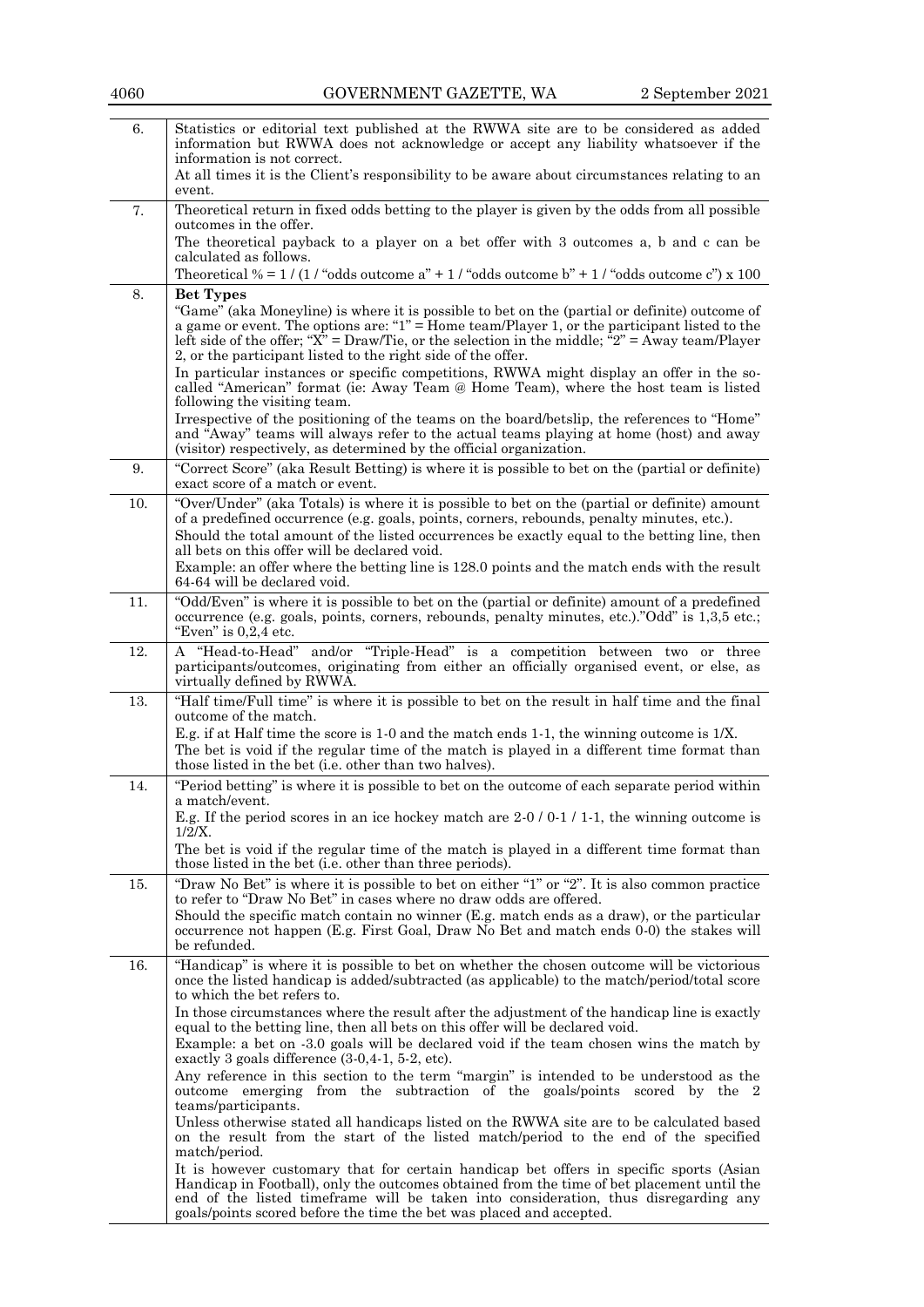Any bet offer with these characteristics will be clearly displayed on site and highlighted in the punter's Bet History with the score at the time of bet placement. There are 3 different "handicap betting" formats— 2-way Handicap: Team A  $(-1.5)$  vs Team B  $(+1.5)$ Example— • Team A is given a -1.5 goal handicap in the match. For the bet to be won, Team A must win the match with a margin equal or bigger than the listed handicap (ie. 2 goals or more). • Team B is given a +1.5 goal advantage in the match. For the bet to be won, Team B must either win the match, match finish in a draw or not lose with a margin equal or bigger than their listed advantage (ie. lose with a 1 goal margin). 3-way Handicap: Team A (-2) Draw (Exactly 2) Team B (+2) Example— • Team A is given a 2 goal handicap in the match. For the bet to be won, Team A must win the match with a bigger margin than the listed handicap (ie. 3 goals or more). • Draw would be the victorious outcome should the match end up with exactly the listed margin (ie. match ends with results such as 2-0, 3-1 and 4-2). • Team B is given a 2 goal advantage in the match. For the bet to be won, Team B must either win the match, match finish in a draw or not lose with a margin equal or bigger than their listed advantage (ie. lose with only a 1 goal margin). Asian Handicap: Team A (-1.75) vs Team B (+1.75) Example— • Team A is given a -1.75 goal handicap in the match. This means that the stake is divided into 2 equal bets and placed on the outcomes -1.5 and -2.0. For the bet to be fully paid out at the listed odds, Team A must win the match with a bigger margin than both of their listed handicaps (ie. 3 goals or more margin). In the eventuality that Team A wins with only a 2 goal margin, the bet will be considered as partially won with a full payout on the -1.5 part of the bet and a refund on the -2.0 side since the outcome on that part of the bet would be considered a "tie". Should the match produce any other outcome, including a Team A victory with only 1 goal of margin, the whole stake would be lost. Team B is given a  $+1.75$  goal advantage in the match. This means that the stake is divided into 2 equal bets and placed on the outcomes +1.5 and +2.0. For the bet to be fully paid out at the listed odds, Team B must either win the match, match finish in a draw or not lose with a margin equal or bigger than any of their listed advantages (ie. lose with only a 1 goal margin). In the eventuality that Team B loses with exactly a 2 goal margin, the bet will be considered as partially lost with a refund on the -2.0 part of the bet and a loss on the -1.5 part of the bet. Should the match produce any other outcome which results in a defeat of Team B with a margin of 3 or more goals, the whole stake would be lost. 17. "Double Chance" is where it is possible to bet simultaneously on two (partial or definite) outcomes of a match or event. The options are: 1X, 12 and X2 with "1", "X" and "2". 18. "Outright" or "Place" betting is where it is possible to choose from a list of alternatives and bet on the eventuality that a participant wins or places within a specified position in the classification of the listed event/competition. Should two or more participants share finishing positions, the settlement will based as per the definition of the "dead-heat" rule. 19. An "Each Way" bet (aka EW) refers to a bet where the chosen selection must either Win or else Place within the payout terms. The bet is divided in two parts (the "Win" part and the "Place" part) of an equal stake. Settlement of such bets will take into account the applicable rules governing the "Win" and "Place" bets, namely the Sport-specific rules as well as the "dead-heat" rule. 20. "Goal minutes" is where it is possible to bet on the sum of the minutes when the goals have been scored. When settling such bets, goals scored in injury time of both halves are to be considered as having been scored in the 45th minute in case the goal was scored in the first half injury time and the 90th minute in case the goal was scored in the second half injury time. Own goals will not count towards the settlement of individual player's 'goal minutes'.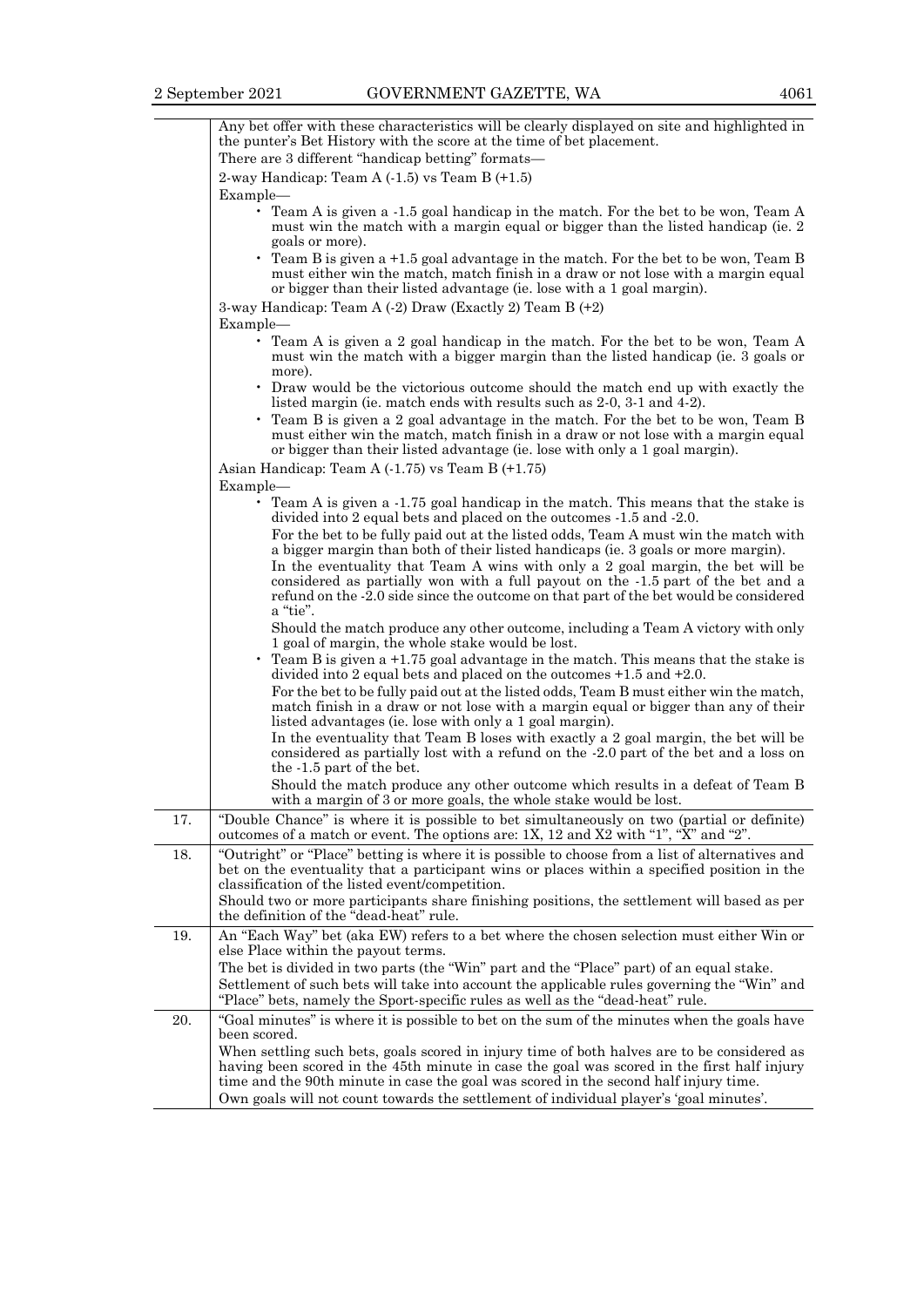| 21.      | <b>Betting Props</b>                                                                                                                                                                                                                                                                                                                                                                             |
|----------|--------------------------------------------------------------------------------------------------------------------------------------------------------------------------------------------------------------------------------------------------------------------------------------------------------------------------------------------------------------------------------------------------|
|          | Fantasy/Virtual "Matches" or "Head to Heads" are implicit match-ups where the<br>performances of two or more participants/teams which are not directly confronting each<br>other in the same match/event/round are compared.                                                                                                                                                                     |
|          | Settlement will be based on the number of times each participant records a predefined<br>occurrence (e.g. goals) in the respective match.                                                                                                                                                                                                                                                        |
|          | The following criteria will be used to determine the settlement of these type of offerings—                                                                                                                                                                                                                                                                                                      |
|          | (a) Unless specifically stated the bets refer to the next official match/event/round (as<br>applicable) that the listed participants/teams are scheduled to take part in.                                                                                                                                                                                                                        |
|          | (b) All relative matches/events must be completed on the same day/session which the<br>match/event/round is scheduled to be completed for bets to stand, except for those<br>offers the outcomes of which has been decided prior to the abandonment and could<br>not possibly be changed regardless of future events, which will be settled according<br>to the decided outcome.                 |
|          | (c) Results for these offers will only take into account occurrences deriving from the<br>actual play. Results attributable to walk-overs as well as other decisions will not be<br>taken into consideration.                                                                                                                                                                                    |
|          | (d) Should the aforementioned criteria be inconclusive in determining the outcome for<br>these offers, the following criteria will be progressively referenced to in order to<br>settle the offering—                                                                                                                                                                                            |
|          | (i) the applicable Sport-specific rules,<br>(ii) the Result Settlement rules                                                                                                                                                                                                                                                                                                                     |
|          | (e) Bets will be settled as void should it still be impossible to determine a winning<br>outcome.                                                                                                                                                                                                                                                                                                |
| 22.      | "Grand Salami" is where it is possible to bet on the total number of listed occurrences<br>(Example: Total Goals, Total Runs) happening in a collection of matches/events on a<br>specified round/day/match day.                                                                                                                                                                                 |
|          | All relative matches/events must be completed for bets to stand except for those the<br>outcomes of which have been decided prior to the abandonment and could not possibly be<br>changed regardless of future events, which will be settled according to the decided outcome.                                                                                                                   |
| 23.      | Over/Under bets on classification of participants in performances/events must be<br>interpreted as follows: "Over" means a worse or lower position while "Under" means a better<br>or higher position.                                                                                                                                                                                           |
|          | Example: A bet on a player's classification in a tournament with an Over/Under line 2.5 will<br>be settled as Under if the player classifies first or second. All other placements will be settled<br>as Over.                                                                                                                                                                                   |
| 24.      | Bets on "Quarter / Half / Period X" refer to the result/score achieved in the relevant<br>timeframe and does not include any other points/goals/events tallied from other parts of the<br>event/match.                                                                                                                                                                                           |
|          | Bets will be voided if the match is played in any other format but the one stipulated in the<br>offer.                                                                                                                                                                                                                                                                                           |
| 25.      | Bets on "Result at end of Quarter / Half / Period X" refer to the result of the match/event<br>after termination of the stipulated timeframe and will take into account all other<br>points/goals/events tallied from previous parts of the event/match.                                                                                                                                         |
| $26. \,$ | Bets on "Race to X Points / Race to X Goals" and similar offers refer to the team/participant<br>reaching the earliest the particular tally of points/goals/events.                                                                                                                                                                                                                              |
|          | If the offer lists a timeframe (or any other period restriction) it will not include any other<br>points/goals/events tallied from other parts of the event/match which are not related to the<br>mentioned timeframe.                                                                                                                                                                           |
|          | Should the listed score not be reached within the stipulated timeframe (if any), all bets will<br>be declared void, unless otherwise stated.                                                                                                                                                                                                                                                     |
| 27.      | Bets on "Winner of Point X / Scorer of Goal X" and similar offers refer to the team/participant<br>scoring/winning the listed occurrence.<br>For the settlement of these offers, no reference to events happening prior to the listed                                                                                                                                                            |
|          | occurrence will be taken into consideration.<br>Should the listed event not be scored/won within the stipulated timeframe (if any), all bets                                                                                                                                                                                                                                                     |
|          | will be declared void, unless otherwise stated.                                                                                                                                                                                                                                                                                                                                                  |
| 28.      | Bets referring to the happening of a particular occurrence in a pre-defined time order, such<br>as "First Card", or "Next Team to receive penalty minutes" will be settled as void should it<br>not be possible, without any reasonable doubt, to decide the winning outcome, for example<br>in case of players from different teams which are shown a card in the same interruption of<br>play. |
| 29.      | "Team to score first and win" refer to the listed team scoring the first goal in the match and<br>going on to win the match. Should there be no goals in the match all bets will be settled as<br>void.                                                                                                                                                                                          |
| 30.      | Any reference to "clean sheet" indicates that the listed team must not concede any goal<br>during the match.                                                                                                                                                                                                                                                                                     |
| 31.      | "Team to win from behind" refers to the listed team winning the match after having been<br>at least 1 goal down at any point in the match.                                                                                                                                                                                                                                                       |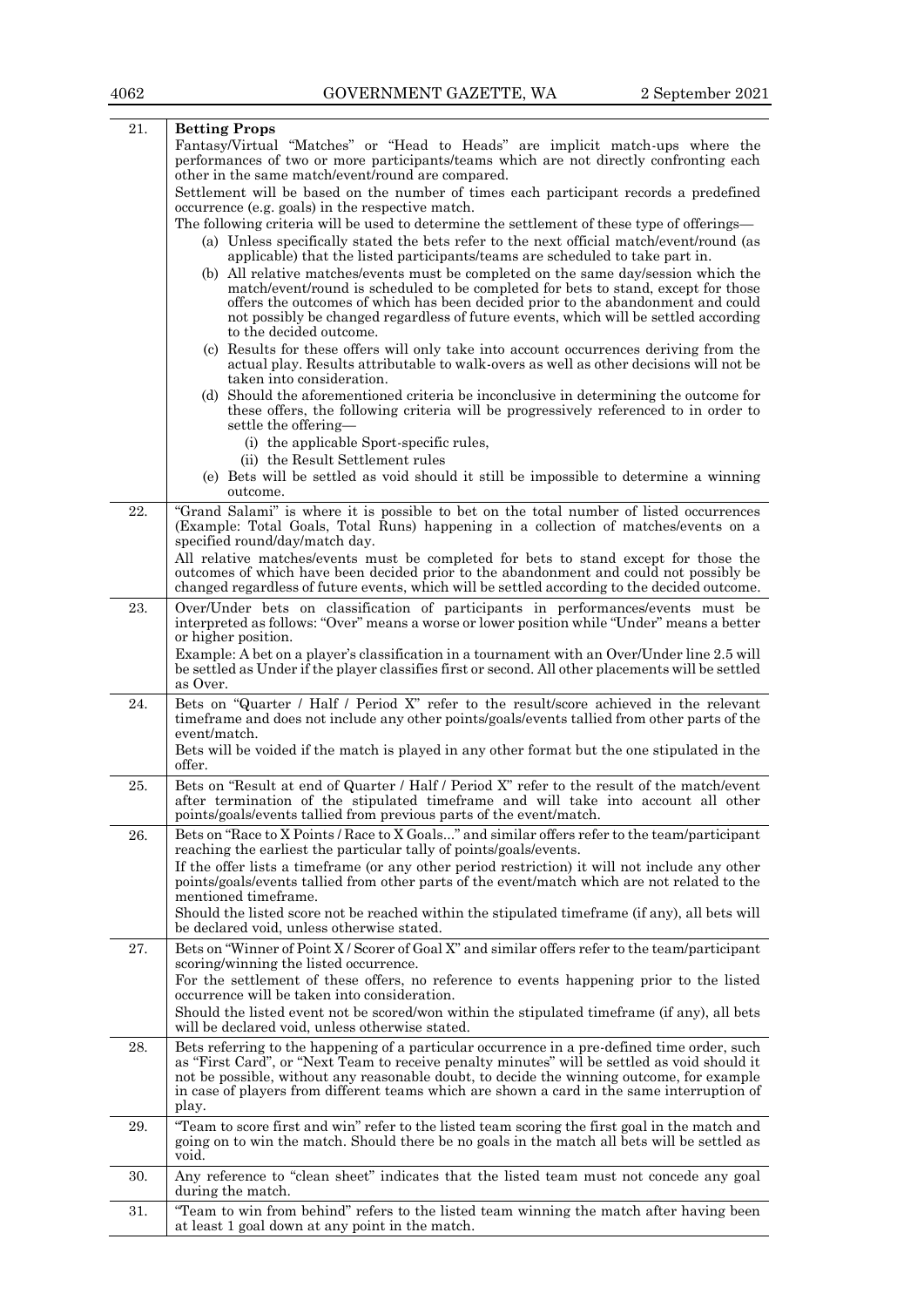| 32. | Any reference for a team to win all halves/periods (e.g. Team to win both halves) means that<br>the listed team must score more goals than its opponent during all the stipulated<br>halves/periods of the match.                                                                                                                                                                                                                                                                                                                                                                                                                                                                                                                                                                                                                                                                                                                                                                                                                                                                                                                                                                                            |  |  |
|-----|--------------------------------------------------------------------------------------------------------------------------------------------------------------------------------------------------------------------------------------------------------------------------------------------------------------------------------------------------------------------------------------------------------------------------------------------------------------------------------------------------------------------------------------------------------------------------------------------------------------------------------------------------------------------------------------------------------------------------------------------------------------------------------------------------------------------------------------------------------------------------------------------------------------------------------------------------------------------------------------------------------------------------------------------------------------------------------------------------------------------------------------------------------------------------------------------------------------|--|--|
| 33. | Any reference to "Injury Time" refers to the amount displayed by the designated official and<br>not to the actual amount played.                                                                                                                                                                                                                                                                                                                                                                                                                                                                                                                                                                                                                                                                                                                                                                                                                                                                                                                                                                                                                                                                             |  |  |
| 34. | Settlement of bets on offers such as "Man of the Match", "Most Valuable Player" etc. will be<br>based on the competition's organisers' decision, unless otherwise stated.                                                                                                                                                                                                                                                                                                                                                                                                                                                                                                                                                                                                                                                                                                                                                                                                                                                                                                                                                                                                                                    |  |  |
| 35. | Settlement of bets which make reference to terms such as "decisive goal" will be settled<br>based on the scorer of the goal that at the end of the match/tie (as applicable) proves to be<br>the one that has produced an unassailable lead, following which any further goals would<br>prove to be irrelevant towards the final outcome.<br>For a bet to be settled as "YES" the listed player's team must be declared winner of that<br>particular match (in case of one match) or progressing to the next round/winning the<br>competition.<br>Goals scored in Regular Time and Extra Time count but not Penalty Shoot outs.                                                                                                                                                                                                                                                                                                                                                                                                                                                                                                                                                                              |  |  |
| 36. | Bets on events which feature a selection of episodes that could happen in a match (E.g.<br>"What will happen first to the player? with options "Score a goal, Get a Yellow/Red Card,                                                                                                                                                                                                                                                                                                                                                                                                                                                                                                                                                                                                                                                                                                                                                                                                                                                                                                                                                                                                                         |  |  |
|     | Be Substituted) will be settled as void should none of the listed events/outcomes occur.                                                                                                                                                                                                                                                                                                                                                                                                                                                                                                                                                                                                                                                                                                                                                                                                                                                                                                                                                                                                                                                                                                                     |  |  |
| 37. | Settlement of Transfer bets will also take into account players signed by the club on loan<br>deals.                                                                                                                                                                                                                                                                                                                                                                                                                                                                                                                                                                                                                                                                                                                                                                                                                                                                                                                                                                                                                                                                                                         |  |  |
| 38. | Bets referring to Managerial changes refer to the individual in the Head Coach/Manager<br>role (as applicable) who steps down/is removed from the position for any reason.                                                                                                                                                                                                                                                                                                                                                                                                                                                                                                                                                                                                                                                                                                                                                                                                                                                                                                                                                                                                                                   |  |  |
|     | Bets are valid even in cases where a joint responsible (if any) leaves their position and will<br>be settled accordingly.                                                                                                                                                                                                                                                                                                                                                                                                                                                                                                                                                                                                                                                                                                                                                                                                                                                                                                                                                                                                                                                                                    |  |  |
|     | In case that no more changes are happening between the time the bet is placed and the last<br>league fixture (excluding play-offs, play-outs, post season, etc.) the bets placed after the last<br>Managerial change (if any) will be void, unless a suitable option has been offered for betting.                                                                                                                                                                                                                                                                                                                                                                                                                                                                                                                                                                                                                                                                                                                                                                                                                                                                                                           |  |  |
| 39. | Offers referring to which team/participant will achieve a particular accomplishment against<br>another team/participant (E.g. Next team to beat Team X) as well as offers which refer to<br>the classification on a certain date, will stand and be settled regardless of any eventual<br>fixture changes and number of games/rounds played.                                                                                                                                                                                                                                                                                                                                                                                                                                                                                                                                                                                                                                                                                                                                                                                                                                                                 |  |  |
| 40. | Settlement of offers referring to which team/participant will be the first to achieve a<br>particular accomplishment against other team(s)/participant(s) (E.g. Team to score first in<br>Matchday X) will be based upon the timeframe in the respective match in which the feat<br>has been accomplished.<br>Example: Team A plays on Saturday and score their first goal in the 43rd minute while<br>Team B plays on Sunday and score their first goal after 5 minutes, then Team B will be<br>settled as winner.                                                                                                                                                                                                                                                                                                                                                                                                                                                                                                                                                                                                                                                                                          |  |  |
| 41. | From time to time RWWA might decide to publish offerings referring either to the single<br>performance of a participant/team; or offerings which combine the potential outcomes of 2<br>or more teams/participants (ex. Enhanced multiples), at higher odds than those normally<br>available.<br>RWWA reserves the right to withdraw such offers, edit the respective odds and effect any<br>further changes RWWA might deem necessary at its sole discretion.<br>Settlement of these offers will be based on the following criteria-<br>(a) Unless specifically stated the bets refer to the next official match/event/round (as<br>applicable) that the listed participants/teams are scheduled to take part in.<br>(b) All relative events must be completed within the same day/session (as applicable)<br>as listed in conjunction with the offer. Should this not be the case, stakes placed on<br>the offer will be fully refunded except for those offers the outcomes of which has                                                                                                                                                                                                                  |  |  |
|     | been decided prior to the abandonment and could not possibly be changed<br>regardless of future events, which will be settled according to the decided outcome.<br>(c) Results for these offers will only take into account occurrences deriving from the<br>actual play. Results attributable to walk-overs as well as other decisions will not be<br>taken into consideration.<br>(d) All connotations related to the bet must be fully and unquestionably complied with<br>for the bet to be deemed as winning, regardless of any possible conflict with the<br>Sport-Specific rules or with any potential interpretation based on previous or<br>current presentation of offers related to events in that particular sport and the way<br>these are normally presented in RWWA's Sports Book. Bets will be settled as void<br>should it still be impossible to determine a winning outcome.<br>While all necessary precaution has been taken by RWWA to ensure a superior user<br>experience, it is to be understood that markets might fluctuate in such a way that at any<br>given point in time these do not present an enhanced value comparable to related bet offers<br>currently present on site. |  |  |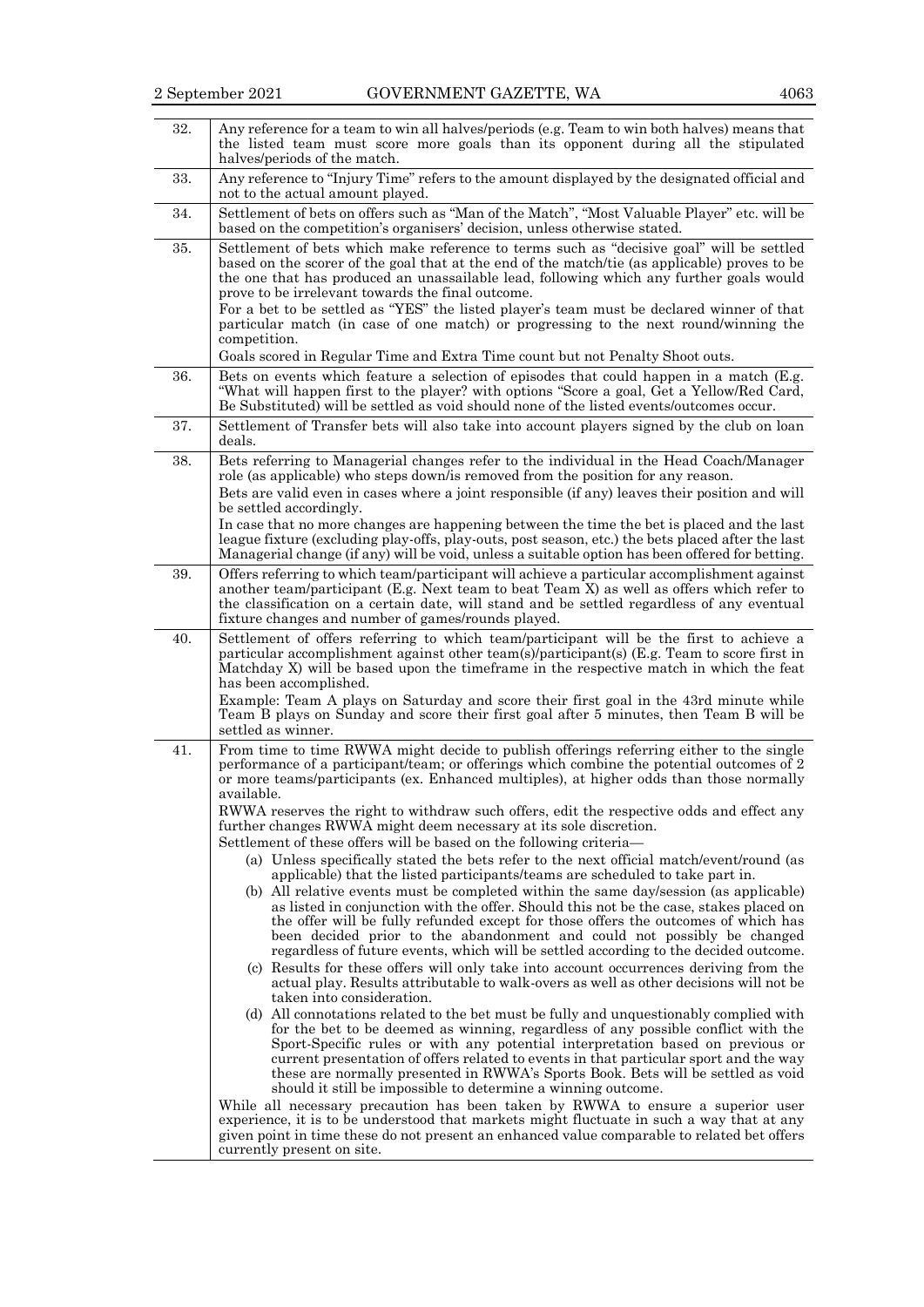| 42. | "Teaser+" allows the user the possibility to allocate the same pre-set amount of points to all<br>outcomes present in a parlay (combination) containing Spreads (Handicaps), Totals<br>(Over/Unders) or a combination of both.                                                                                                                                                                                                                                                                                                                         |  |  |
|-----|--------------------------------------------------------------------------------------------------------------------------------------------------------------------------------------------------------------------------------------------------------------------------------------------------------------------------------------------------------------------------------------------------------------------------------------------------------------------------------------------------------------------------------------------------------|--|--|
|     | Example: User combines NFL Team $X + 6.5$ points in a parlay with Over 41 points in the<br>NFL game between Team Y and Team Z. By choosing the "Teaser+ Football 6 points" option,<br>the lines and odds get recalculated into a parlay featuring Team $X + 12.5$ points (previously<br>+6.5), combined with Over 35 points (previously Over 41).                                                                                                                                                                                                      |  |  |
|     | Should any part of a "Teaser+" bet be settled as void (push), that particular selection will<br>be excluded from the parlay and the computation of odds/payout will be re-adjusted<br>accordingly.                                                                                                                                                                                                                                                                                                                                                     |  |  |
| 43. | Bets referring to "Rest of the game" or similar will consider only outcomes and occurrences<br>obtained from the time of bet placement until the end of the listed timeframe, thus<br>disregarding any occurrences registered before the time the bet was placed and accepted.                                                                                                                                                                                                                                                                         |  |  |
| 44. | Bets on specific timeframes/intervals (example: Game result between 60:00-89:59), will<br>consider only outcomes<br>and occurrences<br>accumulated during<br>the<br>specified<br>timeframe/interval.<br>Settlement will not take into account any other points/goals/events tallied from other parts<br>of the event/game outside the specified timeframe/interval, including stoppage/injury time,<br>unless specified.                                                                                                                               |  |  |
| 45. | <b>System Bets</b><br>In Pre-match betting, it is possible to combine up to twelve (12) different offers on a single<br>coupon. Based on these twelve offers, Clients s can choose their own number of singles,<br>doubles, trebles etc.                                                                                                                                                                                                                                                                                                               |  |  |
| 46. | In Livebetting it is possible to combine up to twelve (12) different offers on a single coupon<br>as an accumulator bet.<br>All selected matches/offers in an accumulator must be included in the coupon and no other<br>multiple options (Example: singles, doubles, etc.) which exclude 1 or more matches/offers<br>are available.                                                                                                                                                                                                                   |  |  |
| 47. | RWWA reserves the right to limit the amount of combinations due to what is known as<br>outcome dependency, and also other factors, solely at its own discretion.                                                                                                                                                                                                                                                                                                                                                                                       |  |  |
| 48. | It is possible to include one or several matches as 'bankers' which means that the selected<br>matches/events will be included in all coupons.                                                                                                                                                                                                                                                                                                                                                                                                         |  |  |
| 49. | A 'Trixie' is a combination, which includes one treble and three doubles from a selection of<br>three matches.                                                                                                                                                                                                                                                                                                                                                                                                                                         |  |  |
| 50. | A 'Patent' is a combination, which includes one treble, three doubles and three singles from<br>a selection of three matches.                                                                                                                                                                                                                                                                                                                                                                                                                          |  |  |
| 51. | A 'Yankee' is a combination, which includes one fourfold, four trebles and six doubles from<br>a selection of four matches.                                                                                                                                                                                                                                                                                                                                                                                                                            |  |  |
| 52. | A 'Canadian' (also known as 'Super Yankee') is a combination, which includes one fivefold,<br>five fourfolds, ten trebles and ten doubles from a selection of five matches.                                                                                                                                                                                                                                                                                                                                                                            |  |  |
| 53. | A 'Heinz' is a combination, which includes one sixfold, six fivefolds, fifteen fourfolds, twenty<br>trebles and fifteen doubles from a selection of six matches.                                                                                                                                                                                                                                                                                                                                                                                       |  |  |
| 54. | A 'Super Heinz' is a combination, which includes one sevenfold, seven sixfolds, twenty-one<br>fivefolds, thirty-five fourfolds, thirty-five trebles and twenty-one doubles from a selection of<br>seven matches.                                                                                                                                                                                                                                                                                                                                       |  |  |
| 55. | A 'Goliath' is a combination, which includes one eightfold, eight sevenfolds, twenty-eight<br>sixfolds, fifty-six fivefolds, seventy fourfolds, fifty-six trebles and twenty-eight doubles from<br>a selection of eight matches.                                                                                                                                                                                                                                                                                                                       |  |  |
| 56. | For display purposes, when necessary, the second digit after the decimal point of the odds<br>is shown as rounded up in the Client's bet history to the nearest decimal number.<br>The payout will however be effected based on the actual odds multiplied by the stake,<br>disregarding the aforementioned rounding.                                                                                                                                                                                                                                  |  |  |
| 57. | <b>Result Settlement</b><br>When settling results RWWA will do its utmost to attain itself to information obtained first<br>hand (during or exactly after the event has been concluded), through TV transmissions,<br>streaming (web-based and through other sources) as well as official sites.<br>Should this information be omitted from first hand viewing and/or official sources and/or<br>there is an obvious Error in the information included in the sources above, the settlement<br>of the bet offer will be based on other public sources. |  |  |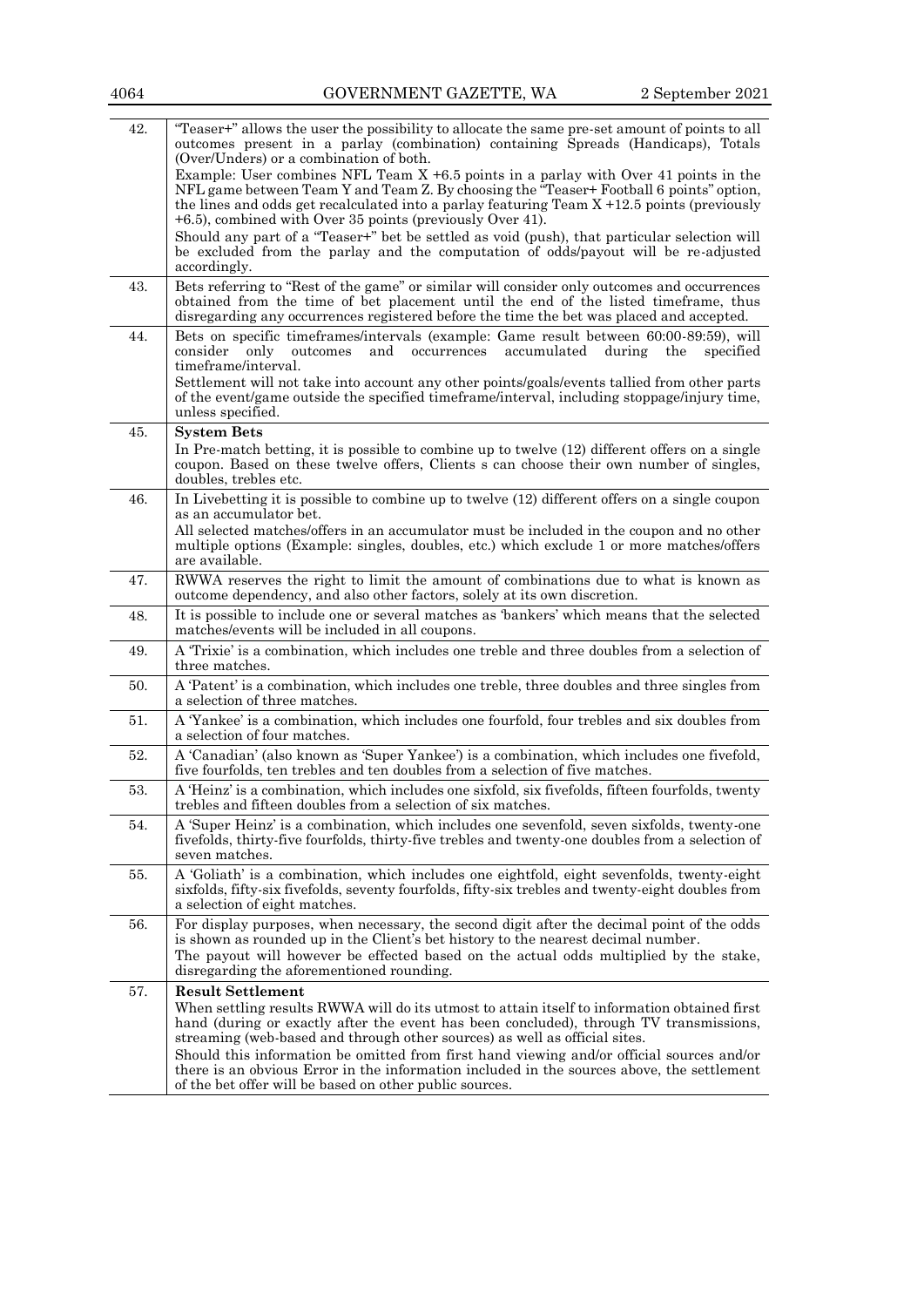| 58. | Settlement of bets will not include any changes deriving from and/or attributable to, but not<br>limited to: disqualifications, penalisations, protests, sub judice results and/or successive<br>changes to the official result after the event has been completed and a result has been<br>announced, even preliminarily.<br>For bets referring to competitions which span over more than 1 round/stage (e.g. Season                                                                                                                                                                                               |
|-----|---------------------------------------------------------------------------------------------------------------------------------------------------------------------------------------------------------------------------------------------------------------------------------------------------------------------------------------------------------------------------------------------------------------------------------------------------------------------------------------------------------------------------------------------------------------------------------------------------------------------|
|     | Bets), only amendments effecting bets which settlement has not been decided yet will be<br>taken into consideration.<br>Such measures must be announced by the governing association before the last scheduled<br>round/stage will be considered. Any changes effected after this date, or else referring to bets<br>which have already been settled based on events happening during the event/competition<br>will not be considered.                                                                                                                                                                              |
| 59. | Occurrences which have not been sanctioned and/or acknowledged by the match/event<br>officials (e.g. disallowed goals) will not be taken into account towards the settlement of the<br>bet.                                                                                                                                                                                                                                                                                                                                                                                                                         |
|     | As a general rule, and unless the offer specifies otherwise, RWWA will settle offers based<br>on the exact time that the flow of play was interrupted/resumed (as applicable) by the<br>occurrence in question (e.g. ball went out of play for a throw-in/goal kick or crosses the line<br>for a goal).                                                                                                                                                                                                                                                                                                             |
|     | Bets referring to the accumulation of a particular occurrence (e.g. Total corners) and/or the<br>execution of a particular action, will require said occurrence to actually take place during<br>the time interval specified (e.g. the corner being kicked).                                                                                                                                                                                                                                                                                                                                                        |
|     | In such instances, should the occurrence be only awarded and not taken, it will not be<br>considered for settlement purposes.                                                                                                                                                                                                                                                                                                                                                                                                                                                                                       |
| 60. | All bet offers related to matches/events which do not take place at all or are awarded a result<br>through a walk-over decision will be declared void.                                                                                                                                                                                                                                                                                                                                                                                                                                                              |
| 61. | In case of an abandoned event, all bet offers that have been decided prior to the<br>abandonment and could not possibly be changed regardless of future events, will be settled<br>according to the decided outcome.<br>Should the abandoned event not resume within 12 hours of its start time, all pending offers                                                                                                                                                                                                                                                                                                 |
|     | related to the event will be settled as void.                                                                                                                                                                                                                                                                                                                                                                                                                                                                                                                                                                       |
| 62. | In case an event is abandoned and is scheduled to restart from the beginning, all bets placed<br>before the initial game which could not be settled through the outcomes deriving from the<br>play prior to abandonment, will be declared void regardless of whether or when the game is<br>continued.                                                                                                                                                                                                                                                                                                              |
| 63. | Any event which does not start within 12 hours from the kick-off time as last issued by the<br>governing association will be declared void.<br>This includes cases like games which are postponed due to bad weather, crowd trouble or<br>similar scenarios.                                                                                                                                                                                                                                                                                                                                                        |
|     | Exception to this are cases of events whose starting times had not been officially defined yet<br>by the governing association at time of bet placement, or those which are moved due to<br>scheduling conflicts/TV broadcasts but are to be played within the same game-day (where<br>applicable).                                                                                                                                                                                                                                                                                                                 |
|     | In such cases bets will remain valid granted that the listed event is the next official<br>commitment from that particular tournament/league/competition scheduled for all<br>participants in the offer.                                                                                                                                                                                                                                                                                                                                                                                                            |
| 64. | In cases of events which have not been completed before their natural conclusion, and a<br>result is issued through a decision by the association not more than 12 hours from the<br>event's start, RWWA will use the issued decision as the official result for offers related to<br>the event's outcome, such as Game, Draw No Bet and Double Chance granted that the<br>issued decision does not change the outcome of the said bet offers at the time of the<br>abandonment. In that case the stakes will be refunded.<br>All offers referring to the tallying of particular occurrences (example: Total Goals, |
|     | Handicaps, etc) will be declared void except for those the outcomes of which have been<br>decided prior to the abandonment and could not possibly be changed regardless of future<br>events, which will be settled according to the decided outcome.                                                                                                                                                                                                                                                                                                                                                                |
| 65. | All bet offers related to uncompleted matches/events where the official governing body is<br>not previously acknowledged (e.g. Club Friendlies) will be declared as void unless at least<br>90% of the stipulated Regular/Full time is played.<br>Should the match/event be abandoned after 90% has been completed, the settlement will be<br>based on the current score at the time when the match/event was stopped.                                                                                                                                                                                              |
| 66. | Settlement of bet offers, such as, but not limited to, shots, shots on target, ball possession,<br>assists, rebounds, etc. will be based according to the definition with which the official                                                                                                                                                                                                                                                                                                                                                                                                                        |
|     | governing body issues said statistics.<br>Unless backed by un-contradictory evidence, RWWA will not acknowledge any complaints<br>which derive from a personal interpretation of such terms.                                                                                                                                                                                                                                                                                                                                                                                                                        |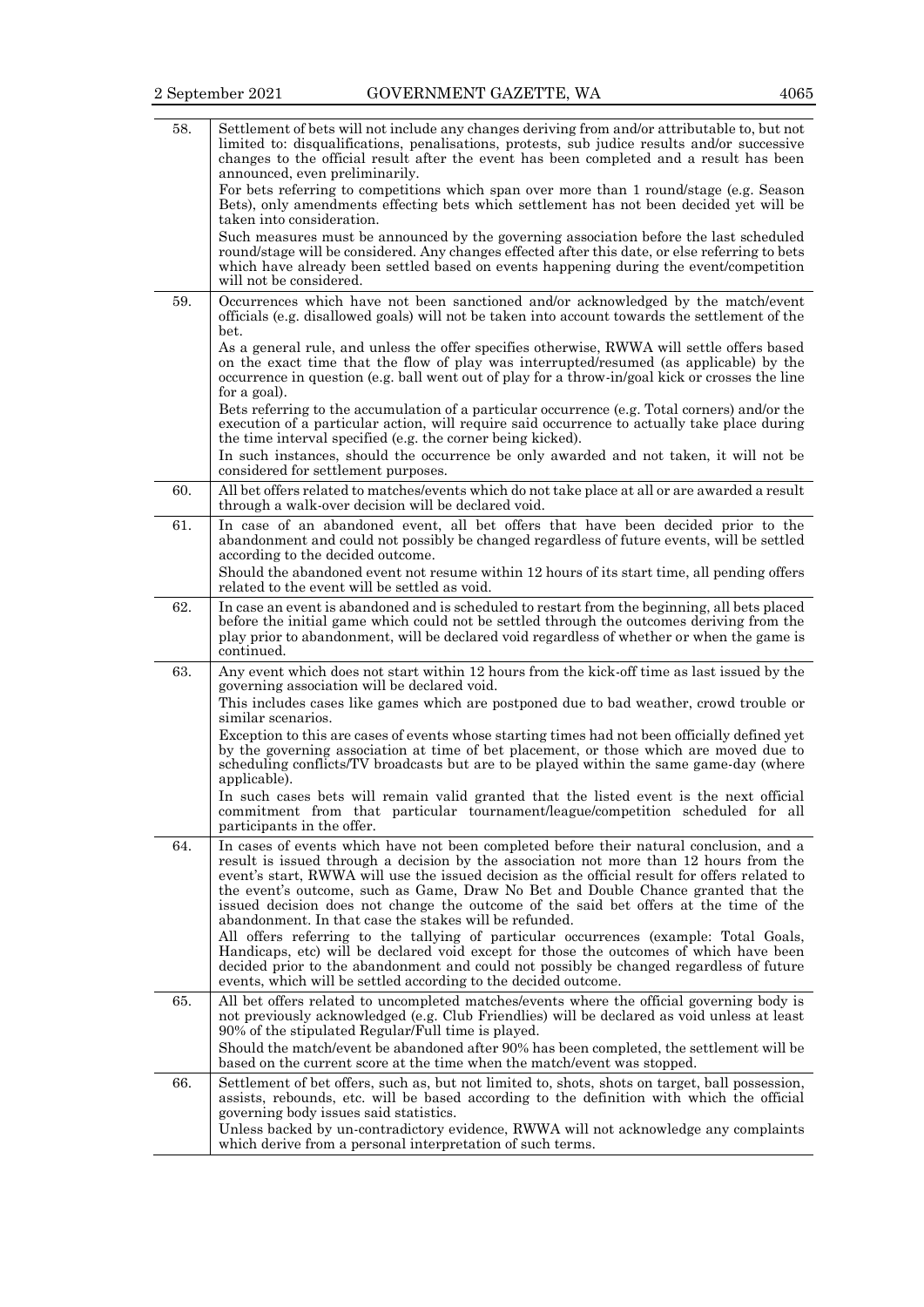| 67. | "Outright"<br>"Place"<br>stakes<br>will<br>When<br>placing<br>bets,<br>be<br>refunded<br>or<br>no<br>on<br>participants/outcomes that are not participating or withdrawing from an event (both prior<br>and during), unless otherwise stated.<br>RWWA reserves the right, at its own discretion, to apply Tattersalls Rule 4 on any<br>competition and this will be stated in correlation to the bet offer and/or the relevant Sport-<br>specific rule.                                                                                                                                                                                                                                  |
|-----|------------------------------------------------------------------------------------------------------------------------------------------------------------------------------------------------------------------------------------------------------------------------------------------------------------------------------------------------------------------------------------------------------------------------------------------------------------------------------------------------------------------------------------------------------------------------------------------------------------------------------------------------------------------------------------------|
| 68. | No refunds of bets will apply, even if the winning outcome of a match/event is a<br>participant/outcome that has not been listed for betting purposes.<br>On all bet offers the Client has the possibility to ask for a price on a non-listed<br>participant/outcome. RWWA reserves the right, at its own discretion, to decline such<br>requests.                                                                                                                                                                                                                                                                                                                                       |
| 69. | In case a participant is disqualified/withheld/banned from taking part in a subsequent<br>part/phase of an event/competition, the disqualification will be considered to have taken<br>place at the time of the participant's removal from the event.<br>No alterations will be made to previous results, regardless of any modifications due to said<br>actions.                                                                                                                                                                                                                                                                                                                        |
| 70. | If two or more Participants share the applicable finishing positions and no odds have been<br>offered for a drawn outcome, the payout will be calculated by dividing the stake by the<br>number of participants sharing those certain positions and are settled accordingly.<br>The payout will always be at least equal to the stake, except in cases of "Head to Heads".                                                                                                                                                                                                                                                                                                               |
| 71. | In "Group Betting" (aka "Best of X"), all listed participants must start the event for bets to<br>stand.                                                                                                                                                                                                                                                                                                                                                                                                                                                                                                                                                                                 |
| 72. | In "Group Betting" (aka "Best of X"), at least one participant from the selection list must<br>successfully complete the event for bets to stand. Should that not be the case, and the<br>governing association does not follow specific tie-breaking criteria, the bets will be declared<br>void.                                                                                                                                                                                                                                                                                                                                                                                       |
| 73. | In a "Head to Head" between two or three participants, all listed participants must start<br>the particular round/event which the bet refers to, for bets to be considered valid.                                                                                                                                                                                                                                                                                                                                                                                                                                                                                                        |
| 74. | In a "Head to Head" between two participants, all bets will be refunded if both participants<br>share the same position/score or are eliminated at the same stage of the competition, unless<br>the governing association follows specific tie-breaking procedures, in which case, these will<br>be deemed valid.                                                                                                                                                                                                                                                                                                                                                                        |
| 75. | In a "Head to Head" between three participants and more than one winning outcome, the<br>odds will be divided by the outcomes sharing the winning position, irrespective whether the<br>net outcome is lower than the Client's stake.                                                                                                                                                                                                                                                                                                                                                                                                                                                    |
| 76. | If a "Head to Head" is offered between different rounds/stages, all participants must take<br>part in the upcoming round/stage for bets to be valid.                                                                                                                                                                                                                                                                                                                                                                                                                                                                                                                                     |
| 77. | Unless specifically stated, whenever the organising association deems it fit to include any<br>necessary rounds, matches, or series of matches (e.g. Play-offs, Play-outs, Postseason)<br>following the end of the so-called Regular Season in order to determine the classification,<br>league winners, promotion/relegation, etc., RWWA will take into account the results and<br>outcomes deriving from these matches for settlement purposes of bets referring to the final<br>league classification, promotion, relegation, etc.                                                                                                                                                    |
|     | For example, seasonal bets on the team winning the NHL will refer to the Stanley Cup<br>Winners.                                                                                                                                                                                                                                                                                                                                                                                                                                                                                                                                                                                         |
| 78. | Offers which confront against each other the performances of two or more individuals/teams<br>over a stipulated time frame/competition will only be settled based on the result of the listed<br>participants, disregarding all other participants in the same competition/event.                                                                                                                                                                                                                                                                                                                                                                                                        |
| 79. | Unless specifically stated, all offers referring to a single player's performance in a specific<br>domestic league (such as Total Goals Scored by Player X in League Y) or "Head to Head"<br>bet offers involving two players' performances in domestic leagues, will not take into account<br>those events happening during eventual Play-offs/Play-outs/Post-season or any other<br>matches, or series of, which would happen after the so-called Regular Season.                                                                                                                                                                                                                      |
| 80. | Offers related to a total amount of occurrences/events scored/tallied by a particular team,<br>either in a single team performance in a specific domestic league (such as Total Goals Scored<br>by Team X), or "Head to Head" bet offers involving two teams' performances in domestic<br>leagues (E.g. Most Penalty Minutes in League X—Team Y vs Team Z), or a cumulative<br>league performance (E.g. Team to receive Most Yellow Cards in League X) will not take into<br>account those events happening during eventual Play-offs/Play-outs/Post-season or any<br>other matches, or series of, which would happen after the so-called Regular Season, unless<br>otherwise specified. |
| 81. | In a single player performance bet offer in a specific domestic league (such as Total Goals<br>Scored by Player X in League Y) or "Head to Head" bet offers involving two players"<br>performances in domestic leagues, should any of the following occurrences happen to either<br>of the participants in the selection list, the bets will be considered void—<br>(a) does not take part in at least 50% of the stipulated matches (excluding eventual<br>Play-offs/Play-outs/Post-season);<br>(b) does not take part in at least another match after the bet has been placed,<br>(c) totals the same amount as the other player.                                                      |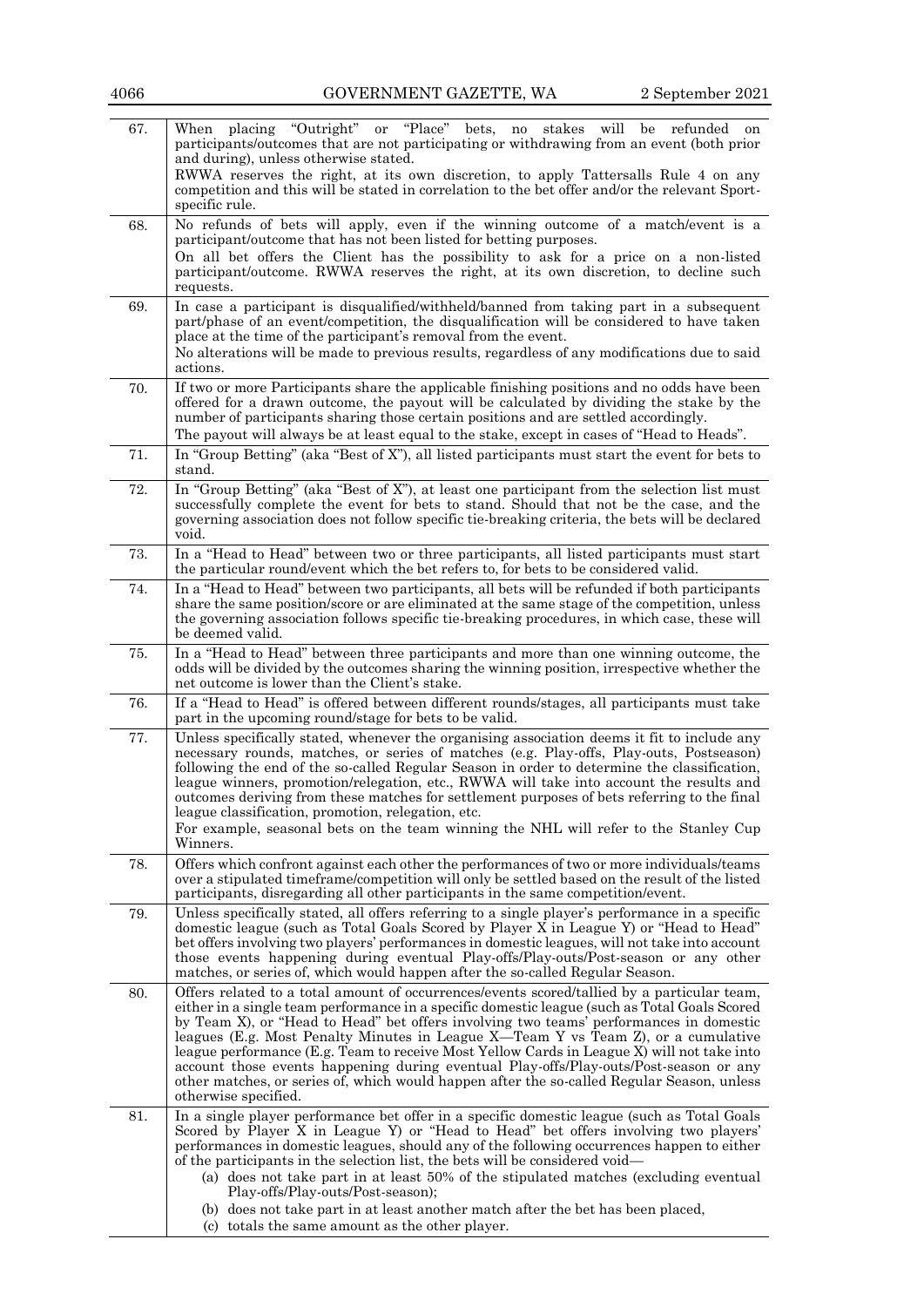| 82. | In a single player performance bet offer in a specific event (such as Total Goals Scored by<br>Player X in International Tournament) or "Head to Head" bet offers involving two players'<br>performances in specific events, should any of the following occurrences happen to either of<br>the participants in the selection list, the bets will be considered void—<br>(a) does not take part at all in the event<br>(b) does not take part in at least another match after the bet has been placed, |  |
|-----|--------------------------------------------------------------------------------------------------------------------------------------------------------------------------------------------------------------------------------------------------------------------------------------------------------------------------------------------------------------------------------------------------------------------------------------------------------------------------------------------------------|--|
| 83. | (c) totals the same amount as the other participant.<br>During specific events RWWA might decide to offer for betting a reduced selection of<br>participants and might also include betting options such as "any other", "the field", or<br>similar.                                                                                                                                                                                                                                                   |  |
|     | This option includes all unlisted participants except for the ones mentioned specifically as<br>available.                                                                                                                                                                                                                                                                                                                                                                                             |  |
| 84. | Offers that make specific reference to a participant's/participants' performance in a<br>particular event (e.g. Player X vs The Field) are to be considered void if the mentioned<br>$participant(s)$ do(es) not take part in the competition.                                                                                                                                                                                                                                                         |  |
| 85. | Any form of a qualification ahead of the main event is considered to be a valid part of that<br>competition.                                                                                                                                                                                                                                                                                                                                                                                           |  |
|     | Thus any participant who is eliminated at qualification stage will be considered losing to<br>anyone that is pre-qualified or is successful in the qualification part.                                                                                                                                                                                                                                                                                                                                 |  |
| 86. | Bet offers which originally require participant(s) to compete in two or more stages/legs to<br>advance into a subsequent phase/round of a competition, will remain valid regardless of any<br>postponement/movement of the actual match dates, given that said match(es) actually takes<br>place within the frame of the competition.                                                                                                                                                                  |  |
| 87. | A bet on a "To Qualify" market originally requiring just one stage/leg to advance to a<br>subsequent phase/round of a competition (including any eventual prolongations/additional<br>matches, e.g. replays) will be declared void if said match is not decided within more than 36<br>hours of its supposed start time.                                                                                                                                                                               |  |
| 88. | Should an event be moved from its originally announced venue and/or have its playing<br>surface changed, this will not be treated as a cause for the offers to be voided unless the<br>Sport-specific rules dictate such, and/or the new location in which the event takes place is<br>the habitual "home" pitch of either participant involved in the game, except as dictated<br>below.                                                                                                              |  |
|     | As a general principle, RWWA will refer to the Home team (host) and the Away team<br>(visitor) in accordance with the definition issued by the governing association for that<br>particular game/competition.                                                                                                                                                                                                                                                                                          |  |
|     | Bets on games played on so-called "Neutral pitches" will remain valid regardless of whether<br>such information has been detailed in the bet offer and/or the positioning of the teams on<br>the betting board/display.                                                                                                                                                                                                                                                                                |  |
|     | In those cases where there is a discrepancy between the positioning of the<br>teams/participants on the official website and their placement on the betting board/display,<br>and such discrepancy causes a significant effect on the odds of the game/competition RWWA<br>will void the affected bets.                                                                                                                                                                                                |  |
|     | Such eventuality is contemplated only in cases where the discrepancy has a material and<br>visible effect on the odds.                                                                                                                                                                                                                                                                                                                                                                                 |  |
|     | For example, in cases of swapped Home and Away teams in an Ice Hockey game RWWA<br>will void the bets. Nevertheless RWWA will consider valid bets placed on events where the<br>so-called home-field advantage is not considered and in cases of neutral venues.                                                                                                                                                                                                                                       |  |
|     | Examples of such cases include but are not limited to tennis tournaments, MMA fights,<br>singles competitions in general, or specific events such as the final/late stages of team<br>competitions being held in pre-established venues, like the Superbowl, the NCAA Final 4<br>or the Italian Football Cup Final even if the location can be deemed as a potential customary<br>"home" pitch for either of the teams involved.                                                                       |  |
|     | In such cases, said events will be considered as being played in neutral venues and all bets<br>stand regardless of the positioning of the teams/participants on the official website and their<br>placement on the betting board/display.                                                                                                                                                                                                                                                             |  |
| 89. | Information referring to gender of the teams, age groups and youth teams, as well as various<br>definitions of reserve teams (e.g. B and C teams), is to be treated as supplementary<br>information.                                                                                                                                                                                                                                                                                                   |  |
|     | The inclusion (or lack of) and correctness of such information will not be treated as sufficient<br>cause for the voiding of the offers related to the match/event, given that this does not cause<br>an obvious inconsistency in odds offered.                                                                                                                                                                                                                                                        |  |
| 90. | While all necessary precautions are taken by RWWA to assure the most faithful rendition<br>of all components involved in a bet offer, it is to be assumed that certain denominations<br>could be represented differently due to different interpretations deriving from adaptations<br>into another language.                                                                                                                                                                                          |  |
|     | Such linguistic incongruence will not be treated as sufficient cause for the voiding of the<br>offers related to the match/event, given that it does not create uncertainty with other<br>participants.                                                                                                                                                                                                                                                                                                |  |
|     | The same applies for denominations referring to events, team names, sponsor names, etc.                                                                                                                                                                                                                                                                                                                                                                                                                |  |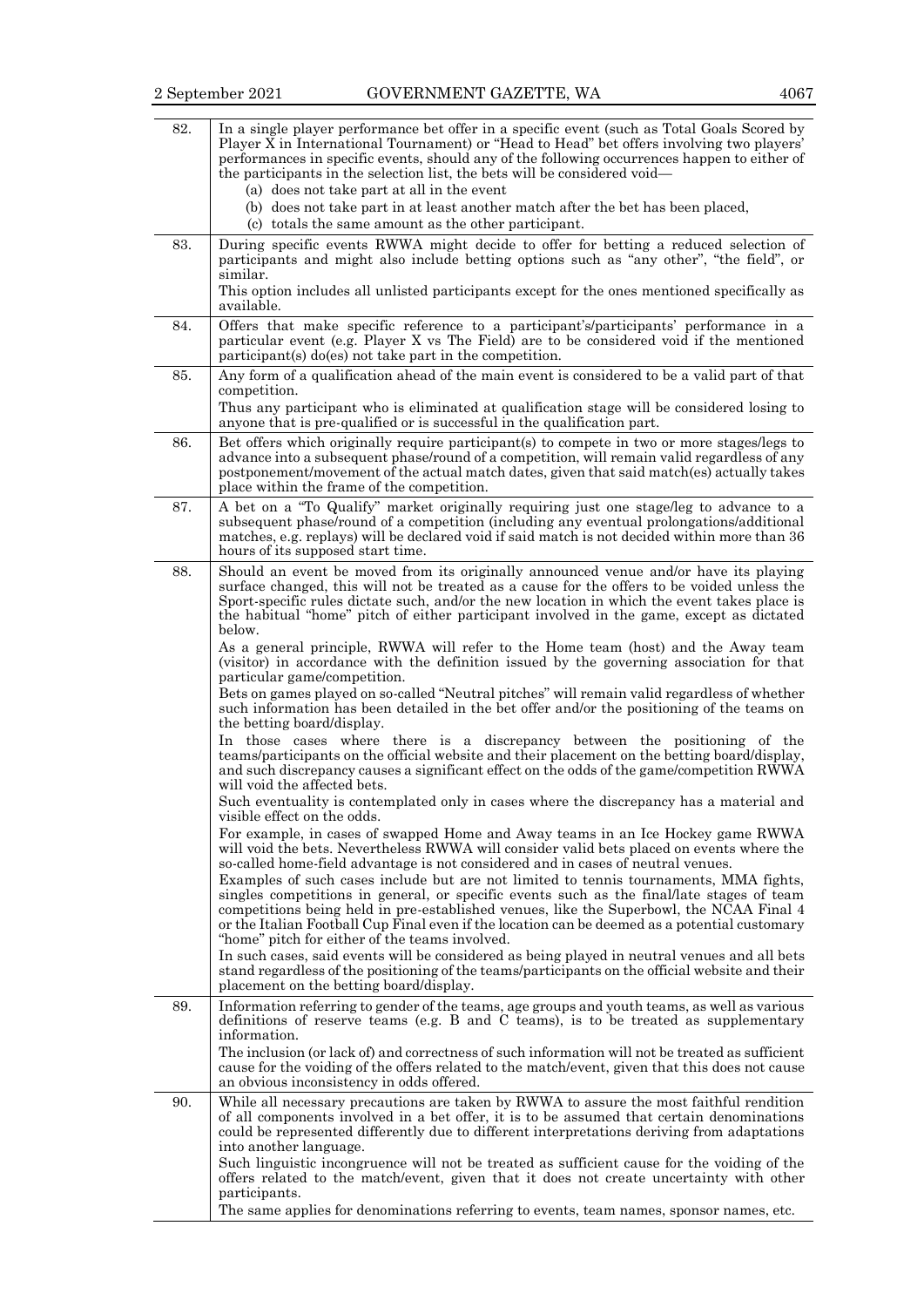| 91. | following way—                                                                                                                                                                                | In case of bets where there is reference to time frames, they should be interpreted in the                                                                                                       |  |
|-----|-----------------------------------------------------------------------------------------------------------------------------------------------------------------------------------------------|--------------------------------------------------------------------------------------------------------------------------------------------------------------------------------------------------|--|
|     |                                                                                                                                                                                               | "within the first 30 minutes" will include anything happening until 0 hours 29 minutes                                                                                                           |  |
|     | and 59 seconds;                                                                                                                                                                               |                                                                                                                                                                                                  |  |
|     | seconds until 19 minutes and 59 seconds.                                                                                                                                                      | "between 10 to 20 minutes" will include anything happening from 10 minutes and 0                                                                                                                 |  |
| 92. |                                                                                                                                                                                               | Unless listed either in conjunction with the bet offer, or else in the Sport Specific rules, bets<br>referring to event/match duration which include non-full integer digits (E.g. 88.5 minutes) |  |
|     |                                                                                                                                                                                               | or X.5 rounds) require the full completion of the full integer of the listed duration for them                                                                                                   |  |
|     | to be considered won.                                                                                                                                                                         |                                                                                                                                                                                                  |  |
|     | only if at least 89 full minutes are completed.                                                                                                                                               | For example: a bet on Over/Under 88.5 minutes in a Tennis match will be settled as Over                                                                                                          |  |
| 93. | or other criteria which are decisive for the settlement of the bet.                                                                                                                           | RWWA acknowledges that some bets might require the rounding-up of percentages, units                                                                                                             |  |
|     |                                                                                                                                                                                               | Should that be the case, RWWA reserves the right to adjust and settle accordingly.                                                                                                               |  |
| 94. | goals' (scored in their own goals) unless otherwise stated.                                                                                                                                   | Any reference to goals scored by specific players will not count if they are defined as 'own                                                                                                     |  |
| 95. | governing association.                                                                                                                                                                        | Any reference to confederation, nationality or similar will be subject to the definition by the                                                                                                  |  |
| 96. | regardless of the number of team members.                                                                                                                                                     | Any medals won by a team/nation per competition will count as one (1) single medal                                                                                                               |  |
| 97. |                                                                                                                                                                                               | Offers related to a total amount of occurrences/events scored/tallied by a particular player,                                                                                                    |  |
|     |                                                                                                                                                                                               | in a single team performance in a specific competition (such as Total Goals Scored by Player<br>X for Team Y) will only take into account total amount of occurrences/events scored/tallied      |  |
|     |                                                                                                                                                                                               | by the particular player while playing for that team in that particular competition.                                                                                                             |  |
|     | considered void-                                                                                                                                                                              | Should any of the following occurrences happen to the listed player, the bets will be                                                                                                            |  |
|     |                                                                                                                                                                                               | (a) does not take part in at least 50% of the competition's stipulated matches (excluding                                                                                                        |  |
|     | eventual Play-offs/Play-outs/Post-season);                                                                                                                                                    |                                                                                                                                                                                                  |  |
|     |                                                                                                                                                                                               | (b) does not take part in at least another match after the bet has been placed.                                                                                                                  |  |
| 98. |                                                                                                                                                                                               | Offers on whether certain individuals will be occupying a specified position/title/job on a<br>certain date (E.g. Minister X to still be Minister on date Y, Player/Coach to still be with       |  |
|     |                                                                                                                                                                                               | Team Y on Date Z) refer to the individual in question to hold (or alternatively to be                                                                                                            |  |
|     |                                                                                                                                                                                               | appointed in) the listed position uninterruptedly between the time the bet is placed and the                                                                                                     |  |
|     | specified deadline.<br>Should the individual for any reason whatsoever leave the position before the specified<br>deadline, the outcome of the bet will be considered as not having happened. |                                                                                                                                                                                                  |  |
|     |                                                                                                                                                                                               |                                                                                                                                                                                                  |  |
|     |                                                                                                                                                                                               | This is valid even in cases where the individual is re-appointed/signed again in that same<br>position/title/job and even if on the specified deadline the individual is occupying once more     |  |
|     | that same position/title/job to which the bet refers to.                                                                                                                                      |                                                                                                                                                                                                  |  |
|     |                                                                                                                                                                                               | Settlements will also take into account players signed on loan deals.                                                                                                                            |  |
| 99. | <b>Tattersalls Rule 4</b>                                                                                                                                                                     |                                                                                                                                                                                                  |  |
|     |                                                                                                                                                                                               | In the event of one non-runner or one non-Participant, the odds on the remaining runners<br>or remaining Participants are reduced in accordance with the Tattersalls Rule 4.                     |  |
|     | (a) Win Betting-                                                                                                                                                                              |                                                                                                                                                                                                  |  |
|     |                                                                                                                                                                                               | Current odds of the withdrawn runner/Deductions in percentage of net gain                                                                                                                        |  |
|     | 1.30 and lower<br>1.31 to 1.40                                                                                                                                                                | 75%<br>70%                                                                                                                                                                                       |  |
|     | 1.41 to 1.53                                                                                                                                                                                  | 65%                                                                                                                                                                                              |  |
|     | 1.54 to 1.62                                                                                                                                                                                  | 60%                                                                                                                                                                                              |  |
|     | 1.63 to 1.80                                                                                                                                                                                  | 55%                                                                                                                                                                                              |  |
|     | 1.81 to 1.95                                                                                                                                                                                  | 50%                                                                                                                                                                                              |  |
|     | 1.96 to 2.20                                                                                                                                                                                  | 45%                                                                                                                                                                                              |  |
|     | 2.21 to 2.50<br>2.51 to 2.75                                                                                                                                                                  | 40%<br>35%                                                                                                                                                                                       |  |
|     | 2.76 to 3.25                                                                                                                                                                                  | 30%                                                                                                                                                                                              |  |
|     | 3.26 to 4.00                                                                                                                                                                                  | 25%                                                                                                                                                                                              |  |
|     | $4.01 \text{ to } 5.00$                                                                                                                                                                       | 20%                                                                                                                                                                                              |  |
|     | 5.01 to 6.50                                                                                                                                                                                  | 15%                                                                                                                                                                                              |  |
|     | 6.51 to 10.00                                                                                                                                                                                 | 10%                                                                                                                                                                                              |  |
|     | 15.01 o 15.00                                                                                                                                                                                 | $5\%$                                                                                                                                                                                            |  |
|     | 15.01 and higher                                                                                                                                                                              | No deductions made                                                                                                                                                                               |  |
|     | (b) Place Betting-                                                                                                                                                                            |                                                                                                                                                                                                  |  |
|     |                                                                                                                                                                                               | Current odds of the withdrawn runner/Deductions in percentage of net gain                                                                                                                        |  |
|     | 1.06 and lower<br>$1.07 \text{ to } 1.14$                                                                                                                                                     | 55%<br>45%                                                                                                                                                                                       |  |
|     | $1.15$ to $1.25$                                                                                                                                                                              | 40%                                                                                                                                                                                              |  |
|     |                                                                                                                                                                                               |                                                                                                                                                                                                  |  |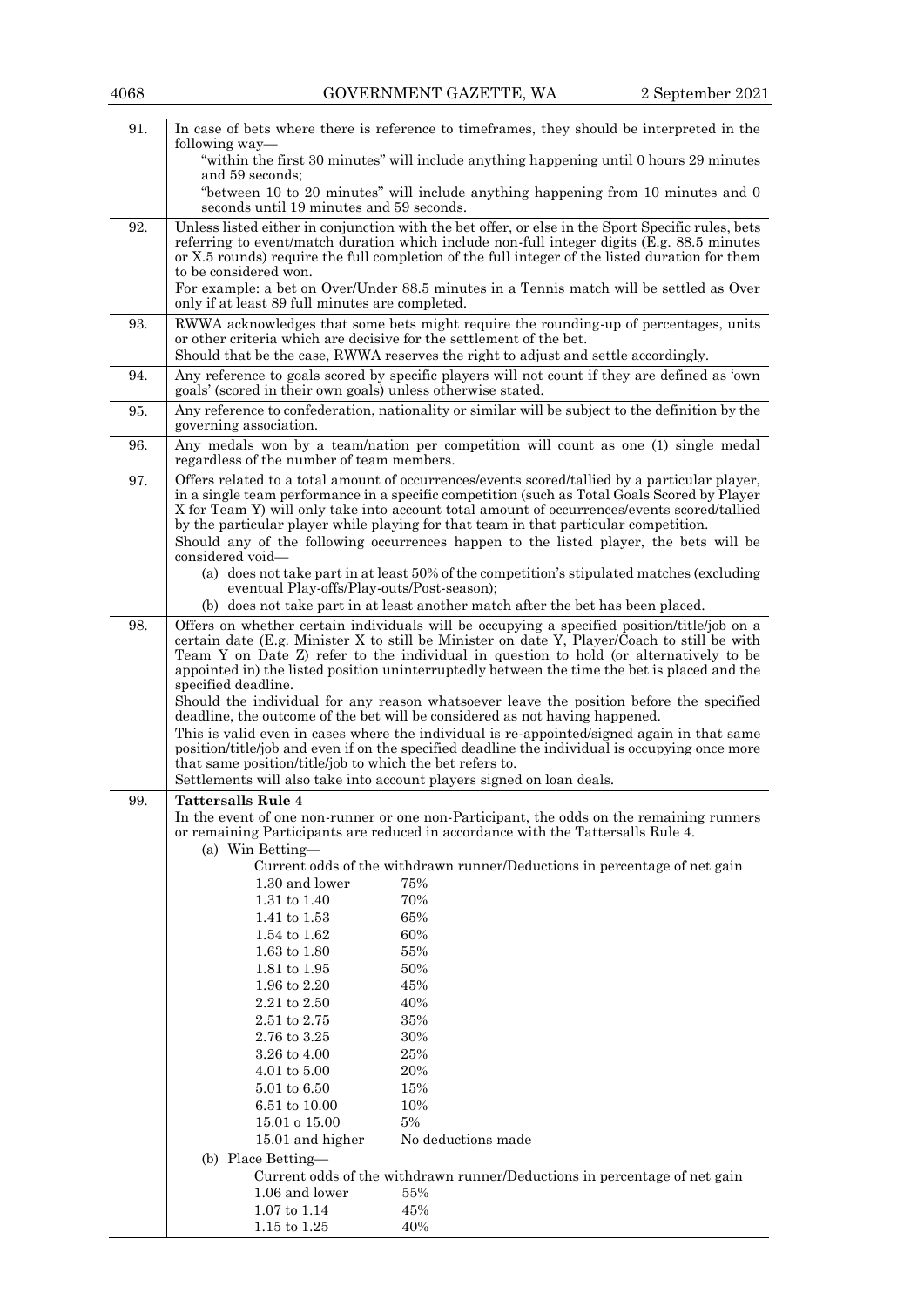|      | $1.26 \text{ to } 1.52$ | 30%                                                                                                                                                                                       |
|------|-------------------------|-------------------------------------------------------------------------------------------------------------------------------------------------------------------------------------------|
|      | $1.53 \text{ to } 1.85$ | 25%                                                                                                                                                                                       |
|      | 1.86 to 2.40            | 20%                                                                                                                                                                                       |
|      | 2.41 to 3.15            | 15%                                                                                                                                                                                       |
|      | 3.16 to $4.00$          | 10%                                                                                                                                                                                       |
|      | $4.01 \text{ to } 5.00$ | 5%                                                                                                                                                                                        |
|      | 5.01 and higher         | No deductions made                                                                                                                                                                        |
|      |                         | In the event of two or more non-runners or non-Participants, the total reduction shall not<br>exceed 75%. The deduction in this case will be based on the aggregate odds of the withdrawn |
|      | runners.                |                                                                                                                                                                                           |
| 100. | Not Adopted.            |                                                                                                                                                                                           |

|     | C. SPORT BETTING RULES AND LIMITS                                                                                                                                                                                                                                                                                                                                                                                                                                                                                                                                                                                                                                                                                                                                                                                                                                                                                                                                                                                                     |
|-----|---------------------------------------------------------------------------------------------------------------------------------------------------------------------------------------------------------------------------------------------------------------------------------------------------------------------------------------------------------------------------------------------------------------------------------------------------------------------------------------------------------------------------------------------------------------------------------------------------------------------------------------------------------------------------------------------------------------------------------------------------------------------------------------------------------------------------------------------------------------------------------------------------------------------------------------------------------------------------------------------------------------------------------------|
| 1.  | <b>Olympic and Championship Events</b>                                                                                                                                                                                                                                                                                                                                                                                                                                                                                                                                                                                                                                                                                                                                                                                                                                                                                                                                                                                                |
|     | All conditions stated in this section have priority to any other rule or condition.                                                                                                                                                                                                                                                                                                                                                                                                                                                                                                                                                                                                                                                                                                                                                                                                                                                                                                                                                   |
| 2.  | All bets are valid provided that the event is held and decided during the championship and<br>the year it refers to, regardless of any venue changes.                                                                                                                                                                                                                                                                                                                                                                                                                                                                                                                                                                                                                                                                                                                                                                                                                                                                                 |
| 3.  | This clause is applicable to offers which reasonably fulfil any of the following criteria—                                                                                                                                                                                                                                                                                                                                                                                                                                                                                                                                                                                                                                                                                                                                                                                                                                                                                                                                            |
|     | (a) the bet refers to events scheduled for the final phase of events forming part of<br>Olympic, World and Continental competitions;<br>(b) the final phase of the event is time restricted.                                                                                                                                                                                                                                                                                                                                                                                                                                                                                                                                                                                                                                                                                                                                                                                                                                          |
| 4.  | <b>American Football</b>                                                                                                                                                                                                                                                                                                                                                                                                                                                                                                                                                                                                                                                                                                                                                                                                                                                                                                                                                                                                              |
|     | Unless otherwise stated, all bets on American Football are determined on the basis of the<br>result after the so called extra (over) time.                                                                                                                                                                                                                                                                                                                                                                                                                                                                                                                                                                                                                                                                                                                                                                                                                                                                                            |
| 5.  | All offers will be declared void unless 55 minutes of play have been completed except for<br>those the outcome of which have been decided prior to the abandonment and could not<br>possibly be changed regardless of future events, which will be settled according to the<br>decided outcome.                                                                                                                                                                                                                                                                                                                                                                                                                                                                                                                                                                                                                                                                                                                                       |
| 6.  | "Head to Head" and "Over/Under" bets involving one or more players' performance in the<br>match/event/tournament are considered valid given that all listed players take part in the<br>match/event/tournament at some stage for bets to stand.                                                                                                                                                                                                                                                                                                                                                                                                                                                                                                                                                                                                                                                                                                                                                                                       |
| 7.  | Unless specifically stated or implied in the offer characteristics, settlement of Season bets<br>will be based as per the classifications, definitions and tie-breaking rules as per NFL.com,<br>or the official website of the competition (as applicable).                                                                                                                                                                                                                                                                                                                                                                                                                                                                                                                                                                                                                                                                                                                                                                          |
| 8.  | Unless otherwise specified, a typical NFL week/round schedule is considered as running<br>from Thursday to the following Wednesday, as per local stadium time.<br>Any events/offers not completed within the aforementioned timeframe will be settled as<br>void, except for those offers the outcomes of which has already been decided and could not<br>possibly be changed regardless of future events, which will be settled according to the<br>decided outcome.<br>Bets referring to events which have been rescheduled within the same week/round will<br>remain valid as much as said events are played within time frame above.                                                                                                                                                                                                                                                                                                                                                                                              |
| 9.  | Matchday/Weekly props is where it is possible to bet on the performances and outcomes of<br>a pre-defined selection of teams and/or individual players' occurrences happening in a<br>collection of matches/events on a specified week/round/day/match day (example: Total<br>Points Scored in matches from a specific Conference, Highest/Lowest Scoring team, Player<br>Yardage markets etc).<br>All applicable matches/events (including any rescheduling to be played within the<br>aforementioned timeframe), must be completed and validated for the specified<br>week/round/day/matchday for bets to stand except for those the outcomes of which has been<br>decided prior to the abandonment and could not possibly be changed regardless of future<br>events, which will be settled according to the decided outcome.<br>In addition, offers referring to the performance of specified players require that all the<br>specified players are active participants at any point of the applicable match for bets to<br>stand. |
| 10. | All offers referring to player performances remain valid regardless of eventual player trades<br>during any point in the season.                                                                                                                                                                                                                                                                                                                                                                                                                                                                                                                                                                                                                                                                                                                                                                                                                                                                                                      |
| 11. | Offers referring to individual player performances' in a single match (example: Total<br>Passing Yards Thrown by Player X) or confronting performances from 2 individual players<br>during the course of a match (example: Which of Player X or Player Y will throw most<br>Passing Yards), require all listed individuals to be an active participant in the applicable<br>match for bets to stand.                                                                                                                                                                                                                                                                                                                                                                                                                                                                                                                                                                                                                                  |
| 12. | Offers referring to individual player performances' over a particular period (example: Total<br>Passing Yards Thrown by Player X during the Regular Season) or confronting performances<br>from 2 individual players during the course of the season (example: Which of Player X or<br>Player Y will throw most Passing Yards during the Regular Season), require all listed<br>individuals to be an active participant in at least one more match applicable for the offer<br>after bet acceptance for bets to stand.                                                                                                                                                                                                                                                                                                                                                                                                                                                                                                                |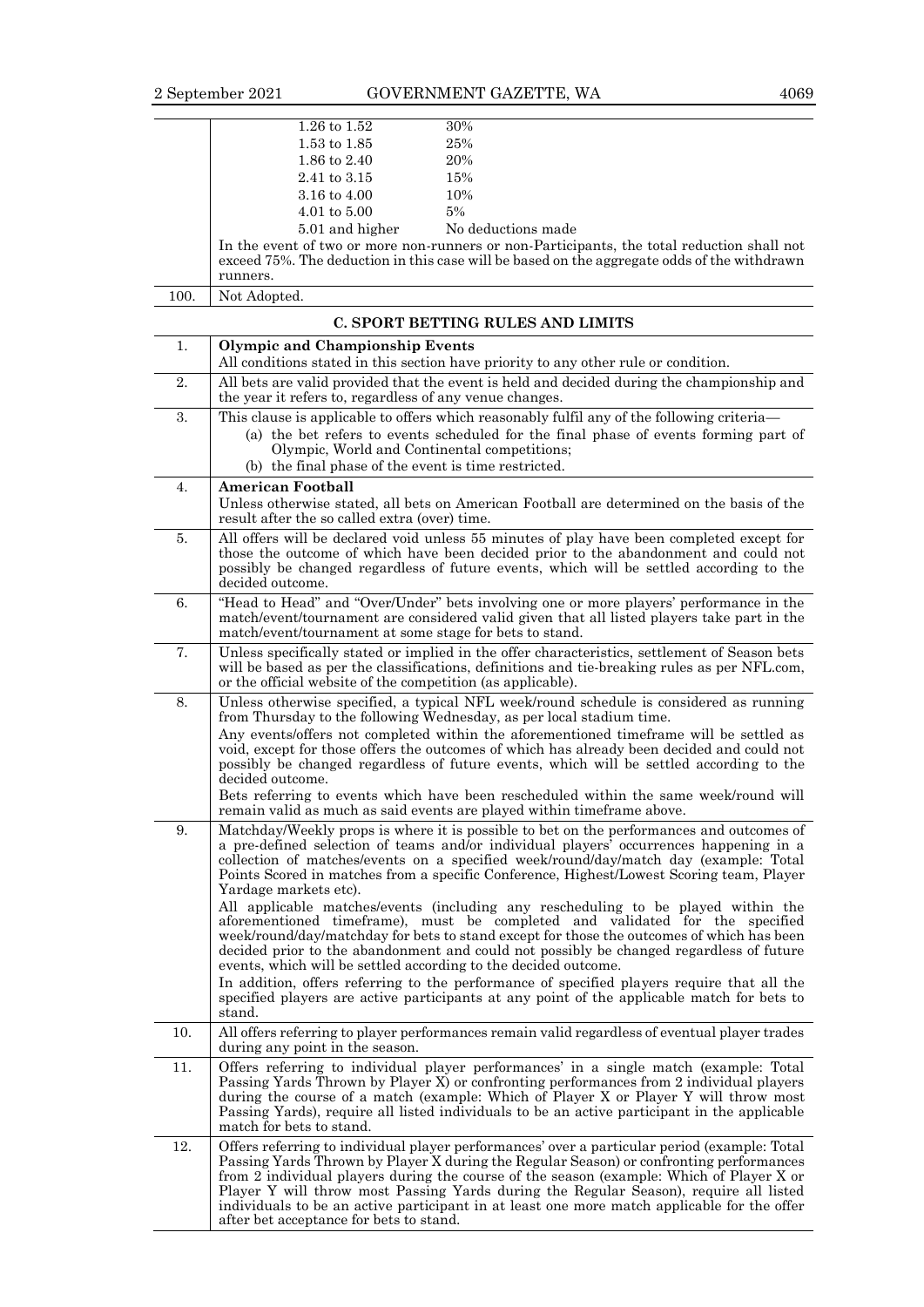| 13. | Bets on Double Result (ie. predicting the outcome at Half Time combined with the result at<br>the end of the 4th Quarter) will not take into account any outcomes deriving from Overtime.                                                                                                                                                                                                                                                                                                                                                                                                                                                                                                                      |
|-----|----------------------------------------------------------------------------------------------------------------------------------------------------------------------------------------------------------------------------------------------------------------------------------------------------------------------------------------------------------------------------------------------------------------------------------------------------------------------------------------------------------------------------------------------------------------------------------------------------------------------------------------------------------------------------------------------------------------|
| 14. | First/Next Offensive Play markets are settled based on the first/next offensive play from<br>scrimmage (as applicable), excluding Penalties.<br>Should a kick-off be returned for a touchdown, bets will be settled with the outcome of the<br>following kick-off. For settlement purposes, incomplete/intercepted passes, Quarter Back<br>sacks or fumbles will be considered as "Pass Play".                                                                                                                                                                                                                                                                                                                 |
|     | Fumbles on exchanges to the Running Back will be considered as "Run Play".                                                                                                                                                                                                                                                                                                                                                                                                                                                                                                                                                                                                                                     |
| 15. | Settlement on offers referring to "Offensive Yards" will be based on the net number of yards<br>including any sack yardage lost.                                                                                                                                                                                                                                                                                                                                                                                                                                                                                                                                                                               |
| 16. | Offers referring to any team scoring a specified successive number of times unanswered will<br>consider scorings tallied during eventual Overtime but excludes any PATs (points after<br>Touchdowns or 2 point conversions).                                                                                                                                                                                                                                                                                                                                                                                                                                                                                   |
| 17. | "Team to call first Timeout" offers will not take into consideration for settlement purposes<br>any timeouts lost through any other means such as failed challenges, coaches challenges<br>and/or injuries.                                                                                                                                                                                                                                                                                                                                                                                                                                                                                                    |
| 18. | Settlement on all penalty offers will be based on the penalty being accepted. Declined<br>penalties do not count.                                                                                                                                                                                                                                                                                                                                                                                                                                                                                                                                                                                              |
| 19. | Bets referring to the outcome of a particular drive will be settled as void in case of an<br>incomplete drive.<br>In cases where Team A has the ball and fumbles with the ball being recovered by Team B                                                                                                                                                                                                                                                                                                                                                                                                                                                                                                       |
|     | who successively fumbles it back to Team A, the outcome will be settled as a "Turnover".<br>Turnover on Downs (failed 4th Down attempt), will also be considered as a "Turnover".<br>Should it happen that a punt is fumbled by the receiving team and recovered by the kicking<br>team, bets will be settled as "Punt".                                                                                                                                                                                                                                                                                                                                                                                       |
| 20. | Offers on whether a 1st Down will be made during the current drive will be settled as "YES"<br>should a new set of "Downs" be achieved either by Run, Pass (including cases where a<br>Touchdown is scored as a result) or an Automatic 1st Down Penalty.<br>"Safety" or "Field Goal" (irrespective whether the Field Goal being scored or not), will settle<br>the offer as "NO".                                                                                                                                                                                                                                                                                                                             |
|     | Any Down replayed due to non-automatic penalties will not be considered for settlement<br>purposes unless committed with 5 yards or less to go.                                                                                                                                                                                                                                                                                                                                                                                                                                                                                                                                                                |
| 21. | Settlement on which team will gain most Passing/Rushing yards will be based on the gross<br>number of yards thrown/run, including any negative yarding for rushing.                                                                                                                                                                                                                                                                                                                                                                                                                                                                                                                                            |
| 22. | <b>Athletics</b><br>Unless otherwise stated, all bets on Athletics are determined on the basis of the result after<br>the final stage of that competition.<br>If neither of the listed participants takes part in the final stage, all bets will be void, unless<br>the governing association follows specific tie-breaking procedures, in which case, these will<br>be deemed valid.                                                                                                                                                                                                                                                                                                                          |
| 23. | All bet offers will be settled based on the first official result being presented. However, [the<br>Operator] will take into account and settle/re-settle accordingly, following any changes to<br>the official result issued within 24 hours after the event has taken place.<br>For such eventuality to be considered, the protest must be attributable to incidents<br>happening exclusively during the event, such as a line infringement, pushes or a false<br>handover in a relay race, etc. No doping cases will be considered.<br>The result available at the end of the aforementioned 24 hours will be deemed as binding<br>regardless of any further protests, changes to the official result, etc. |
| 24. | If two or more participants take part in different heats during a competition, all Head-To-<br>Head-offers between them will be considered void, unless there is a later stage in the<br>competition that at least one of them qualifies for.                                                                                                                                                                                                                                                                                                                                                                                                                                                                  |
| 25. | A participant that is disqualified due to infringement of the start procedure (false start) will<br>be deemed as having taken part in the event.                                                                                                                                                                                                                                                                                                                                                                                                                                                                                                                                                               |
| 26. | <b>Australian Rules Football</b><br>Unless explicitly stated, should a match or else a specified period (ex. 1st Half, 3rd Quarter,<br>etc.) end in a draw, all bets will be settled according to the so-called "dead-heat" rule.<br>In such case the payout would be calculated after the odds are divided and then multiplied<br>by the stake, irrespective of whether the net payout is lower than the Client's stake.                                                                                                                                                                                                                                                                                      |
| 27. | Unless otherwise stated, all bets referring to matches will be settled on with the result at<br>the end of 4th Quarter (normal time).                                                                                                                                                                                                                                                                                                                                                                                                                                                                                                                                                                          |
| 28. | All bets referring to player performance, as well as "Head to Head" and "Over/Under" bets<br>involving one or more players' performances in a single match/event are considered valid<br>given that the specified players play from the start of the match.                                                                                                                                                                                                                                                                                                                                                                                                                                                    |
| 29. | First Goalscorer in the match/1st Quarter—Stakes will be refunded on players who are not<br>in the starting 22. Bets on First Goalscorer in the match do not require the goal to be scored<br>in the 1st Quarter. Should no goal be scored in the listed period all bets will be settled as<br>void.                                                                                                                                                                                                                                                                                                                                                                                                           |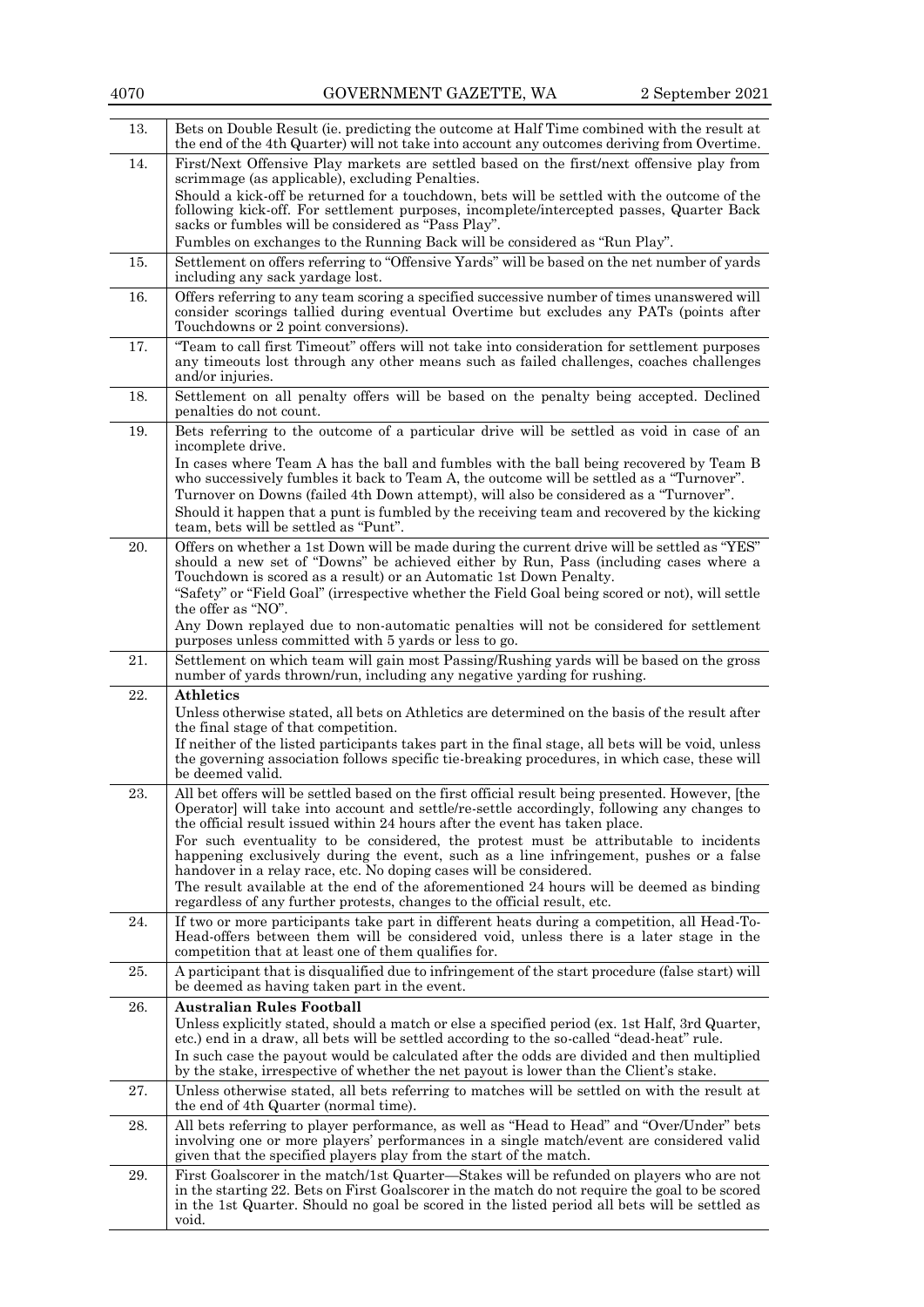| 30. | First Goalscorer in the 2nd, 3rd or 4th Quarter—All bets stand irrespective of the player's<br>participation (or lack thereof) in the listed Quarter and the match. Should no goal be scored<br>in the listed quarter all bets will be settled as void.                                                                                                                                                                                                             |
|-----|---------------------------------------------------------------------------------------------------------------------------------------------------------------------------------------------------------------------------------------------------------------------------------------------------------------------------------------------------------------------------------------------------------------------------------------------------------------------|
| 31. | Wire-to-Wire" betting refers to which team (if any) is leading the match at the end of each<br>quarter.                                                                                                                                                                                                                                                                                                                                                             |
| 32. | Should any replay/extra matches be required to determine any position in the classification,<br>league winners, etc., the outcomes deriving from these replays/extra matches will be used<br>for the settlement of the respective bet offer.                                                                                                                                                                                                                        |
| 33. | For match betting on a Grand Final, the betting is specific to the upcoming match to be<br>played, or the current match, in the case of live betting.                                                                                                                                                                                                                                                                                                               |
|     | Bets will not carry over to any replay and a new market will be added for any subsequent<br>matches.                                                                                                                                                                                                                                                                                                                                                                |
| 34. | When settling offers which relate to the performances of two or more individuals/teams over<br>a stipulated timeframe/competition, stages of elimination within the "Finals" will count for<br>the settlement.<br>Should two teams be eliminated at the same stage, the team that finished highest on the                                                                                                                                                           |
|     | AFL ladder at the conclusion of the Regular Season will be considered as having achieved a<br>better position.                                                                                                                                                                                                                                                                                                                                                      |
| 35. | All bets stand, regardless of change of venue.                                                                                                                                                                                                                                                                                                                                                                                                                      |
| 36. | <b>Badminton</b>                                                                                                                                                                                                                                                                                                                                                                                                                                                    |
|     | Terms and conditions stated for Tennis apply where applicable.                                                                                                                                                                                                                                                                                                                                                                                                      |
| 37. | <b>Baseball</b>                                                                                                                                                                                                                                                                                                                                                                                                                                                     |
|     | Unless otherwise stated, bets on Baseball are determined on the basis of the result after<br>any eventual extra innings, and regardless of the amount of innings played, as declared by<br>the organising association.                                                                                                                                                                                                                                              |
| 38. | A bet is declared void on a cancelled or postponed match which has not started, or in the<br>case of a result not having been issued within twelve hours of the scheduled start time.                                                                                                                                                                                                                                                                               |
| 39. | "Match" bets will be declared void in case of a draw after the eventual extra innings. All<br>other offers which could reasonably be settled (e.g. "Over/Under", "Handicap" and<br>"Odd/Even") will be settled according to the result after the extra innings.                                                                                                                                                                                                     |
| 40. | "Handicap", "Over/Under" and "Odd/Even" bets require all scheduled innings to be<br>completed, or at least one half-inning less than the number of scheduled innings if the home<br>team is in advantage, for bets to stand.<br>This applies to all offers except those the outcome of which has been decided prior to the<br>abandonment and could not possibly be changed regardless of future events. These will be<br>settled according to the decided outcome. |
| 41. | The name of the so-called starting pitcher has no relevance on how offers are settled.                                                                                                                                                                                                                                                                                                                                                                              |
| 42. | For settlement purposes "First Half" bets are deemed to be referring to the outcomes<br>deriving from the first 5 innings.                                                                                                                                                                                                                                                                                                                                          |
|     | All 5 innings must be completed for bets to stand except for those offers the outcome of<br>which has been decided prior to the abandonment and could not possibly be changed<br>regardless of future events, which will be settled according to the decided outcome.                                                                                                                                                                                               |
|     | For games played under a scheduled, shortened format the first half innings will be<br>shortened accordingly, for example "first half" bets in a 7 innings game refer to outcomes<br>deriving from the first 4 innings.                                                                                                                                                                                                                                             |
| 43. | "Head to Head" and "Over/Under" bets involving one or more players' performance in the<br>match/event/tournament are considered valid given that all listed players take part in the<br>match/event/tournament at some stage for bets to stand.                                                                                                                                                                                                                     |
| 44. | All bets referring to aggregated Tournament Totals (such as Runs, etc.) will be settled based<br>on official statistics by the governing association. Unless otherwise stated, cumulative<br>amounts of such bets will include eventual prolongations (e.g. Extra Innings).                                                                                                                                                                                         |
| 45. | "Match" bets (aka Moneyline) require a minimum of 5 full innings to be played or at least<br>4.5 innings in case the team batting second is leading at that particular point.                                                                                                                                                                                                                                                                                       |
| 46. | Bets on the outcome of a particular period (example Inning X) or occurrences achieved<br>during a time-limited period require the specified period to be completed with the exception<br>of those offers the outcome of which is already determined before any interruption and/or<br>any further continuance of play could not possibly produce a different outcome to said offers<br>which will be settled accordingly.                                           |
| 47. | Unless specifically stated or implied in the offer characteristics, settlement of Season bets<br>will be based as per the classifications, definitions and tie-breaking rules as per MLB.com,<br>or the official website of the competition (as applicable).                                                                                                                                                                                                        |
| 48. | All offers referring to player performances remain valid regardless of eventual player trades<br>during any point in the season.                                                                                                                                                                                                                                                                                                                                    |
| 49. | Offers referring to individual player performances' in a single match (example: Total Hits<br>by Player X) or confronting performances from 2 individual players during the course of a<br>match (example: Which of Player X or Player Y will have most Hits), require all listed<br>individuals to be an active participant in the applicable match for bets to stand.                                                                                             |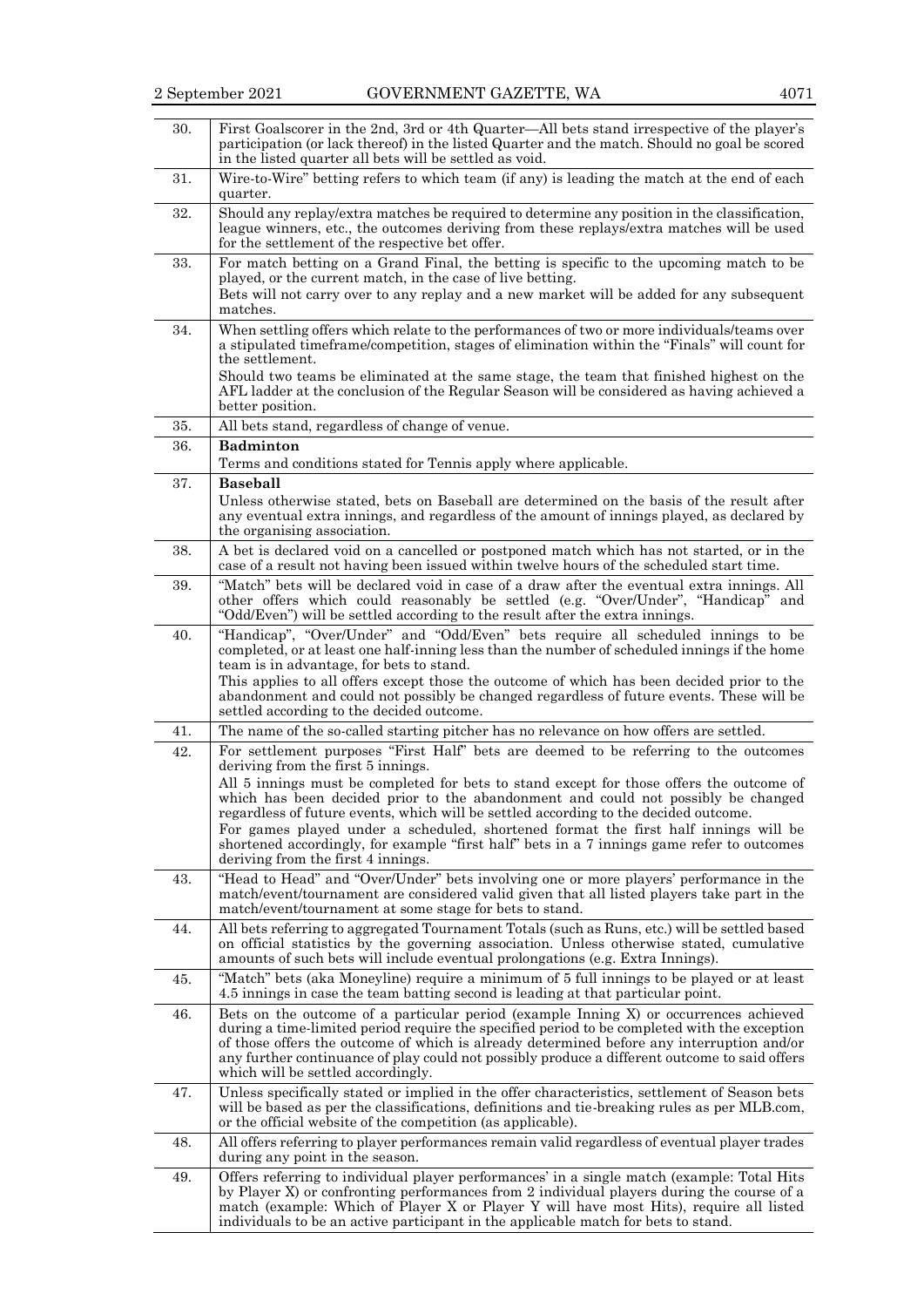| 4072 | GOVERNMENT GAZETTE, WA                                                                                                                                                                                                                                                                                                                                                                                                                                                                                                                                               | 2 September 2021 |
|------|----------------------------------------------------------------------------------------------------------------------------------------------------------------------------------------------------------------------------------------------------------------------------------------------------------------------------------------------------------------------------------------------------------------------------------------------------------------------------------------------------------------------------------------------------------------------|------------------|
| 50.  | Offers referring to individual player performances' over a particular period (example: Total<br>Runs Scored Player X during the Regular Season) or confronting performances from 2<br>individual players during the course of the season (example: Which of Player X or Player Y<br>will score most Runds during the Regular Season), require all listed individuals to be an<br>active participant in at least one more match applicable for the offer after bet acceptance<br>for bets to stand.                                                                   |                  |
| 51.  | <b>Basketball</b><br>A bet on Basketball is determined on the basis of the Result after the so-called extra (over)<br>time, unless otherwise stated.                                                                                                                                                                                                                                                                                                                                                                                                                 |                  |
| 52.  | Bets referring to the match outcome (aka "Moneyline") from ties which are decided over two<br>or more match-ups will have the "Including Overtime" offer voided in case the match ends<br>in a draw and no further play is done in that particular match.                                                                                                                                                                                                                                                                                                            |                  |
| 53.  | In multiple legged ties, all points collected during any overtime period will count for the<br>final settlement of that particular match.                                                                                                                                                                                                                                                                                                                                                                                                                            |                  |
| 54.  | "Head to Head" and "Over/Under" bets involving one or more players' performance in the<br>match/event/tournament are considered valid given that all listed players take part in the<br>match/event/tournament at some stage for bets to stand.                                                                                                                                                                                                                                                                                                                      |                  |
| 55.  | All bets referring to aggregated Tournament Totals (such as Points, Rebounds, Assists, etc.)<br>will be settled based on official statistics by the governing association. Unless otherwise<br>stated, cumulative amounts of such bets will include eventual prolongations (e.g. Over<br>Time).                                                                                                                                                                                                                                                                      |                  |
| 56.  | Unless specifically stated or implied in the offer characteristics, settlement of Season bets<br>will be based as per the classifications, definitions and tie-breaking rules as per NBA.com,<br>or the official website of the competition (as applicable).                                                                                                                                                                                                                                                                                                         |                  |
| 57.  | All offers referring to player performances remain valid regardless of eventual player trades<br>during any point in the season.                                                                                                                                                                                                                                                                                                                                                                                                                                     |                  |
| 58.  | Offers referring to individual player performances' in a single match (example: Total Points<br>Scored by Player X) or confronting performances from 2 individual players during the course<br>of a match (example: Which of Player X or Player Y will score most Points), require all listed<br>individuals to be an active participant in the applicable match for bets to stand.                                                                                                                                                                                  |                  |
| 59.  | Offers referring to individual player performances' over a particular period (example: Total<br>Points Scored by Player X during the Regular Season) or confronting performances from 2<br>individual players during the course of the season (example: Which of Player X or Player Y<br>will score most Points during the Regular Season), require all listed individuals to be an<br>active participant in at least one more match applicable for the offer after bet acceptance<br>for bets to stand.                                                             |                  |
| 60.  | Bets on Double Result (ie. predicting the outcome at Half Time combined with the result at<br>the end of the 4th Quarter) will not take into account any outcomes deriving from Overtime.                                                                                                                                                                                                                                                                                                                                                                            |                  |
| 61.  | <b>Beach Volleyball</b><br>All bets will remain valid as far as the match/offer is played within the tournament<br>tramework regardless of any changes in schedule, conditions, etc., unless other<br>arrangements have been agreed.                                                                                                                                                                                                                                                                                                                                 |                  |
| 62.  | "Match" bet offers are based on the general principle of tournament progress or tournament<br>win, depending on which phase of the competition the match refers to.<br>The team progressing to the next round or winning the tournament is to be considered the<br>winner of the bet regardless of match duration, withdrawals, disqualifications, etc. These<br>bets require at least one set to be completed for bets to stand.                                                                                                                                    |                  |
| 63.  | "Over/Under" offers on unfinished matches/events the outcome of which is already<br>determined before the interruption and/or any further continuance of play could not possibly<br>produce a different outcome to said offers, will be settled based on the result achieved until<br>the interruption.<br>For the calculation of these settlements, the minimum amount of occurrences which should<br>have been needed to bring the offer to the natural conclusion will be added as necessary<br>depending on the number of sets which the match is scheduled for. |                  |
|      | Should this calculation produce a situation where no possible alterations could affect the<br>outcome of the offer, this will be settled as such. See examples from the Tennis section for<br>reference.                                                                                                                                                                                                                                                                                                                                                             |                  |
| 64.  | "Handicap" offers require all scheduled sets to be completed for bets to stand except in those<br>events the outcome of which is already determined before the interruption and/or any<br>further continuance of play could not possibly produce a different outcome to said offers<br>which will be settled accordingly. See examples from the Tennis section for reference.                                                                                                                                                                                        |                  |
| 65.  | All "Correct Score", "Odd/Even" and those offers which refer to the winner of a particular<br>period in the match (example "E.g. Team to win the first set") require the relevant part of<br>the match to be completed.                                                                                                                                                                                                                                                                                                                                              |                  |
| 66.  | <b>Boxing</b><br>All offers will be settled according to the official result of the relevant governing body<br>immediately as declared by the ring announcer at the end of the fight.                                                                                                                                                                                                                                                                                                                                                                                |                  |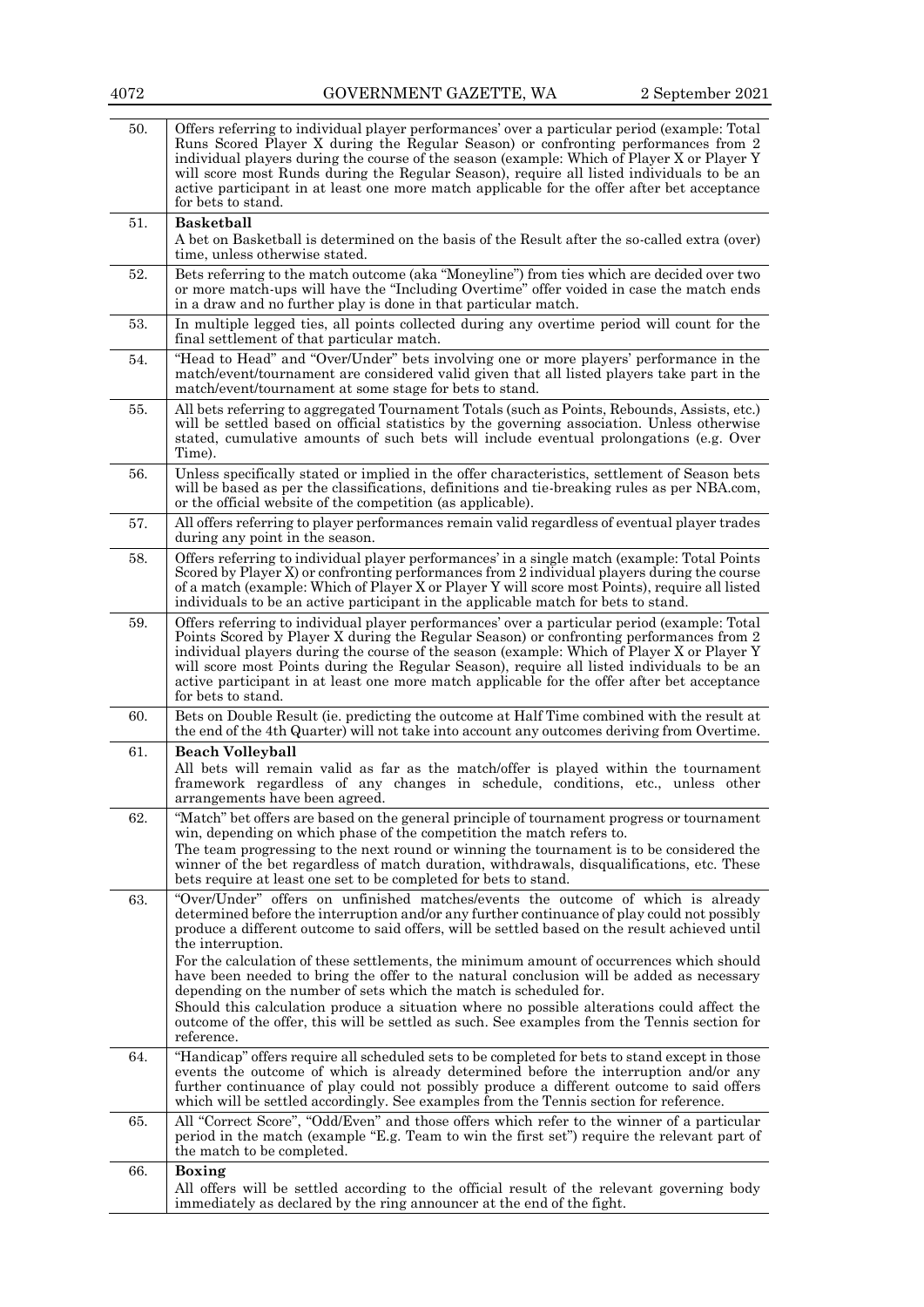| 67. | For settlement purposes, in case the match is interrupted for any reason in between rounds,<br>e.g. retirement before the start of a round, disqualification, failure to answer the bell, the<br>fight will be deemed to have finished at the end of the previous round.                                         |
|-----|------------------------------------------------------------------------------------------------------------------------------------------------------------------------------------------------------------------------------------------------------------------------------------------------------------------|
| 68. | Offers on fights declared as a "No Contest" or "Technical draw" will be settled as void, except<br>for those offers the outcome of which has been decided prior to the decision and could not<br>possibly be changed regardless of future events, which will be settled according to the<br>decided outcome.     |
| 69. | If for any reason, the number of rounds in a fight is changed, offers which make specific<br>reference to rounds, such as "Round betting", "Group of Rounds", "Over/Under", "Method of<br>Victory" and "To go the distance" will be declared void.                                                               |
| 70. | For settlement purposes, betting on rounds or groups of rounds refers to a fighter to win by<br>KO (Knockout), TKO (Technical Knockout), or disqualification during that round or group<br>of rounds.                                                                                                            |
|     | If for any reason, a points decision is awarded before the full number of scheduled rounds<br>is completed, or a boxer is disqualified, bets will be settled on the round in which the fight<br>was stopped.                                                                                                     |
|     | Bets which nominate 'to win on points' will only be deemed winners if the full number of<br>rounds is completed.                                                                                                                                                                                                 |
| 71. | For a match to be declared as having been decided by "points", (e.g. the different definition<br>of "decision"), all scheduled rounds must be completed.                                                                                                                                                         |
|     | All other decisions (e.g. KO, TKO, withdrawal, submission, disqualification, failure to<br>answer the bell, clash of heads, low blow, etc.) will be settled as if the boxer has won the<br>fight without the need of a decision, aka "before the bell".                                                          |
| 72. | Bets referring to round/fight duration represents the actual time passed in the round/fight,<br>as applicable, depending on the scheduled round/fight duration.<br>For example a bet on Over 4.5 Total Rounds in a Boxing fight will be settled as Over once a<br>minute and a half in the 5th Round has passed. |
| 73. | Cricket                                                                                                                                                                                                                                                                                                          |
|     | <b>General Cricket Rules</b>                                                                                                                                                                                                                                                                                     |
|     | In cases where no odds have been offered for a tie and the match/offer ends in a tie, bets                                                                                                                                                                                                                       |
|     | would be settled according to the "dead-heat" rule where the payout would be calculated<br>after the odds are divided and multiplied by the stake, irrespective whether the net payout<br>is lower than the Client's stake.                                                                                      |
|     | Should such provision be in place, it would be listed in conjunction with the bet offer.                                                                                                                                                                                                                         |
|     | In competitions where other means are used to determine a winner after a tie ('Bowl out' or<br>'Super over') then offers will be settled based on the result after such prolongations are<br>completed.                                                                                                          |
| 74. | "Highest Opening Partnership" requires that both sides complete their opening<br>partnerships with the exception of those situations where an outcome has already been<br>determined.                                                                                                                            |
| 75. | "Batting" Head to Heads require that both players be at the batting crease while a ball is<br>bowled, though not necessarily facing a ball.                                                                                                                                                                      |
|     | In case either batsman's innings are not completed bets will be voided with the exception of<br>those situations where an outcome has already been determined.                                                                                                                                                   |
| 76. | "Bowling" Head to Heads require that both players bowl at least 1 ball for bets to stand.                                                                                                                                                                                                                        |
| 77. | Total "Batsman Runs" (Over/Under) require the innings to be completed.                                                                                                                                                                                                                                           |
|     | In cases where a batsman's innings is ended by weather or bad light, all bets where a result<br>has not been determined will be declared void.                                                                                                                                                                   |
|     | A result is deemed to have been determined if a Batsman has passed the Run total at which<br>the bet was accepted, has been dismissed or an innings is declared.                                                                                                                                                 |
|     | For example, if a Batsman's score stands at 50 'Not-Out' when a game or innings is                                                                                                                                                                                                                               |
|     | terminated due to bad light or rain, all bets on 50.5 Runs will be voided. However, all bets<br>on "Over 49.5 Runs" will be considered as winning while bets on "Under 49.5 Runs" will be<br>settled as losing.                                                                                                  |
|     | Should a batsman retire due to injury, his score at the end of his team's innings will be                                                                                                                                                                                                                        |
|     | considered as the result for that bet.                                                                                                                                                                                                                                                                           |
| 78. | In "Fall of Next Wicket" betting should either batsman retire due to injury before a result<br>has been determined all bets will be declared void.                                                                                                                                                               |
|     | A result is deemed to have been determined if the Innings total has passed the Run total at<br>which the bet was accepted.                                                                                                                                                                                       |
|     | If a team declares or reaches their target, the total achieved by the batting team will be the<br>result of the market.                                                                                                                                                                                          |
|     | If a partnership is disrupted due to weather all bets will stand, unless there is no further<br>play in the match. In such case all bets where a result has not been determined will be<br>declared void.                                                                                                        |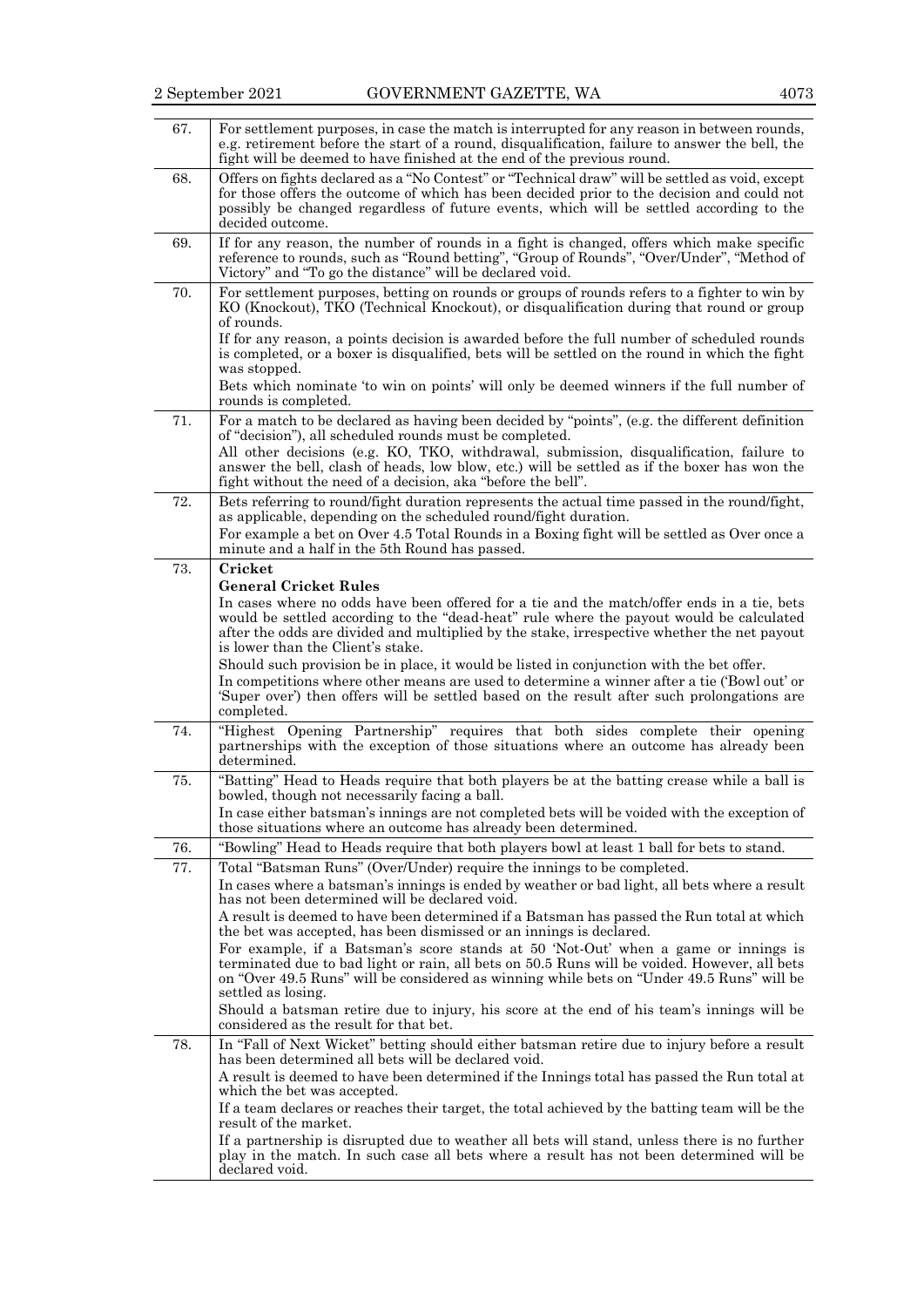| For "Next Over" betting (Over/Under and Odd/Even), extras are included for settlement<br>79.<br>purposes.<br>Bets will be void if the Over is not completed unless a result has already been determined.<br>Market refers only to the listed Over (e.g. "5th Over" refers to Over number 5, i.e. the Over<br>directly following Over Number 4).<br>In "Race to X Runs" both players must open the batting for bets to stand.<br>80.<br>For "First Over" Runs the Over must be completed for bets to stand, unless the maximum<br>81.<br>range offered has already been achieved. Any Extras count for settlement purposes.<br>For "First Scoring Play" betting, should Runs be scored from a "No ball", extras will be<br>82.<br>deemed as the winner.<br>In "Wicket 1st Over" betting the Over must be completed for bets to stand, unless a wicket<br>83.<br>has already fallen.<br>In "Next Man Out" betting bets will be settled as void if either player retires due to injury<br>84.<br>before the wicket falls or there is no further wickets.<br>Both named Batsmen must be batting at the fall of the nominated wicket for bets to stand.<br>For "Method of Dismissal" betting bets will be void if either player retires due to injury<br>85.<br>before the wicket falls or there is no further wickets. 'Any Other' includes hit wicket,<br>handled ball, obstructing the field, timed out or hit the ball twice.<br>For Odd/Even betting a ball must be bowled for bets to stand.<br>86.<br>87.<br>"Top Batsman" and "Top Bowler" bets placed on any player not in the starting 11 will be<br>declared void. Bets on players who are selected but do not bat or field will be settled as<br>losers.<br>Settlement of betting on "Wides" will be based on the "Runs" scored from "Wides" and not<br>88.<br>the number of "Wides" bowled.<br>Limited Overs (including One-Day Internationals, Twenty20s and Domestic One-<br>89.<br>Day cricket)<br>Should a match be transferred to a 'reserve' day, all bets will remain valid.<br>Head to Head betting pays on official result. In the event of a tie, dead heat rules as<br>90.<br>explained in the General Cricket Rules might apply unless a subsequent tiebreaker method<br>is used to determine the winner (e.g. super over, bowl-off), in which case the outcome will<br>be settled on the result of this method.<br>Should the match be declared a 'no-result' all bets will be settled as void.<br>Any other betting on the match (example High Bats, Most Sixes, Batting and Bowling Head<br>to Heads etc.) will not include any outcomes deriving after the dispute of the tiebreaker.<br>"Top Batsman/Bowler" requires a minimum of 20 overs to be bowled per innings of a One<br>91.<br>Day Match, unless a team is All-Out or the match is completed, or a minimum of 5 overs to<br>be bowled per innings of a Twenty 20 match, unless a team is All-Out or the match is<br>completed.<br>For "Total Team Runs" betting, all bets will be declared as void should the number of Overs<br>92.<br>be reduced due to weather, or any other reason, from the standard scheduled number of<br>Overs in a Twenty 20 match or any other limited Overs match.<br>Should the outcome of such offers be already decided before the interruption and no further<br>play would possibly change the outcome of such bets, then these will be settled accordingly.<br>For "Highest 1st 6/15 Overs" bets will be void if both teams do not face the full amount of<br>93.<br>overs unless target has been reached or the team has been bowled out.<br>In the event of a tie dead heat rules as explained in the General Cricket Rules might apply.<br>For "Most Fours/Sixes/Wides/Run-outs" betting, should the intervention of rain (or any<br>94.<br>other delay) result in the number of Overs being reduced from those initially scheduled at<br>the time the bet was accepted, then all open bets will be declared void granted that the<br>reduction per Innings is of 3 or more Overs in a Twenty 20 match, and of 5 or more in other<br>limited Overs matches.<br>In case that the reduction per Innings is of 2 or less Overs in a Twenty 20 match, and of 4 | 2 September 2021 |
|----------------------------------------------------------------------------------------------------------------------------------------------------------------------------------------------------------------------------------------------------------------------------------------------------------------------------------------------------------------------------------------------------------------------------------------------------------------------------------------------------------------------------------------------------------------------------------------------------------------------------------------------------------------------------------------------------------------------------------------------------------------------------------------------------------------------------------------------------------------------------------------------------------------------------------------------------------------------------------------------------------------------------------------------------------------------------------------------------------------------------------------------------------------------------------------------------------------------------------------------------------------------------------------------------------------------------------------------------------------------------------------------------------------------------------------------------------------------------------------------------------------------------------------------------------------------------------------------------------------------------------------------------------------------------------------------------------------------------------------------------------------------------------------------------------------------------------------------------------------------------------------------------------------------------------------------------------------------------------------------------------------------------------------------------------------------------------------------------------------------------------------------------------------------------------------------------------------------------------------------------------------------------------------------------------------------------------------------------------------------------------------------------------------------------------------------------------------------------------------------------------------------------------------------------------------------------------------------------------------------------------------------------------------------------------------------------------------------------------------------------------------------------------------------------------------------------------------------------------------------------------------------------------------------------------------------------------------------------------------------------------------------------------------------------------------------------------------------------------------------------------------------------------------------------------------------------------------------------------------------------------------------------------------------------------------------------------------------------------------------------------------------------------------------------------------------------------------------------------------------------------------------------------------------------------------------------------------------------------------------------------------------------------------------------------------------------------------------------------------------------------------------------------------------------------------------------------------------------------------------------------------------------------------------------------------------------------------------------------------------------------------------------------------------------------------------------------------------------------------------------------------------------------------------------------------------------------------------------------|------------------|
|                                                                                                                                                                                                                                                                                                                                                                                                                                                                                                                                                                                                                                                                                                                                                                                                                                                                                                                                                                                                                                                                                                                                                                                                                                                                                                                                                                                                                                                                                                                                                                                                                                                                                                                                                                                                                                                                                                                                                                                                                                                                                                                                                                                                                                                                                                                                                                                                                                                                                                                                                                                                                                                                                                                                                                                                                                                                                                                                                                                                                                                                                                                                                                                                                                                                                                                                                                                                                                                                                                                                                                                                                                                                                                                                                                                                                                                                                                                                                                                                                                                                                                                                                                                                                                  |                  |
|                                                                                                                                                                                                                                                                                                                                                                                                                                                                                                                                                                                                                                                                                                                                                                                                                                                                                                                                                                                                                                                                                                                                                                                                                                                                                                                                                                                                                                                                                                                                                                                                                                                                                                                                                                                                                                                                                                                                                                                                                                                                                                                                                                                                                                                                                                                                                                                                                                                                                                                                                                                                                                                                                                                                                                                                                                                                                                                                                                                                                                                                                                                                                                                                                                                                                                                                                                                                                                                                                                                                                                                                                                                                                                                                                                                                                                                                                                                                                                                                                                                                                                                                                                                                                                  |                  |
|                                                                                                                                                                                                                                                                                                                                                                                                                                                                                                                                                                                                                                                                                                                                                                                                                                                                                                                                                                                                                                                                                                                                                                                                                                                                                                                                                                                                                                                                                                                                                                                                                                                                                                                                                                                                                                                                                                                                                                                                                                                                                                                                                                                                                                                                                                                                                                                                                                                                                                                                                                                                                                                                                                                                                                                                                                                                                                                                                                                                                                                                                                                                                                                                                                                                                                                                                                                                                                                                                                                                                                                                                                                                                                                                                                                                                                                                                                                                                                                                                                                                                                                                                                                                                                  |                  |
|                                                                                                                                                                                                                                                                                                                                                                                                                                                                                                                                                                                                                                                                                                                                                                                                                                                                                                                                                                                                                                                                                                                                                                                                                                                                                                                                                                                                                                                                                                                                                                                                                                                                                                                                                                                                                                                                                                                                                                                                                                                                                                                                                                                                                                                                                                                                                                                                                                                                                                                                                                                                                                                                                                                                                                                                                                                                                                                                                                                                                                                                                                                                                                                                                                                                                                                                                                                                                                                                                                                                                                                                                                                                                                                                                                                                                                                                                                                                                                                                                                                                                                                                                                                                                                  |                  |
|                                                                                                                                                                                                                                                                                                                                                                                                                                                                                                                                                                                                                                                                                                                                                                                                                                                                                                                                                                                                                                                                                                                                                                                                                                                                                                                                                                                                                                                                                                                                                                                                                                                                                                                                                                                                                                                                                                                                                                                                                                                                                                                                                                                                                                                                                                                                                                                                                                                                                                                                                                                                                                                                                                                                                                                                                                                                                                                                                                                                                                                                                                                                                                                                                                                                                                                                                                                                                                                                                                                                                                                                                                                                                                                                                                                                                                                                                                                                                                                                                                                                                                                                                                                                                                  |                  |
|                                                                                                                                                                                                                                                                                                                                                                                                                                                                                                                                                                                                                                                                                                                                                                                                                                                                                                                                                                                                                                                                                                                                                                                                                                                                                                                                                                                                                                                                                                                                                                                                                                                                                                                                                                                                                                                                                                                                                                                                                                                                                                                                                                                                                                                                                                                                                                                                                                                                                                                                                                                                                                                                                                                                                                                                                                                                                                                                                                                                                                                                                                                                                                                                                                                                                                                                                                                                                                                                                                                                                                                                                                                                                                                                                                                                                                                                                                                                                                                                                                                                                                                                                                                                                                  |                  |
|                                                                                                                                                                                                                                                                                                                                                                                                                                                                                                                                                                                                                                                                                                                                                                                                                                                                                                                                                                                                                                                                                                                                                                                                                                                                                                                                                                                                                                                                                                                                                                                                                                                                                                                                                                                                                                                                                                                                                                                                                                                                                                                                                                                                                                                                                                                                                                                                                                                                                                                                                                                                                                                                                                                                                                                                                                                                                                                                                                                                                                                                                                                                                                                                                                                                                                                                                                                                                                                                                                                                                                                                                                                                                                                                                                                                                                                                                                                                                                                                                                                                                                                                                                                                                                  |                  |
|                                                                                                                                                                                                                                                                                                                                                                                                                                                                                                                                                                                                                                                                                                                                                                                                                                                                                                                                                                                                                                                                                                                                                                                                                                                                                                                                                                                                                                                                                                                                                                                                                                                                                                                                                                                                                                                                                                                                                                                                                                                                                                                                                                                                                                                                                                                                                                                                                                                                                                                                                                                                                                                                                                                                                                                                                                                                                                                                                                                                                                                                                                                                                                                                                                                                                                                                                                                                                                                                                                                                                                                                                                                                                                                                                                                                                                                                                                                                                                                                                                                                                                                                                                                                                                  |                  |
|                                                                                                                                                                                                                                                                                                                                                                                                                                                                                                                                                                                                                                                                                                                                                                                                                                                                                                                                                                                                                                                                                                                                                                                                                                                                                                                                                                                                                                                                                                                                                                                                                                                                                                                                                                                                                                                                                                                                                                                                                                                                                                                                                                                                                                                                                                                                                                                                                                                                                                                                                                                                                                                                                                                                                                                                                                                                                                                                                                                                                                                                                                                                                                                                                                                                                                                                                                                                                                                                                                                                                                                                                                                                                                                                                                                                                                                                                                                                                                                                                                                                                                                                                                                                                                  |                  |
|                                                                                                                                                                                                                                                                                                                                                                                                                                                                                                                                                                                                                                                                                                                                                                                                                                                                                                                                                                                                                                                                                                                                                                                                                                                                                                                                                                                                                                                                                                                                                                                                                                                                                                                                                                                                                                                                                                                                                                                                                                                                                                                                                                                                                                                                                                                                                                                                                                                                                                                                                                                                                                                                                                                                                                                                                                                                                                                                                                                                                                                                                                                                                                                                                                                                                                                                                                                                                                                                                                                                                                                                                                                                                                                                                                                                                                                                                                                                                                                                                                                                                                                                                                                                                                  |                  |
|                                                                                                                                                                                                                                                                                                                                                                                                                                                                                                                                                                                                                                                                                                                                                                                                                                                                                                                                                                                                                                                                                                                                                                                                                                                                                                                                                                                                                                                                                                                                                                                                                                                                                                                                                                                                                                                                                                                                                                                                                                                                                                                                                                                                                                                                                                                                                                                                                                                                                                                                                                                                                                                                                                                                                                                                                                                                                                                                                                                                                                                                                                                                                                                                                                                                                                                                                                                                                                                                                                                                                                                                                                                                                                                                                                                                                                                                                                                                                                                                                                                                                                                                                                                                                                  |                  |
|                                                                                                                                                                                                                                                                                                                                                                                                                                                                                                                                                                                                                                                                                                                                                                                                                                                                                                                                                                                                                                                                                                                                                                                                                                                                                                                                                                                                                                                                                                                                                                                                                                                                                                                                                                                                                                                                                                                                                                                                                                                                                                                                                                                                                                                                                                                                                                                                                                                                                                                                                                                                                                                                                                                                                                                                                                                                                                                                                                                                                                                                                                                                                                                                                                                                                                                                                                                                                                                                                                                                                                                                                                                                                                                                                                                                                                                                                                                                                                                                                                                                                                                                                                                                                                  |                  |
|                                                                                                                                                                                                                                                                                                                                                                                                                                                                                                                                                                                                                                                                                                                                                                                                                                                                                                                                                                                                                                                                                                                                                                                                                                                                                                                                                                                                                                                                                                                                                                                                                                                                                                                                                                                                                                                                                                                                                                                                                                                                                                                                                                                                                                                                                                                                                                                                                                                                                                                                                                                                                                                                                                                                                                                                                                                                                                                                                                                                                                                                                                                                                                                                                                                                                                                                                                                                                                                                                                                                                                                                                                                                                                                                                                                                                                                                                                                                                                                                                                                                                                                                                                                                                                  |                  |
|                                                                                                                                                                                                                                                                                                                                                                                                                                                                                                                                                                                                                                                                                                                                                                                                                                                                                                                                                                                                                                                                                                                                                                                                                                                                                                                                                                                                                                                                                                                                                                                                                                                                                                                                                                                                                                                                                                                                                                                                                                                                                                                                                                                                                                                                                                                                                                                                                                                                                                                                                                                                                                                                                                                                                                                                                                                                                                                                                                                                                                                                                                                                                                                                                                                                                                                                                                                                                                                                                                                                                                                                                                                                                                                                                                                                                                                                                                                                                                                                                                                                                                                                                                                                                                  |                  |
|                                                                                                                                                                                                                                                                                                                                                                                                                                                                                                                                                                                                                                                                                                                                                                                                                                                                                                                                                                                                                                                                                                                                                                                                                                                                                                                                                                                                                                                                                                                                                                                                                                                                                                                                                                                                                                                                                                                                                                                                                                                                                                                                                                                                                                                                                                                                                                                                                                                                                                                                                                                                                                                                                                                                                                                                                                                                                                                                                                                                                                                                                                                                                                                                                                                                                                                                                                                                                                                                                                                                                                                                                                                                                                                                                                                                                                                                                                                                                                                                                                                                                                                                                                                                                                  |                  |
|                                                                                                                                                                                                                                                                                                                                                                                                                                                                                                                                                                                                                                                                                                                                                                                                                                                                                                                                                                                                                                                                                                                                                                                                                                                                                                                                                                                                                                                                                                                                                                                                                                                                                                                                                                                                                                                                                                                                                                                                                                                                                                                                                                                                                                                                                                                                                                                                                                                                                                                                                                                                                                                                                                                                                                                                                                                                                                                                                                                                                                                                                                                                                                                                                                                                                                                                                                                                                                                                                                                                                                                                                                                                                                                                                                                                                                                                                                                                                                                                                                                                                                                                                                                                                                  |                  |
|                                                                                                                                                                                                                                                                                                                                                                                                                                                                                                                                                                                                                                                                                                                                                                                                                                                                                                                                                                                                                                                                                                                                                                                                                                                                                                                                                                                                                                                                                                                                                                                                                                                                                                                                                                                                                                                                                                                                                                                                                                                                                                                                                                                                                                                                                                                                                                                                                                                                                                                                                                                                                                                                                                                                                                                                                                                                                                                                                                                                                                                                                                                                                                                                                                                                                                                                                                                                                                                                                                                                                                                                                                                                                                                                                                                                                                                                                                                                                                                                                                                                                                                                                                                                                                  |                  |
| or less Overs in other limited Overs matches bets will stand.<br>Should the outcome of such offers be already decided before the interruption and no further<br>play would possibly change the outcome of such bets, then these will be settled accordingly.                                                                                                                                                                                                                                                                                                                                                                                                                                                                                                                                                                                                                                                                                                                                                                                                                                                                                                                                                                                                                                                                                                                                                                                                                                                                                                                                                                                                                                                                                                                                                                                                                                                                                                                                                                                                                                                                                                                                                                                                                                                                                                                                                                                                                                                                                                                                                                                                                                                                                                                                                                                                                                                                                                                                                                                                                                                                                                                                                                                                                                                                                                                                                                                                                                                                                                                                                                                                                                                                                                                                                                                                                                                                                                                                                                                                                                                                                                                                                                     |                  |
| For "Total Fours/Sixes/Wides/Run-outs" betting, should the intervention of rain (or any<br>95.<br>other delay) result in the number of Overs being reduced from those initially scheduled at<br>the time the bet was accepted, then all open bets will be declared void granted that the<br>reduction per Innings is of 3 or more Overs in a Twenty 20 match, and of 5 or more in other<br>limited Overs matches.<br>In case that the reduction per Innings is of 2 or less Overs in a Twenty 20 match, and of 4                                                                                                                                                                                                                                                                                                                                                                                                                                                                                                                                                                                                                                                                                                                                                                                                                                                                                                                                                                                                                                                                                                                                                                                                                                                                                                                                                                                                                                                                                                                                                                                                                                                                                                                                                                                                                                                                                                                                                                                                                                                                                                                                                                                                                                                                                                                                                                                                                                                                                                                                                                                                                                                                                                                                                                                                                                                                                                                                                                                                                                                                                                                                                                                                                                                                                                                                                                                                                                                                                                                                                                                                                                                                                                                 |                  |
| or less Overs in other limited Overs matches bets will stand.<br>Should the outcome of such offers be already decided before the interruption and no further                                                                                                                                                                                                                                                                                                                                                                                                                                                                                                                                                                                                                                                                                                                                                                                                                                                                                                                                                                                                                                                                                                                                                                                                                                                                                                                                                                                                                                                                                                                                                                                                                                                                                                                                                                                                                                                                                                                                                                                                                                                                                                                                                                                                                                                                                                                                                                                                                                                                                                                                                                                                                                                                                                                                                                                                                                                                                                                                                                                                                                                                                                                                                                                                                                                                                                                                                                                                                                                                                                                                                                                                                                                                                                                                                                                                                                                                                                                                                                                                                                                                     |                  |
| play would possibly change the outcome of such bets, then these will be settled accordingly.<br>For "Winning Margin" bets are void if there is any reduction in the original scheduled Overs<br>96.<br>for either team.                                                                                                                                                                                                                                                                                                                                                                                                                                                                                                                                                                                                                                                                                                                                                                                                                                                                                                                                                                                                                                                                                                                                                                                                                                                                                                                                                                                                                                                                                                                                                                                                                                                                                                                                                                                                                                                                                                                                                                                                                                                                                                                                                                                                                                                                                                                                                                                                                                                                                                                                                                                                                                                                                                                                                                                                                                                                                                                                                                                                                                                                                                                                                                                                                                                                                                                                                                                                                                                                                                                                                                                                                                                                                                                                                                                                                                                                                                                                                                                                          |                  |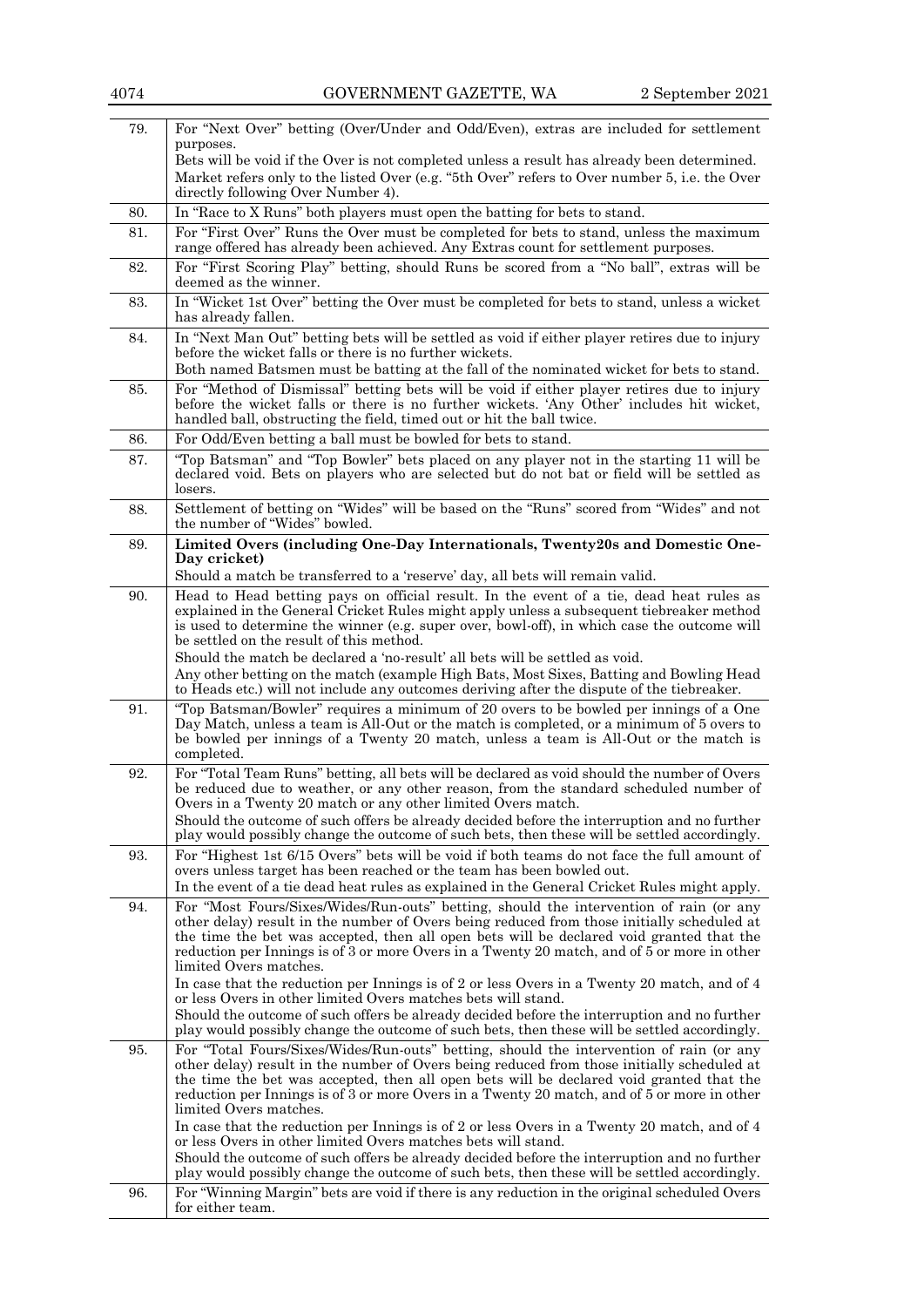| 97.  | Highest Individual Score bets are void if there is any reduction in scheduled Overs for either<br>team unless a "Century" has already been scored.                                                                                                                                                                                                                                                                      |
|------|-------------------------------------------------------------------------------------------------------------------------------------------------------------------------------------------------------------------------------------------------------------------------------------------------------------------------------------------------------------------------------------------------------------------------|
| 98.  | In Team of Highest Individual Score there must be an official match result for bets to stand.                                                                                                                                                                                                                                                                                                                           |
| 99.  | For "Team of Top Batsman" betting, should the intervention of rain (or any other delay)<br>result in the number of Overs being reduced from those initially scheduled at the time the<br>bet was accepted, then all open bets will be declared void granted that the reduction per<br>Innings is of 3 or more Overs in a Twenty 20 match, and of 5 or more in other limited Overs<br>matches.                           |
|      | In case that the reduction per Innings is of 2 or less Overs in a Twenty 20 match, and of 4<br>or less Overs in other limited Overs matches bets will stand.                                                                                                                                                                                                                                                            |
|      | Should the outcome of such offers be already decided before the interruption and no further<br>play would possibly change the outcome of such bets, then these will be settled accordingly.<br>In the event of a tie, dead heat rules might apply as explained in the General Cricket Rules.                                                                                                                            |
| 100. | For "Fifty/Century in Match" betting, should the intervention of rain (or any other delay)<br>result in the number of Overs being reduced from those initially scheduled at the time the<br>bet was accepted, then all open bets on Most Sixes/Run-Outs will be declared void granted<br>that the reduction per Innings is of 3 or more Overs in a Twenty 20 match, and of 5 or more<br>in other limited Overs matches. |
|      | In case that the reduction per Innings is of 2 or less Overs in a Twenty 20 match, and of 4<br>or less Overs in other limited Overs matches bets will stand.                                                                                                                                                                                                                                                            |
| 101. | Should the outcome of such offers be already decided before the interruption and no further<br>play would possibly change the outcome of such bets, then these will be settled accordingly.<br>Test Matches / First Class Matches (including domestic cricket e.g. Sheffield                                                                                                                                            |
|      | Shield)                                                                                                                                                                                                                                                                                                                                                                                                                 |
|      | If a match is officially abandoned (e.g. due to dangerous pitch conditions) then all undecided<br>bets on the match are void.                                                                                                                                                                                                                                                                                           |
| 102. | In "Match Result" betting in the event of a tie (where both teams have completed two<br>innings each and have the same score) all bets to win on either team might be paid as a<br>dead heat, as explained in the General Cricket Rules, while bets on the draw are losing bets.                                                                                                                                        |
| 103. | In "Draw No Bet" offers, bets are void if the match finishes in a draw or tie.                                                                                                                                                                                                                                                                                                                                          |
| 104. | In "Double Chance" offers, bets will be void if the match finishes in a tie.                                                                                                                                                                                                                                                                                                                                            |
| 105. | Settlement of "Most Points" offers will be based on who has most points awarded for the<br>match (e.g. Sheffield Shield).                                                                                                                                                                                                                                                                                               |
| 106. | "Top Batsman/Bowler" (innings) offers require 50 Overs to be completed for bets to stand,<br>unless the Innings has reached its natural conclusion (including 'Innings declared').                                                                                                                                                                                                                                      |
| 107. | "Top Batsman/Bowler" (match) offers require 50 Overs to be completed for bets to stand,<br>unless the Innings has reached its natural conclusion (including 'Innings declared').                                                                                                                                                                                                                                        |
| 108. | For "Innings Runs" offers all bets will be void if 50 overs are not bowled, unless an innings<br>has reached its natural conclusion, or is declared.<br>If an innings is declared at any point bets will be settled on the declaration total.                                                                                                                                                                           |
| 109. | "Session Runs" betting requires 20 overs to be bowled in a session for bets to stand.                                                                                                                                                                                                                                                                                                                                   |
| 110. | For "Test Match Finish" offers, where a match finishes in a draw, the winner will be deemed<br>as 'Day 5, Session 3'.                                                                                                                                                                                                                                                                                                   |
| 111. | "Highest Opening Partnership" offers apply to first innings only.                                                                                                                                                                                                                                                                                                                                                       |
| 112. | "First Innings Lead" offers require both teams to be bowled out or declare their first innings<br>for bets to stand. In the event of a tie, dead heat rules as explained in the General Cricket<br>Rules might apply.                                                                                                                                                                                                   |
| 113. | "First Innings Century" offers require 50 overs to be bowled unless a result has already been<br>determined or the innings has reached its natural conclusion (including innings declared).                                                                                                                                                                                                                             |
| 114. | For "Fifty/Century/Double Century in match" in either Test or First class matches, bets will<br>be void in drawn matches where the number of Overs bowled is less than 200, unless a<br>result has already been determined.                                                                                                                                                                                             |
| 115. | For "Fifty/Century/Double Century in match" in 'Home/Away 1st Innings' of either Test or<br>First class matches, bets will be void unless the Innings reaches its natural conclusion<br>(including 'Innings declared') or a result has already been determined.                                                                                                                                                         |
| 116. | For "Fifty/Century/Double Century in match" in Either 1st Innings of either Test or First<br>class matches, bets will be void unless both Innings reach their natural conclusion<br>(including 'Innings declared') or a result has already been determined.                                                                                                                                                             |
| 117. | For "Fifty/Century/Double Century in match" in 'Home/Away 2nd Innings' of either Test or<br>First class matches, bets will be void in case the number of Overs bowled for that Innings is<br>less than 50, unless a result has already been determined.                                                                                                                                                                 |
| 118. | <b>Series/Tournament Betting</b><br>Should no draw odds be offered for a "Series Winner" bet and the series is drawn, all bets<br>will be declared void.                                                                                                                                                                                                                                                                |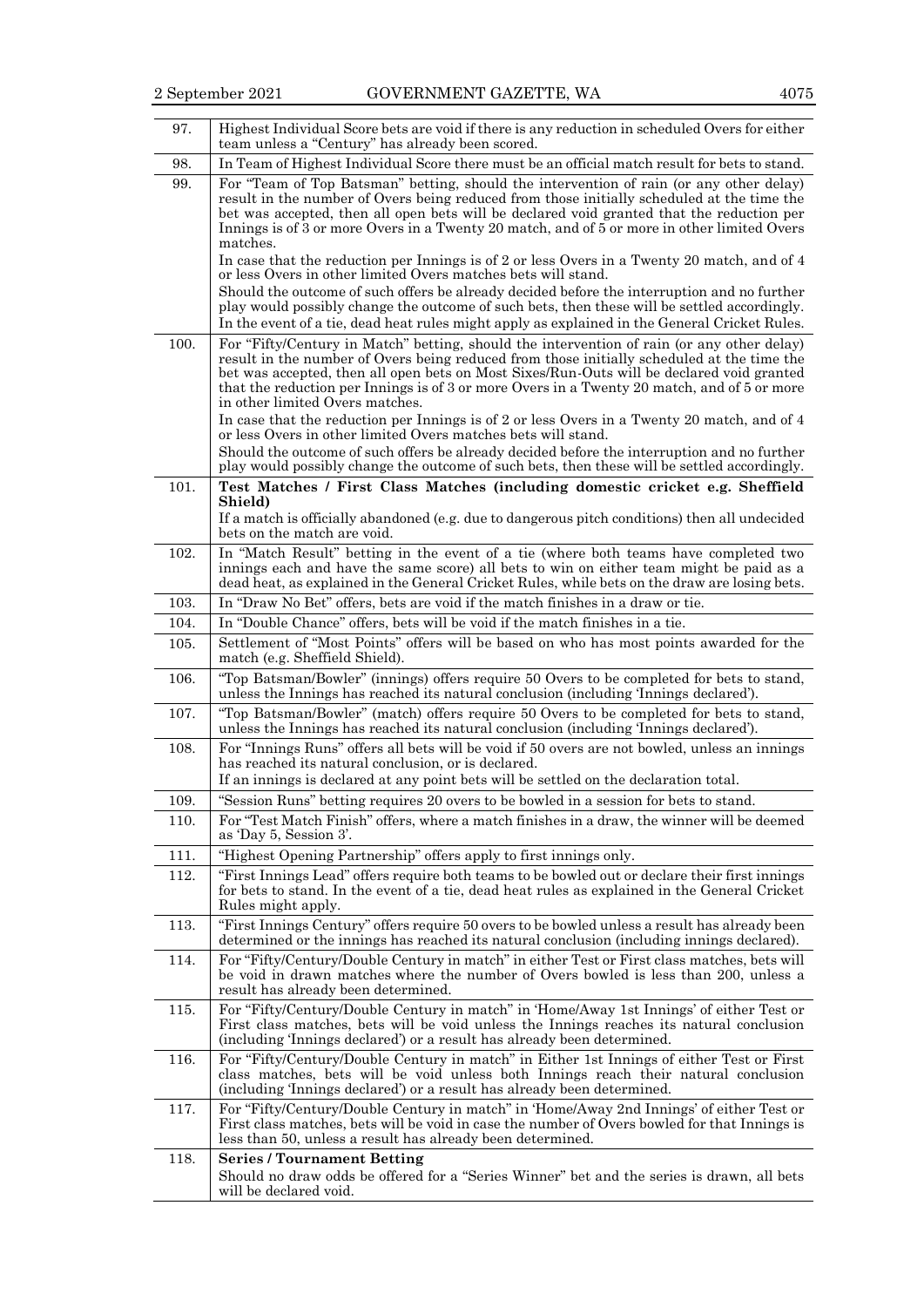|      | $\sigma$ , $\sigma$ , $\sigma$ , $\sigma$ , $\sigma$ , $\sigma$ , $\sigma$ , $\sigma$ , $\sigma$ , $\sigma$ , $\sigma$ , $\sigma$ , $\sigma$ , $\sigma$ , $\sigma$ , $\sigma$ , $\sigma$ , $\sigma$ , $\sigma$ , $\sigma$ , $\sigma$ , $\sigma$ , $\sigma$ , $\sigma$ , $\sigma$ , $\sigma$ , $\sigma$ , $\sigma$ , $\sigma$ , $\sigma$ , $\sigma$ , $\sigma$ , $\sigma$ , $\sigma$ , $\sigma$ , $\sigma$ , $\sigma$ ,<br>$\mu$ Dependent $\mu$                                                                                                                                                                                                                                                                                                                                             |
|------|---------------------------------------------------------------------------------------------------------------------------------------------------------------------------------------------------------------------------------------------------------------------------------------------------------------------------------------------------------------------------------------------------------------------------------------------------------------------------------------------------------------------------------------------------------------------------------------------------------------------------------------------------------------------------------------------------------------------------------------------------------------------------------------------|
| 119. | If a tournament is not completed but a winner or winners are declared by the governing<br>body, bets are paid on the winner(s) as declared (dead heat rules as explained in the General<br>Cricket Rules might apply).                                                                                                                                                                                                                                                                                                                                                                                                                                                                                                                                                                      |
|      | Should no winner be declared then all bets will be settled as void.                                                                                                                                                                                                                                                                                                                                                                                                                                                                                                                                                                                                                                                                                                                         |
| 120. | All tournament betting includes Finals, unless otherwise stated.                                                                                                                                                                                                                                                                                                                                                                                                                                                                                                                                                                                                                                                                                                                            |
| 121. | If for any reason, the number of matches in a Series is changed and does not reflect the<br>number envisaged in the offer all "Series Correct Score" offers will be declared void.                                                                                                                                                                                                                                                                                                                                                                                                                                                                                                                                                                                                          |
| 122. | In "Top Series Runscorer/Wicket Taker" offers where a tie occurs, dead heat rules apply, as<br>explained in the General Cricket Rules.                                                                                                                                                                                                                                                                                                                                                                                                                                                                                                                                                                                                                                                      |
|      | No refunds will be issued on players not participating.                                                                                                                                                                                                                                                                                                                                                                                                                                                                                                                                                                                                                                                                                                                                     |
|      | At least one game must be completed in the tournament/series for bets to stand.                                                                                                                                                                                                                                                                                                                                                                                                                                                                                                                                                                                                                                                                                                             |
| 123. | Bets referring to a particular player/teams' performances in a Series/Tournament will not<br>take into account any statistics accumulated from warm-up matches.                                                                                                                                                                                                                                                                                                                                                                                                                                                                                                                                                                                                                             |
| 124. | Not Adopted.                                                                                                                                                                                                                                                                                                                                                                                                                                                                                                                                                                                                                                                                                                                                                                                |
| 125. | Cycling<br>Settlement of offers will be based upon the rider/team achieving the highest position at the<br>end of the stage/event.                                                                                                                                                                                                                                                                                                                                                                                                                                                                                                                                                                                                                                                          |
| 126. | All "Head to Head" and "Over/Under" bets featuring the performance of one or more riders<br>in an event/stage are considered valid given that all listed riders start the relative<br>event/stage and at least one completes the said event/stage.                                                                                                                                                                                                                                                                                                                                                                                                                                                                                                                                          |
| 127. | Bets referring to the outcome upon completion of the event require that the specified event<br>is considered as completed in full and its result is declared, otherwise bets will be declared<br>void, unless the result is already determined.                                                                                                                                                                                                                                                                                                                                                                                                                                                                                                                                             |
|      | In case the full number of stages for an event is not totally completed, or if the organizers<br>decide to remove the result of certain stages from the computation of the official result, then<br>the bets will be deemed valid granted that the number of the excluded stages does not exceed<br>25% of the pre-established number of stages (excluding prologue) at the beginning of the<br>competition.                                                                                                                                                                                                                                                                                                                                                                                |
| 128. | All bets will be deemed as valid provided that the Event, or the relative stage to which the<br>bet refers to, is played within the same year, unless other arrangements have been agreed<br>to.                                                                                                                                                                                                                                                                                                                                                                                                                                                                                                                                                                                            |
| 129. | Bets on performances in a particular stage stand regardless of any route modifications<br>which the organizers might deem fit to consider and apply during the stage.<br>Exception to this is the case where a stage which has particular characteristics (E.g.: a<br>Mountains stage) is changed by the organizers, before the stage starts, into a stage which<br>has other predominant characteristics (E.g.: Time Trial or low-lying stage).                                                                                                                                                                                                                                                                                                                                            |
|      | In such case bets which have been placed before the announcement of the change in stage<br>concept will be declared void.                                                                                                                                                                                                                                                                                                                                                                                                                                                                                                                                                                                                                                                                   |
| 130. | Unless otherwise specified, in a team/rider performance bet offer in a specific event (such<br>as Total Stage wins by Team/Rider X in Tour Y) or "Head to Head" bet offers involving two<br>riders/teams performances in specific events, occurrences happening in events which are<br>given any of the following denominations will not count towards the settlement: Prologue,<br>Team Time Trial.                                                                                                                                                                                                                                                                                                                                                                                        |
| 131. | Not Adopted.                                                                                                                                                                                                                                                                                                                                                                                                                                                                                                                                                                                                                                                                                                                                                                                |
| 132. | Football<br>First Goalscorer—The bet refers to a specific player being the scorer of the first goal either<br>during a particular timeframe of the event (E.g. "First goal in the match" or "First goal in<br>the 2nd Half"), or else being the first scorer for his team (E.g. "First Goalscorer—Team X)".<br>Stakes will be refunded on players who do not take part in the match or else come on the<br>field of play after the goal to which the bet refers to has been scored.<br>Own goals do not count for the settlement of this offer. Should the goal to which the bet                                                                                                                                                                                                            |
|      | refers to be deemed as an own goal, the next player to score a goal which is not an own goal<br>and conforms with the bet offer parameters will be deemed as the winning outcome.<br>In case no goals (or no further goals, as applicable) is/are scored which are not own goals<br>and fulfil the remaining bet offer parameters, all bets will be considered lost.                                                                                                                                                                                                                                                                                                                                                                                                                        |
| 133. | Last Goalscorer—The bet refers to a specific player being the scorer of the last goal either<br>during a particular timeframe of the event (E.g. "Last goal in the match" or "Last goal in<br>the 1st Half"), or else being the last scorer for his team (E.g. "Last Goalscorer—Team X)".<br>Stakes will be refunded only on players who do not take part in the match at all. In all other<br>instances bets will remain valid, irrespective of the time of inclusion/substitution of the<br>player.<br>Own goals do not count for the settlement of this offer. Should the goal to which the bet<br>refers to be deemed as an own goal, the previous player to score a goal which is not an own<br>goal and conforms with the bet offer parameters will be deemed as the winning outcome. |
|      | In case no goals (or no previous goals, as applicable) is/are scored which are not own goals<br>and fulfil the remaining bet offer parameters, all bets will be considered lost.                                                                                                                                                                                                                                                                                                                                                                                                                                                                                                                                                                                                            |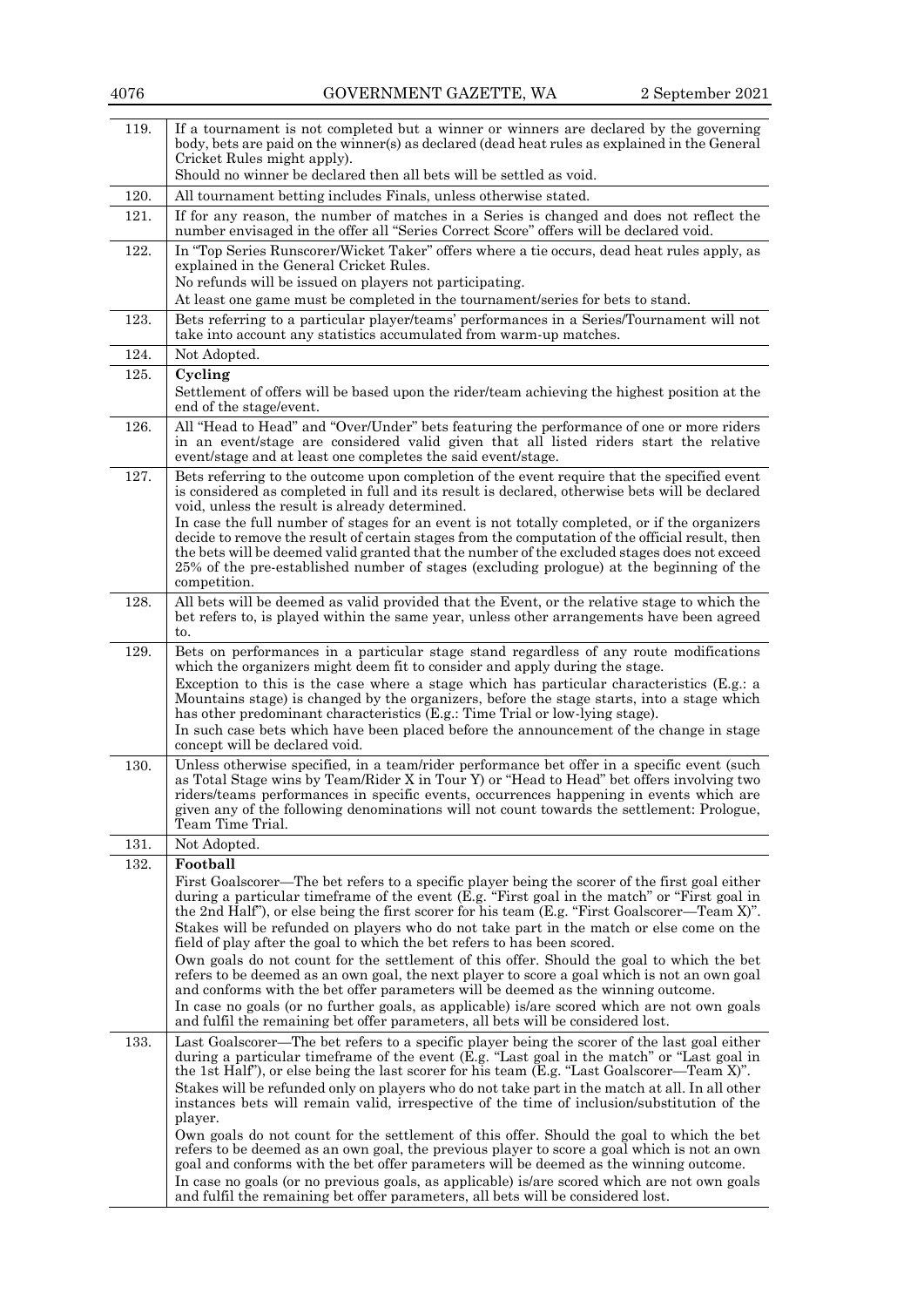| 134. | "Scorecast" and "Matchcast" are bet offers where it is possible to bet simultaneously on a<br>particular occurrence (e.g. First Goalscorer) combined with another from the same, or<br>related event (e.g. Correct Score in the match, or match outcome).                                                                                                                                                                                            |
|------|------------------------------------------------------------------------------------------------------------------------------------------------------------------------------------------------------------------------------------------------------------------------------------------------------------------------------------------------------------------------------------------------------------------------------------------------------|
|      | Should the bet refer to First or Last Goal Scorer, terms and conditions as stated in First<br>Goalscorer and Last Goal Scorer rules will apply, where applicable.                                                                                                                                                                                                                                                                                    |
|      | Stakes will be refunded on players who do not take part in the match at all. In all other<br>instances bets will remain valid, irrespective of the time of inclusion/substitution of the                                                                                                                                                                                                                                                             |
|      | player.<br>Own goals do not count for the settlement of this offer.                                                                                                                                                                                                                                                                                                                                                                                  |
| 135. | Unless otherwise specified, or indicated in conjunction with the bet offer, all other goal-<br>related bets will require the listed player(s) to play from the start of the match to be valid.<br>Own goals will never count as a goal scored for any selected player.                                                                                                                                                                               |
| 136. | On all bets related to yellow/red cards, booking points, etc., only cards shown to players<br>which at that moment are on the pitch are valid for settlement purposes.                                                                                                                                                                                                                                                                               |
|      | Cards, disciplinary actions, suspensions, imposed on any other individual which at the<br>moment of the sanction is not, or should not, be actively playing on the pitch, as well as<br>disciplinary measures taken after the game has officially ended, are disregarded.                                                                                                                                                                            |
| 137. | All disciplinary-related bets referring to individual(s) (e.g. yellow card, red card, number of<br>fouls), will require the listed player(s) to play from the start of the match to be valid.                                                                                                                                                                                                                                                        |
| 138. | "Booking Points" are calculated according to the following rules—<br>(a) Yellow card $= 10$ points                                                                                                                                                                                                                                                                                                                                                   |
|      | (b) Red card $= 25$ points.                                                                                                                                                                                                                                                                                                                                                                                                                          |
| 139. | (c) Maximum points for one player are 35.<br>"Head to Head" and "Over/Under" bets involving the performance of one or more players in                                                                                                                                                                                                                                                                                                                |
|      | the match are considered valid given that all listed players start the match for bets to stand.                                                                                                                                                                                                                                                                                                                                                      |
| 140. | "Head to Head" and "Over/Under" bets involving the performance of one or more players in<br>the event/tournament are considered valid given that all listed players take part in the<br>event/tournament at some stage for bets to stand.                                                                                                                                                                                                            |
| 141. | All bets referring to aggregated Tournament Totals (such as Goals, Corners, Cards,<br>Penalties, etc.) will be settled based on official statistics by the governing association.<br>Unless otherwise stated, cumulative amounts of such bets will include eventual<br>prolongations (e.g. Extra Time) but not Penalty Shoot Outs.                                                                                                                   |
| 142. | Unless specifically stated, all bets referring to a particular team winning a number/selection<br>of trophies in the same season will be based on the particular team's performance within<br>the following competitions: the domestic league, the apparent equivalent of the respective<br>FA Cup and League Cup as well as the Champions League or Europa League.                                                                                  |
| 143. | Other trophies (e.g. domestic and European Super Cup, World Club Cup) do not count.<br>The "Domestic Double" is to be considered as the team's victory in the apparent equivalent                                                                                                                                                                                                                                                                    |
| 144. | of the respective domestic league and FA Cup.<br>For settlement purposes, bets referring to the number of cards shown by the referee will be                                                                                                                                                                                                                                                                                                         |
|      | counted as follows-<br>Yellow card = 1<br>$Red \, card = 2$<br>One yellow and a red $=$ 3<br>Two yellow cards and a red $=$ 3<br>The maximum cards for one player is 3 cards.                                                                                                                                                                                                                                                                        |
| 145. | Bets on whether a particular player(s) will manage to score from certain areas of the pitch<br>(E.g. from outside the 'penalty box') will be settled based on the position of the ball at the                                                                                                                                                                                                                                                        |
|      | time the shot was struck by the player, irrelevant of any further deflections which the ball<br>trajectory might incur following the initial shot.                                                                                                                                                                                                                                                                                                   |
|      | For the sake of clarity, it is to be understood that the lines delineating the 'penalty box' are<br>to be considered as an integral part of such area of the pitch. Thus, should a shot be struck<br>with the ball hovering above, or touching, even partially, said lines, the shot will not be<br>considered as having been effected from outside the box.                                                                                         |
| 146. | Bets on whether a particular player(s) will manage to hit the cross bar, goal post or any<br>other part of the frame delineating the goal area will only be settled as having accomplished<br>such feat if the shot does not result directly in a goal being awarded exactly after the ball<br>hits a part of the goal frame.                                                                                                                        |
|      | Settlement will only take into consideration shots aimed at the goal frame defended by the<br>opponents of the listed player(s) team. Should a player have a shot which hits the post their<br>team defends this will not be considered as having accomplished such feat.                                                                                                                                                                            |
| 147. | During certain events RWWA might decide to offer for betting a reduced selection of<br>participants (E.g. Any unlisted Team X player) or else a single participant as a<br>representation of the whole squad (E.g. "Any Team X player").<br>In both cases for settlement purposes, all unlisted squad members are to be deemed as<br>starters (and settled as such), including substitutes regardless whether they take part in<br>the match or not. |
|      |                                                                                                                                                                                                                                                                                                                                                                                                                                                      |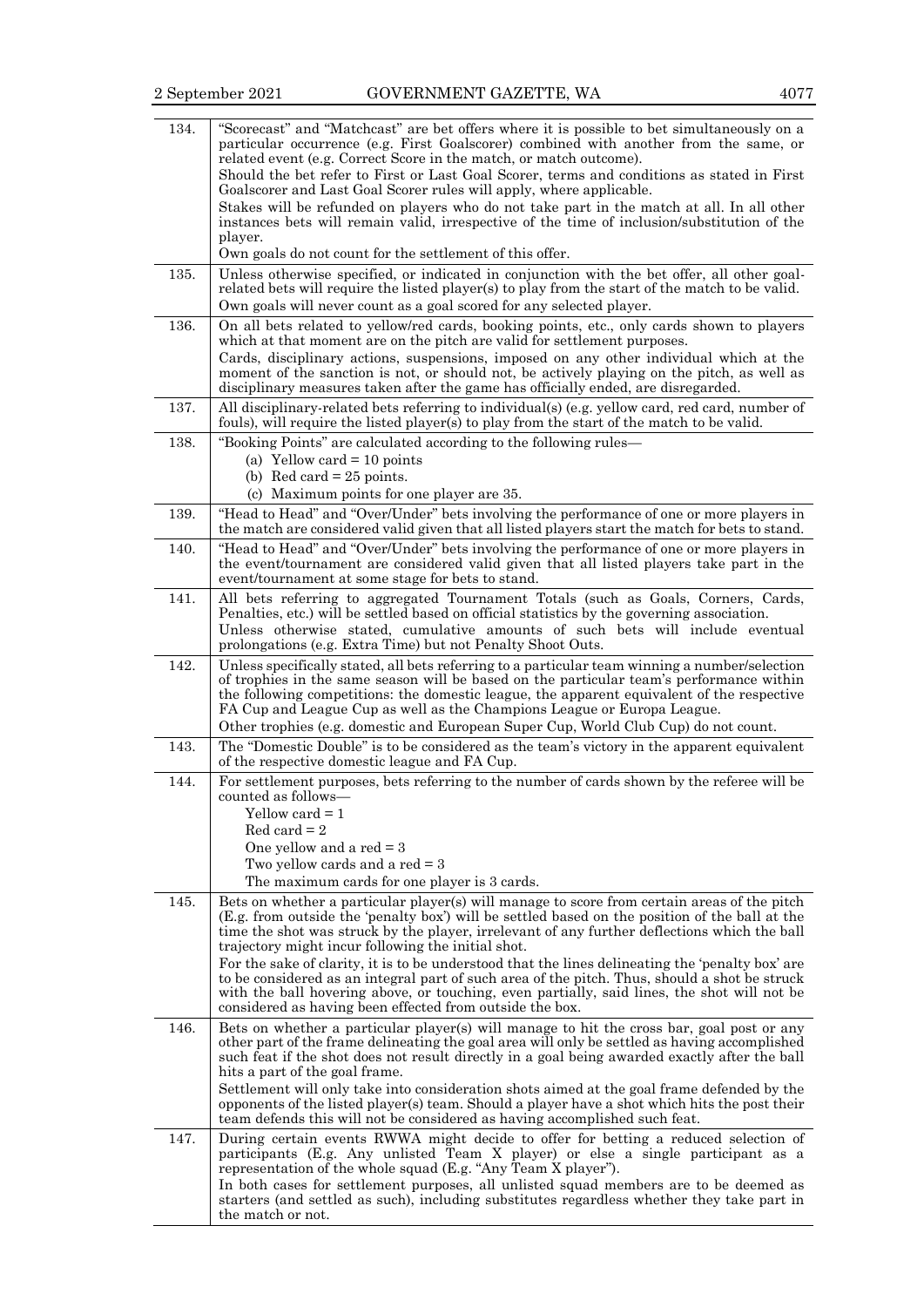| 4078 | GOVERNMENT GAZETTE, WA                                                                                                                                                                                                                                                                                                                                                                                                                                                                                                                                                                                                                                                                                                                                                                                                                                                                                                                                                                                                                                                                                                                                                                                                                                                                                                                                                                                                                                                                                                                                                                                                                                                                                                                                                                                                                                                                                                                                                                                                                                              | 2 September 2021 |
|------|---------------------------------------------------------------------------------------------------------------------------------------------------------------------------------------------------------------------------------------------------------------------------------------------------------------------------------------------------------------------------------------------------------------------------------------------------------------------------------------------------------------------------------------------------------------------------------------------------------------------------------------------------------------------------------------------------------------------------------------------------------------------------------------------------------------------------------------------------------------------------------------------------------------------------------------------------------------------------------------------------------------------------------------------------------------------------------------------------------------------------------------------------------------------------------------------------------------------------------------------------------------------------------------------------------------------------------------------------------------------------------------------------------------------------------------------------------------------------------------------------------------------------------------------------------------------------------------------------------------------------------------------------------------------------------------------------------------------------------------------------------------------------------------------------------------------------------------------------------------------------------------------------------------------------------------------------------------------------------------------------------------------------------------------------------------------|------------------|
| 148. | Bets on the performance of players starting the match on the bench will be settled as void<br>if the player is either listed in the starting XI or does not take part in the match at all.                                                                                                                                                                                                                                                                                                                                                                                                                                                                                                                                                                                                                                                                                                                                                                                                                                                                                                                                                                                                                                                                                                                                                                                                                                                                                                                                                                                                                                                                                                                                                                                                                                                                                                                                                                                                                                                                          |                  |
| 149. | On offers such as Next Goalscorer, Next Carded player, Next Assist and Man of the Match,<br>stakes will be refunded should the chosen player not take part in the match at all.<br>Results for this offer will include any outcomes obtained during eventual Extra Time but<br>not during Penalty Shoot-outs.                                                                                                                                                                                                                                                                                                                                                                                                                                                                                                                                                                                                                                                                                                                                                                                                                                                                                                                                                                                                                                                                                                                                                                                                                                                                                                                                                                                                                                                                                                                                                                                                                                                                                                                                                       |                  |
| 150. | Bets on "Next Assist" for a particular goal will be settled as void should the governing<br>association declare the specified goal as having been unassisted, the specified goal is an own<br>goal and/or no more goals are scored in the match.<br>Results for this offer will include any goals scored during eventual Extra Time but not<br>during Penalty Shoot-outs.                                                                                                                                                                                                                                                                                                                                                                                                                                                                                                                                                                                                                                                                                                                                                                                                                                                                                                                                                                                                                                                                                                                                                                                                                                                                                                                                                                                                                                                                                                                                                                                                                                                                                           |                  |
| 151. | Bets referring to penalty kicks conversion and/or outcome will be settled according to the<br>outcome occurred on the field of play as per the rules governing that specific scenario and<br>in cases of penalty shoot-outs will remain valid regardless of the format employed by the<br>governing association during the shoot-out.<br>Bets stand in case the penalty is ordered to be re-taken and will be settled with the outcome                                                                                                                                                                                                                                                                                                                                                                                                                                                                                                                                                                                                                                                                                                                                                                                                                                                                                                                                                                                                                                                                                                                                                                                                                                                                                                                                                                                                                                                                                                                                                                                                                              |                  |
|      | achieved from the re-taken penalty.<br>As a general principle, settlement will be based on the concept that unless the penalty kick<br>results in a goal being awarded (and settled accordingly), the first person/object/location (as<br>applicable) which the ball initially touches after being kicked will be considered as the<br>winning outcome, disregarding any other persons/objects the ball hits in its subsequent<br>trajectory following any previous deflection, if any.<br>The following examples are being issued as a general guideline on settlement—<br>"Goal" would be the winning outcome in case of the following scored penalties<br>scenarios-<br>• Any penalty kick which ends up as a goal without it being deflected;<br>• Goalkeeper touches the penalty kick but ball ends up as goal;<br>• Penalty kick touches the woodwork before ending up in goal.<br>"Save" would be the winning outcome in case of the following missed penalties<br>scenarios-<br>• Goalkeeper deflects the penalty kick to outside the goal frame;<br>• Goalkeeper deflects the penalty kick onto the post/crossbar.<br>"Woodwork" would be the winning outcome in case of the following missed penalties<br>scenarios-<br>• Penalty kick hits the woodwork before it is touched/saved by the goalkeeper;<br>• Penalty kick hits the woodwork and ball goes outside the goal frame.<br>"Any other Miss" would be the winning outcome in case of any penalty kick which<br>without any deflection either by the goalkeeper or by the woodwork ends up outside the<br>goal frame-<br>Exception to the above scenarios would be in in case of penalty shoot-outs, should<br>the ball hit the woodwork, bounce on the goalkeeper and end in goal, such penalty<br>will be considered as having been scored while should said situation occur during<br>any other part of the match which is not a penalty shoot-out, the penalty taker<br>would be considered as having missed to score and "hitting the woodwork" will be<br>considered as the winning outcome. |                  |
| 152. | Any decision taken by the Video Assistant Referee (VAR) which conflicts with the original<br>decision sanctioned by the officials on the pitch (including non-decisions like allowing play<br>to continue before reviewing the video), thus altering the understood state of the match at<br>the time of bet placement, will result in all bets placed in the timeframe between the actual<br>occurrence of the original incident and the referee's final decision on the incident being<br>deemed as void, unless the odds offered on the specific bet offer are unaffected by the use of<br>VAR or have already been accounted for in the odds offered at the time of bet acceptance.<br>Settlement on all other unrelated bet-offers, including those determined by any play<br>between the time of the original incident and the decision following the VAR review, which<br>are not influenced/altered by the VAR decision will stand.<br>For resulting purposes VAR reviews are to be considered as having happened at the time of<br>the original incident for which the VAR would be eventually used even if play has not been<br>immediately interrupted.<br>RWWA reserves the right to reverse any previously settled offers where the settlement<br>becomes inaccurate following the final referee decision, providing said decision is taken and<br>communicated before the conclusion of the match and/or time frame listed.<br>In order to avoid any doubts, RWWA will consider the VAR as having been used if it is<br>understood from the referee's gestures (ex. hand gestures, stopping the match to review the<br>incident themselves), and/or the VAR usage is confirmed by the match report issued by the<br>official organization.<br>In cases where it is unclear whether the VAR has been used due to missing TV coverage<br>and/or conflicting reports, RWWA will settle the bets based on the information acquired                                                                                                                        |                  |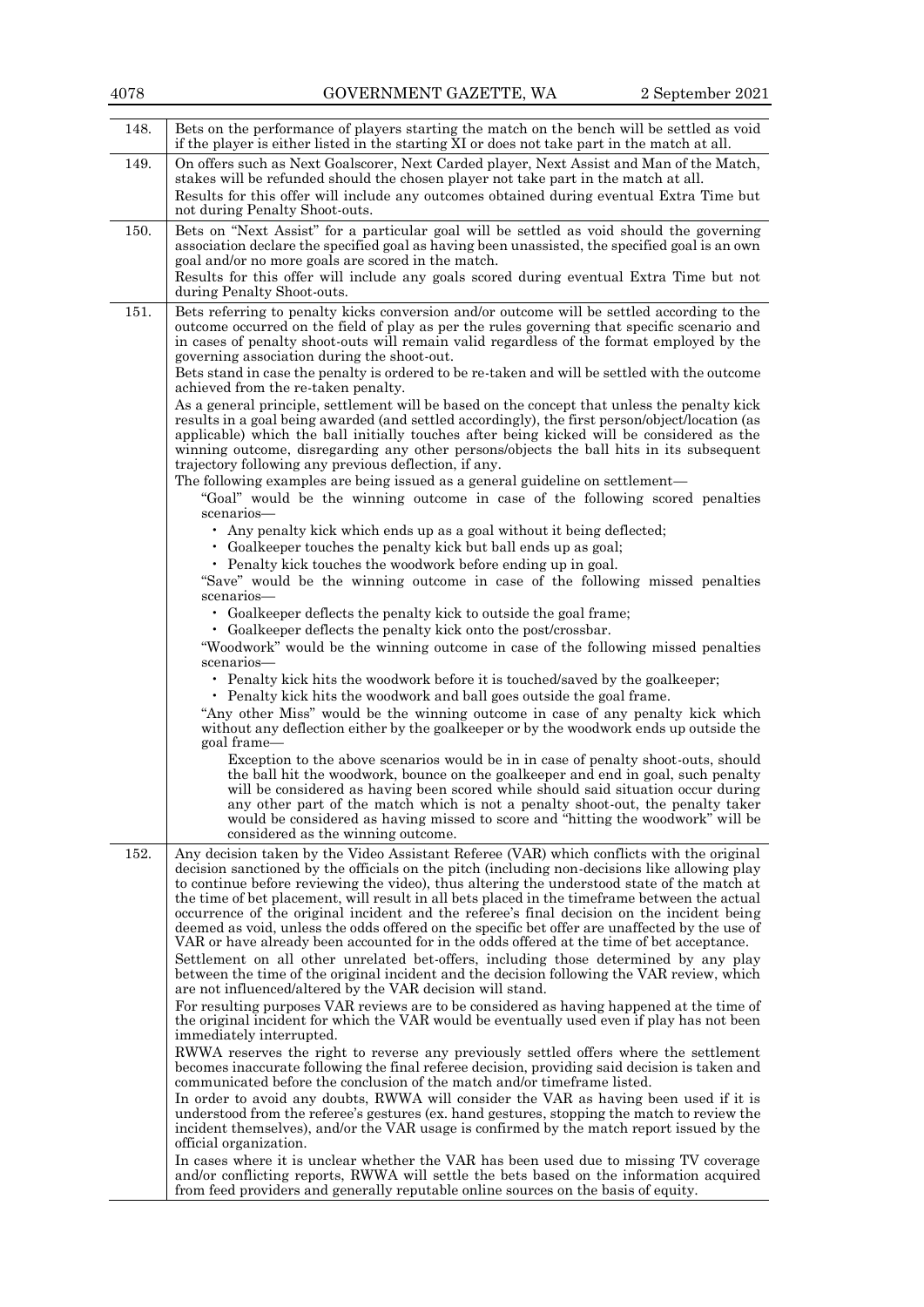| 153. | For settlement purposes, markets referring to team to be shown the next Card (booking)<br>and/or "Total Cards" will always consider a Red Card as 2 instances of a card being shown<br>and will be settled accordingly. The following examples are being listed as a guideline—<br>(a) First card shown in a match is a straight Red Card. The team to which the card is<br>awarded will be settled as the winning selection for the offers: Cards #1 and #2;<br>(b) First card shown in a match is a Yellow Card followed by a straight Red Card to the<br>same player without a second yellow card being shown. The team to which the cards<br>are awarded will be settled as the winning selection for the offers: Cards #1, #2 and<br>#3:<br>(c) First card shown in a match is a Yellow Card followed by a second Yellow Card with<br>the subsequent Red Card to the same player. The team to which the cards are                                                          |
|------|---------------------------------------------------------------------------------------------------------------------------------------------------------------------------------------------------------------------------------------------------------------------------------------------------------------------------------------------------------------------------------------------------------------------------------------------------------------------------------------------------------------------------------------------------------------------------------------------------------------------------------------------------------------------------------------------------------------------------------------------------------------------------------------------------------------------------------------------------------------------------------------------------------------------------------------------------------------------------------|
| 154. | awarded will be settled as the winning selection for the offers: Cards #1, #2 and #3.<br>Markets referring to which specific player will be the next to be booked/receive a card are                                                                                                                                                                                                                                                                                                                                                                                                                                                                                                                                                                                                                                                                                                                                                                                            |
|      | to be understood and settled as per the order of the instance in which each single player<br>gets booked/sent off by the referee.<br>The card colour shown by the referee will not be given any consideration in the settlement<br>of this offer and the decisive criteria will always be the order in which the single player is<br>considered to have gone into the referee's book.                                                                                                                                                                                                                                                                                                                                                                                                                                                                                                                                                                                           |
|      | For settlement purposes it is possible for a single player to be listed twice as the "Next"<br>Carded player" as much as both bookings occur during different interruptions of play.<br>Should 2 or more players be booked during the same interruption of play, bets on this offer<br>will be settled as void.                                                                                                                                                                                                                                                                                                                                                                                                                                                                                                                                                                                                                                                                 |
| 155. | Any reference to "Free Kicks" both when presented as a single outcome, as well as an<br>occurrence will also take into consideration instances awarded for off-sides and any other<br>violation except those sanctioned with a penalty.                                                                                                                                                                                                                                                                                                                                                                                                                                                                                                                                                                                                                                                                                                                                         |
| 156. | For selected events, RWWA will allow users to place bets combining outcomes and<br>occurrences from the same event (aka intra-event combinations), either through pre-<br>established combinations present in its Sportsbook or through the BetBuilder (aka Same<br>Game Multi) functionality.                                                                                                                                                                                                                                                                                                                                                                                                                                                                                                                                                                                                                                                                                  |
|      | Unless otherwise stated, either in conjunction with the bet offer or in the Sport-specific<br>rules, settlement will be based as per the rules governing the particular sport the bet refers<br>to.                                                                                                                                                                                                                                                                                                                                                                                                                                                                                                                                                                                                                                                                                                                                                                             |
|      | All listed occurrences must be fully accomplished for the bet to be considered as winning<br>and any ties will be considered as a LOST outcome, unless otherwise stated within the offer<br>(Example: A bet on Team X to win and have more than 8 corners will be considered as LOST<br>should the listed team win and have exactly 8 corners).<br>Should any part of an intra-event combination be settled as "VOID" in accordance with the<br>respective Sport-Specific rules (Example: the intra-event combination included a bet on<br>Player X to score but the listed player did not start the game when the Sport-Specific rules<br>required them to), the related selections emanating from the same event will also be settled<br>with odds $$1.00$ .<br>In cases of abandoned events, all pending bets will be settled as void with the exception of<br>those the outcome of which has already been decided and no further play could produce a<br>different outcome. |
| 157. | Golf<br>All bets will be deemed as valid as much as the Tournament, or the relative round to which<br>the bet refers to, is played within the same year, irrespective of any time delays, unless<br>other arrangements have been agreed to.                                                                                                                                                                                                                                                                                                                                                                                                                                                                                                                                                                                                                                                                                                                                     |
| 158. | All bets referring to Tournament Performance (Winner, Place, Group Betting, Top<br>Nationality, Individual Final Position, etc.) will be deemed valid as long as 36 holes have<br>been completed by the eligible players, and an official result has been declared by the<br>organisation.                                                                                                                                                                                                                                                                                                                                                                                                                                                                                                                                                                                                                                                                                      |
| 159. | Bet offers already decided are considered as valid bets even though 36 holes are not played<br>and/or an official result has not been issued by the organisation.                                                                                                                                                                                                                                                                                                                                                                                                                                                                                                                                                                                                                                                                                                                                                                                                               |
| 160. | Any result deriving from officially-sanctioned playoffs will count towards the settlement of<br>the offers.                                                                                                                                                                                                                                                                                                                                                                                                                                                                                                                                                                                                                                                                                                                                                                                                                                                                     |
| 161. | Bets on players who start the tournament but withdraw voluntarily or are disqualified will<br>be settled as losing bets, unless the result of the offer which the bet refers to is already<br>determined.                                                                                                                                                                                                                                                                                                                                                                                                                                                                                                                                                                                                                                                                                                                                                                       |
| 162. | All Win/Place bets referring to the Competition Winner and Top Nationality Markets placed<br>after 00:00 Central European Time (CET) of the Monday of the week of the tournament on<br>participants who do not compete at all will be refunded. All other Win/Place bets will be<br>deemed valid.                                                                                                                                                                                                                                                                                                                                                                                                                                                                                                                                                                                                                                                                               |
| 163. | In outright bets which include a limited selection of participants, such as Top Nationality,<br>Group Betting, etc., RWWA reserves the right to apply Tattersalls Rule 4 on any non-<br>starter. Dead Heat rules will apply except for cases where a play-off has determined a better<br>finishing position.                                                                                                                                                                                                                                                                                                                                                                                                                                                                                                                                                                                                                                                                    |
| 164. | All "Head to Head" bet offers require all participants to start in the event/round to which<br>the bet refers to.                                                                                                                                                                                                                                                                                                                                                                                                                                                                                                                                                                                                                                                                                                                                                                                                                                                               |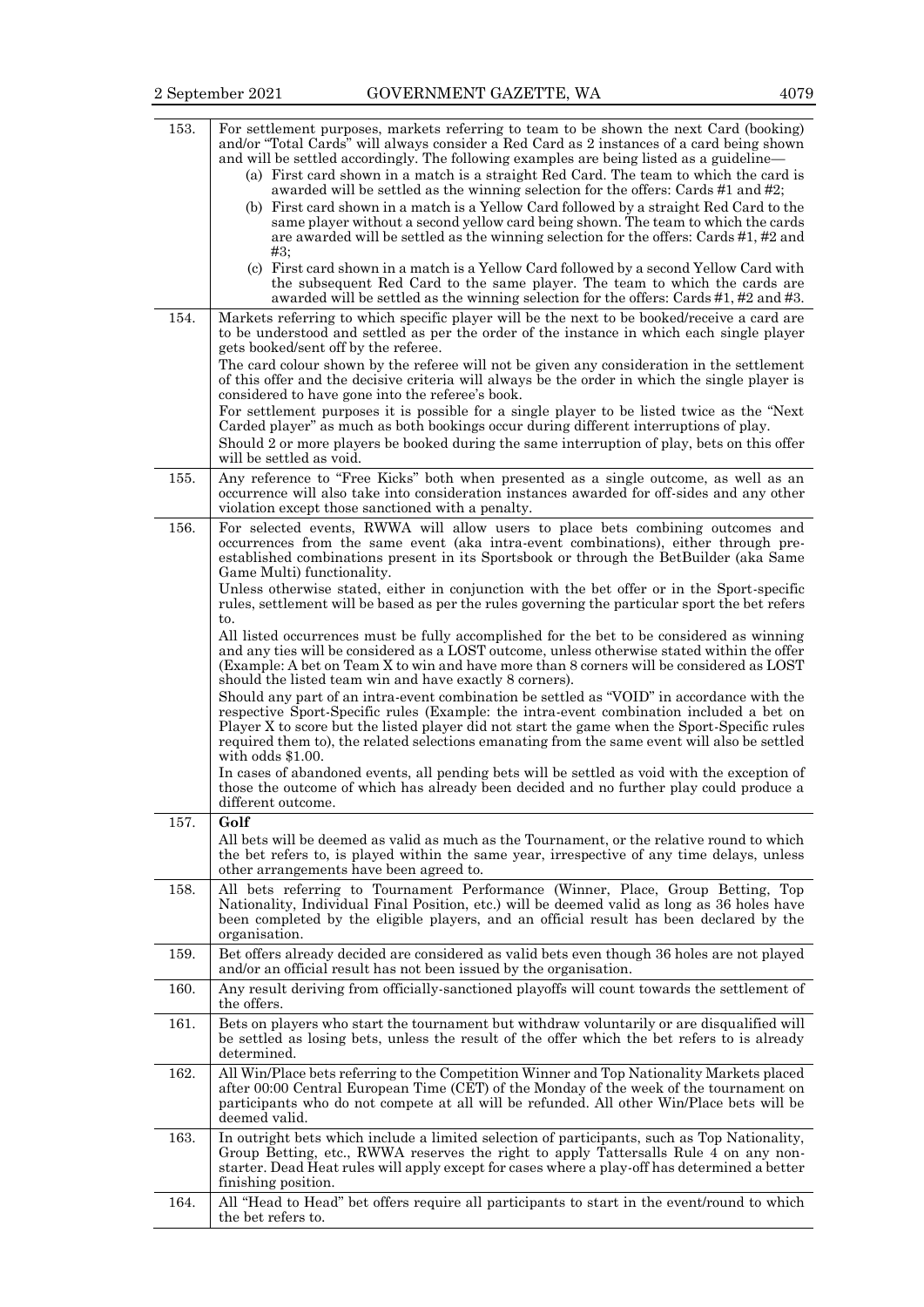| 4080 | GOVERNMENT GAZETTE, WA                                                                                                                                                                                                                                                                                                                                                                                                                              | 2 September 2021 |
|------|-----------------------------------------------------------------------------------------------------------------------------------------------------------------------------------------------------------------------------------------------------------------------------------------------------------------------------------------------------------------------------------------------------------------------------------------------------|------------------|
| 165. | In "Head to Head" bets featuring only two players, stakes will be refunded if both<br>participants share the same finishing position and no draw option has been offered.<br>In "Head to Head" bets featuring three players, should two or more participants share the<br>same finishing position, the odds will be divided by the outcomes sharing the winning<br>position, irrespective whether the net outcome is lower than the Client's stake. |                  |
| 166. | Settlement of "Head to Head" bet offers involving the performance of two or more players<br>(e.g. Best Finishing Position in the tournament) will be based upon the best finishing<br>position/lowest score (as applicable) achieved in the relative event/round which the bet<br>refers to.                                                                                                                                                        |                  |
|      | Any reference to Make/Miss the "Cut" requires an official cut/exclusion effected by the<br>organisers for bets to stand.<br>In the case of tournaments where players are eliminated during more than one phase,                                                                                                                                                                                                                                     |                  |
|      | settlement will be based on a whether the player has qualified or not following the first<br>"Cut" made.                                                                                                                                                                                                                                                                                                                                            |                  |
| 167. | Disqualification/withdrawals by a player before the "Cut" is made, will result in the player<br>being considered as having missed the "Cut". Disqualification/withdrawals subsequent to<br>the "Cut" being made will be irrelevant towards the original settlement of the "Make the<br>Cut" offers.                                                                                                                                                 |                  |
| 168. | In "Head to Heads" based on the best finishing position in the tournament, in case one<br>player misses the cut then the other player will be settled as the winner.                                                                                                                                                                                                                                                                                |                  |
|      | If both participants fail to make the "Cut" the player with the lowest score at the "Cut" will<br>be considered as the winner.<br>Should both players fail to make the "Cut" with the same score then the bet will be void.<br>A player disqualified after the "Cut" has been made is deemed to have beaten a player who<br>has failed to make the "Cut".                                                                                           |                  |
| 169. | Any reference to "Majors" will be based on the tournaments for that particular season to<br>which the PGA attributes said definition, irrespective of any venue, date, or any other<br>changes.                                                                                                                                                                                                                                                     |                  |
| 170. | Handball<br>"Head to Head" and "Over/Under" bets involving the performance of one or more players in<br>the match/event/tournament are considered valid given that all listed players take part in<br>the match/event/tournament at some stage for bets to stand.                                                                                                                                                                                   |                  |
| 171. | All bets referring to aggregated Tournament Totals will be settled based on official statistics<br>by the governing association. Unless otherwise stated, cumulative amounts of such bets will<br>include eventual prolongations (e.g. Extra Time) but not Penalty Shoot Outs.                                                                                                                                                                      |                  |
| 172. | Settlement of player related bets in a specific match will be based on the result after the<br>end of the 2nd half (Regular Time), unless otherwise stated.                                                                                                                                                                                                                                                                                         |                  |
| 173. | Not Adopted.                                                                                                                                                                                                                                                                                                                                                                                                                                        |                  |
| 174. | <b>Ice Hockey</b><br>Settlement of player related and team total bets in a league/competition/tournament (such<br>as Goals, Assists, Points, Penalty Minutes, etc.) will be settled based on official statistics by<br>the governing association.<br>Unless otherwise stated, cumulative amounts of such bets will include eventual<br>prolongations (e.g. Over Time) but not Penalty Shoot Outs.                                                   |                  |
| 175. | "Head to Head" and "Over/Under" bets involving the performance of one or more players in<br>the match/event/tournament are considered valid given that all listed players take part in<br>the match/event/tournament at some stage.                                                                                                                                                                                                                 |                  |
| 176. | Settlement of player related bets in a specific match will be based on the result after the<br>end of the 3rd period (Regular Time), unless otherwise stated.                                                                                                                                                                                                                                                                                       |                  |
| 177. | For the purpose of settlement, "Over/Under" bets referring to Total Goals Scored in the<br>match including any eventual goals scored in Overtime and Penalty Shootouts, will be<br>settled by counting as only "1" the goals scored by either team during the prolongations.                                                                                                                                                                        |                  |
|      | The following examples can be used for consideration—<br>• Example 1-Over/Under (Regular Time): Match ends 2-2 at the end of the 3rd<br>period. Total Goals will be settled as 2-2 (4 goals in total).                                                                                                                                                                                                                                              |                  |
|      | Example 2—Over/Under (Including OT and Penalty Shootout): Match ends 2-2 at<br>the end of the 3rd period and Team A scores in OT. Total Goals will be settled as<br>$3-2$ (5 goals in total).                                                                                                                                                                                                                                                       |                  |
|      | Example 3—Over/Under (Including OT and Penalty Shootout): Match ends 2-2 at<br>the end of the 3rd period. OT ends 0-0 while during the Penalty Shootout Team A<br>scores 1 and Team B scores 2. Total Goals will be settled as 2-3 (5 goals in total).                                                                                                                                                                                              |                  |
| 178. | Unless specifically stated or implied within the offer, all bets on Ice Hockey are determined<br>on the basis of the result at the end of Regular Time (ie. end of 3rd Period).                                                                                                                                                                                                                                                                     |                  |
| 179. | Unless specifically stated or implied in the offer characteristics, settlement of Season bets<br>will be based as per the classifications, definitions and tie-breaking rules as per NHL.com,<br>or the official website of the competition (as applicable).                                                                                                                                                                                        |                  |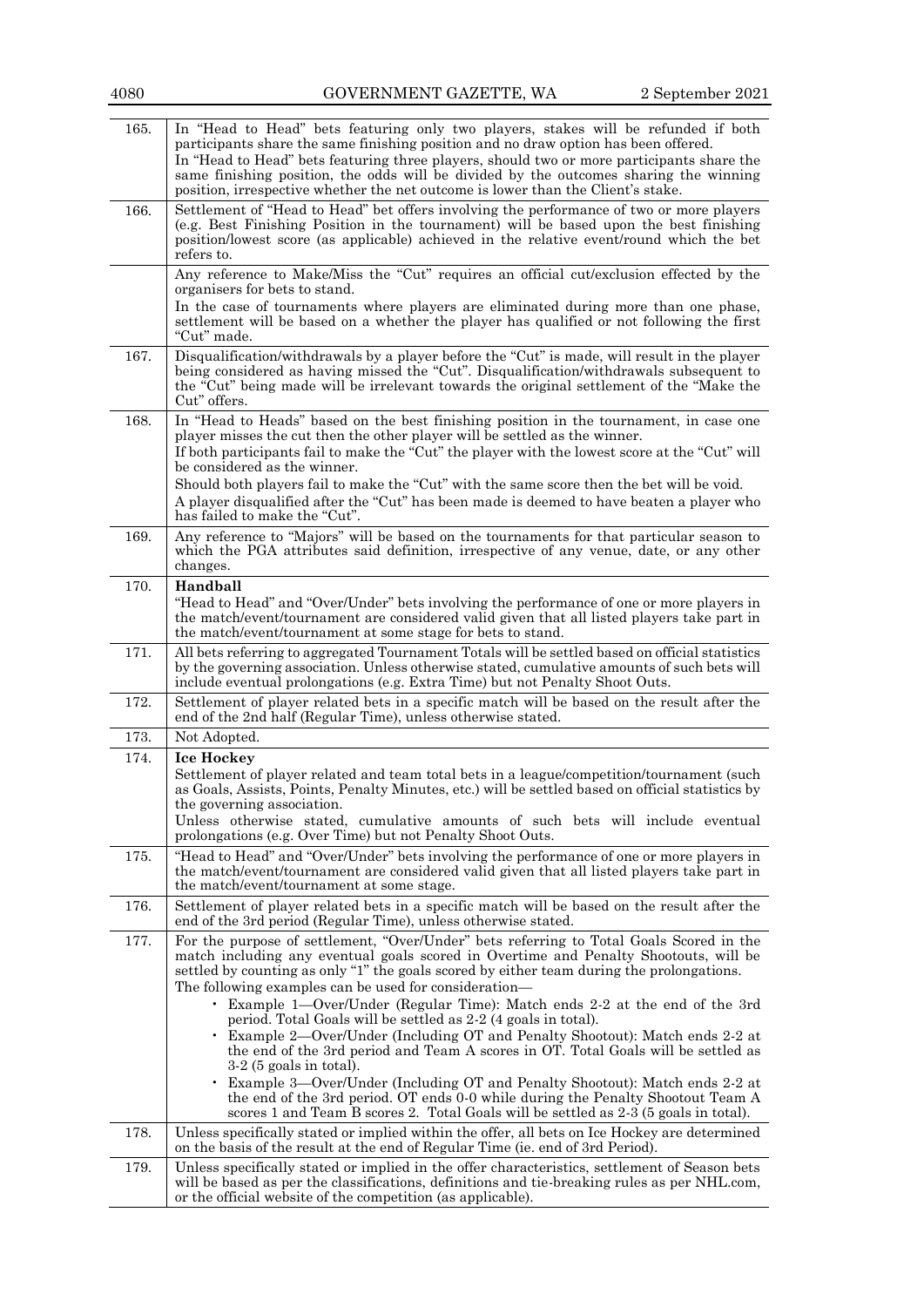| 180. | All offers referring to player performances remain valid regardless of eventual player trades<br>during any point in the season.                                                                                                                                                                                                                                                                                                                                                                           |
|------|------------------------------------------------------------------------------------------------------------------------------------------------------------------------------------------------------------------------------------------------------------------------------------------------------------------------------------------------------------------------------------------------------------------------------------------------------------------------------------------------------------|
| 181. | Offers referring to individual player performances' in a single match (example: Total Goals<br>Scored by Player X) or confronting performances from 2 individual players during the course<br>of a match (example: Which of Player X or Player Y will score most Goals), require all listed<br>individuals to be an active participant in the applicable match for bets to stand.                                                                                                                          |
| 182. | Offers referring to individual player performances' over a particular period (example: Total<br>Goals Scored by Player X during the Regular Season) or confronting performances from 2<br>individual players during the course of the season (example: Which of Player X or Player Y<br>will score most Goals during the Regular Season), require all listed individuals to be an<br>active participant in at least one more match applicable for the offer after bet acceptance<br>for bets to stand.     |
| 183. | <b>Motor Sports</b><br>This section is valid for all sports related to Motor Racing, such as: Formula One, A1 GP,<br>CART, Indy Car, Nascar, Circuit Racing, Touring Cars, DTM, Endurance, Rally, Rally-<br>cross, Motorcycling, Superbike.                                                                                                                                                                                                                                                                |
| 184. | Bets are settled according to the publication of live timing and classification as shown on<br>TV at the time of podium presentations, or at the end of the session/race/event (as<br>applicable).<br>Should the information required for the settling of the offer be missing/not shown and/or<br>incomplete, the first official information on the official site will be deemed binding,<br>regardless of subsequent promotions, demotions, appeals and/or penalties inflicted after the                 |
|      | termination of the session/race which the bet refers to.                                                                                                                                                                                                                                                                                                                                                                                                                                                   |
| 185. | Events being shortened due to weather conditions or other situations but are deemed official<br>by the governing association will be settled accordingly, regardless of any changes which<br>said associations might make due to the incompletion of the race.                                                                                                                                                                                                                                             |
| 186. | Should an event/race/session/lap/heat be restarted from the beginning, bets will stand and<br>will be settled according to the result issued after the restart, except for those bets the<br>outcome of which has already been determined.                                                                                                                                                                                                                                                                 |
| 187. | For settlement purposes, a driver/rider who has taken part in an officially-sanctioned<br>practice or qualification session is considered to have taken part in the event, regardless of<br>his eventual participation in the actual race.                                                                                                                                                                                                                                                                 |
| 188. | In "Head to Head" bets all listed participants must take part in the session to which the bet<br>refers to for bets to stand, irrespective of whether a driver manages to get an official time.                                                                                                                                                                                                                                                                                                            |
| 189. | In "Outright" or "Place" bets, no refunds will apply on those participants who do not take<br>part for any reason, for the session/event/championship to which the offer refers to.                                                                                                                                                                                                                                                                                                                        |
| 190. | Settlement for any offer with reference to "Race completion" will be based on official<br>regulations as issued by the governing association.                                                                                                                                                                                                                                                                                                                                                              |
| 191. | A "Head to Head" bet where both drivers/riders fail to complete the race is determined on<br>the basis of the most laps completed.                                                                                                                                                                                                                                                                                                                                                                         |
|      | In case the participants fail to complete the race and are recorded for the same number of<br>laps, the bet is declared void, except in cases of Rally where at least one of the listed<br>participants must complete the event, otherwise the bets will be declared void.                                                                                                                                                                                                                                 |
| 192. | Time penalties inflicted by the governing Association during the qualifying session(s) will<br>count. Other grid demotions/promotions are disregarded.                                                                                                                                                                                                                                                                                                                                                     |
| 193. | A Race is considered to have started when the warm-up lap starts (where applicable), thus<br>all drivers/riders taking part in the warm-up lap are deemed to have started.<br>In case of a participant whose start is delayed, or starts the race from the pit lane, the<br>participant is also deemed to have taken part.                                                                                                                                                                                 |
| 194. | Settlement of seasonal markets will take into account the classification issued exactly after<br>the completion of the last race of the season including any decisions taken by the organizing<br>association during the season, given that said decision is issued before the last race of the<br>season.<br>Any decision (even on appeal) taken after the end of the last stipulated race is deemed as<br>irrelevant.                                                                                    |
| 195. | All bets which make reference to teams' performances will stand regardless of any<br>driver/rider changes.                                                                                                                                                                                                                                                                                                                                                                                                 |
| 196. | Bets will stand regardless of any schedule/location/circuit changes as far as the race/event<br>is held within the same year/season, irrespective of any time delays, calendar order, etc.,<br>except for those bets placed after 00:00 Central European Time (CET) of the Monday of the<br>week for which the race/event is scheduled which will be refunded should the<br>race/event/session that the offer refers to not be held within 7 days of the scheduled date at<br>the time the bet was placed. |
| 197. | Bets referring to specific teams' performance during the race require the initially stipulated<br>number of vehicles from each team to start the race for bets to stand, otherwise they will be<br>declared void (e.g. in Formula 1, two cars from each team should start the race).                                                                                                                                                                                                                       |
| 198. | Settlement of bets referring to the inclusion of the "Safety Car" will not take into account<br>those occurrences in which the actual race starts behind the "Safety Car".                                                                                                                                                                                                                                                                                                                                 |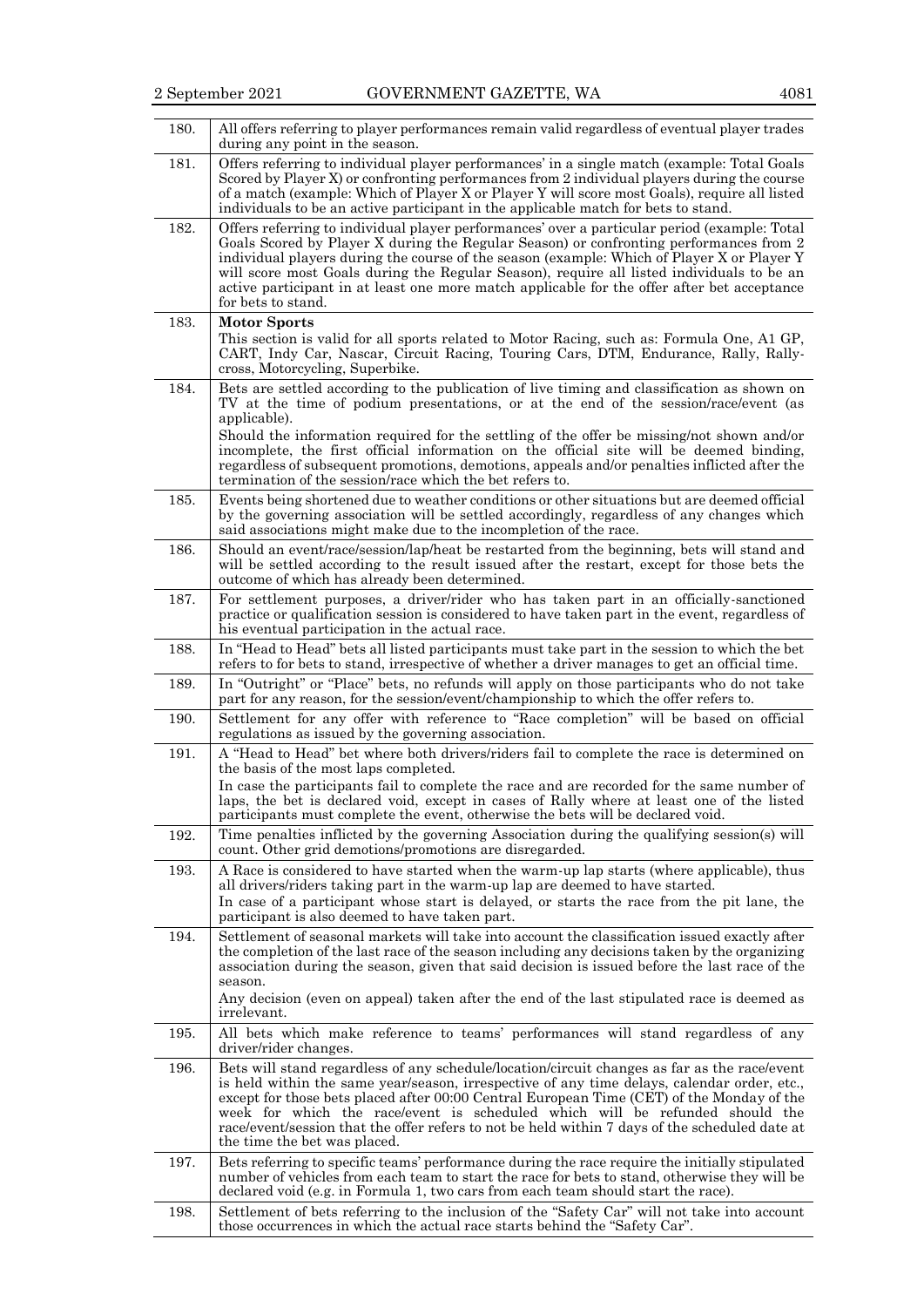| 4082 | GOVERNMENT GAZETTE, WA                                                                                                                                                                                                                                                                                                                                                                                                                                                                                                                                                          | 2 September 2021 |
|------|---------------------------------------------------------------------------------------------------------------------------------------------------------------------------------------------------------------------------------------------------------------------------------------------------------------------------------------------------------------------------------------------------------------------------------------------------------------------------------------------------------------------------------------------------------------------------------|------------------|
| 199. | Settlement of offers on the first driver/car to retire will be based on the actual lap in which<br>the driver is considered to have withdrawn from the race. Thus if two or more drivers retire<br>during the same lap bets will be settled in accordance with the Dead Heat rule.                                                                                                                                                                                                                                                                                              |                  |
| 200. | Bets on the First/Next Driver to retire during the race will include only the outcomes<br>deriving after the official start of the race. Any retirements/withdrawals previous to the<br>actual start of the GP (including those during the warm-up lap) will not be considered for<br>settlement purposes.                                                                                                                                                                                                                                                                      |                  |
| 201. | <b>Netball</b><br>Unless otherwise stated, settlement of bets on will be determined on the basis of the result<br>after the extra (over) time.                                                                                                                                                                                                                                                                                                                                                                                                                                  |                  |
| 202. | "Margin Betting" and "Half/Time Full Time" offers are settled with the outcome at the end<br>of the 80 minutes play.                                                                                                                                                                                                                                                                                                                                                                                                                                                            |                  |
| 203. | A match has to be completed for bets to stand, except for those offers the outcome of which<br>has been decided prior to the abandonment and could not possibly be changed regardless of<br>future events, which will be settled according to the decided outcome.                                                                                                                                                                                                                                                                                                              |                  |
| 204. | All bets related to player performance are considered valid given that the listed players play<br>in the relevant event/match.                                                                                                                                                                                                                                                                                                                                                                                                                                                  |                  |
| 205. | Pesapallo<br>All bets on Pesäpallo are determined on the basis of the result after the first two rounds<br>$(\text{innings})$ .<br>Unless otherwise stated, any scores deriving from prolongation periods (e.g.<br>Supervuoropari) are not taken into consideration.                                                                                                                                                                                                                                                                                                            |                  |
| 206. | <b>Rugby League</b><br>Unless otherwise stated, settlement of bets on Rugby League is determined on the basis of<br>the result after extra (over) time or Golden Point Rule, as applicable.                                                                                                                                                                                                                                                                                                                                                                                     |                  |
| 207. | "Margin Betting" and "Half/Time Full Time" offers are settled with the outcome at the end<br>of the 80 minutes play.                                                                                                                                                                                                                                                                                                                                                                                                                                                            |                  |
| 208. | Certain competitions/events might have offers that are relevant to a specific period/match<br>that can end in a draw, either at the end of the normal 80 minutes of play or even after<br>eventual extra (over) time is played.<br>In such cases bets are settled according to the "dead-heat" rule where the payout would be<br>calculated after the odds are divided and then multiplied by the stake, irrespective of<br>whether the net payout is lower than the Client's stake.<br>Should such provision be in place it would be listed in conjunction with the bet offer. |                  |
| 209. | Try Scorers (First/Last/Anytime/Team)—All bets include any potential extra (over) time.<br>Any bets placed on players in the game day 17 stand regardless of the player's participation                                                                                                                                                                                                                                                                                                                                                                                         |                  |
|      | (or lack thereof) in the match.<br>Stakes on players not included in game day 17 will be refunded.                                                                                                                                                                                                                                                                                                                                                                                                                                                                              |                  |
| 210. | Unless otherwise specified, all other bets involving the performance of one or more players<br>will require the listed participant(s) to play from the start of the match to be valid.                                                                                                                                                                                                                                                                                                                                                                                          |                  |
| 211. | Settlement of player-related bets in match/event/tournament will be based on the result<br>after potential over (extra) time, unless otherwise stated.                                                                                                                                                                                                                                                                                                                                                                                                                          |                  |
| 212. | All bets stand, regardless of change of venue.                                                                                                                                                                                                                                                                                                                                                                                                                                                                                                                                  |                  |
| 213. | <b>Rugby Union</b><br>Unless otherwise specified all bets referring to the match and team performances, etc. are<br>settled in accordance with the result at the end of the 2nd half (after 80 minutes play).                                                                                                                                                                                                                                                                                                                                                                   |                  |
| 214. | Certain competitions/events might have offers that are relevant to a specific period/match<br>that can end in a draw, either at the end of the normal 80 minutes of play or even after<br>eventual extra (over) time is played.                                                                                                                                                                                                                                                                                                                                                 |                  |
|      | In such cases bets are settled according to the "dead-heat" rule where the payout would be<br>calculated after the odds are divided and then multiplied by the stake, irrespective of<br>whether the net payout is lower than the Client's stake.<br>Should such provision be in place it would be listed in conjunction with the bet offer.                                                                                                                                                                                                                                    |                  |
| 215. | Try Scorers (First/Last/Anytime/Team)-All bets include any potential extra (over) time.<br>Any bets placed on players in game day 22 stand regardless of the player's participation (or<br>lack thereof) in the match.<br>Stakes on players not included in game day 22 will be refunded.                                                                                                                                                                                                                                                                                       |                  |
| 216. | Unless otherwise specified, all other bets involving the performance of one or more players<br>will require the listed participant(s) to play from the start of the match to be valid.                                                                                                                                                                                                                                                                                                                                                                                          |                  |
| 217. | Settlement of player-related bets in match/event/tournament will be based on the result<br>after potential over (extra) time, unless otherwise stated.                                                                                                                                                                                                                                                                                                                                                                                                                          |                  |
| 218. | All bets stand, regardless of change of venue.                                                                                                                                                                                                                                                                                                                                                                                                                                                                                                                                  |                  |
| 219. | Squash<br>All terms and conditions stated for Tennis apply where applicable.                                                                                                                                                                                                                                                                                                                                                                                                                                                                                                    |                  |
| 220. | Not Adopted.                                                                                                                                                                                                                                                                                                                                                                                                                                                                                                                                                                    |                  |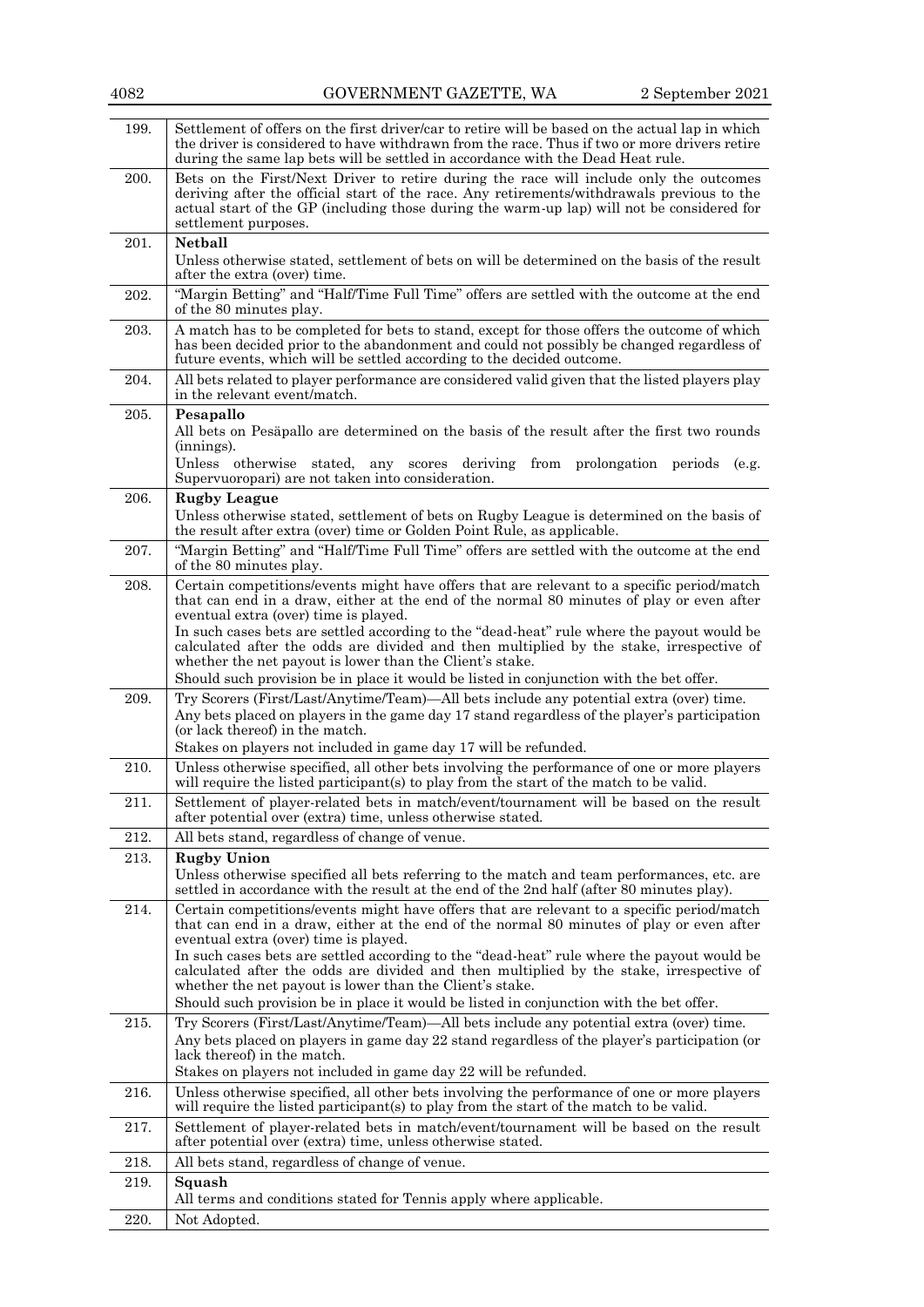| 221. | Surfing<br>All bets stand, regardless of any postponement, change of venues, etc., granted that the<br>event is held within the official waiting period as declared by the governing body.                                                                                                                                                                                                                                                                                                                                                                                                                                                                                          |
|------|-------------------------------------------------------------------------------------------------------------------------------------------------------------------------------------------------------------------------------------------------------------------------------------------------------------------------------------------------------------------------------------------------------------------------------------------------------------------------------------------------------------------------------------------------------------------------------------------------------------------------------------------------------------------------------------|
| 222. | Matchups referring to the performance of one or more surfers are considered valid given<br>that all listed surfers start in the listed heat/event.                                                                                                                                                                                                                                                                                                                                                                                                                                                                                                                                  |
| 223. | Certain competitions/events might have offers that are relevant to the performance in an<br>event where two or more listed surfers are eliminated in the same stage.                                                                                                                                                                                                                                                                                                                                                                                                                                                                                                                |
|      | In this case bets would be settled according to the "dead-heat" rule where the payout would<br>be calculated after the odds are divided and then multiplied by the stake, irrespective of<br>whether the net payout is lower than the Client's stake.                                                                                                                                                                                                                                                                                                                                                                                                                               |
|      | Should such provision be in place it would be listed in conjunction with the bet offer.                                                                                                                                                                                                                                                                                                                                                                                                                                                                                                                                                                                             |
| 224. | Swimming<br>Unless otherwise stated, all bets on Swimming are determined on the basis of the result<br>after the final stage of that competition.<br>If neither of the listed participants takes part in the final stage, all bets will be void, unless<br>the governing association follows specific tie-breaking procedures, in which case, these will<br>be deemed valid.                                                                                                                                                                                                                                                                                                        |
| 225. | All bet offers will be settled based on the first official result being presented. However,<br>RWWA will take into account and settle/re-settle accordingly, any changes to the official<br>result issued within 24 hours after the event has taken place.<br>For such eventuality to be considered, the protest must be attributable to incidents<br>happening exclusively during the event, such as a lane infringement or an early start in a<br>relay race, etc.<br>No doping cases will be considered. The result available at the end of the aforementioned<br>24 hours will be deemed as binding regardless of any further protests, changes to the official<br>result, etc. |
| 226. | If two or more participants take part in different heats during a competition, all Head-To-<br>Head-offers between them will be considered void, unless there is a later stage in the<br>competition that at least one of them qualifies for.                                                                                                                                                                                                                                                                                                                                                                                                                                       |
| 227. | A participant who is disqualified due to the infringement of the start procedure (false start)<br>will be deemed to have taken part in the event.                                                                                                                                                                                                                                                                                                                                                                                                                                                                                                                                   |
| 228. | <b>Tennis and Racket Sports</b>                                                                                                                                                                                                                                                                                                                                                                                                                                                                                                                                                                                                                                                     |
|      | Racket sports include Badminton, Squash and Table Tennis                                                                                                                                                                                                                                                                                                                                                                                                                                                                                                                                                                                                                            |
|      | All bets will remain valid as far as the match/offer is played within the tournament<br>framework regardless of any changes (either before or during the match), in conditions<br>(indoor/outdoor) and/or surface types, unless other arrangements have been agreed.                                                                                                                                                                                                                                                                                                                                                                                                                |
| 229. | "Match" bet offers are based on the general principle of tournament progress or tournament<br>win, depending on which phase of the competition the match refers to.                                                                                                                                                                                                                                                                                                                                                                                                                                                                                                                 |
|      | The player/team progressing to the next round or winning the tournament is to be<br>considered as the winner of the bet regardless of match duration, withdrawals,<br>disqualifications, etc.                                                                                                                                                                                                                                                                                                                                                                                                                                                                                       |
|      | These bets require at least one set to be completed for bets to stand.                                                                                                                                                                                                                                                                                                                                                                                                                                                                                                                                                                                                              |
| 230. | "Over/Under" and "Handicap" offers on unfinished matches the outcome of which is already<br>determined before the interruption of play and/or where any further continuance of play<br>could not possibly produce a different outcome to said offers, will be settled based on the<br>result achieved until the interruption.                                                                                                                                                                                                                                                                                                                                                       |
|      | For the calculation of these settlements, the minimum amount of occurrences which should<br>have been needed to bring the offer to the natural conclusion will be added as necessary<br>depending on the number of sets which the match is scheduled for. Should this calculation<br>produce a situation where no possible alterations could affect the outcome of the offer this<br>will be settled as such.                                                                                                                                                                                                                                                                       |
|      | The following examples can be used for consideration—<br>• Example 1—Over/Under: A retirement occurs in a match scheduled for three sets<br>The offers—<br>with the score $7-6$ , $4-4$ .                                                                                                                                                                                                                                                                                                                                                                                                                                                                                           |
|      | o "Total Games Set 2-9.5" (or any lines lower than that amount) and "Total<br>Games Played in the Match-22.5" (or any lines lower than that amount) will<br>be settled with "Over" bets as winning and "Under" bets as losing.                                                                                                                                                                                                                                                                                                                                                                                                                                                      |
|      | o Bets on lines higher than that will be settled as void.<br>• Example 2—Handicap: A retirement occurs at the start of the 3rd set in a match<br>scheduled for 5 sets with the score at 1-1.                                                                                                                                                                                                                                                                                                                                                                                                                                                                                        |
|      | $o$ Bets on $+2.5/-2.5$ Sets will be settled as winners and losers respectively.                                                                                                                                                                                                                                                                                                                                                                                                                                                                                                                                                                                                    |
|      | o Offers on any lines lower than that amount will be settled as void.                                                                                                                                                                                                                                                                                                                                                                                                                                                                                                                                                                                                               |
| 231. | All "Correct Score" (namely Set Betting and Game Betting), "Odd/Even", and those offers<br>which refer to the winner of a particular period in the match (example "Which player will<br>win the first set?" and "Set 2—Game 6: Winner" require the relevant part of the match to<br>be completed.                                                                                                                                                                                                                                                                                                                                                                                   |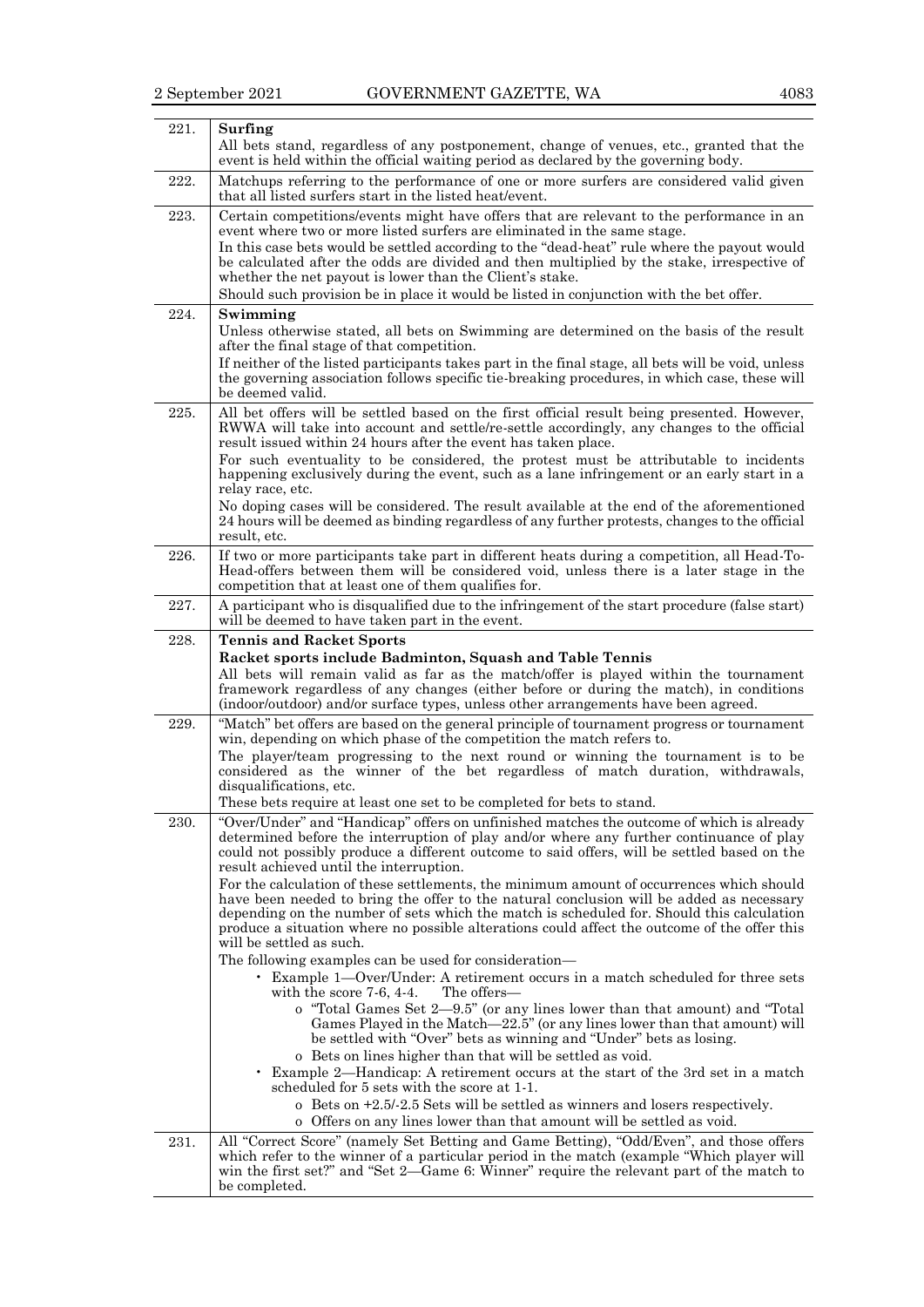| 232. | All type of offers not specified above require at least one set to be completed for bets to stand,<br>except for those offers the outcome of which is already determined before the interruption<br>of play and any further continuation of play could not possibly produce a different outcome.                              |
|------|-------------------------------------------------------------------------------------------------------------------------------------------------------------------------------------------------------------------------------------------------------------------------------------------------------------------------------|
| 233. | In a Doubles match, all bets will be declared void if any of the stated players are being<br>replaced.                                                                                                                                                                                                                        |
| 234. | Any reference to "Grand Slams" will be based on the tournaments for that particular season<br>to which the ITF attributes said definition, irrespective of any venue, date, or any other<br>changes.                                                                                                                          |
| 235. | Unless explicitly stated, all bets on Davis Cup matches will be voided in case it is decided<br>that the match is played in any other format than "Best of 5 Sets", (e.g. Best of 3 Sets).                                                                                                                                    |
| 236. | Offers relative to the Davis Cup are offered with the explicit assumption that the particular<br>match-up will form part of the so-called "rubbers" for the next available Singles session,<br>which usually consists of two Singles matches per session.                                                                     |
|      | All bets will be cancelled on matches which are intended for the first or second rubber<br>(usually Friday Singles matches) which had the listed participants changed, regardless of<br>the fact that the same encounter could actually happen during other match-ups of the same<br>tie/round.                               |
| 237. | Results acquired in a "Pro Set" will be valid only for the following offers: "Match", "Set<br>Handicap", "Set Betting" and "Total Sets".                                                                                                                                                                                      |
|      | All other types of offers will be settled as void, with the exception of offers the outcome of<br>which is already determined.                                                                                                                                                                                                |
| 238. | In cases where a "Match Tie-Break" is used by the organizing committee/federation as the<br>deciding factor in determining the outcome of the match, said "Match Tie-Break" will only<br>count as 1 "Game" as applicable.                                                                                                     |
|      | (Example: A match with the following scores: 6-4 (Set 1), 2-6 (Set 2) and 10-8 (Match tie-<br>break) will be resulted in Participant/Team A winning 9 Games $(6+2+1)$ while<br>Participant/Team B will be considered as won 10 (4+6+0).                                                                                       |
| 239. | <b>Volleyball</b>                                                                                                                                                                                                                                                                                                             |
|      | Any points tallied during the "Golden Set" will not count for the settlement of the offers<br>relating to that particular match, with the exception of any bets referring to tournament<br>progression and Tournament Totals.                                                                                                 |
| 240. | Settlement of player-related bets in match/event/tournament will be based on the result<br>after potential over (extra time, unless otherwise stated.                                                                                                                                                                         |
| 241. | "Head to Head" and "Over/Under" bets involving the performance of one or more players in<br>the match/event/tournament are considered valid given that all listed players take part in<br>the match/event/tournament at some stage.                                                                                           |
| 242. | "Over/Under" and "Handicap" offers on unfinished matches the outcome of which is already<br>determined before the interruption of play and/or where any further continuance of play<br>could not possibly produce a different outcome to said offers, will be settled based on the<br>result achieved until the interruption. |
|      | For the calculation of these settlements, the minimum amount of occurrences which should<br>have been needed to bring the offer to the natural conclusion will be added as necessary<br>depending on the number of sets which the match is scheduled for.                                                                     |
|      | Should this calculation produce a situation where no possible alterations could affect the<br>outcome of the offer, this will be settled as such. See examples from the tennis-section for<br>reference.                                                                                                                      |
| 243. | All "Correct Score" offers, "Odd/Even", and those offers which refer to the winner of<br>particular period/timeframe in the match (example "Which team will win the 1st set?" and<br>"Set 2—Race to 15 points" require the relevant part of the match to be completed.                                                        |
| 244. | All type of offers not specified above require at least one set to be completed for bets to stand,<br>except for those offers the outcome of which is already determined before the interruption<br>of play and any further continuation of play could not possibly produce a different outcome.                              |
| 245. | <b>Winter Sports</b><br>This section is valid for the following sports: Alpine Skiing, Biathlon, Cross Country Skiing,<br>Freestyle, Nordic Combined, Short Track, Ski Jumping, Snowboard and Speed Skating.                                                                                                                  |
| 246. | Results from a competition will be deemed valid if it is declared as a valid competition for<br>the relevant category, by the governing association for that sport.                                                                                                                                                           |
|      | This applies in case of an event being shortened, such as only consisting of one run/jump<br>instead of two, or an event being moved to another venue.                                                                                                                                                                        |
| 247. | In cases of abandoned/uncompleted events, all those offers the outcome of which is already<br>determined before the interruption of play and any further continuation of play could not<br>possibly produce a different outcome are deemed valid and will be settled accordingly.                                             |
| 248. | All offers will be settled as void if the original/stated format of an event is completely<br>changed, like the size of hill in Ski Jumping, style in Course Country Skiing, etc.                                                                                                                                             |
| 249. | RWWA reserves the right to apply Tattersalls Rule 4 in case of a non-starter in a "Group"<br>Betting" ("Best of X") offer.                                                                                                                                                                                                    |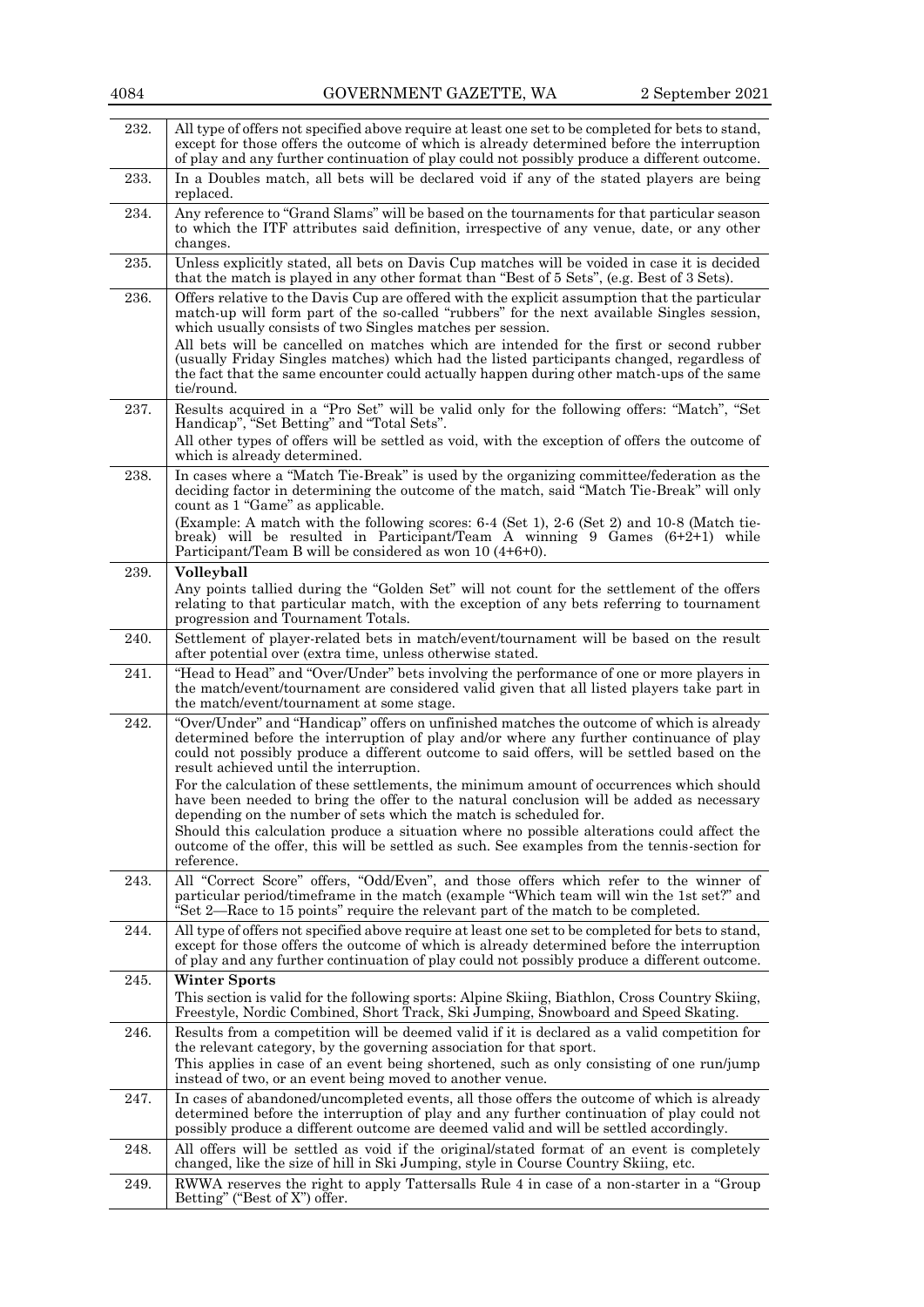| 250.         | Offers related to specific Winter Sports events (excluding for example bets referring to<br>Overall classifications, Olympic, World and Continental competitions), are offered with the<br>explicit assumption that the particular event will be the next event held in that particular<br>sports/discipline.<br>Should the specific event be moved for any reason whatsoever and an exactly similar event                                                         |
|--------------|--------------------------------------------------------------------------------------------------------------------------------------------------------------------------------------------------------------------------------------------------------------------------------------------------------------------------------------------------------------------------------------------------------------------------------------------------------------------|
|              | for that sports/discipline is held in the same location starting in not more than 72 hours,<br>the bets will be valid for the next scheduled event in that sports/discipline.<br>Thus, if for example two separate races from the same sports/discipline are scheduled for<br>Friday and Saturday and the Friday competition is moved to Saturday or Sunday, the bets<br>on the Friday competition will be settled in accordance with the next scheduled event, in |
|              | this case Saturday's events.                                                                                                                                                                                                                                                                                                                                                                                                                                       |
|              | In cases where just 1 event is scheduled in that sports/discipline and the starting time is<br>moved less than 72 hours, bets will remain valid and will be settled accordingly.<br>Should no event with the same connotations be held in the 72 hour period after the initially<br>scheduled time, bets will be settled as void.                                                                                                                                  |
| 251.         | In a "Head to Head" between two or three participants, at least one of the listed participants<br>must complete the final run/stage/jump which the bet refers to, for bets to be considered<br>valid.                                                                                                                                                                                                                                                              |
|              | Such provision is not applicable for Cross-country Sprint events which include different<br>elimination stages as well as Ski Jumping.                                                                                                                                                                                                                                                                                                                             |
|              | In such cases, settlement will be based on the official classification irrespective of whether<br>any of the listed participants completes the final run/stage/jump.                                                                                                                                                                                                                                                                                               |
| 252.         | Other                                                                                                                                                                                                                                                                                                                                                                                                                                                              |
|              | <b>Non Sport and Special Bets</b><br>The conditions stated in this section refer to all offers which would not be reasonably                                                                                                                                                                                                                                                                                                                                       |
|              | classified under the different sports categories (e.g. TV Programs, Politics, Awards and<br>Prizes, Beauty Contests, Entertainment and similar).                                                                                                                                                                                                                                                                                                                   |
|              | Whenever applicable, and unless otherwise stated in this section or in the offer, settlement<br>of these offers will be based on the RWWA Result Settlement rules.                                                                                                                                                                                                                                                                                                 |
| 253.         | Unless otherwise specified below or in conjunction with the bet offer, all bets which fall<br>under this section are valid until a result is officially declared regardless of any delays in<br>the announcement, extra voting rounds, etc. which would be needed for the outcome to be<br>announced.                                                                                                                                                              |
| 254.         | All open offers involving participants who withdraw/have been evicted from TV shows<br>(either departing voluntarily or following an organiser's decision), will be settled as lost.<br>Should the same participant re-enter the same competition at a later date, he/she will be                                                                                                                                                                                  |
|              | treated as a new contestant thus previous bets will be settled as lost.                                                                                                                                                                                                                                                                                                                                                                                            |
| 255.         | Bets referring to the removal of a participant are only valid for the next scheduled show.<br>Any changes to the methods of eviction, amount and/or line-up of participants eliminated<br>during the same program, or any other factors which were not reasonably expected will<br>result in the bets referring to "Next eviction" or "Next Elimination" to be voided.                                                                                             |
| 256.         | In the event of the show terminating before an official winner is declared, bets will be settled<br>as a tie (i.e. dead heat) between the contestants who have not been eliminated.                                                                                                                                                                                                                                                                                |
|              | Win/Place bets on contestants who have been already eliminated will be settled as lost.<br><b>Sport Specific Limits</b>                                                                                                                                                                                                                                                                                                                                            |
| 257.         | RWWA reserves the right to limit the net payout (the payout after the stake has been<br>deducted) on any bet or combination of bets, by one Client or any group of Clients acting<br>together.                                                                                                                                                                                                                                                                     |
| 258.         | Not Adopted.                                                                                                                                                                                                                                                                                                                                                                                                                                                       |
| 259.         | Not Adopted.                                                                                                                                                                                                                                                                                                                                                                                                                                                       |
| 260.         | Not Adopted.                                                                                                                                                                                                                                                                                                                                                                                                                                                       |
| 261.         | Not Adopted.                                                                                                                                                                                                                                                                                                                                                                                                                                                       |
| 262.         | Not Adopted.                                                                                                                                                                                                                                                                                                                                                                                                                                                       |
| 263.<br>264. | Not Adopted.<br>Not Adopted.                                                                                                                                                                                                                                                                                                                                                                                                                                       |
| 265.         | Not Adopted.                                                                                                                                                                                                                                                                                                                                                                                                                                                       |
| 266.         | Not Adopted.                                                                                                                                                                                                                                                                                                                                                                                                                                                       |
| 267.         | Not Adopted.                                                                                                                                                                                                                                                                                                                                                                                                                                                       |
| 268.         | Not Adopted.                                                                                                                                                                                                                                                                                                                                                                                                                                                       |
| 269.         | Not Adopted.                                                                                                                                                                                                                                                                                                                                                                                                                                                       |
| 270.         | Not Adopted.                                                                                                                                                                                                                                                                                                                                                                                                                                                       |
| 271.         | Not Adopted.                                                                                                                                                                                                                                                                                                                                                                                                                                                       |
| 272.         | Not Adopted.                                                                                                                                                                                                                                                                                                                                                                                                                                                       |
| 273.         | Not Adopted.                                                                                                                                                                                                                                                                                                                                                                                                                                                       |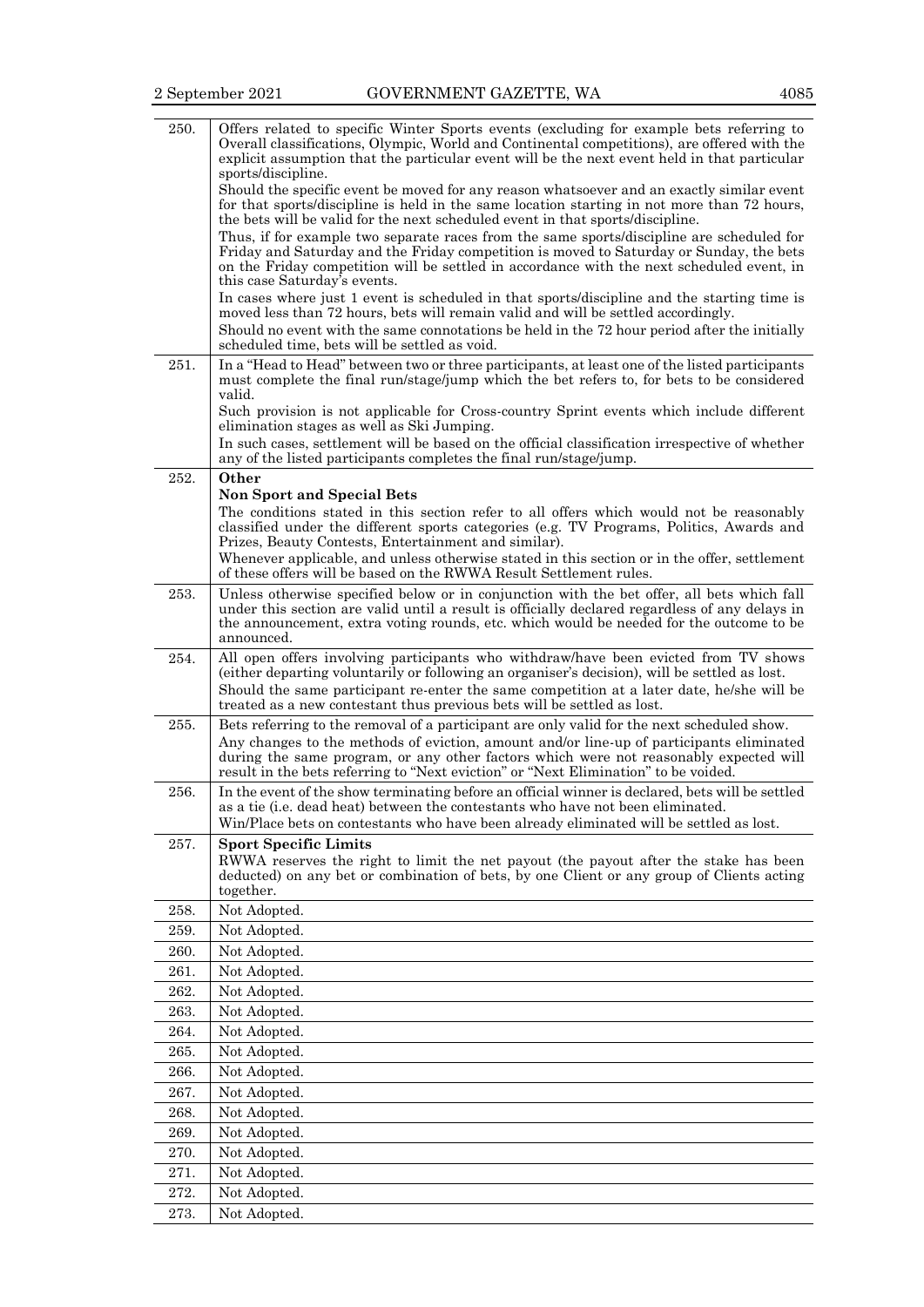| 274. | Not Adopted.                                                                                                                                                                                                                                                                                                                                                                                                                                                                                                                                                                                                                                                                                                                            |
|------|-----------------------------------------------------------------------------------------------------------------------------------------------------------------------------------------------------------------------------------------------------------------------------------------------------------------------------------------------------------------------------------------------------------------------------------------------------------------------------------------------------------------------------------------------------------------------------------------------------------------------------------------------------------------------------------------------------------------------------------------|
| 275. | Not Adopted.                                                                                                                                                                                                                                                                                                                                                                                                                                                                                                                                                                                                                                                                                                                            |
| 276. | Not Adopted.                                                                                                                                                                                                                                                                                                                                                                                                                                                                                                                                                                                                                                                                                                                            |
| 277. | <b>Mixed Martial Arts</b><br>Terms and conditions stated for Boxing apply where applicable.                                                                                                                                                                                                                                                                                                                                                                                                                                                                                                                                                                                                                                             |
| 278. | Snooker<br>All bets will remain valid as far as the match/offer is played within the tournament<br>framework regardless of any changes in schedule, etc., unless other arrangements have<br>been agreed.                                                                                                                                                                                                                                                                                                                                                                                                                                                                                                                                |
| 279. | "Match" bet offers are based on the general principle of tournament progress or tournament<br>win, depending on which phase of the competition the match refers to.<br>The player progressing to the next round or winning the tournament is to be considered the<br>winner of the bet regardless of match duration, withdrawals, disqualifications, etc.<br>These bets require at least one frame to be completed for bets to stand.                                                                                                                                                                                                                                                                                                   |
| 280. | "Over/Under" offers on unfinished matches/events the outcome of which is already<br>determined before the interruption and/or any further continuance of play could not possibly<br>produce a different outcome to said offers, will be settled based on the result achieved until<br>the interruption has occurred.<br>For the calculation of these settlements, the minimum amount of occurrences which should<br>have been needed to bring the offer to the natural conclusion will be added as necessary<br>depending on the number of frames which the match is scheduled for.<br>Should this calculation produce a situation where no possible alterations could affect the<br>outcome of the offer this will be settled as such. |
| 281. | "Handicap" offers require all scheduled frames to be completed for bets to stand except in<br>those events the outcome of which is already determined before the interruption and/or any<br>further continuance of play could not possibly produce a different outcome to said offers<br>which will be settled accordingly.                                                                                                                                                                                                                                                                                                                                                                                                             |
| 282. | All "Correct Score", "Odd/Even" and those offers which refer to the winner of a particular<br>period in the match (example "E.g. Player to win the first set" or "First Player to reach X<br>Frames") require the relevant part of the match to be completed.                                                                                                                                                                                                                                                                                                                                                                                                                                                                           |
| 283. | All types of offers not specified above require at least one frame to be completed for bets to<br>stand, except for those offers the outcome of which is already determined before the<br>interruption of play and any further continuation of play could not possibly produce a<br>different outcome.                                                                                                                                                                                                                                                                                                                                                                                                                                  |
| 284. | Darts<br>All bets will remain valid as far as the match/offer is played within the tournament<br>framework regardless of any changes in schedule, etc., unless other arrangements have<br>been agreed.                                                                                                                                                                                                                                                                                                                                                                                                                                                                                                                                  |
| 285. | "Match" bet offers are based on the general principle of tournament progress or tournament<br>win, depending on which phase of the competition the match refers to.<br>The player progressing to the next round or winning the tournament is to be considered the<br>winner of the bet regardless of match duration, withdrawals, disqualifications, etc.                                                                                                                                                                                                                                                                                                                                                                               |
| 286. | "Over/Under" offers on unfinished matches/events the outcome of which is already<br>determined before the interruption and/or any further continuance of play could not possibly<br>produce a different outcome to said offers, will be settled based on the result achieved until<br>the interruption.<br>For the calculation of these settlements, the minimum amount of occurrences which should<br>have been needed to bring the offer to the natural conclusion will be added as necessary<br>depending on the number of legs which the match is scheduled for.<br>Should this calculation produce a situation where no possible alterations could affect the<br>outcome of the offer this will be settled as such.                |
| 287. | "Handicap" offers require all scheduled sets to be completed for bets to stand except in those<br>events the outcome of which is already determined before the interruption and/or any<br>further continuance of play could not possibly produce a different outcome to said offers<br>which will be settled accordingly.                                                                                                                                                                                                                                                                                                                                                                                                               |
| 288. | All "Correct Score", "Odd/Even" and those offers which refer to the winner of a particular<br>period in the match (example "E.g. Player to win the first set" or "First Player to reach X<br>Sets") require the relevant part of the match to be completed.                                                                                                                                                                                                                                                                                                                                                                                                                                                                             |
| 289. | All types of offers not specified above require at least one set to be completed for bets to<br>stand, except for those offers the outcome of which is already determined before the<br>interruption of play and any further continuation of play could not possibly produce a<br>different outcome.                                                                                                                                                                                                                                                                                                                                                                                                                                    |

## **D. NOT ADOPTED**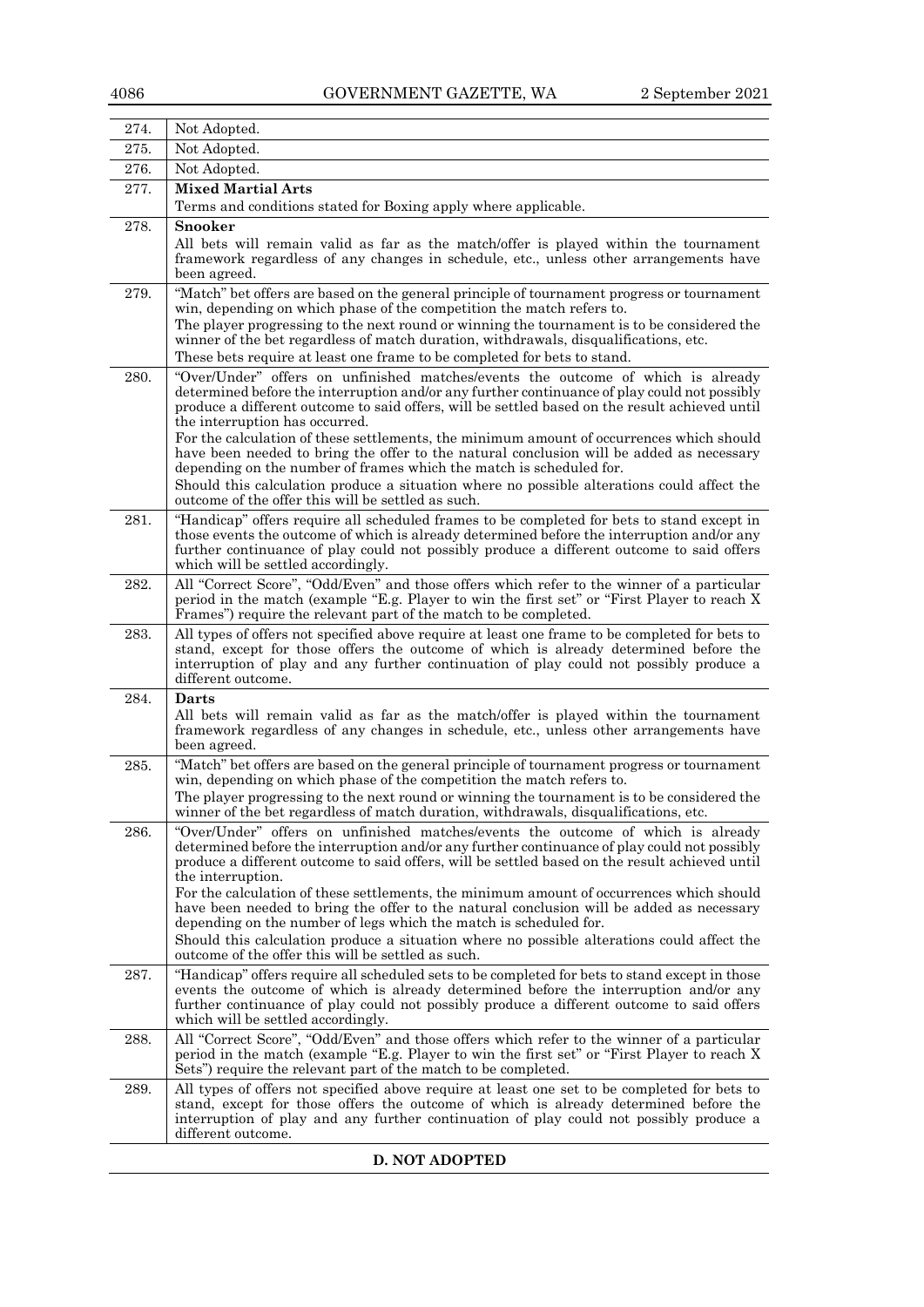| 1.  | Introduction                                                                                                                                                                                                                                                                                                                                                                                                                                                                                                                                                                                                                                                                                                                                                                                                                                                                                                                                                     |
|-----|------------------------------------------------------------------------------------------------------------------------------------------------------------------------------------------------------------------------------------------------------------------------------------------------------------------------------------------------------------------------------------------------------------------------------------------------------------------------------------------------------------------------------------------------------------------------------------------------------------------------------------------------------------------------------------------------------------------------------------------------------------------------------------------------------------------------------------------------------------------------------------------------------------------------------------------------------------------|
|     | eSports betting is understood to encompass single or multi-player competitive video gaming<br>in both online and/or offline setup.                                                                                                                                                                                                                                                                                                                                                                                                                                                                                                                                                                                                                                                                                                                                                                                                                               |
| 2.  | RWWA reserves the right to include and treat as eSports, offers on events related to games<br>not listed in the aforementioned clause which reasonably fit the said description.<br>Previous or future iterations of games forming part of the same series will be treated as per<br>the rules related to that particular game as present in these Terms and Conditions,<br>regardless of any different numbering and/or denomination.<br>Should it be the case that a game, event and/or offer related to it is not specifically listed in<br>these Terms and Conditions, settlement of such offers will be based on the general principles<br>established in the Terms and Conditions.                                                                                                                                                                                                                                                                         |
| 3.  | When placing a bet with RWWA, the Client is agreeing that they have read, understood and<br>will be adhering to the Terms and Conditions present in this section as well as the other<br>rules governing RWWA's Sportsbook.                                                                                                                                                                                                                                                                                                                                                                                                                                                                                                                                                                                                                                                                                                                                      |
| 4.  | Unless specifically stated in this section, the rules present in RWWA's Sport Rules apply.<br>In the event of ambiguity, priority will be set in the following order—<br>(a) Rules and conditions published in conjunction with an offer and/or campaign;<br>(b) eSports Game specific rules;<br>(c) eSports General Result Settlement rules;<br>(d) RWWA Sport Rules.                                                                                                                                                                                                                                                                                                                                                                                                                                                                                                                                                                                           |
| 5.  | Should none of the above provide an adequate resolution, RWWA reserves the right,<br>according to its own discretion, to settle offers on an individual basis on the basis of equity,<br>attaining itself to generally accepted betting norms, customs and definitions.                                                                                                                                                                                                                                                                                                                                                                                                                                                                                                                                                                                                                                                                                          |
| 6.  | <b>General Result Settlement Rules</b><br>When settling results RWWA will do its utmost to attain itself to information obtained first<br>hand (during or exactly after the event has been concluded) from the organizing association<br>through the game broadcast and any relevant counters it might display, the game API and<br>the official website.<br>Should this information be conflictual, disputed and or omitted from first hand viewing as<br>well as official sources and/or there is an obvious Error in the information included in the<br>sources above, the settlement of the bet offer will be based on other public sources.                                                                                                                                                                                                                                                                                                                 |
| 7.  | Settlement of bets will not include any changes deriving from and/or attributable to, but not<br>limited to: disqualifications, penalisations, protests, sub-judice results and/or successive<br>changes to the official result after the event has been completed and a result has been<br>announced, even preliminarily.<br>For bets referring to competitions which span over more than 1 round/stage (E.g.:<br>Tournament Bets), only amendments effecting bets which settlement has not been decided<br>yet will be taken into consideration.<br>The following example is being provided as a general guideline of how such bets would be<br>treated in case of comparable situations: A bet on a team to reach the semi-finals of a<br>tournament will be considered as having been attained once the organizing association<br>deems it as such, even if the same team is disqualified from the tournament at a later stage<br>for any reason whatsoever. |
| 8.  | Any reference to words/objects that appear in singular also applies to plural. As such the<br>term "participant", "competitor" or similar must be understood both as a single individual<br>and a team representing a single entity.                                                                                                                                                                                                                                                                                                                                                                                                                                                                                                                                                                                                                                                                                                                             |
| 9.  | Whilst all systematic precautions have been put in place in order to represent the most<br>faithful rendition of the event as scheduled by the governing association, any reference to<br>the order in which the participants are shown, venues, etc, is to be deemed for information<br>purposes only.<br>Switching of home/away participants as well as previously announced venues, will not be<br>deemed as valid grounds for cancellation of bets placed.                                                                                                                                                                                                                                                                                                                                                                                                                                                                                                   |
| 10. | Before or during an event/match, RWWA may decide to show current and past scores,<br>counters and other statistics related to the offer.<br>It is to be understood that RWWA provides such data for information purposes only and<br>does not acknowledge or accept any liability whatsoever for the accuracy of such data.<br>All data presented in this regard must be treated as unofficial and any inaccuracy will not<br>be deemed as valid grounds for the cancellation of bets placed.                                                                                                                                                                                                                                                                                                                                                                                                                                                                    |
| 11. | Should the name of any participant/event/game be misspelled and/or has changed, bets will<br>remain valid granted that it is reasonably clear and can be ascertained through reputable<br>sources, that the object that the bet has been placed upon, is the same as the<br>participant/event/game intended.                                                                                                                                                                                                                                                                                                                                                                                                                                                                                                                                                                                                                                                     |
| 12. | The deadline (cut-off time) shown on the website is to be treated for information purposes<br>only.<br>RWWA reserves the right, at its own discretion, to suspend, partially or completely, the<br>betting activity at any time where it deems necessary.                                                                                                                                                                                                                                                                                                                                                                                                                                                                                                                                                                                                                                                                                                        |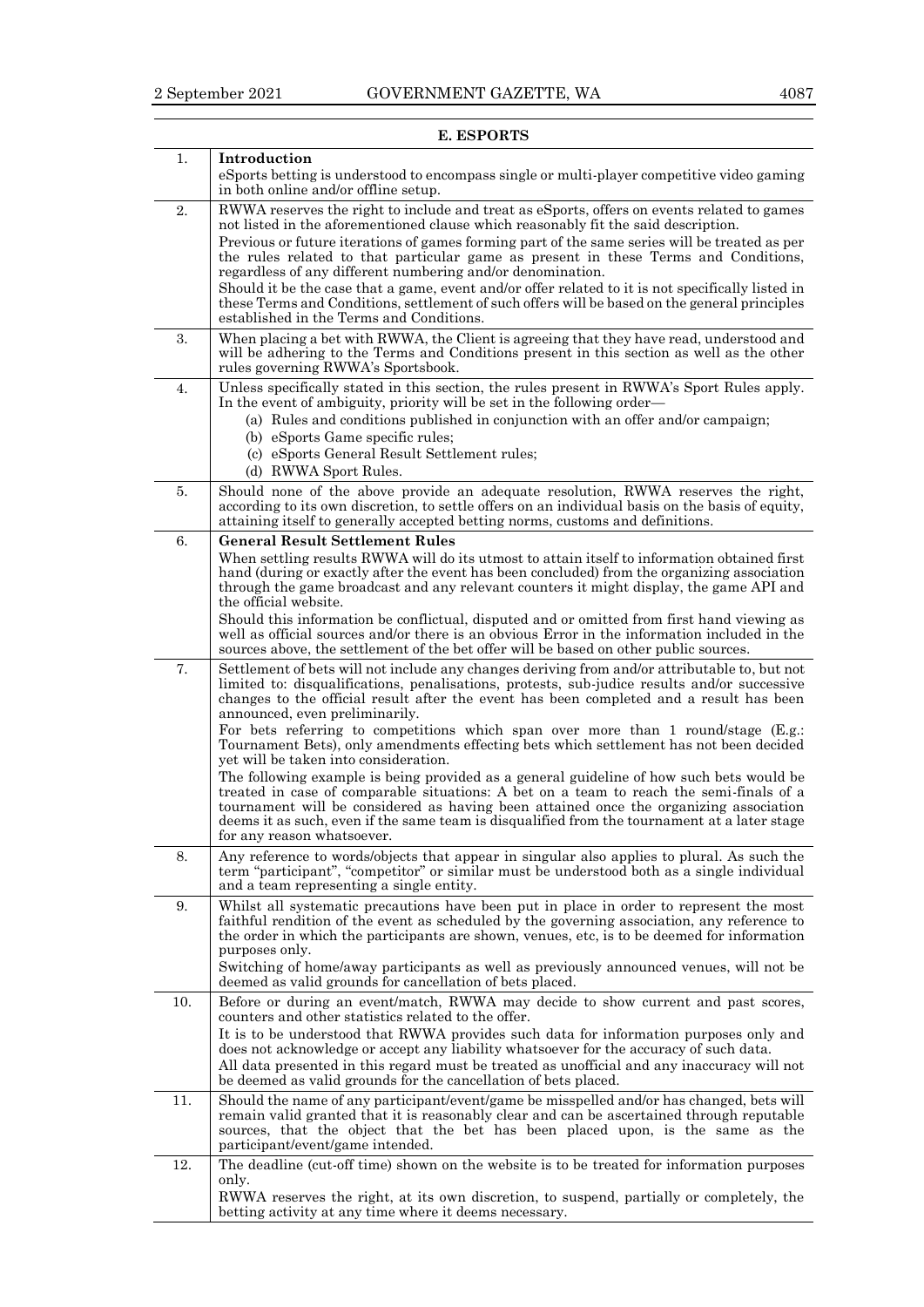| 13. | Regardless of the start times displayed on the website, the rules mentioned in RWWA's<br>Sport Rules regarding the validity or lack thereof, of bets placed and/or accepted applies.                                                                                                                                                                                                                                                                                                                                                                                                                 |
|-----|------------------------------------------------------------------------------------------------------------------------------------------------------------------------------------------------------------------------------------------------------------------------------------------------------------------------------------------------------------------------------------------------------------------------------------------------------------------------------------------------------------------------------------------------------------------------------------------------------|
| 14. | Without prejudice and in addition to the above clause, RWWA reserves the right, solely at<br>its own discretion, to void bets should any of the following situations arise—<br>(a) RWWA experience lags in receiving data/image streams from any of its<br>sources/providers resulting in RWWA presenting odds not reflecting the current                                                                                                                                                                                                                                                            |
|     | state of the bet:<br>(b) it is reasonably obvious that bets have been placed from accounts which have access                                                                                                                                                                                                                                                                                                                                                                                                                                                                                         |
|     | to data/image streams not available at that time to RWWA;<br>(c) bets have been placed after any participant has gained an advantage enough to                                                                                                                                                                                                                                                                                                                                                                                                                                                       |
|     | alter the odds of any offer, even just theoretically, without said odds having been<br>adjusted to reflect the current state of the bet.                                                                                                                                                                                                                                                                                                                                                                                                                                                             |
| 15. | Should a match start at a different time than that listed on the website this will not be<br>deemed as valid grounds for cancellation of the bets, granted that the exact same match is<br>the next match taking place for both teams within the same tournament and is valid for the<br>round/stage initially intended for.                                                                                                                                                                                                                                                                         |
| 16. | Unless specifically stated, whenever the organising association deems it fit to include any<br>necessary extra rounds/overtime, qualifying match/es or series of matches in order to<br>determine any classification and/or match outcome, RWWA will take into account the<br>results and outcomes deriving from the added matches/rounds/overtime for settlement<br>purposes of bets referring to said match/classification.                                                                                                                                                                        |
| 17. | All bet offers related to matches, or parts thereof, which do not take place at all or are<br>awarded a result through a walk-over decision will be declared void.                                                                                                                                                                                                                                                                                                                                                                                                                                   |
|     | For settlement purposes action within a match (or part thereof) is considered to have<br>occurred as to either when the game clock has started or whenever a participant performs<br>an in-game action related to the match (or part thereof), whichever happens first.                                                                                                                                                                                                                                                                                                                              |
| 18. | Offers related to matches/or parts thereof which get abandoned for whatever reason and no<br>result is declared by the official organization within 36 hours from the actual match start,<br>will have the stakes refunded on those bet offers whose result has not yet been determined.<br>All bet offers that have been decided prior to the abandonment and could not possibly be<br>changed regardless of future events, will be settled according to the decided outcome.                                                                                                                       |
| 19. | Should it be decided that an abandoned fixture (or part thereof) is to be continued from the<br>within 36 hours of the original start time, all bets placed on the initial match will stand and<br>will be settled through the outcomes deriving from the continued play.                                                                                                                                                                                                                                                                                                                            |
| 20. | Should it be decided that an abandoned fixture (or part thereof) is restarted from the<br>beginning within 36 hours of the original start time, all bets placed on the initial match<br>which could not be settled through the outcomes deriving from the play prior to<br>abandonment, will be declared void.                                                                                                                                                                                                                                                                                       |
| 21. | Should it be the case that either participant is involved in a match from the same<br>tournament with a different opponent between the time of the abandonment and the<br>continuation of the initial match, all pending bets on the initial match, will be settled as<br>void regardless of the outcomes obtained during the continuation of the match.                                                                                                                                                                                                                                             |
| 22. | Offers referring to Tournament outcomes and or matches/events scheduled over a 2 or more<br>days-span, will remain valid granted that said event is considered completed and an official<br>result is announced by the official organization within the specified year, regardless of the<br>current/future participation (or lack thereof) of any listed and/or previously announced<br>participant, unless otherwise stated.                                                                                                                                                                       |
| 23. | In cases of matches which have not been completed before their natural conclusion, and<br>when a result is issued through a decision by the association not more than 36 hours from<br>the actual event's start without play having continued following the abandonment, RWWA<br>will use the issued decision as the official result for the offers detailing the outcome of the<br>match and/or tournament progress (E.g. Match odds and Participant to reach next round)<br>granted that the issued decision does not change the outcome of the said bet offers at the<br>time of the abandonment. |
|     | In that case the stakes will be refunded. (E.g. Team A leading 2 Maps to nil in a best of<br>5 Maps match and Team B concedes: Association declares Team A as winner of the match<br>$=$ bet stands.                                                                                                                                                                                                                                                                                                                                                                                                 |
|     | Meanwhile if the same best of 5 Maps match was abandoned with the score 1-1 and the<br>Association declares either team as the winner, the bet will be considered as void.                                                                                                                                                                                                                                                                                                                                                                                                                           |
|     | All other offers will be declared void except for those the outcomes of which have been<br>decided prior to the abandonment and could not possibly be changed regardless of future<br>events, which will be settled according to the decided outcome.                                                                                                                                                                                                                                                                                                                                                |
| 24. | Settlement of bet offers linked to counters (E.g. Total Kills) and any other offers related to<br>specific terminology will be decided according to the definition with which the official<br>governing body issues said statistics.                                                                                                                                                                                                                                                                                                                                                                 |
|     | Unless backed by un-contradictory evidence, RWWA will not acknowledge any complaints<br>which derive from a personal interpretation of such terms.                                                                                                                                                                                                                                                                                                                                                                                                                                                   |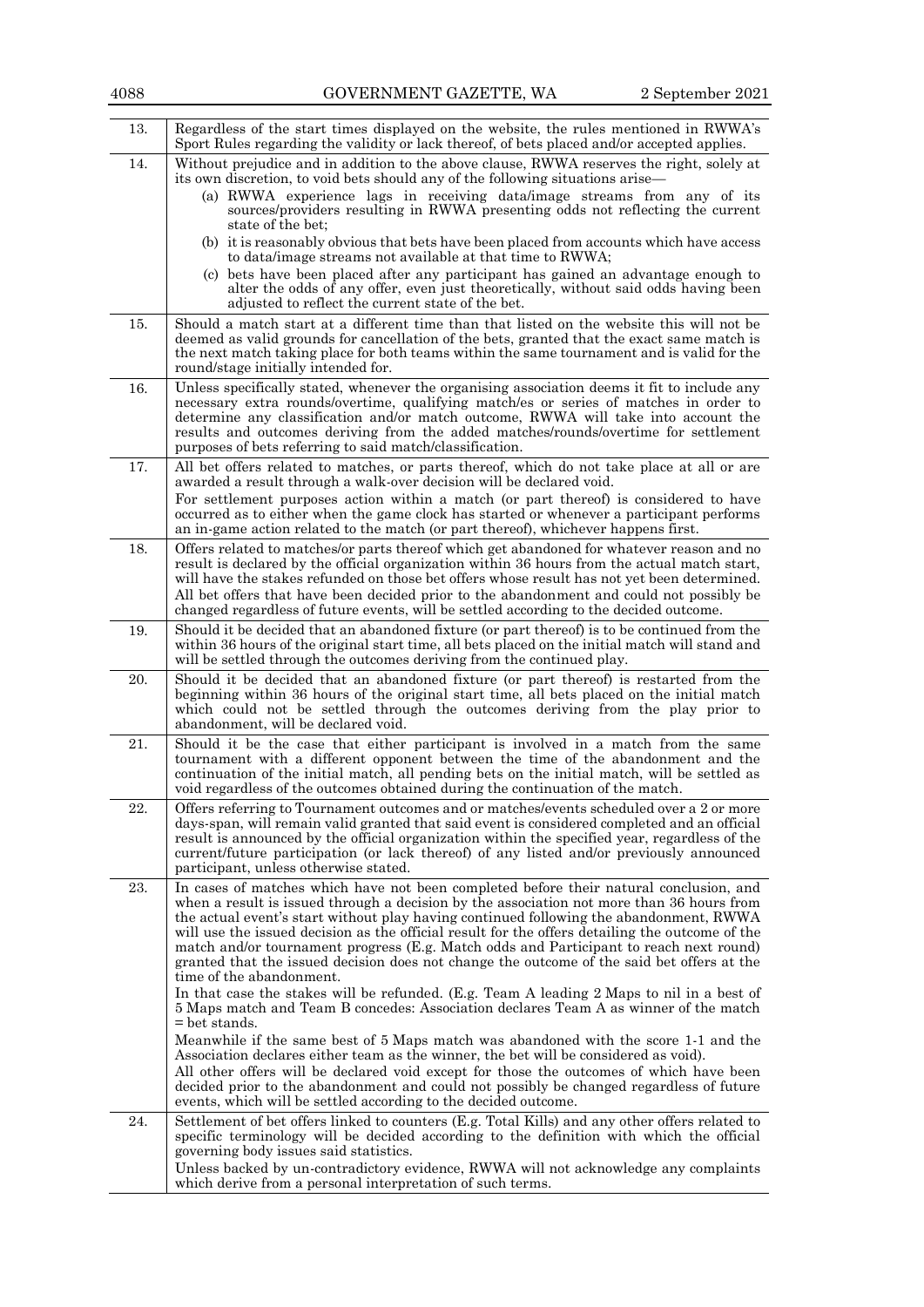| 25. | placing "Outright" or "Place" bets, no stakes will be refunded on<br>When<br>participants/outcomes that are not participating, disqualified and/or withdrawing from an<br>event (both prior and during) for any reason whatsoever, unless otherwise stated.<br>RWWA reserves the right, at its own discretion, to apply Tattersalls Rule 4, as explained in<br>these Terms and Conditions, on any competition and this will be stated in correlation to the<br>bet offer.                                                                                                                                                                                                                                                                                                                                                                                                                                                                                                                                                                                                                                                                                                                                                                                                                                                                                                                                                                                                                         |
|-----|---------------------------------------------------------------------------------------------------------------------------------------------------------------------------------------------------------------------------------------------------------------------------------------------------------------------------------------------------------------------------------------------------------------------------------------------------------------------------------------------------------------------------------------------------------------------------------------------------------------------------------------------------------------------------------------------------------------------------------------------------------------------------------------------------------------------------------------------------------------------------------------------------------------------------------------------------------------------------------------------------------------------------------------------------------------------------------------------------------------------------------------------------------------------------------------------------------------------------------------------------------------------------------------------------------------------------------------------------------------------------------------------------------------------------------------------------------------------------------------------------|
| 26. | Offers referring to a single participant's performance in a specific event/timeframe (such as<br>Tournament Progress of Team X) require the listed participant to play an active part at<br>least once in a subsequent stage of the applicable event/timeframe after the bet has been<br>placed and/or accepted.                                                                                                                                                                                                                                                                                                                                                                                                                                                                                                                                                                                                                                                                                                                                                                                                                                                                                                                                                                                                                                                                                                                                                                                  |
| 27. | No refunds of bets will apply, even if the winning outcome of a match/event is a<br>participant/outcome that has not been listed for betting purposes.<br>On all bet offers the Client has the possibility to ask for a price on a non-listed<br>participant/outcome. RWWA reserves the right, at its own discretion, to decline such<br>requests.                                                                                                                                                                                                                                                                                                                                                                                                                                                                                                                                                                                                                                                                                                                                                                                                                                                                                                                                                                                                                                                                                                                                                |
| 28. | Offers which confront against each other the performances of two or more participants over<br>a specified timeframe/competition will only be settled based on the result of the listed<br>participants, disregarding all other participants in the same competition/event.                                                                                                                                                                                                                                                                                                                                                                                                                                                                                                                                                                                                                                                                                                                                                                                                                                                                                                                                                                                                                                                                                                                                                                                                                        |
| 29. | In case a participant is disqualified/withheld/banned from taking part in a subsequent<br>part/phase of an event/competition for any reason whatsoever, as well as in case of voluntary<br>withdrawals, the disqualification will be considered to have taken place at the time of the<br>official announcement.<br>No alterations will be made to previous results, regardless of any modifications due to said<br>actions.                                                                                                                                                                                                                                                                                                                                                                                                                                                                                                                                                                                                                                                                                                                                                                                                                                                                                                                                                                                                                                                                      |
| 30. | In an "Outright" or "Place" bet, should two or more participants be considered to have<br>obtained the same result and the organizing association does not distinguish in their<br>classification the "Dead Heat rule" as specified in these Terms and Conditions applies.                                                                                                                                                                                                                                                                                                                                                                                                                                                                                                                                                                                                                                                                                                                                                                                                                                                                                                                                                                                                                                                                                                                                                                                                                        |
| 31. | RWWA will refund stakes on offers comparing the achievements/performances of two<br>participants within a specified timeframe (E.g. Tournament Best Finishing Position, Match<br>Winner, Winner of Map X] should any of the following circumstances apply—<br>offered<br>'draw'<br>$(a)$ No<br>on<br>and no<br>odds<br>were<br>a<br>outcome<br>tie-breaking<br>procedures/overtime/extra rounds are used by the organizing association to result<br>a match/offer or classify participants that obtained the same result;<br>(b) Any of the listed participants does not play any further part in any subsequent stage<br>of the related event/part thereof after the bet has been placed and/or accepted;<br>(c) None of the listed participants is included in the applicable classification;<br>(d) None of the listed participants is deemed to have achieved the specified requirement<br>after the bet has been placed and/or accepted and no odds for such outcome has<br>been offered.                                                                                                                                                                                                                                                                                                                                                                                                                                                                                                    |
| 32. | Offers comparing the achievements/performances of three participants will be treated as<br>detailed in above clause, with the exception that should two or more participants share the<br>applicable finishing position the "Dead Heat rule" as specified in these Terms and<br>Conditions applies.                                                                                                                                                                                                                                                                                                                                                                                                                                                                                                                                                                                                                                                                                                                                                                                                                                                                                                                                                                                                                                                                                                                                                                                               |
| 33. | "Outright" and "Place" bets rules apply on offers comparing the achievements/performances<br>of four or more participants, with the exception of those offers specifically listed as "Group"<br>Betting".<br>In such cases, stakes will be refunded should at least one of the listed participants not be<br>actively involved anymore for whatever reason after the bet has been placed and/or<br>accepted.                                                                                                                                                                                                                                                                                                                                                                                                                                                                                                                                                                                                                                                                                                                                                                                                                                                                                                                                                                                                                                                                                      |
| 34. | Unless the outcome of the offer has already been determined before any change is<br>announced, bets referring to a race to a particular happening/totals of a particular<br>occurrence (E.g. First participant to win $\bar{X}$ rounds, Over/Under Maps played) or the<br>margins/difference of completed occurrence between participants (E.g. Map Handicap,<br>Exact Map score in the match) will be settled as void in case the match format is completely<br>changed in a way that would alter the counter of such occurrences and their respective odds,<br>including but not limited to cases where the number of scheduled Maps is changed from a<br>previously announced odd number of scheduled Maps (E.g. Best of 1/3/5) to an even number<br>of scheduled Maps (E.g. Best of 2/4/6) and vice-versa.<br>Bets will stand and will be settled accordingly for those offers where the announced changed<br>is not relevant (E.g. Match odds will remain valid if the number of scheduled Maps is<br>changed from the previously announced 3 Maps to 5 Maps), or the outcome of the offer has<br>already been determined before any change is announced.<br>The following example is being provided as a general guideline of how such bets would be<br>treated in case of comparable situations: A bet on "To win 1st Map" will remain valid if a<br>match is changed from 3 to 5 Maps but an Over/Under bet on Total Maps in the Match<br>would be settled as void in a similar scenario. |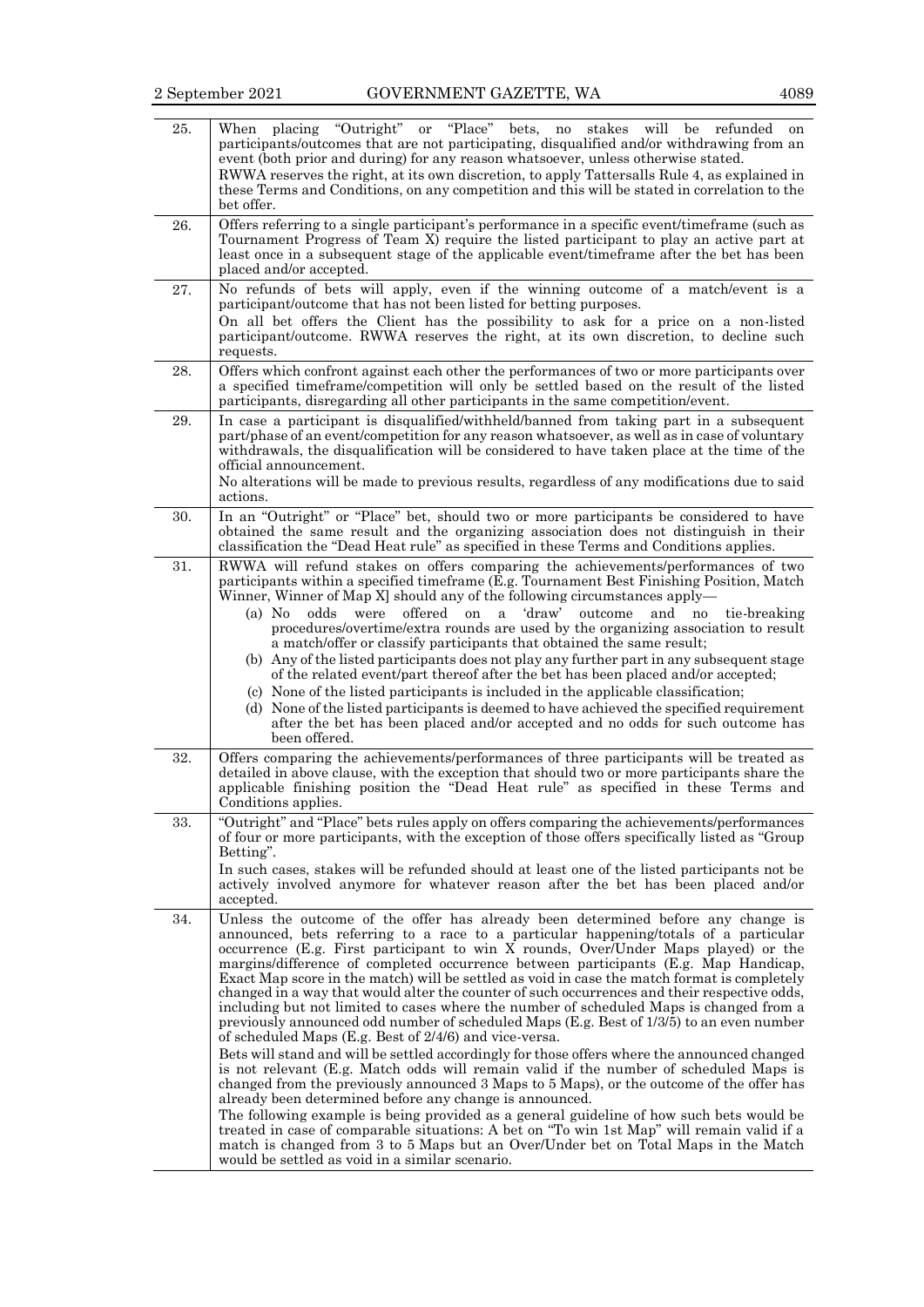| 35. | Should RWWA erroneously offer odds and lines based on a different number of<br>Maps/Games/Rounds from the correctly scheduled number of said instances, settlement of<br>offers referring to a race to a particular happening/totals of a particular occurrence (E.g.<br>First participant to win X rounds, Over/Under Maps played) or the margins/difference of<br>completed occurrence between participants (E.g. Map Handicap, Exact Map score in the<br>match) will be settled as void in case the match format is completely different in a way that<br>would alter the counter of such occurrences and their respective odds, including but not<br>limited to cases where the number of scheduled Maps is calculated on an odd number of<br>scheduled Maps (E.g. Best of $1/3/5$ ) when the match is scheduled for an even number of<br>Maps (E.g. Best of 2/4/6) and vice-versa.<br>Bets will stand and will be settled accordingly for those offers where the discrepancy is not<br>relevant (E.g. Match odds will remain valid if the number of scheduled Maps quoted is 3<br>instead of the stipulated 5 Maps), or the outcome of the offer has already been determined<br>before any change is announced.<br>The following example is being provided as a general guideline of how such bets would be<br>treated in case of comparable situations: A bet on "To win 1st Map" will remain valid if a<br>match is listed as 3 instead of 5 Maps but an Over/Under bet on Total Maps in the Match<br>would be settled as void in a similar scenario. |
|-----|--------------------------------------------------------------------------------------------------------------------------------------------------------------------------------------------------------------------------------------------------------------------------------------------------------------------------------------------------------------------------------------------------------------------------------------------------------------------------------------------------------------------------------------------------------------------------------------------------------------------------------------------------------------------------------------------------------------------------------------------------------------------------------------------------------------------------------------------------------------------------------------------------------------------------------------------------------------------------------------------------------------------------------------------------------------------------------------------------------------------------------------------------------------------------------------------------------------------------------------------------------------------------------------------------------------------------------------------------------------------------------------------------------------------------------------------------------------------------------------------------------------------------------------------------------------|
| 36. | During specific events RWWA might decide, solely at its own discretion, to offer for betting<br>purposes a reduced selection of participants which could include betting options such as<br>"Any Other", "The Field", or similar. This option includes all unlisted participants except<br>for the ones mentioned specifically as available.<br>RWWA reserves the right to list/specify more participants at a later stage. Should these<br>newly listed participants be the winning outcome, they will be considered as having been<br>unlisted until the time they have actually been introduced to the list and settled accordingly.                                                                                                                                                                                                                                                                                                                                                                                                                                                                                                                                                                                                                                                                                                                                                                                                                                                                                                                      |
| 37. | Offers that make a specific reference to a participant's performance in a particular<br>event/timeframe (e.g. Team X vs The Field or Winner without Team X) are to be considered<br>void if the mentioned participants fail to play an active part at least once in a subsequent<br>stage of the applicable event/timeframe after the bet has been placed and/or accepted.                                                                                                                                                                                                                                                                                                                                                                                                                                                                                                                                                                                                                                                                                                                                                                                                                                                                                                                                                                                                                                                                                                                                                                                   |
| 38. | Should a match start with a different number of players than that encompassed in the event<br>regulations (E.g.: Either team starts a match with only 4 players instead of the scheduled<br>5 players), all bets will be determined as void.<br>In case either team loses momentarily and/or permanently from the match any number of<br>players, after the match has started with the stipulated number of participants as per the<br>event regulation, bets will remain valid.                                                                                                                                                                                                                                                                                                                                                                                                                                                                                                                                                                                                                                                                                                                                                                                                                                                                                                                                                                                                                                                                             |
| 39. | Bets on matches/events featuring participants which use a different/wrong nickname or<br>using a so-called "smurf account" will stand, granted that it does not become reasonably<br>obvious that the participant using that particular nickname is not the one intended. In such<br>cases bets will be settled as void.                                                                                                                                                                                                                                                                                                                                                                                                                                                                                                                                                                                                                                                                                                                                                                                                                                                                                                                                                                                                                                                                                                                                                                                                                                     |
| 40. | Bets on a team are to be considered valid regardless of the individuals used by said team as<br>participants. Should the organizing association deem it permissible for a team to play with<br>a stand-in participant or replacement player, all bets will stand granted that an official<br>result is issued.                                                                                                                                                                                                                                                                                                                                                                                                                                                                                                                                                                                                                                                                                                                                                                                                                                                                                                                                                                                                                                                                                                                                                                                                                                               |
| 41. | Any form of a qualification ahead of the main tournament (where applicable) is considered<br>to be a valid part of that competition. Thus any participant who is eliminated at<br>qualification stage will be considered losing to anyone that is pre-qualified or is successful<br>in the qualification stage.                                                                                                                                                                                                                                                                                                                                                                                                                                                                                                                                                                                                                                                                                                                                                                                                                                                                                                                                                                                                                                                                                                                                                                                                                                              |
| 42. | In the case of bets where there is reference to timeframes, they should be interpreted in the<br>following way: "within the first 30 minutes" will include anything happening until 0 hours<br>29 minutes and 59 seconds; "between 10 to 20 minutes" will include anything happening<br>from 10 minutes and 0 seconds until 19 minutes and 59 seconds.                                                                                                                                                                                                                                                                                                                                                                                                                                                                                                                                                                                                                                                                                                                                                                                                                                                                                                                                                                                                                                                                                                                                                                                                       |
| 43. | Any bets referring to duration represent the actual time passed in the map/round/event, as<br>applicable. For example, a bet on Over 30.5 minutes in a Map will be settled as Over once<br>30 minutes and a half in the specified map have passed.                                                                                                                                                                                                                                                                                                                                                                                                                                                                                                                                                                                                                                                                                                                                                                                                                                                                                                                                                                                                                                                                                                                                                                                                                                                                                                           |
| 44. | Any reference to "Winner" and/or "Upper" bracket will remain valid regardless of whether<br>Maps and/or any other advantages are awarded via the event rules to any participant.                                                                                                                                                                                                                                                                                                                                                                                                                                                                                                                                                                                                                                                                                                                                                                                                                                                                                                                                                                                                                                                                                                                                                                                                                                                                                                                                                                             |
| 45. | <b>Game Specific Rules</b><br>Call of Duty-Not Adopted.                                                                                                                                                                                                                                                                                                                                                                                                                                                                                                                                                                                                                                                                                                                                                                                                                                                                                                                                                                                                                                                                                                                                                                                                                                                                                                                                                                                                                                                                                                      |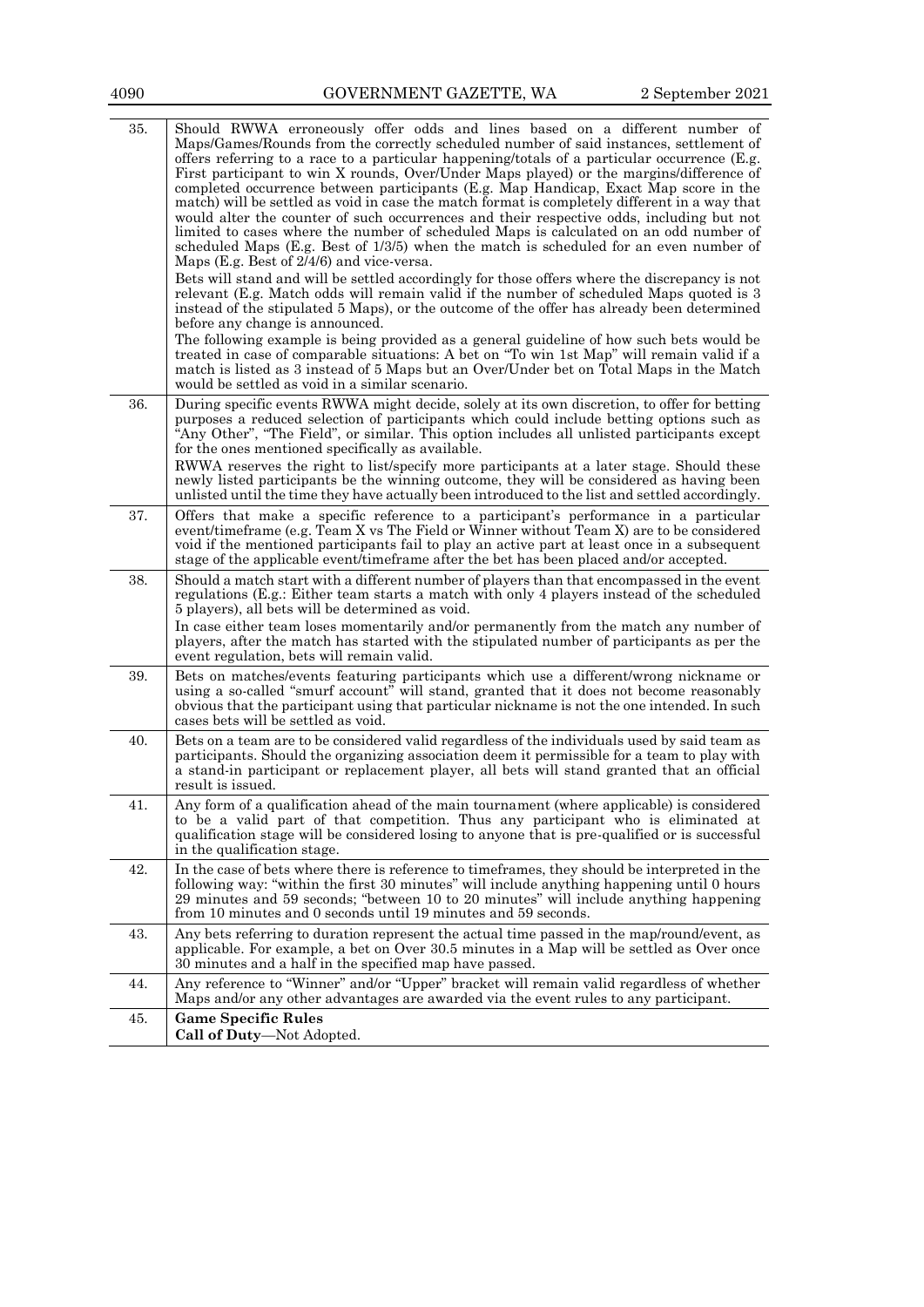| 46. | CS: GO (Counter Strike: Global Offensive)                                                                                                                                        |
|-----|----------------------------------------------------------------------------------------------------------------------------------------------------------------------------------|
|     | Match Odds—                                                                                                                                                                      |
|     | (a) Should Overtime/extra Rounds be needed to decide the outcome of the match (or<br>any part of it), and unless otherwise stated within the offer, the outcomes deriving        |
|     | from the added play will be taken into account for settlement purposes.                                                                                                          |
|     | (b) The first scheduled Map must start for bets to stand, with the exception of any Maps                                                                                         |
|     | awarded via the event rules to participants originating from the so-called "Winners"<br>bracket. In such cases, said Maps will be taken into consideration for settlement        |
|     | purposes.                                                                                                                                                                        |
|     | (c) The first official decision on the outcome of the offer issued by the governing                                                                                              |
|     | association within 36 hours of match completion/abandonment will be the deciding                                                                                                 |
|     | factor for the settlement of bets including but not limited to any decisions involving<br>disqualifications, withdrawals, concessions, etc., which will be taken into account    |
|     | for settlement purposes.                                                                                                                                                         |
|     | (d) In cases where the offer ends in a drawn outcome, with said outcome not having<br>been available as a possible outcome for betting purposes, stakes will be refunded.        |
| 47. | Series Outcome                                                                                                                                                                   |
|     | (a) Bet refers to the aggregate result deriving from any combination of consecutive                                                                                              |
|     | matches/series valid for the same round/stage played between the same                                                                                                            |
|     | participants within the same tournament.                                                                                                                                         |
|     | (b) Should Overtime/extra Rounds be needed to decide the outcome of the offer (or any<br>part of it), and unless otherwise stated within the offer, the outcomes deriving from   |
|     | the added play will be taken into account for settlement purposes.                                                                                                               |
|     | (c) The first scheduled Map in all matches included in the series must start for bets to                                                                                         |
|     | stand.<br>(d) The first official decision on the outcome of the offer issued by the governing                                                                                    |
|     | association within 36 hours of match completion/abandonment will be the deciding                                                                                                 |
|     | factor for the settlement of bets including but not limited to any decisions involving                                                                                           |
|     | disqualifications, withdrawals, concessions, etc., which will be taken into account<br>for settlement purposes.                                                                  |
|     | (e) In cases where the offer ends in a drawn outcome, with said outcome not having                                                                                               |
|     | been available as a possible outcome for betting purposes, stakes will be refunded.                                                                                              |
| 48. | Total Maps                                                                                                                                                                       |
|     | (a) Should Overtime/extra Rounds be needed to decide the outcome of the offer (or any<br>part of it), and unless otherwise stated within the offer, the outcomes deriving from   |
|     | the added play will be taken into account for settlement purposes.                                                                                                               |
|     | (b) The first scheduled Map must start for bets to stand, with the exception of any Maps                                                                                         |
|     | awarded via the event rules to participants originating from the so-called "Winners"<br>bracket. In such cases, said Maps will be taken into consideration for settlement        |
|     | purposes.                                                                                                                                                                        |
|     | (c) All scheduled Maps must be completed for bets to stand. In case the match is                                                                                                 |
|     | abandoned before its natural completion and regardless of any eventual decision by<br>the governing association, bets will be settled as void unless the Over/Under line         |
|     | upon which the bet has been placed has been surpassed already at the time of the                                                                                                 |
|     | match abandonment. Should that be the case, bets will be settled according to the                                                                                                |
|     | outcomes obtained until the time of the match abandonment.                                                                                                                       |
| 49. | Map Handicap<br>(a) Should Overtime/extra Rounds be needed to decide the outcome of the offer (or any                                                                            |
|     | part of it), and unless otherwise stated within the offer, the outcomes deriving from                                                                                            |
|     | the added play will be taken into account for settlement purposes.                                                                                                               |
|     | (b) The first scheduled Map must start for bets to stand, with the exception of any Maps<br>awarded via the event rules to participants originating from the so-called "Winners" |
|     | bracket. In such cases, said Maps will be taken into consideration for settlement                                                                                                |
|     | purposes.                                                                                                                                                                        |
|     | (c) All scheduled Maps must be completed for bets to stand. In case the match is<br>abandoned before its natural completion and regardless of any eventual decision by           |
|     | the governing association, bets will be settled as void unless the Handicap line upon                                                                                            |
|     | which the bet has been placed has been decided already at the time of the match                                                                                                  |
|     | abandonment. Should that be the case, bets will be settled according to the<br>outcomes obtained until the time of the match abandonment.                                        |
| 50. | Correct Score                                                                                                                                                                    |
|     | (a) Any Overtime/extra Rounds needed to decide the outcome of the match (or any part                                                                                             |
|     | of it), will not be considered settlement purposes.                                                                                                                              |
|     | (b) All regularly scheduled Maps must be completed for bets to stand.                                                                                                            |
| 51. | Map X<br>(a) Should Overtime/extra Rounds be needed to decide the outcome of the offer (or any                                                                                   |
|     | part of it), and unless otherwise stated within the offer, the outcomes deriving from                                                                                            |
|     | the added play will be taken into account for settlement purposes.                                                                                                               |
|     | (b) The listed Map must be completed for bets to stand.                                                                                                                          |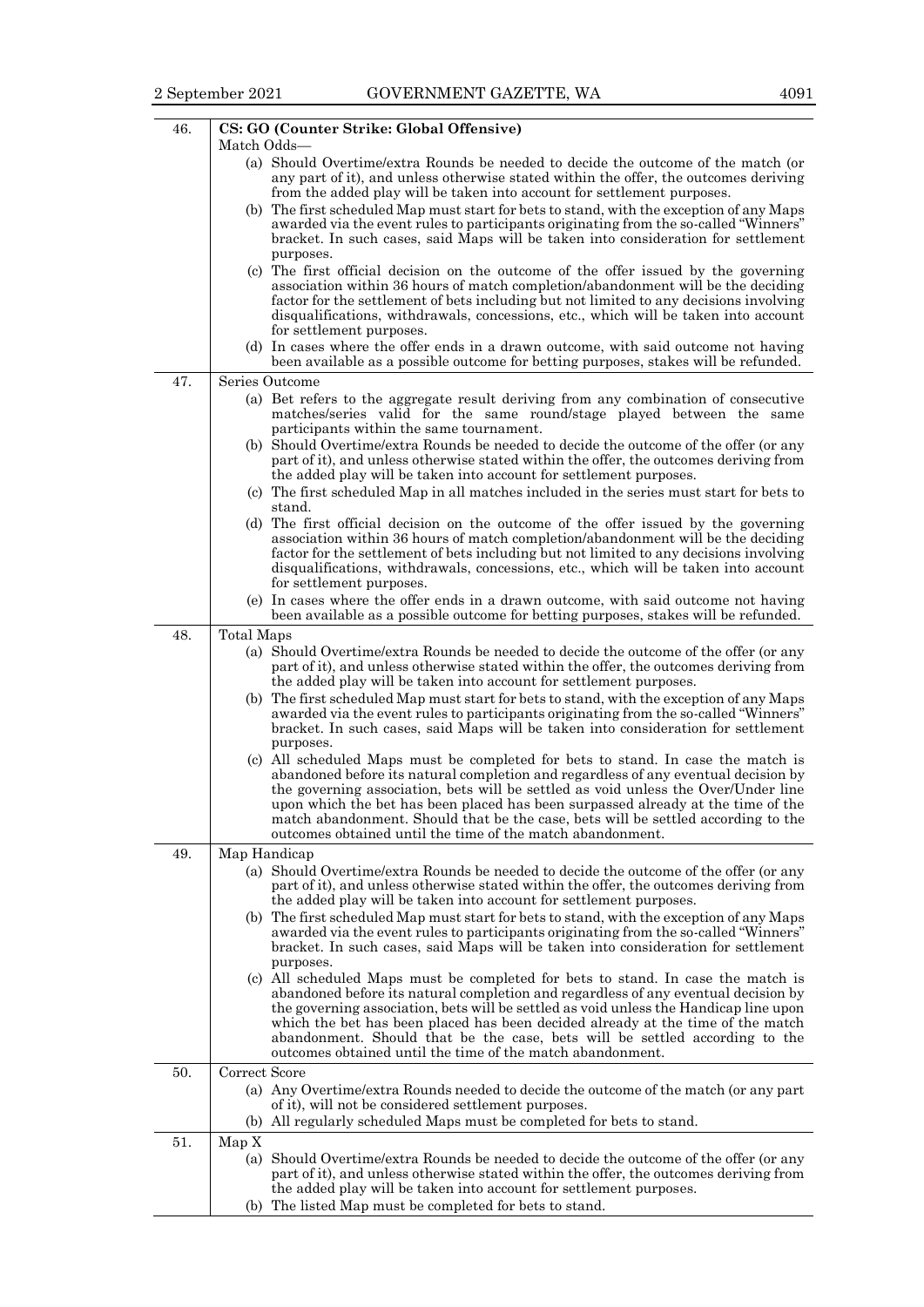| 52. | Total Rounds                                                                                                                                                                   |
|-----|--------------------------------------------------------------------------------------------------------------------------------------------------------------------------------|
|     | (a) Should Overtime/extra Rounds be needed to decide the outcome of the offer (or any                                                                                          |
|     | part of it), and unless otherwise stated within the offer, the outcomes deriving from                                                                                          |
|     | the added play will be taken into account for settlement purposes.                                                                                                             |
|     | (b) All scheduled Rounds must be completed for bets to stand. In case the match is<br>abandoned before its natural completion and regardless of any eventual decision by       |
|     | the governing association, bets will be settled as void unless the Over/Under line                                                                                             |
|     | upon which the bet has been placed has been surpassed already at the time of the                                                                                               |
|     | match abandonment. Should that be the case, bets will be settled according to the                                                                                              |
|     | outcomes obtained until the time of the match abandonment.                                                                                                                     |
|     | (c) Should any reference be made within the offer to "Full Buy", the "Full Buy" must                                                                                           |
|     | be accomplished for bets to stand.                                                                                                                                             |
|     | (d) Any Map awarded via the event rules to participants originating from the so-called<br>"Winners" bracket will be considered as "0" (zero) rounds for settlement purposes.   |
|     | Round Handicap                                                                                                                                                                 |
| 53. |                                                                                                                                                                                |
|     | (a) Should Overtime/extra Rounds be needed to decide the outcome of the offer (or any<br>part of it), and unless otherwise stated within the offer, the outcomes deriving from |
|     | the added play will be taken into account for settlement purposes.                                                                                                             |
|     | (b) All scheduled Rounds must be completed for bets to stand. In case the match is                                                                                             |
|     | abandoned before its natural completion and regardless of any eventual decision by                                                                                             |
|     | the governing association, bets will be settled as void unless the Handicap line upon                                                                                          |
|     | which the bet has been placed has been decided already at the time of the match                                                                                                |
|     | abandonment. Should that be the case, bets will be settled according to the<br>outcomes obtained until the time of the match abandonment.                                      |
|     |                                                                                                                                                                                |
|     | (c) Should any reference be made within the offer to "Full Buy", the "Full Buy" must<br>be accomplished for bets to stand.                                                     |
|     |                                                                                                                                                                                |
| 54. | Round X<br>(a) Should Overtime/extra Rounds be needed to decide the outcome of the offer (or any                                                                               |
|     | part of it), and unless otherwise stated within the offer, the outcomes deriving from                                                                                          |
|     | the added play will be taken into account for settlement purposes.                                                                                                             |
|     | (b) Should any reference be made within the offer to "Full Buy", the "Full Buy" must                                                                                           |
|     | be accomplished for bets to stand.                                                                                                                                             |
|     | (c) The listed Round must be completed for bets to stand.                                                                                                                      |
| 55. | First X / First to X                                                                                                                                                           |
|     | (a) Bet refers to which of the participants is the first to be credited as having                                                                                              |
|     | accomplished/reached the listed amount of a predefined occurrence. Unless a drawn<br>outcome (aka neither team) has been offered, should neither of the participants           |
|     | reach the listed amount, stakes will be refunded.                                                                                                                              |
|     | (b) Should Overtime/extra Rounds be needed to decide the outcome of the offer (or any                                                                                          |
|     | part of it), and unless otherwise stated within the offer, the outcomes deriving from                                                                                          |
|     | the added play will be taken into account for settlement purposes.                                                                                                             |
|     | (c) All parts of the match to which the offer refers to must be completed for bets to                                                                                          |
|     | stand unless the outcome has already been determined before the interruption of<br>play and any further continuation of play could not possibly produce a different            |
|     | outcome.                                                                                                                                                                       |
| 56. | Kills                                                                                                                                                                          |
|     | (a) Should Overtime/extra Rounds be needed to decide the outcome of the offer (or any                                                                                          |
|     | part of it), and unless otherwise stated within the offer, the outcomes deriving from                                                                                          |
|     | the added play will be taken into account for settlement purposes.                                                                                                             |
|     | (b) All parts of the match to which the offer refers to must be completed for bets to                                                                                          |
|     | stand unless the outcome has already been determined before the interruption of<br>play and any further continuation of play could not possibly produce a different            |
|     | outcome.                                                                                                                                                                       |
|     | (c) Settlement will include any kills happening after a bomb explodes or is defused                                                                                            |
|     | between rounds.                                                                                                                                                                |
| 57. | DOTA <sub>2</sub>                                                                                                                                                              |
|     | Match Odds                                                                                                                                                                     |
|     | (a) The first scheduled Map must start for bets to stand, with the exception of any Maps                                                                                       |
|     | awarded via the event rules to participants originating from the so-called "Winners"                                                                                           |
|     | bracket. In such cases, said Maps will be taken into consideration for settlement<br>purposes.                                                                                 |
|     | (b) The first official decision on the outcome of the offer issued by the governing                                                                                            |
|     | association within 36 hours of match completion/abandonment will be the deciding                                                                                               |
|     | factor for the settlement of bets including but not limited to any decisions involving                                                                                         |
|     | disqualifications, withdrawals, concessions, etc., which will be taken into account                                                                                            |
|     | for settlement purposes.<br>(c) In cases where the offer ends in a drawn outcome, with said outcome not having                                                                 |
|     | been available as a possible outcome for betting purposes, stakes will be refunded.                                                                                            |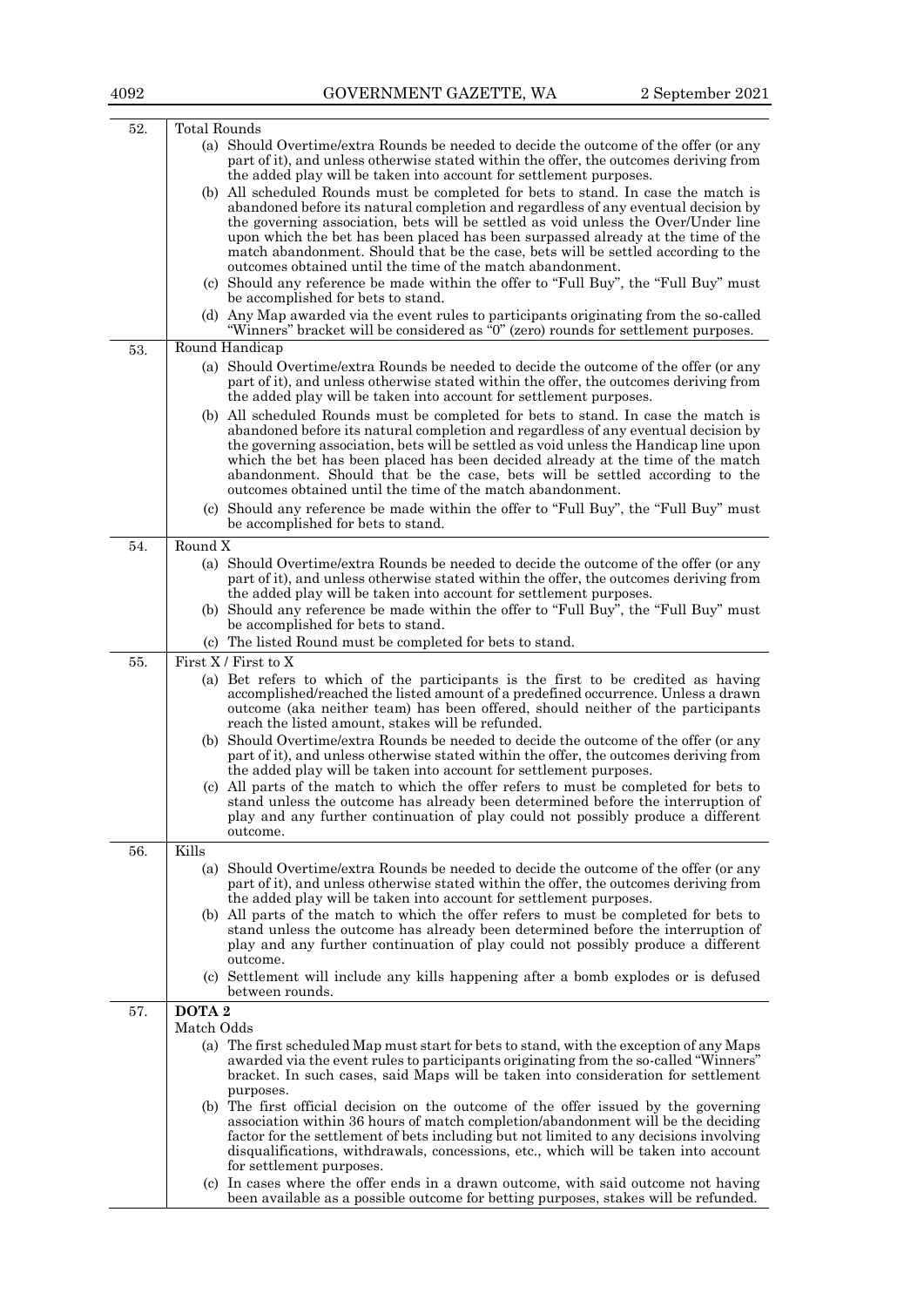| 58. | Series Outcome<br>(a) Bet refers to the aggregate result deriving from any combination of consecutive<br>matches/series valid for the same round/stage played between the same<br>participants within the same tournament.<br>(b) The first scheduled Map in all matches included in the series must start for bets to<br>stand.<br>(c) The first official decision on the outcome of the offer issued by the governing<br>association within 36 hours of match completion/abandonment will be the deciding<br>factor for the settlement of the bets including but not limited to any decisions<br>involving disqualifications, withdrawals, concessions, etc., which will be taken into<br>account for settlement purposes.<br>(d) In cases where the offer ends in a drawn outcome, with said outcome not having<br>been available as a possible outcome for betting purposes, stakes will be refunded. |
|-----|-----------------------------------------------------------------------------------------------------------------------------------------------------------------------------------------------------------------------------------------------------------------------------------------------------------------------------------------------------------------------------------------------------------------------------------------------------------------------------------------------------------------------------------------------------------------------------------------------------------------------------------------------------------------------------------------------------------------------------------------------------------------------------------------------------------------------------------------------------------------------------------------------------------|
| 59. | Total Maps<br>(a) The first scheduled Map must start for bets to stand, with the exception of any Maps<br>awarded via the event rules to participants originating from the so-called "Winners"<br>bracket. In such cases, said Maps will be taken into consideration for settlement<br>purposes.<br>(b) All scheduled Maps must be completed for bets to stand. In case the match is<br>abandoned before its natural completion and regardless of any eventual decision by<br>the governing association, bets will be settled as void unless the Over/Under line<br>upon which the bet has been placed has been surpassed already at the time of the<br>match abandonment. Should that be the case, bets will be settled according to the<br>outcomes obtained until the time of the match abandonment.                                                                                                   |
| 60. | Map Handicap<br>(a) The first scheduled Map must start for bets to stand, with the exception of any Maps<br>awarded via the event rules to participants originating from the so-called "Winners"<br>bracket. In such cases, said Maps will be taken into consideration for settlement<br>purposes.<br>(b) All scheduled Maps must be completed for bets to stand. In case the match is<br>abandoned before its natural completion and regardless of any eventual decision by<br>the governing association, bets will be settled as void unless the Handicap line upon<br>which the bet has been placed has been decided already at the time of the match<br>abandonment. Should that be the case, bets will be settled according to the<br>outcomes obtained until the time of the match abandonment.                                                                                                     |
| 61. | Correct Score<br>(a) All regularly scheduled Maps must be completed for bets to stand.                                                                                                                                                                                                                                                                                                                                                                                                                                                                                                                                                                                                                                                                                                                                                                                                                    |
| 62. | Duration<br>(a) All parts of the match to which the offer refers to must be completed for bets to<br>stand unless the outcome has already been determined before the interruption of<br>play and any further continuation of play could not possibly produce a different<br>outcome.<br>(b) Any Map awarded via the event rules to participants originating from the so-called<br>"Winners" bracket will be considered as "0" (zero) minutes for settlement purposes.                                                                                                                                                                                                                                                                                                                                                                                                                                     |
| 63. | Map X<br>(a) The listed Map must be completed for bets to stand. A map that is ended via<br>"surrender" by either team will be considered as completed and bets settled<br>accordingly.                                                                                                                                                                                                                                                                                                                                                                                                                                                                                                                                                                                                                                                                                                                   |
| 64. | First X / First to X<br>(a) Bet refers to which of the participants is the first to be credited as having<br>accomplished/reached the listed amount of a predefined occurrence. Unless a drawn<br>outcome (aka neither team) has been offered, should neither of the participants<br>reach the listed amount, stakes will be refunded.<br>(b) All parts of the match to which the offer refers to must be completed for bets to<br>stand unless the outcome has already been determined before the interruption of<br>play and any further continuation of play could not possibly produce a different<br>outcome.                                                                                                                                                                                                                                                                                        |
| 65. | Kills / Kill-Streak<br>(a) All bets related to Kills and/or Kill-streak will only take into account kills inflicted<br>by opposing participants, as applicable. Kills inflicted by anything not controlled by<br>the opposing participants will not count for settlement purposes.<br>(b) All parts of the match to which the offer refers to must be completed for bets to<br>stand unless the outcome has already been determined before the interruption of<br>play and any further continuation of play could not possibly produce a different<br>outcome.                                                                                                                                                                                                                                                                                                                                            |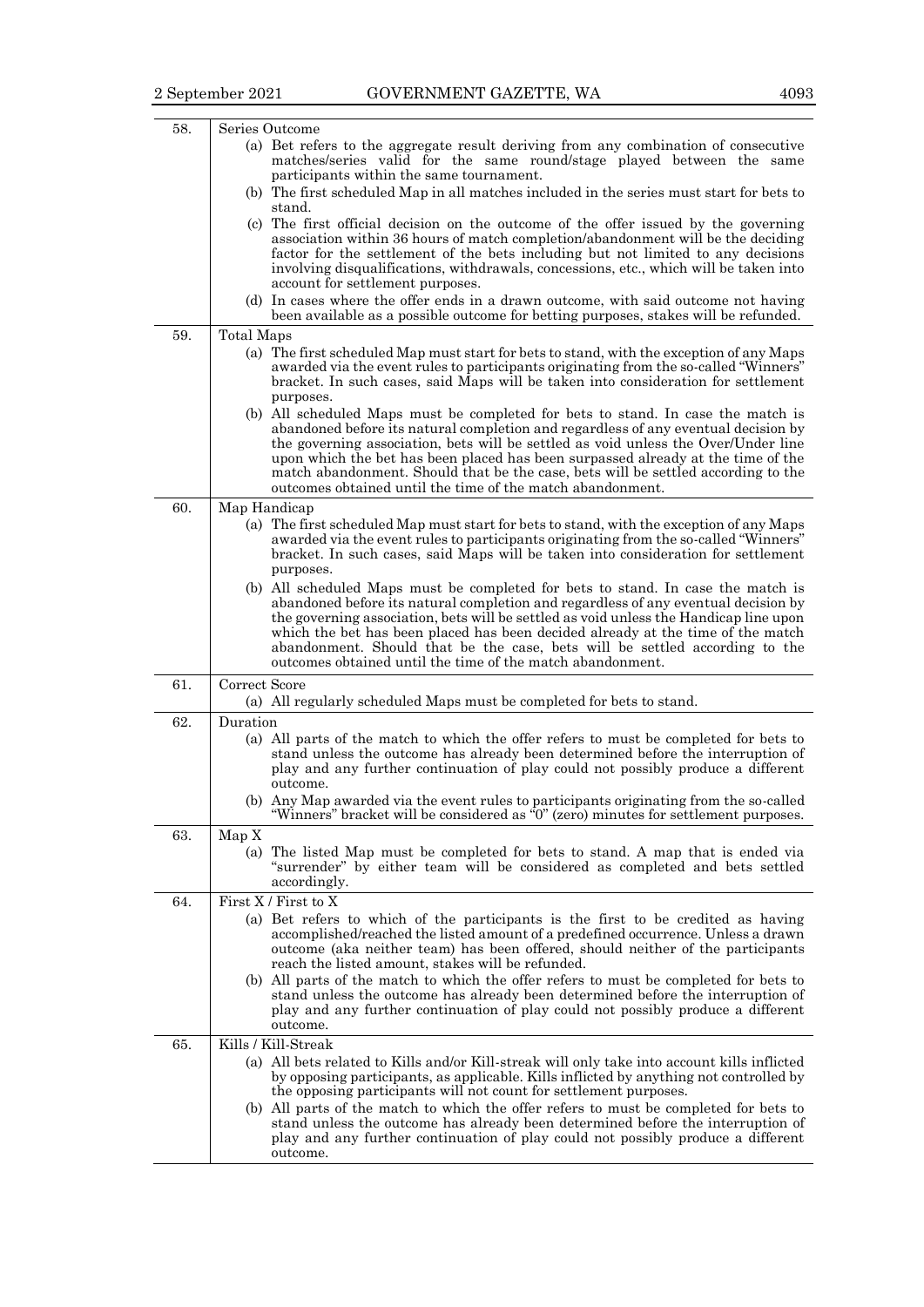| 66. | Rampage / Ultra-Kill<br>(a) All bets related to Rampage/Ultra-Kill will only be considered as having happened<br>should it be announced in the match (or the part of it, to which the bet refers to) via                                                                                                                                                 |
|-----|----------------------------------------------------------------------------------------------------------------------------------------------------------------------------------------------------------------------------------------------------------------------------------------------------------------------------------------------------------|
|     | the on-screen banner.<br>(b) All parts of the match to which the offer refers to must be completed for bets to                                                                                                                                                                                                                                           |
|     | stand unless the outcome has already been determined before the interruption of<br>play and any further continuation of play could not possibly produce a different                                                                                                                                                                                      |
|     | outcome.                                                                                                                                                                                                                                                                                                                                                 |
| 67. | Assists<br>(a) All parts of the match to which the offer refers to must be completed for bets to                                                                                                                                                                                                                                                         |
|     | stand unless the outcome has already been determined before the interruption of<br>play and any further continuation of play could not possibly produce a different<br>outcome.                                                                                                                                                                          |
|     | (b) Any Map awarded via the event rules to participants originating from the so-called<br>"Winners" bracket will be considered as "0" (zero) assists for settlement purposes.                                                                                                                                                                            |
| 68. | <b>Buildings</b>                                                                                                                                                                                                                                                                                                                                         |
|     | (a) For settlement purposes, the following are classified as "Buildings" in the game:<br>Barracks, Shrines and Towers. "Denied" destruction of any of the aforementioned<br>buildings will also be considered for settlement purposes.                                                                                                                   |
|     | (b) All parts of the match to which the offer refers to must be completed for bets to                                                                                                                                                                                                                                                                    |
|     | stand unless the outcome has already been determined before the interruption of<br>play and any further continuation of play could not possibly produce a different<br>outcome.                                                                                                                                                                          |
| 69. | Game occurrences, items and NPCs                                                                                                                                                                                                                                                                                                                         |
|     | (a) For settlement purposes, the offers related to the following items, game occurrences<br>and NPCs require all parts of the match to which the offer refers to, to be completed<br>for bets to stand unless the outcome has already been determined before the<br>interruption of play and any further continuation of play could not possibly produce |
|     | a different outcome.                                                                                                                                                                                                                                                                                                                                     |
|     | $\cdot$ Aegis                                                                                                                                                                                                                                                                                                                                            |
|     | · Buyback                                                                                                                                                                                                                                                                                                                                                |
|     | • Courier                                                                                                                                                                                                                                                                                                                                                |
|     | Divine Rapier                                                                                                                                                                                                                                                                                                                                            |
|     | Mega-creeps<br>• Reaching the level cap                                                                                                                                                                                                                                                                                                                  |
|     | • Roshans                                                                                                                                                                                                                                                                                                                                                |
|     | (b) RWWA reserves the right to include alongside the above other game occurrences,                                                                                                                                                                                                                                                                       |
|     | items and NPCs not listed above as much as they reasonably fit the same categories<br>as above.                                                                                                                                                                                                                                                          |
| 70. | Dragon Ball-Not Adopted.                                                                                                                                                                                                                                                                                                                                 |
| 71. | <b>FIFA</b>                                                                                                                                                                                                                                                                                                                                              |
|     | Match Odds-                                                                                                                                                                                                                                                                                                                                              |
|     | (a) Results will be settled based on the outcomes achieved during Regular Time. Unless<br>otherwise stated within the offer, outcomes obtained during Extra Time will not be                                                                                                                                                                             |
|     | considered settlement purposes.<br>(b) The first official decision on the outcome of the offer issued by the governing                                                                                                                                                                                                                                   |
|     | association within 36 hours of match completion/abandonment will be the deciding<br>factor for the settlement of the bets including but not limited to any decisions                                                                                                                                                                                     |
|     | involving disqualifications, withdrawals, concessions, etc., which will be taken into<br>account for settlement purposes.                                                                                                                                                                                                                                |
|     | (c) In cases where the offer ends in a drawn outcome, with said outcome not having<br>been available as a possible outcome for betting purposes, stakes will be refunded.                                                                                                                                                                                |
| 72. | Team to go through                                                                                                                                                                                                                                                                                                                                       |
|     | (a) Should Extra Time be needed to decide the outcome of the offer, and unless<br>otherwise stated within the offer, the outcomes deriving from the added play will<br>be taken into account for settlement purposes.                                                                                                                                    |
|     | (b) The first official decision on the outcome of the offer issued by the governing                                                                                                                                                                                                                                                                      |
|     | association within 36 hours of match completion/abandonment will be the deciding                                                                                                                                                                                                                                                                         |
|     | factor for the settlement of the bets including but not limited to any decisions                                                                                                                                                                                                                                                                         |
|     | involving disqualifications, withdrawals, concessions, etc., which will be taken into<br>account for settlement purposes.                                                                                                                                                                                                                                |
|     | <b>Total Goals</b>                                                                                                                                                                                                                                                                                                                                       |
| 73. |                                                                                                                                                                                                                                                                                                                                                          |
|     | (a) Results will be settled based on the outcomes achieved during Regular Time. Unless<br>otherwise stated within the offer, outcomes obtained during Extra Time will not be                                                                                                                                                                             |
|     | considered settlement purposes.                                                                                                                                                                                                                                                                                                                          |
|     | (b) All parts of the match to which the offer refers to must be completed for bets to                                                                                                                                                                                                                                                                    |
|     | stand unless the outcome has already been determined before the interruption of                                                                                                                                                                                                                                                                          |
|     | play and any further continuation of play could not possibly produce a different<br>outcome.                                                                                                                                                                                                                                                             |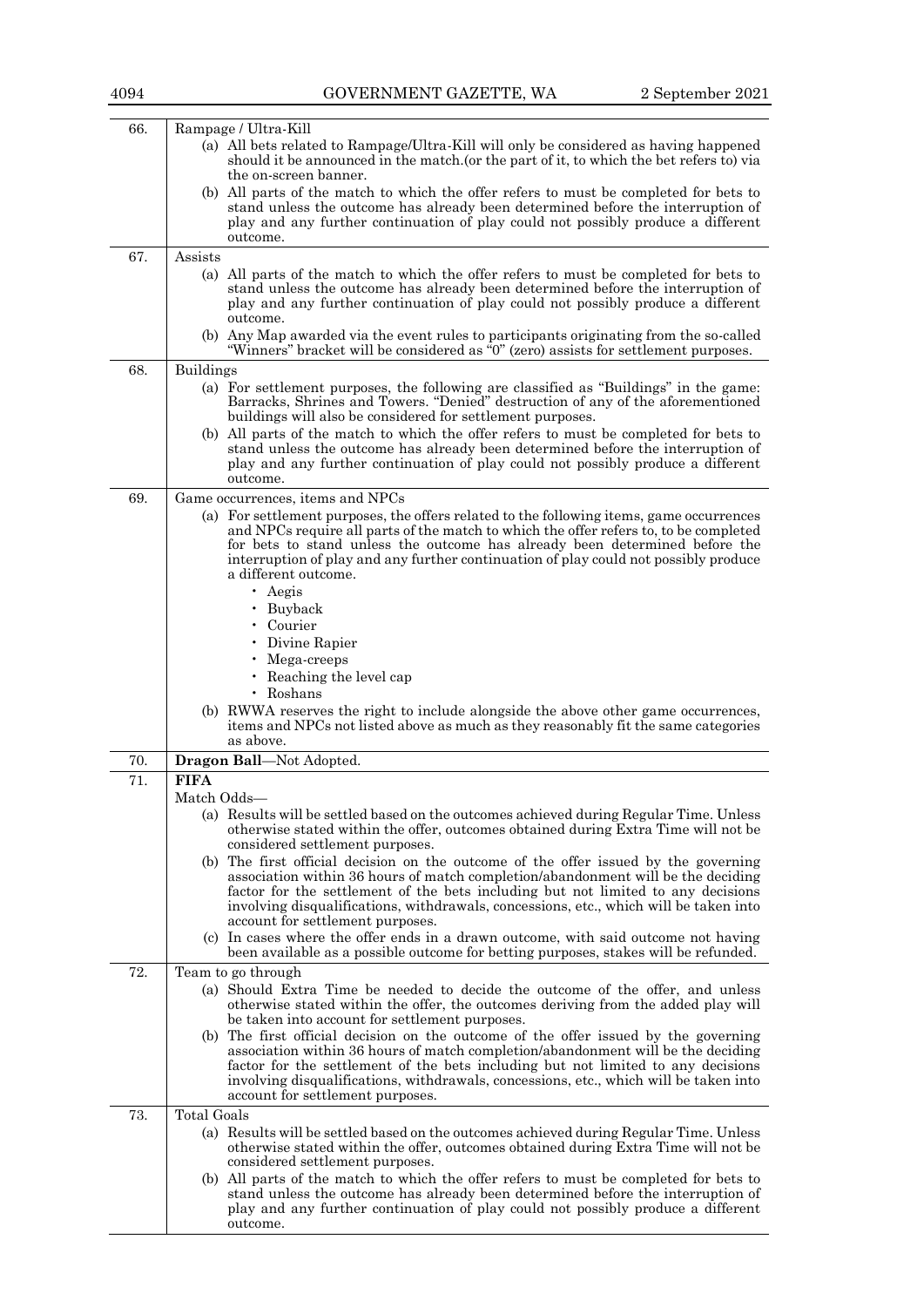| 74. | Handicap<br>(a) Results will be settled based on the outcomes achieved during Regular Time. Unless<br>otherwise stated within the offer, outcomes obtained during Extra Time will not be<br>considered settlement purposes.<br>(b) All parts of the match to which the offer refers to must be completed for bets to<br>stand.                                                                                                                                                                   |
|-----|--------------------------------------------------------------------------------------------------------------------------------------------------------------------------------------------------------------------------------------------------------------------------------------------------------------------------------------------------------------------------------------------------------------------------------------------------------------------------------------------------|
| 75. | Correct Score<br>(a) Results will be settled based on the outcomes achieved during Regular Time. Unless<br>otherwise stated within the offer, outcomes obtained during Extra Time will not be<br>considered settlement purposes.<br>(b) All parts of the match to which the offer refers to must be completed for bets to<br>stand.                                                                                                                                                              |
| 76. | Hearthstone                                                                                                                                                                                                                                                                                                                                                                                                                                                                                      |
|     | Match Odds-                                                                                                                                                                                                                                                                                                                                                                                                                                                                                      |
|     | (a) The first official decision on the outcome of the offer issued by the governing<br>association within 36 hours of match completion/abandonment will be the deciding<br>factor for the settlement of the bets including but not limited to any decisions<br>involving disqualifications, withdrawals, concessions, etc., which will be taken into<br>account for settlement purposes.<br>(b) Should any Game be replayed due to a draw, the result from the initial Game will                 |
|     | be discarded and the result from the replayed Game will count for settlement<br>purposes.                                                                                                                                                                                                                                                                                                                                                                                                        |
| 77. | <b>Total Games</b>                                                                                                                                                                                                                                                                                                                                                                                                                                                                               |
|     | (a) The first scheduled Game must start for bets to stand, with the exception of any<br>Games awarded via the event rules to participants originating from the so-called<br>"Winners" bracket. In such cases, said Games will be taken into consideration for<br>settlement purposes.                                                                                                                                                                                                            |
|     | (b) Any Game which is replayed due to a draw will count as 1 Game only.                                                                                                                                                                                                                                                                                                                                                                                                                          |
|     | (c) All scheduled Games must be completed for bets to stand. In case the match is<br>abandoned before its natural completion and regardless of any eventual decision by<br>the governing association, bets will be settled as void unless the Over/Under line                                                                                                                                                                                                                                    |
|     | upon which the bet has been placed has been surpassed already at the time of the<br>match abandonment. Should that be the case, bets will be settled according to the<br>outcomes obtained until the time of the match abandonment.                                                                                                                                                                                                                                                              |
| 78. | Games Handicap                                                                                                                                                                                                                                                                                                                                                                                                                                                                                   |
|     | (a) The first scheduled Game must start for bets to stand, with the exception of any<br>Games awarded via the event rules to participants originating from the so-called<br>"Winners" bracket. In such cases, said Games will be taken into consideration for<br>settlement purposes.                                                                                                                                                                                                            |
|     | (b) Should any Game be replayed due to a stalemate, the result from the initial Map<br>will be discarded and the result from the replayed Map will count for settlement<br>purposes.                                                                                                                                                                                                                                                                                                             |
|     | (c) All scheduled Games must be completed for bets to stand. In case the match is<br>abandoned before its natural completion and regardless of any eventual decision by<br>the governing association, bets will be settled as void unless the Handicap line upon<br>which the bet has been placed has been decided already at the time of the match<br>abandonment. Should that be the case, bets will be settled according to the<br>outcomes obtained until the time of the match abandonment. |
| 79. | Game X                                                                                                                                                                                                                                                                                                                                                                                                                                                                                           |
| 80. | (a) The listed Game must be completed for bets to stand.<br>Heroes of the Storm-Not Adopted.                                                                                                                                                                                                                                                                                                                                                                                                     |
| 81. | <b>League of Legends</b>                                                                                                                                                                                                                                                                                                                                                                                                                                                                         |
|     | Match Odds-                                                                                                                                                                                                                                                                                                                                                                                                                                                                                      |
|     | (a) The first scheduled Map must start for bets to stand, with the exception of any Maps<br>awarded via the event rules to participants originating from the so-called "Winners"<br>bracket. In such cases, said Maps will be taken into consideration for settlement<br>purposes.                                                                                                                                                                                                               |
|     | (b) The first official decision on the outcome of the offer issued by the governing<br>association within 36 hours of match completion/abandonment will be the deciding<br>factor for the settlement of the bets including but not limited to any decisions<br>involving disqualifications, withdrawals, concessions, etc., which will be taken into<br>account for settlement purposes.                                                                                                         |
|     | (c) In cases where the offer ends in a drawn outcome, with said outcome not having<br>been available as a possible outcome for betting purposes, stakes will be refunded.                                                                                                                                                                                                                                                                                                                        |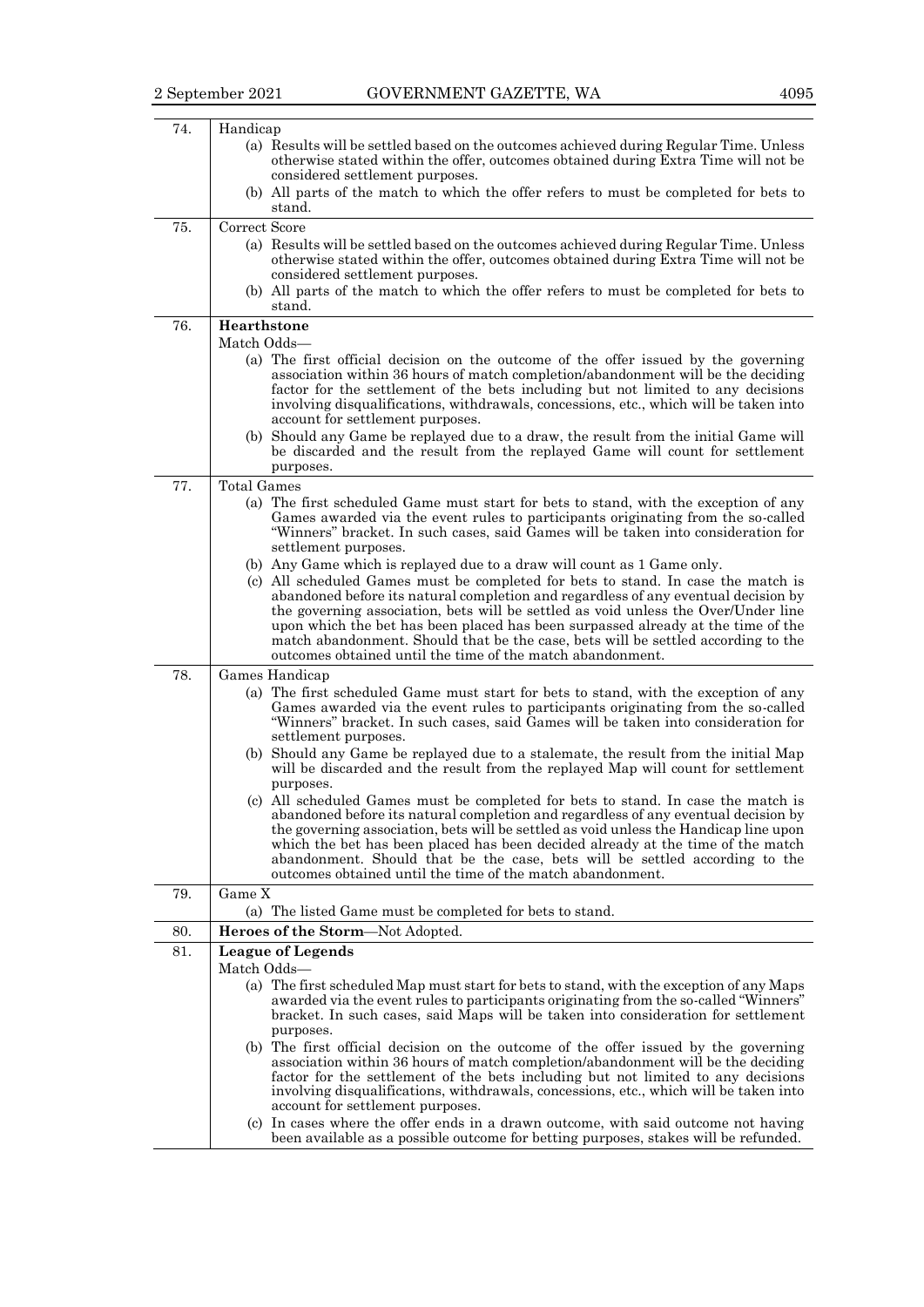| 82. | Series Outcome                                                                                                                                                                                                                                                                                                                                                                                                                                                                                                                                                                             |
|-----|--------------------------------------------------------------------------------------------------------------------------------------------------------------------------------------------------------------------------------------------------------------------------------------------------------------------------------------------------------------------------------------------------------------------------------------------------------------------------------------------------------------------------------------------------------------------------------------------|
|     | (a) Bet refers to the aggregate result deriving from any combination of consecutive<br>matches/series valid for the same round/stage played between the same<br>participants within the same tournament.                                                                                                                                                                                                                                                                                                                                                                                   |
|     | (b) The first scheduled Map in all matches included in the series must start for bets to<br>stand.                                                                                                                                                                                                                                                                                                                                                                                                                                                                                         |
|     | (c) The first official decision on the outcome of the offer issued by the governing<br>association within 36 hours of match completion/abandonment will be the deciding<br>factor for the settlement of the bets including but not limited to any decisions<br>involving disqualifications, withdrawals, concessions, etc., which will be taken into<br>account for settlement purposes.                                                                                                                                                                                                   |
|     | (d) In cases where the offer ends in a drawn outcome, with said outcome not having<br>been available as a possible outcome for betting purposes, stakes will be refunded.                                                                                                                                                                                                                                                                                                                                                                                                                  |
| 83. | Total Maps                                                                                                                                                                                                                                                                                                                                                                                                                                                                                                                                                                                 |
|     | (a) The first scheduled Map must start for bets to stand, with the exception of any Maps<br>awarded via the event rules to participants originating from the so-called "Winners"<br>bracket. In such cases, said Maps will be taken into consideration for settlement<br>purposes.                                                                                                                                                                                                                                                                                                         |
|     | (b) All scheduled Maps must be completed for bets to stand. In case the match is<br>abandoned before its natural completion and regardless of any eventual decision by<br>the governing association, bets will be settled as void unless the Over/Under line<br>upon which the bet has been placed has been surpassed already at the time of the<br>match abandonment. Should that be the case, bets will be settled according to the<br>outcomes obtained until the time of the match abandonment.                                                                                        |
| 84. | Map Handicap                                                                                                                                                                                                                                                                                                                                                                                                                                                                                                                                                                               |
|     | (a) The first scheduled Map must start for bets to stand, with the exception of any Maps<br>awarded via the event rules to participants originating from the so-called "Winners"<br>bracket. In such cases, said Maps will be taken into consideration for settlement<br>purposes.                                                                                                                                                                                                                                                                                                         |
|     | (b) All scheduled Maps must be completed for bets to stand. In case the match is<br>abandoned before its natural completion and regardless of any eventual decision by<br>the governing association, bets will be settled as void unless the Handicap line upon<br>which the bet has been placed has been decided already at the time of the match<br>abandonment. Should that be the case, bets will be settled according to the<br>outcomes obtained until the time of the match abandonment.                                                                                            |
| 85. | Correct Score                                                                                                                                                                                                                                                                                                                                                                                                                                                                                                                                                                              |
|     | (a) All regularly scheduled Maps must be completed for bets to stand.                                                                                                                                                                                                                                                                                                                                                                                                                                                                                                                      |
| 86. | Duration                                                                                                                                                                                                                                                                                                                                                                                                                                                                                                                                                                                   |
|     | (a) All parts of the match to which the offer refers to must be completed for bets to<br>stand unless the outcome has already been determined before the interruption of<br>play and any further continuation of play could not possibly produce a different<br>outcome. For settlement purposes the time of the game is considered to have ended<br>as soon as the Nexus is destroyed.                                                                                                                                                                                                    |
|     | (b) Any Map awarded via the event rules to participants originating from the so-called<br>"Winners" bracket will be considered as "0" (zero) minutes for settlement purposes.                                                                                                                                                                                                                                                                                                                                                                                                              |
| 87. | Map X                                                                                                                                                                                                                                                                                                                                                                                                                                                                                                                                                                                      |
|     | (a) The listed Map must be completed for bets to stand. A map that is ended via<br>"surrender" by either team will be considered as completed and bets settled<br>accordingly.                                                                                                                                                                                                                                                                                                                                                                                                             |
| 88. | First $X /$ First to X                                                                                                                                                                                                                                                                                                                                                                                                                                                                                                                                                                     |
|     | (a) Bet refers to which of the participants is the first to be credited as having<br>accomplished/reached the listed amount of a predefined occurrence. Unless a drawn<br>outcome (aka neither team) has been offered, should neither of the participants<br>reach the listed amount, stakes will be refunded.<br>(b) All parts of the match to which the offer refers to must be completed for bets to<br>stand unless the outcome has already been determined before the interruption of<br>play and any further continuation of play could not possibly produce a different<br>outcome. |
| 89. | Ace                                                                                                                                                                                                                                                                                                                                                                                                                                                                                                                                                                                        |
|     | (a) Bet refers to whether a single participant is credited with killing the last living                                                                                                                                                                                                                                                                                                                                                                                                                                                                                                    |
|     | champion of the opposing team.<br>(b) All parts of the match to which the offer refers to must be completed for bets to                                                                                                                                                                                                                                                                                                                                                                                                                                                                    |
|     | stand unless the outcome has already been determined before the interruption of<br>play and any further continuation of play could not possibly produce a different<br>outcome.                                                                                                                                                                                                                                                                                                                                                                                                            |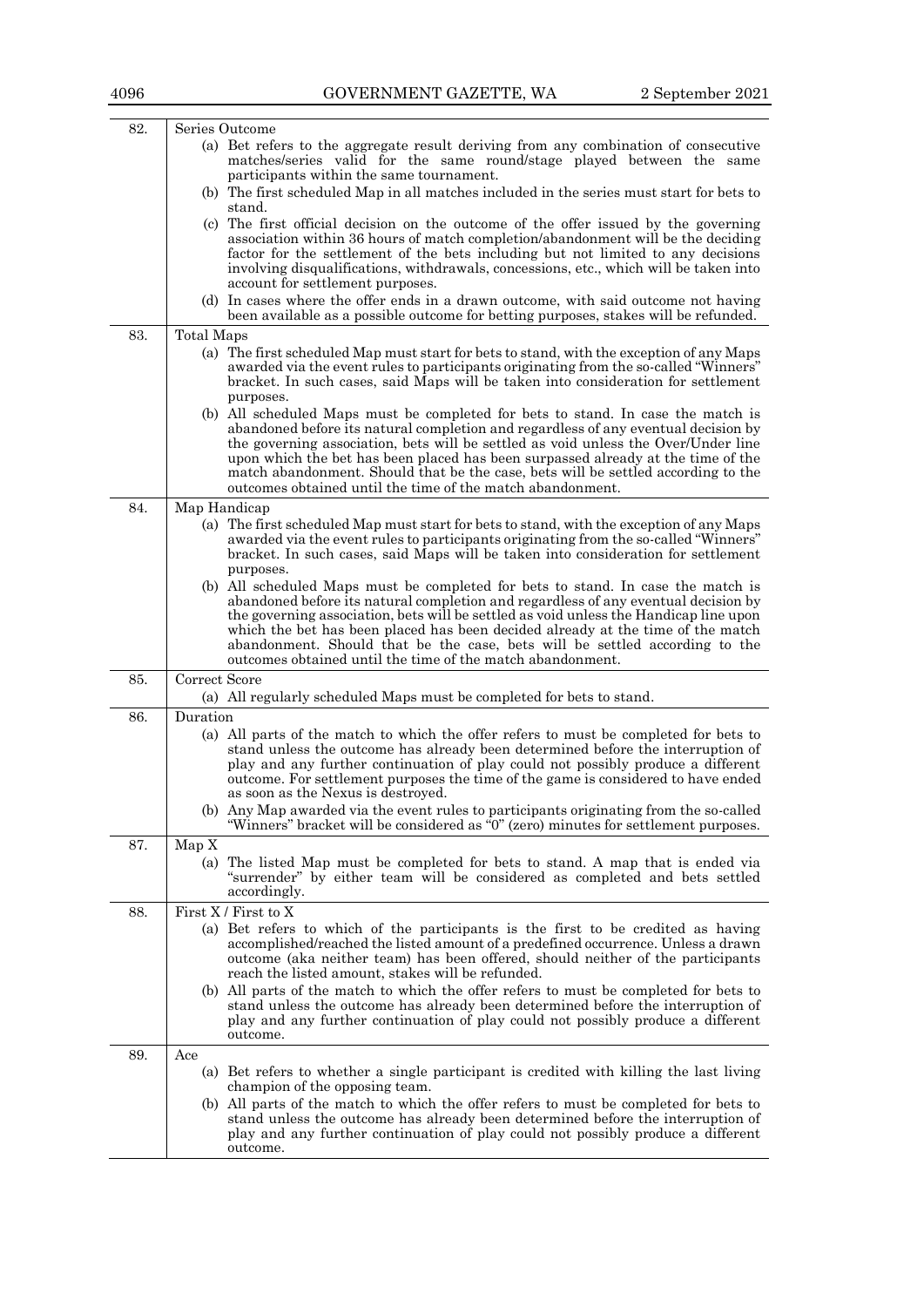| 90. | Kills / Kill-streak<br>(a) All bets related to Kills and/or Kill-streak will only take into account kills inflicted<br>by opposing participants, as applicable. Kills inflicted by anything not controlled by<br>the opposing participants (aka Executions) will not count for settlement purposes.<br>(b) All parts of the match to which the offer refers to must be completed for bets to<br>stand unless the outcome has already been determined before the interruption of<br>play and any further continuation of play could not possibly produce a different<br>outcome.                                                                                                                                                                                                                                                                                                                                                                                                                                                                                                                                                  |
|-----|----------------------------------------------------------------------------------------------------------------------------------------------------------------------------------------------------------------------------------------------------------------------------------------------------------------------------------------------------------------------------------------------------------------------------------------------------------------------------------------------------------------------------------------------------------------------------------------------------------------------------------------------------------------------------------------------------------------------------------------------------------------------------------------------------------------------------------------------------------------------------------------------------------------------------------------------------------------------------------------------------------------------------------------------------------------------------------------------------------------------------------|
| 91. | Assists<br>(a) All parts of the match to which the offer refers to must be completed for bets to<br>stand unless the outcome has already been determined before the interruption of<br>play and any further continuation of play could not possibly produce a different<br>outcome.<br>(b) Any Map awarded via the event rules to participants originating from the so-called<br>"Winners" bracket will be considered as "0" (zero) assists for settlement purposes.                                                                                                                                                                                                                                                                                                                                                                                                                                                                                                                                                                                                                                                             |
| 92. | <b>Buildings</b><br>(a) For settlement purposes, the following are classified as "Buildings" in the game:<br>Turrets and Inhibitors, and any destruction of said buildings will always be<br>considered as having been inflicted by the opponents.<br>(b) All parts of the match to which the offer refers to must be completed for bets to<br>stand unless the outcome has already been determined before the interruption of<br>play and any further continuation of play could not possibly produce a different<br>outcome.                                                                                                                                                                                                                                                                                                                                                                                                                                                                                                                                                                                                   |
| 93. | Game occurrences, items and NPCs<br>(a) For settlement purposes, the offers related to the following items, game occurrences<br>and NPCs require all parts of the match to which the offer refers to, to be completed<br>for bets to stand unless the outcome has already been determined before the<br>interruption of play and any further continuation of play could not possibly produce<br>a different outcome.<br>$\cdot$ Barons<br>Dragons<br>Reaching the level cap<br>• Rift Herald<br>(b) RWWA reserves the right to include alongside the above other game occurrences,<br>items and NPCs not listed above as much as they reasonably fit the same categories<br>as above.                                                                                                                                                                                                                                                                                                                                                                                                                                            |
| 94. | Overwatch                                                                                                                                                                                                                                                                                                                                                                                                                                                                                                                                                                                                                                                                                                                                                                                                                                                                                                                                                                                                                                                                                                                        |
|     | Match Odds—<br>(a) Should Overtime/extra Maps be needed to decide the outcome of the match (or any<br>part of it), and unless otherwise stated within the offer, the outcomes deriving from<br>the added play will be taken into account for settlement purposes.<br>(b) The first scheduled Map must start for bets to stand, with the exception of any Maps<br>awarded via the event rules to participants originating from the so-called "Winners"<br>bracket. In such cases, said Maps will be taken into consideration for settlement<br>purposes.<br>(c) The first official decision on the outcome of the offer issued by the governing<br>association within 36 hours of match completion/abandonment will be the deciding<br>factor for the settlement of the bets including but not limited to any decisions<br>involving disqualifications, withdrawals, concessions, etc., which will be taken into<br>account for settlement purposes.<br>(d) In cases where the offer ends in a drawn outcome, with said outcome not having<br>been available as a possible outcome for betting purposes, stakes will be refunded. |
| 95. | Series Outcome                                                                                                                                                                                                                                                                                                                                                                                                                                                                                                                                                                                                                                                                                                                                                                                                                                                                                                                                                                                                                                                                                                                   |
|     | (a) Bet refers to the aggregate result deriving from any combination of consecutive<br>matches/series valid for the same round/stage played between the same<br>participants within the same tournament.<br>(b) Should Overtime/extra Maps be needed to decide the outcome of the offer (or any<br>part of it), and unless otherwise stated within the offer, the outcomes deriving from<br>the added play will be taken into account for settlement purposes.<br>(c) The first scheduled Map in all matches included in the series must start for bets to<br>stand.<br>(d) The first official decision on the outcome of the offer issued by the governing<br>association within 36 hours of match completion/abandonment will be the deciding<br>factor for the settlement of the bets including but not limited to any decisions<br>involving disqualifications, withdrawals, concessions, etc., which will be taken into<br>account for settlement purposes.<br>(e) In cases where the offer ends in a drawn outcome, with said outcome not having                                                                           |
|     | been available as a possible outcome for betting purposes, stakes will be refunded.                                                                                                                                                                                                                                                                                                                                                                                                                                                                                                                                                                                                                                                                                                                                                                                                                                                                                                                                                                                                                                              |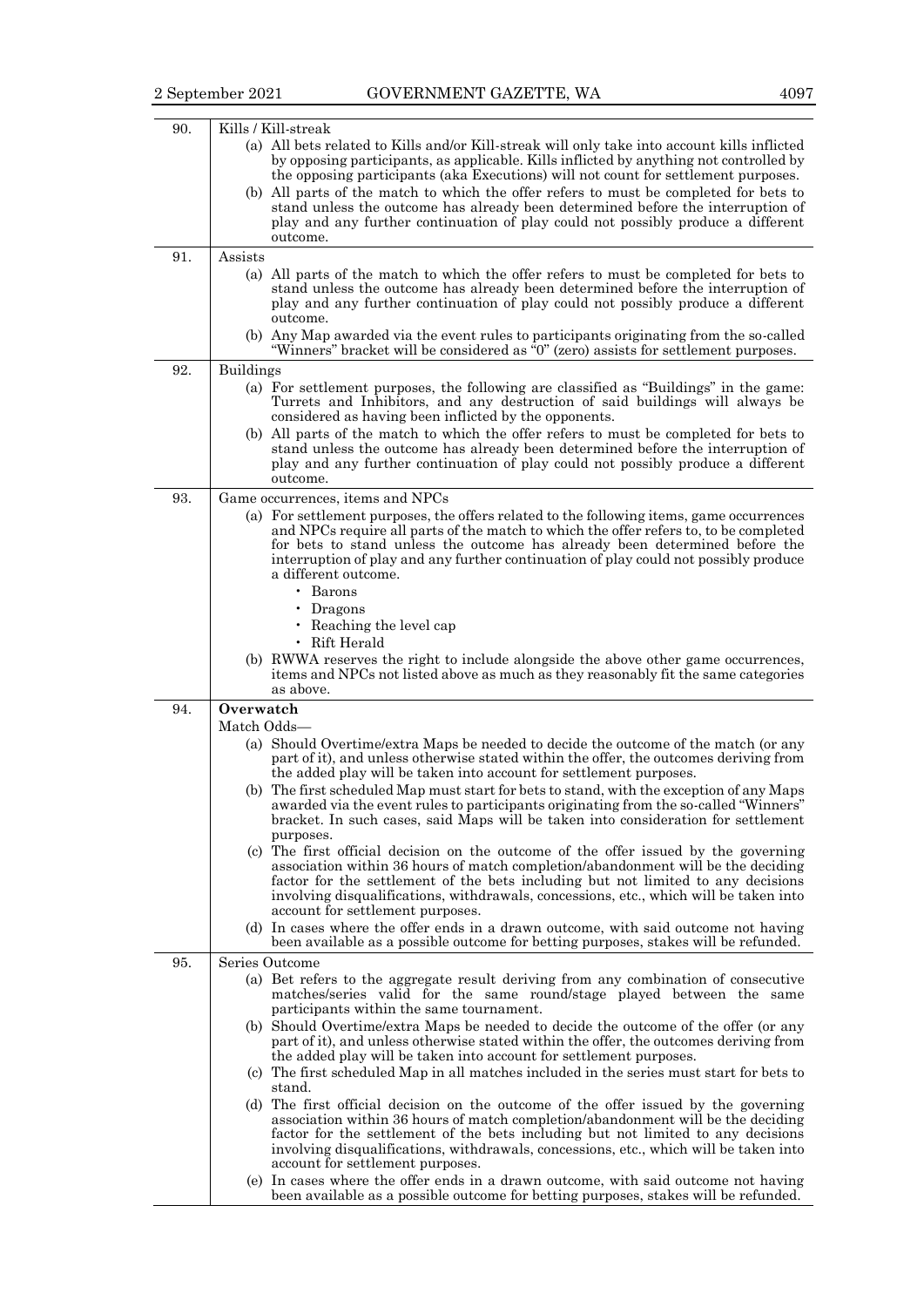| 96.  | Total Maps                                                                                                                                                                       |
|------|----------------------------------------------------------------------------------------------------------------------------------------------------------------------------------|
|      | (a) Should Overtime/extra Maps be needed to decide the outcome of the offer (or any                                                                                              |
|      | part of it), and unless otherwise stated within the offer, the outcomes deriving from                                                                                            |
|      | the added play will be taken into account for settlement purposes.                                                                                                               |
|      | (b) The first scheduled Map must start for bets to stand, with the exception of any Maps<br>awarded via the event rules to participants originating from the so-called "Winners" |
|      | and/or "Upper" bracket. In such cases, said Maps will be taken into consideration                                                                                                |
|      | for settlement purposes.                                                                                                                                                         |
|      | (c) All scheduled Maps must be completed for bets to stand. In case the match is                                                                                                 |
|      | abandoned before its natural completion and regardless of any eventual decision by                                                                                               |
|      | the governing association, bets will be settled as void unless the Over/Under line                                                                                               |
|      | upon which the bet has been placed has been surpassed already at the time of the                                                                                                 |
|      | match abandonment. Should that be the case, bets will be settled according to the<br>outcomes obtained until the time of the match abandonment.                                  |
|      |                                                                                                                                                                                  |
| 97.  | Map Handicap                                                                                                                                                                     |
|      | (a) Should Overtime/extra Maps be needed to decide the outcome of the offer (or any<br>part of it), and unless otherwise stated within the offer, the outcomes deriving from     |
|      | the added play will be taken into account for settlement purposes.                                                                                                               |
|      | (b) The first scheduled Map must start for bets to stand, with the exception of any Maps                                                                                         |
|      | awarded via the event rules to participants originating from the so-called "Winners"                                                                                             |
|      | and/or "Upper" bracket. In such cases, said Maps will be taken into consideration                                                                                                |
|      | for settlement purposes.                                                                                                                                                         |
|      | (c) All scheduled Maps must be completed for bets to stand. In case the match is                                                                                                 |
|      | abandoned before its natural completion and regardless of any eventual decision by<br>the governing association, bets will be settled as void unless the Handicap line upon      |
|      | which the bet has been placed has been decided already at the time of the match                                                                                                  |
|      | abandonment. Should that be the case, bets will be settled according to the                                                                                                      |
|      | outcomes obtained until the time of the match abandonment.                                                                                                                       |
| 98.  | Correct Score                                                                                                                                                                    |
|      | (a) Any Overtime/extra Maps needed to decide the outcome of the match (or any part                                                                                               |
|      | of it), will not be considered settlement purposes.                                                                                                                              |
|      | (b) All regularly scheduled Maps must be completed for bets to stand.                                                                                                            |
| 99.  | Duration                                                                                                                                                                         |
|      | (a) Settlement of bets referring to duration will also include any time required to                                                                                              |
|      | complete any Overtime/extra Maps needed to complete the match (or part thereof),<br>to which the offer refers to.                                                                |
|      | (b) All parts of the match to which the offer refers to must be completed for bets to                                                                                            |
|      | stand unless the outcome has already been determined before the interruption of                                                                                                  |
|      | play and any further continuation of play could not possibly produce a different                                                                                                 |
|      | outcome.                                                                                                                                                                         |
|      | (c) Any Map awarded via the event rules to participants originating from the so-called                                                                                           |
|      | "Winners" and/or "Upper" bracket will be considered as "0" (zero) minutes for                                                                                                    |
|      | settlement purposes.                                                                                                                                                             |
| 100. | Map X                                                                                                                                                                            |
|      | (a) Should Overtime/extra Maps be needed to decide the outcome of the offer (or any                                                                                              |
|      | part of it), and unless otherwise stated within the offer, the outcomes deriving from<br>the added play will be taken into account for settlement purposes.                      |
|      | (b) The listed Map must be completed for bets to stand.                                                                                                                          |
| 101. | First X / First to X                                                                                                                                                             |
|      | (a) Bet refers to which of the participants is the first to be credited as having                                                                                                |
|      | accomplished/reached the listed amount of a predefined occurrence. Unless a drawn                                                                                                |
|      | outcome (aka neither team) has been offered, should neither of the participants                                                                                                  |
|      | reach the listed amount, stakes will be refunded.                                                                                                                                |
|      | (b) Should Overtime/extra Maps be needed to decide the outcome of the offer (or any                                                                                              |
|      | part of it), and unless otherwise stated within the offer, the outcomes deriving from                                                                                            |
|      | the added play will be taken into account for settlement purposes.                                                                                                               |
|      | (c) All parts of the match to which the offer refers to must be completed for bets to<br>stand unless the outcome has already been determined before the interruption of         |
|      | play and any further continuation of play could not possibly produce a different                                                                                                 |
|      | outcome.                                                                                                                                                                         |
| 102. | Kills / Kill-streak                                                                                                                                                              |
|      | (a) Should Overtime/extra Maps be needed to decide the outcome of the offer (or any                                                                                              |
|      | part of it), and unless otherwise stated within the offer, the outcomes deriving from                                                                                            |
|      | the added play will be taken into account for settlement purposes.                                                                                                               |
|      | (b) All parts of the match to which the offer refers to must be completed for bets to                                                                                            |
|      | stand unless the outcome has already been determined before the interruption of<br>play and any further continuation of play could not possibly produce a different              |
|      | outcome.                                                                                                                                                                         |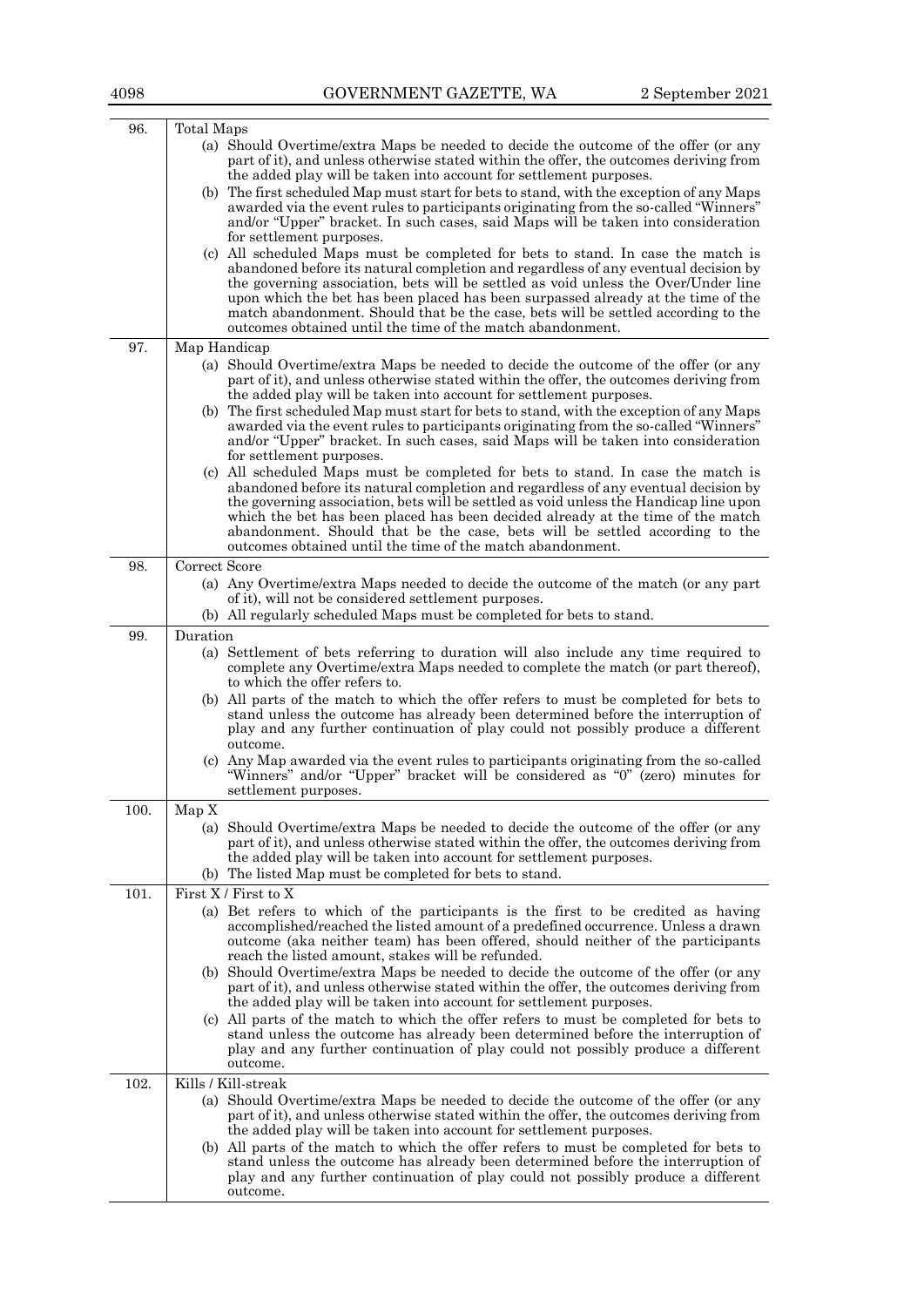| 103. | Player Kills                                                                                                                                                                                                                                                                                                                                                                             |  |
|------|------------------------------------------------------------------------------------------------------------------------------------------------------------------------------------------------------------------------------------------------------------------------------------------------------------------------------------------------------------------------------------------|--|
|      | (a) Bet refers to the number of kills the specified player is credited for in the match, or<br>part thereof, as specified in the offer.                                                                                                                                                                                                                                                  |  |
|      | (b) Should Overtime/extra Maps be needed to decide the outcome of the offer (or any<br>part of it), and unless otherwise stated within the offer, the outcomes deriving from<br>the added play will be taken into account for settlement purposes.                                                                                                                                       |  |
|      | (c) All parts of the match to which the offer refers to must be completed for bets to<br>stand unless the outcome has already been determined before the interruption of<br>play and any further continuation of play could not possibly produce a different<br>outcome.                                                                                                                 |  |
| 104. | PUBG-Not Adopted.                                                                                                                                                                                                                                                                                                                                                                        |  |
| 105. | Rocket League                                                                                                                                                                                                                                                                                                                                                                            |  |
|      | Match Odds-                                                                                                                                                                                                                                                                                                                                                                              |  |
|      | (a) Should Overtime be needed to decide the outcome of the match (or any part of it),<br>and unless otherwise stated within the offer, the outcomes deriving from the added<br>play will be taken into account for settlement purposes.                                                                                                                                                  |  |
|      | (b) The first official decision on the outcome of the offer issued by the governing<br>association within 36 hours of match completion/abandonment will be the deciding<br>factor for the settlement of the bets including but not limited to any decisions<br>involving disqualifications, withdrawals, concessions, etc., which will be taken into<br>account for settlement purposes. |  |
|      | (c) In cases where the offer ends in a drawn outcome, with said outcome not having<br>been available as a possible outcome for betting purposes, stakes will be refunded.                                                                                                                                                                                                                |  |
| 106. | Series Outcome                                                                                                                                                                                                                                                                                                                                                                           |  |
|      | (a) Should Overtime be needed to decide the outcome of the offer, and unless otherwise<br>stated within the offer, the outcomes deriving from the added play will be taken<br>into account for settlement purposes.                                                                                                                                                                      |  |
|      | (b) The first official decision on the outcome of the offer issued by the governing<br>association within 36 hours of match completion/abandonment will be the deciding<br>factor for the settlement of the bets including but not limited to any decisions<br>involving disqualifications, withdrawals, concessions, etc., which will be taken into                                     |  |
|      | account for settlement purposes.                                                                                                                                                                                                                                                                                                                                                         |  |
| 107. | <b>Total Goals</b>                                                                                                                                                                                                                                                                                                                                                                       |  |
|      | (a) Should Overtime be needed to decide the outcome of the match (or any part of it),<br>and unless otherwise stated within the offer, the outcomes deriving from the added<br>play will be taken into account for settlement purposes.                                                                                                                                                  |  |
|      | (b) All parts of the match to which the offer refers to must be completed for bets to<br>stand unless the outcome has already been determined before the interruption of<br>play and any further continuation of play could not possibly produce a different<br>outcome.                                                                                                                 |  |
| 108. | Handicap                                                                                                                                                                                                                                                                                                                                                                                 |  |
|      | (a) Should Overtime be needed to decide the outcome of the match (or any part of it),<br>and unless otherwise stated within the offer, the outcomes deriving from the added<br>play will be taken into account for settlement purposes.                                                                                                                                                  |  |
|      | (b) All parts of the match to which the offer refers to must be completed for bets to                                                                                                                                                                                                                                                                                                    |  |
| 109. | stand.<br>Correct Score                                                                                                                                                                                                                                                                                                                                                                  |  |
|      | (a) Should Overtime be needed to decide the outcome of the match (or any part of it),                                                                                                                                                                                                                                                                                                    |  |
|      | and unless otherwise stated within the offer, the outcomes deriving from the added                                                                                                                                                                                                                                                                                                       |  |
|      | play will be taken into account for settlement purposes.                                                                                                                                                                                                                                                                                                                                 |  |
|      | (b) All parts of the match to which the offer refers to must be completed for bets to<br>stand.                                                                                                                                                                                                                                                                                          |  |
| 110. | Starcraft 2                                                                                                                                                                                                                                                                                                                                                                              |  |
|      | Match Odds-                                                                                                                                                                                                                                                                                                                                                                              |  |
|      | (a) The first scheduled Map must start for bets to stand, with the exception of any Maps<br>awarded via the event rules to participants originating from the so-called "Winners"<br>bracket. In such cases, said Maps will be taken into consideration for settlement                                                                                                                    |  |
|      | purposes.<br>(b) The first official decision on the outcome of the offer issued by the governing                                                                                                                                                                                                                                                                                         |  |
|      | association within 36 hours of match completion/abandonment will be the deciding<br>factor for the settlement of the bets including but not limited to any decisions<br>involving disqualifications, withdrawals, concessions, etc., which will be taken into<br>account for settlement purposes.                                                                                        |  |
|      | (c) Should any Map be replayed due to a stalemate, the result from the initial Map will<br>be discarded and the result from the replayed Map will count for settlement<br>purposes.                                                                                                                                                                                                      |  |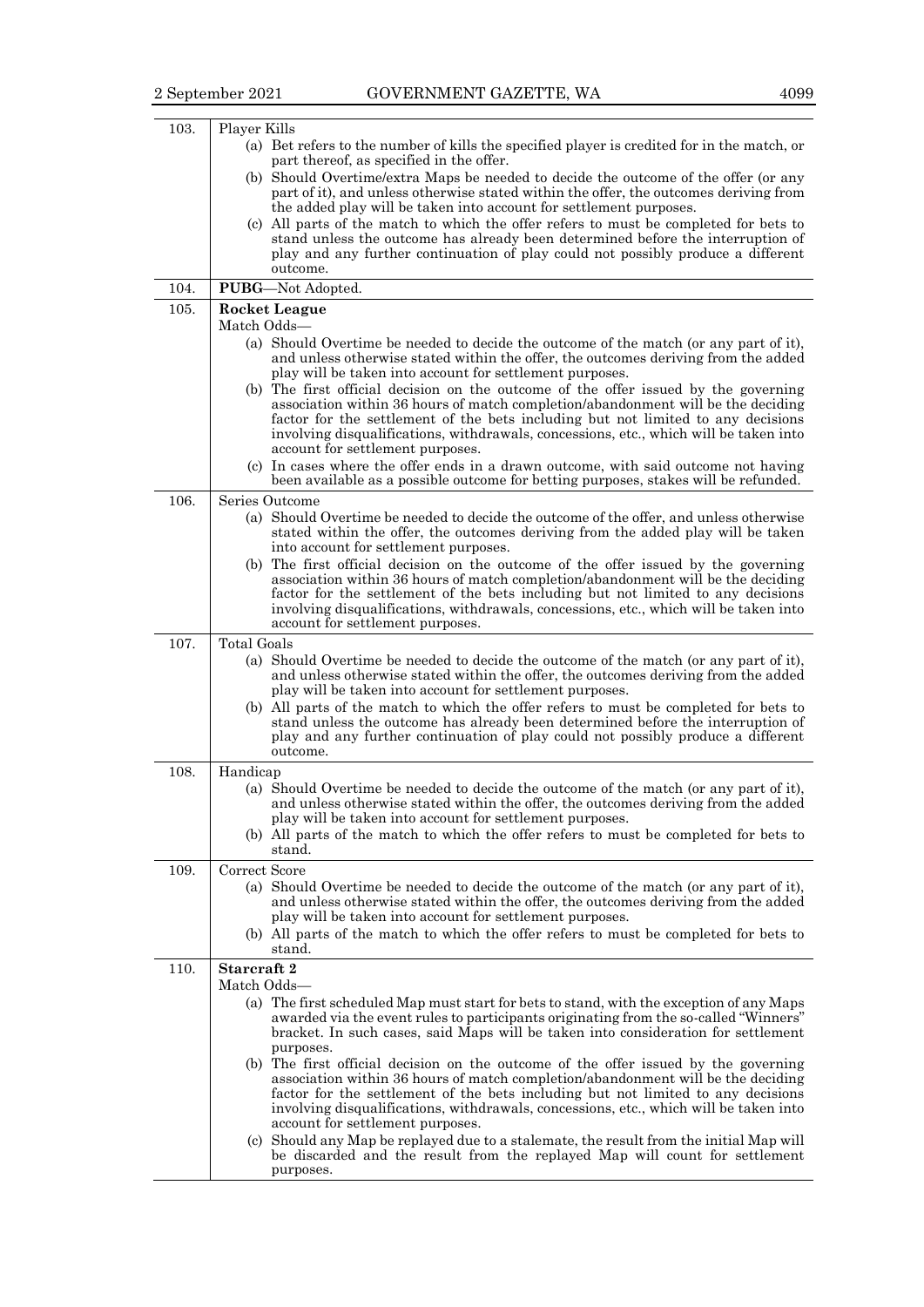| 111. |               | Series Outcome                                                                                                                                                            |
|------|---------------|---------------------------------------------------------------------------------------------------------------------------------------------------------------------------|
|      |               | (a) Bet refers to the aggregate result deriving from any combination of consecutive                                                                                       |
|      |               | matches/series valid for the same round/stage played between the same                                                                                                     |
|      |               | participants within the same tournament.                                                                                                                                  |
|      |               | (b) The first scheduled Map in all matches included in the series must start for bets to<br>stand.                                                                        |
|      |               | (c) The first official decision on the outcome of the offer issued by the governing                                                                                       |
|      |               | association within 36 hours of match completion/abandonment will be the deciding                                                                                          |
|      |               | factor for the settlement of the bets including but not limited to any decisions<br>involving disqualifications, withdrawals, concessions, etc., which will be taken into |
|      |               | account for settlement purposes.                                                                                                                                          |
|      |               | (d) Should any Map be replayed due to a stalemate, the result from the initial Map will                                                                                   |
|      |               | be discarded and the result from the replayed Map will count for settlement                                                                                               |
|      |               | purposes.                                                                                                                                                                 |
| 112. | Total Maps    |                                                                                                                                                                           |
|      |               | (a) The first scheduled Map must start for bets to stand, with the exception of any Maps                                                                                  |
|      |               | awarded via the event rules to participants originating from the so-called "Winners"                                                                                      |
|      |               | bracket. In such cases, said Maps will be taken into consideration for settlement                                                                                         |
|      |               | purposes.                                                                                                                                                                 |
|      |               | (b) Any Map which is replayed due to a stalemate will count as 1 Map only.                                                                                                |
|      |               | (c) All scheduled Maps must be completed for bets to stand. In case the match is<br>abandoned before its natural completion and regardless of any eventual decision by    |
|      |               | the governing association, bets will be settled as void unless the Over/Under line                                                                                        |
|      |               | upon which the bet has been placed has been surpassed already at the time of the                                                                                          |
|      |               | match abandonment. Should that be the case, bets will be settled according to the                                                                                         |
|      |               | outcomes obtained until the time of the match abandonment.                                                                                                                |
| 113. | Map Handicap  |                                                                                                                                                                           |
|      |               | (a) The first scheduled Map must start for bets to stand, with the exception of any Maps                                                                                  |
|      |               | awarded via the event rules to participants originating from the so-called "Winners"<br>bracket. In such cases, said Maps will be taken into consideration for settlement |
|      |               | purposes.                                                                                                                                                                 |
|      |               | (b) Should any Map be replayed due to a stalemate, the result from the initial Map will                                                                                   |
|      |               | be discarded and the result from the replayed Map will count for settlement                                                                                               |
|      |               | purposes.                                                                                                                                                                 |
|      |               | (c) All scheduled Maps must be completed for bets to stand. In case the match is                                                                                          |
|      |               | abandoned before its natural completion and regardless of any eventual decision by                                                                                        |
|      |               | the governing association, bets will be settled as void unless the Handicap line upon<br>which the bet has been placed has been decided already at the time of the match  |
|      |               | abandonment. Should that be the case, bets will be settled according to the                                                                                               |
|      |               | outcomes obtained until the time of the match abandonment.                                                                                                                |
| 114. | Correct Score |                                                                                                                                                                           |
|      |               | (a) All parts of the match to which the offer refers to must be completed for bets to                                                                                     |
|      |               | stand unless the outcome has already been determined before the interruption of                                                                                           |
|      |               | play and any further continuation of play could not possibly produce a different                                                                                          |
|      |               | outcome.                                                                                                                                                                  |
|      |               | (b) Should any Map be replayed due to a stalemate, the result from the initial Map will<br>be discarded and the result from the replayed Map will count for settlement    |
|      |               | purposes.                                                                                                                                                                 |
| 115. | Duration      |                                                                                                                                                                           |
|      |               | (a) All parts of the match to which the offer refers to must be completed for bets to                                                                                     |
|      |               | stand unless the outcome has already been determined before the interruption of                                                                                           |
|      |               | play and any further continuation of play could not possibly produce a different                                                                                          |
|      |               | outcome.                                                                                                                                                                  |
|      |               | (b) Should any Map be replayed due to a stalemate, the result from the replayed Map                                                                                       |
|      |               | will be discarded and only the outcome from the initial Map will be used for<br>settlement purposes.                                                                      |
|      |               | (c) Any Map awarded via the event rules to participants originating from the so-called                                                                                    |
|      |               | "Winners" bracket will be considered as "0" (zero) minutes for settlement purposes.                                                                                       |
| 116. | Map X         |                                                                                                                                                                           |
|      |               | (a) The listed Map must be completed for bets to stand.                                                                                                                   |
|      |               | (b) Should any Map be replayed due to a stalemate, the result from the initial Map will                                                                                   |
|      |               | be discarded and the result from the replayed Map will count for settlement                                                                                               |
|      |               | purposes.                                                                                                                                                                 |
|      |               | (c) All parts of the match to which the offer refers to must be completed for bets to                                                                                     |
|      |               | stand unless the outcome has already been determined before the interruption of                                                                                           |
|      |               | play and any further continuation of play could not possibly produce a different<br>outcome.                                                                              |
|      |               |                                                                                                                                                                           |